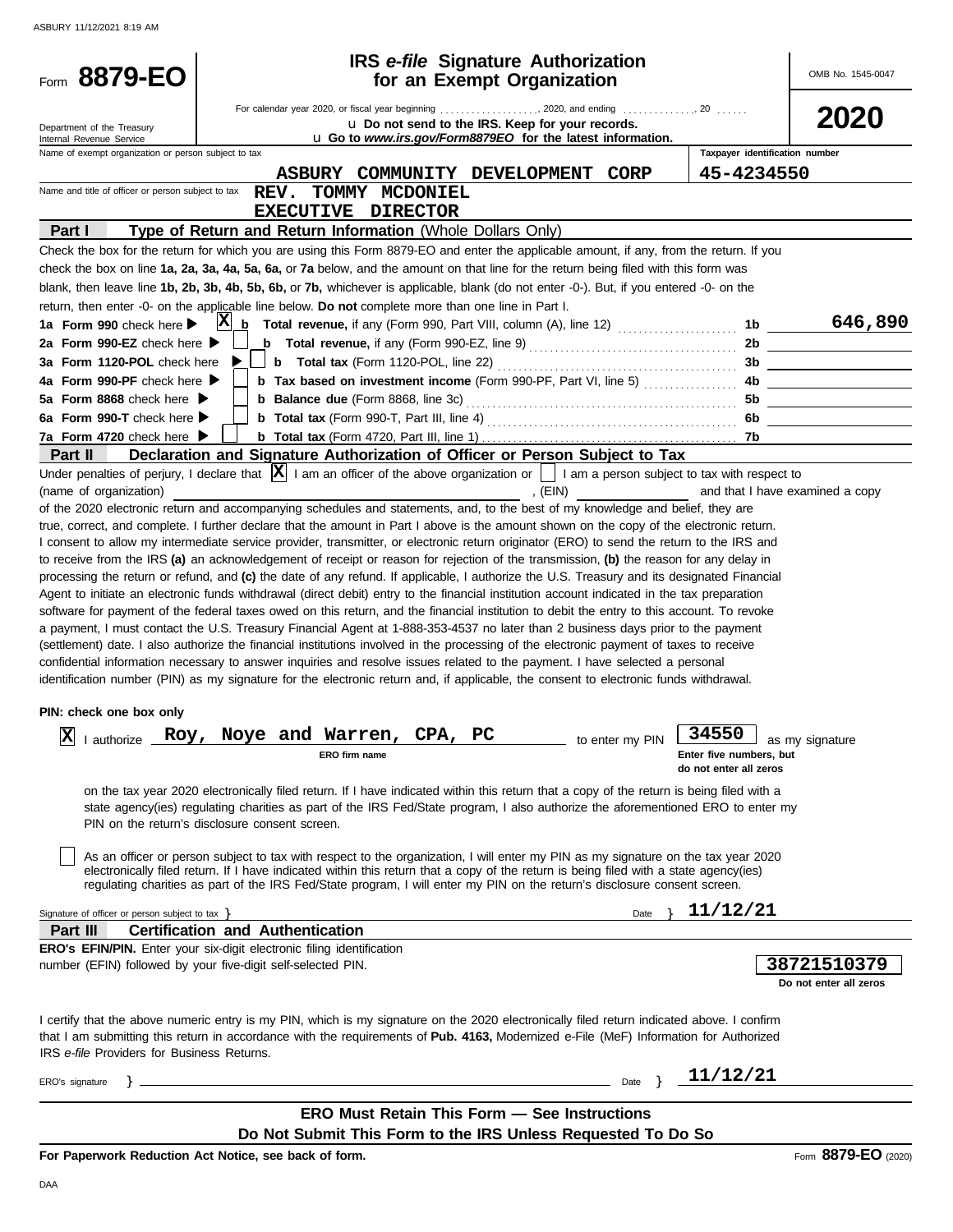Form

Department of the Treasury<br>Internal Revenue Service

# **990 2020 2020 2020 2020 2020 2020 2020 2020 2020 2020 2020 2020 2020 2020 2020 2020 2020 2020 2020 2020 2020 2020 2020 2020 2020 2020 2020 2020 2020 2020 2020**

**u** Go to *www.irs.gov/Form990* for instructions and the latest information. **u** Do not enter social security numbers on this form as it may be made public. **Under section 501(c), 527, or 4947(a)(1) of the Internal Revenue Code (except private foundations)** OMB No. 1545-0047

|  | LULU                  |
|--|-----------------------|
|  | <b>Open to Public</b> |
|  | <b>Inspection</b>     |

|                                |                | For the 2020 calendar year, or tax year beginning<br>and ending                                                                                                                    |                                               |                     |                                          |  |  |  |  |  |  |  |
|--------------------------------|----------------|------------------------------------------------------------------------------------------------------------------------------------------------------------------------------------|-----------------------------------------------|---------------------|------------------------------------------|--|--|--|--|--|--|--|
|                                |                | C Name of organization<br><b>B</b> Check if applicable:                                                                                                                            |                                               |                     | D Employer identification number         |  |  |  |  |  |  |  |
|                                | Address change | ASBURY COMMUNITY DEVELOPMENT CORP                                                                                                                                                  |                                               |                     |                                          |  |  |  |  |  |  |  |
|                                |                | 45-4234550<br>Doing business as<br>Name change                                                                                                                                     |                                               |                     |                                          |  |  |  |  |  |  |  |
|                                |                | Number and street (or P.O. box if mail is not delivered to street address)<br>E Telephone number<br>Room/suite                                                                     |                                               |                     |                                          |  |  |  |  |  |  |  |
|                                |                | 1653 DAVISON ROAD SUITE 1<br>Initial return                                                                                                                                        |                                               |                     |                                          |  |  |  |  |  |  |  |
|                                |                | Final return/<br>City or town, state or province, country, and ZIP or foreign postal code<br>terminated                                                                            |                                               |                     |                                          |  |  |  |  |  |  |  |
|                                | Amended return | MI 48509<br><b>FLINT</b>                                                                                                                                                           |                                               | G Gross receipts \$ | 674,432                                  |  |  |  |  |  |  |  |
|                                |                | F Name and address of principal officer:                                                                                                                                           | H(a) Is this a group return for subordinates? |                     | X No<br>Yes                              |  |  |  |  |  |  |  |
|                                |                | Application pending<br>REV. TOMMY MCDONIEL                                                                                                                                         |                                               |                     |                                          |  |  |  |  |  |  |  |
|                                |                | 1653 DAVISON ROAD                                                                                                                                                                  | H(b) Are all subordinates included?           |                     | No<br>Yes                                |  |  |  |  |  |  |  |
|                                |                | MI 48506<br><b>FLINT</b>                                                                                                                                                           |                                               |                     | If "No," attach a list. See instructions |  |  |  |  |  |  |  |
|                                |                | $ {\bf x} $<br>501(c)(3)<br>) $t$ (insert no.)<br>501(c)<br>4947(a)(1) or<br>527<br>Tax-exempt status:                                                                             |                                               |                     |                                          |  |  |  |  |  |  |  |
|                                | Website: U     | N/A                                                                                                                                                                                | H(c) Group exemption number <b>LI</b>         |                     |                                          |  |  |  |  |  |  |  |
|                                |                | $ \mathbf{X} $ Corporation<br>K Form of organization:<br>Trust<br>Association<br>Other $\mathbf u$                                                                                 | L Year of formation:                          |                     | M State of legal domicile:               |  |  |  |  |  |  |  |
|                                | Part I         | <b>Summary</b>                                                                                                                                                                     |                                               |                     |                                          |  |  |  |  |  |  |  |
|                                |                |                                                                                                                                                                                    |                                               |                     |                                          |  |  |  |  |  |  |  |
|                                |                | See Schedule O                                                                                                                                                                     |                                               |                     |                                          |  |  |  |  |  |  |  |
|                                |                |                                                                                                                                                                                    |                                               |                     |                                          |  |  |  |  |  |  |  |
| Governance                     |                |                                                                                                                                                                                    |                                               |                     |                                          |  |  |  |  |  |  |  |
|                                |                |                                                                                                                                                                                    |                                               |                     |                                          |  |  |  |  |  |  |  |
|                                |                | 2 Check this box $\mathbf{u}$   if the organization discontinued its operations or disposed of more than 25% of its net assets.                                                    |                                               |                     |                                          |  |  |  |  |  |  |  |
| ಂ                              |                |                                                                                                                                                                                    |                                               | 3                   | 11                                       |  |  |  |  |  |  |  |
| <b>Activities</b>              |                |                                                                                                                                                                                    |                                               |                     | 8                                        |  |  |  |  |  |  |  |
|                                | 5              | Total number of individuals employed in calendar year 2020 (Part V, line 2a) [11] [20] [11] [20] [11] Total number of individuals employed in calendar year 2020 (Part V, line 2a) |                                               |                     | 59                                       |  |  |  |  |  |  |  |
|                                |                | 6 Total number of volunteers (estimate if necessary)                                                                                                                               |                                               | 6                   | 0                                        |  |  |  |  |  |  |  |
|                                |                |                                                                                                                                                                                    |                                               | 7a                  | 0                                        |  |  |  |  |  |  |  |
|                                |                |                                                                                                                                                                                    |                                               | 7b                  | 0                                        |  |  |  |  |  |  |  |
|                                |                |                                                                                                                                                                                    | Prior Year                                    |                     | Current Year                             |  |  |  |  |  |  |  |
|                                |                |                                                                                                                                                                                    |                                               | 456,961             | 595,200                                  |  |  |  |  |  |  |  |
|                                | 9              | Program service revenue (Part VIII, line 2g)                                                                                                                                       | 29,866                                        | 24,550              |                                          |  |  |  |  |  |  |  |
| Revenue                        |                |                                                                                                                                                                                    |                                               | $-2, 253$           | 27,140                                   |  |  |  |  |  |  |  |
|                                |                | 11 Other revenue (Part VIII, column (A), lines 5, 6d, 8c, 9c, 10c, and 11e)                                                                                                        |                                               |                     |                                          |  |  |  |  |  |  |  |
|                                |                | 12 Total revenue - add lines 8 through 11 (must equal Part VIII, column (A), line 12)                                                                                              |                                               | 484,574             | 646,890                                  |  |  |  |  |  |  |  |
|                                |                | 13 Grants and similar amounts paid (Part IX, column (A), lines 1-3)                                                                                                                |                                               |                     |                                          |  |  |  |  |  |  |  |
|                                |                | Benefits paid to or for members (Part IX, column (A), line 4)                                                                                                                      |                                               |                     | 0                                        |  |  |  |  |  |  |  |
|                                | 14             |                                                                                                                                                                                    |                                               | 288,473             | 298,921                                  |  |  |  |  |  |  |  |
|                                |                | 15 Salaries, other compensation, employee benefits (Part IX, column (A), lines 5-10)                                                                                               |                                               |                     |                                          |  |  |  |  |  |  |  |
| Expenses                       |                | 16a Professional fundraising fees (Part IX, column (A), line 11e)                                                                                                                  |                                               |                     |                                          |  |  |  |  |  |  |  |
|                                |                | 715<br><b>b</b> Total fundraising expenses (Part IX, column (D), line 25) $\mathbf{u}$                                                                                             |                                               |                     |                                          |  |  |  |  |  |  |  |
|                                |                | 17 Other expenses (Part IX, column (A), lines 11a-11d, 11f-24e)                                                                                                                    |                                               | 196,381             | 305,858                                  |  |  |  |  |  |  |  |
|                                |                | 18 Total expenses. Add lines 13-17 (must equal Part IX, column (A), line 25)                                                                                                       |                                               | 484,854             | 604,779                                  |  |  |  |  |  |  |  |
|                                |                | 19 Revenue less expenses. Subtract line 18 from line 12                                                                                                                            |                                               | $-280$              | 42,111                                   |  |  |  |  |  |  |  |
|                                |                |                                                                                                                                                                                    | Beginning of Current Year                     |                     | End of Year                              |  |  |  |  |  |  |  |
| Net Assets or<br>Fund Balances |                |                                                                                                                                                                                    |                                               | 167,312             | 231,657                                  |  |  |  |  |  |  |  |
|                                |                |                                                                                                                                                                                    |                                               | 50,384              | 72,618                                   |  |  |  |  |  |  |  |
|                                |                |                                                                                                                                                                                    |                                               | 116,928             | 159,039                                  |  |  |  |  |  |  |  |
|                                | Part II        | <b>Signature Block</b>                                                                                                                                                             |                                               |                     |                                          |  |  |  |  |  |  |  |
|                                |                | Under penalties of perjury, I declare that I have examined this return, including accompanying schedules and statements, and to the best of my knowledge and belief, it is         |                                               |                     |                                          |  |  |  |  |  |  |  |
|                                |                | true, correct, and complete. Declaration of preparer (other than officer) is based on all information of which preparer has any knowledge.                                         |                                               |                     |                                          |  |  |  |  |  |  |  |
|                                |                |                                                                                                                                                                                    |                                               |                     |                                          |  |  |  |  |  |  |  |
| Sign                           |                | Signature of officer                                                                                                                                                               |                                               | Date                |                                          |  |  |  |  |  |  |  |
| Here                           |                | REV.<br><b>EXECUTIVE</b><br>TOMMY<br><b>MCDONIEL</b>                                                                                                                               |                                               | <b>DIRECTOR</b>     |                                          |  |  |  |  |  |  |  |
|                                |                | Type or print name and title                                                                                                                                                       |                                               |                     |                                          |  |  |  |  |  |  |  |
|                                |                |                                                                                                                                                                                    |                                               |                     | PTIN                                     |  |  |  |  |  |  |  |
|                                |                | Print/Type preparer's name<br>Preparer's signature                                                                                                                                 | Date                                          | Check               |                                          |  |  |  |  |  |  |  |
| Paid                           |                | ERIC J STURK                                                                                                                                                                       | 11/12/21                                      | self-employed       | P01977341                                |  |  |  |  |  |  |  |
|                                | Preparer       | Noye and Warren,<br>CPA,<br>PC<br>Roy,<br>Firm's name                                                                                                                              |                                               | Firm's $EIN$ }      | 38-3566176                               |  |  |  |  |  |  |  |
|                                | Use Only       | Linden Rd Ste A<br>2377<br>S                                                                                                                                                       |                                               |                     |                                          |  |  |  |  |  |  |  |
|                                |                | 48532-5445<br>Flint,<br>MI<br>Firm's address                                                                                                                                       |                                               | Phone no.           | 810-720-4700                             |  |  |  |  |  |  |  |
|                                |                | May the IRS discuss this return with the preparer shown above? See instructions                                                                                                    |                                               |                     | X Yes<br>No                              |  |  |  |  |  |  |  |

| Sign     | Signature of officer         |        |                                                                      |                                                                                 |         |                  |      |              | Date            |              |             |
|----------|------------------------------|--------|----------------------------------------------------------------------|---------------------------------------------------------------------------------|---------|------------------|------|--------------|-----------------|--------------|-------------|
| Here     | REV.                         | TOMMY  | <b>MCDONIEL</b>                                                      |                                                                                 |         | <b>EXECUTIVE</b> |      |              | <b>DIRECTOR</b> |              |             |
|          | Type or print name and title |        |                                                                      |                                                                                 |         |                  |      |              |                 |              |             |
|          | Print/Type preparer's name   |        |                                                                      | Preparer's signature                                                            |         |                  | Date |              | Check           | PTIN         |             |
| Paid     | ERIC J STURK                 |        |                                                                      |                                                                                 |         |                  |      | 11/12/21     | self-employed   | P01977341    |             |
| Preparer | Firm's name                  | Roy,   |                                                                      | Nove and Warren,                                                                | CPA, PC |                  |      | Firm's EIN Y |                 | 38-3566176   |             |
| Use Only |                              | 2377 S |                                                                      | Linden Rd Ste A                                                                 |         |                  |      |              |                 |              |             |
|          | Firm's address               | Flint, | MI                                                                   | 48532-5445                                                                      |         |                  |      | Phone no.    |                 | 810-720-4700 |             |
|          |                              |        |                                                                      | May the IRS discuss this return with the preparer shown above? See instructions |         |                  |      |              |                 | XI Yes       | No          |
|          |                              |        | Fee Denomicals Deduction, Act Notice, one the concrete inctrustions. |                                                                                 |         |                  |      |              |                 |              | $000 \dots$ |

**FOI**<br>DAA **For Paperwork Reduction Act Notice, see the separate instructions.**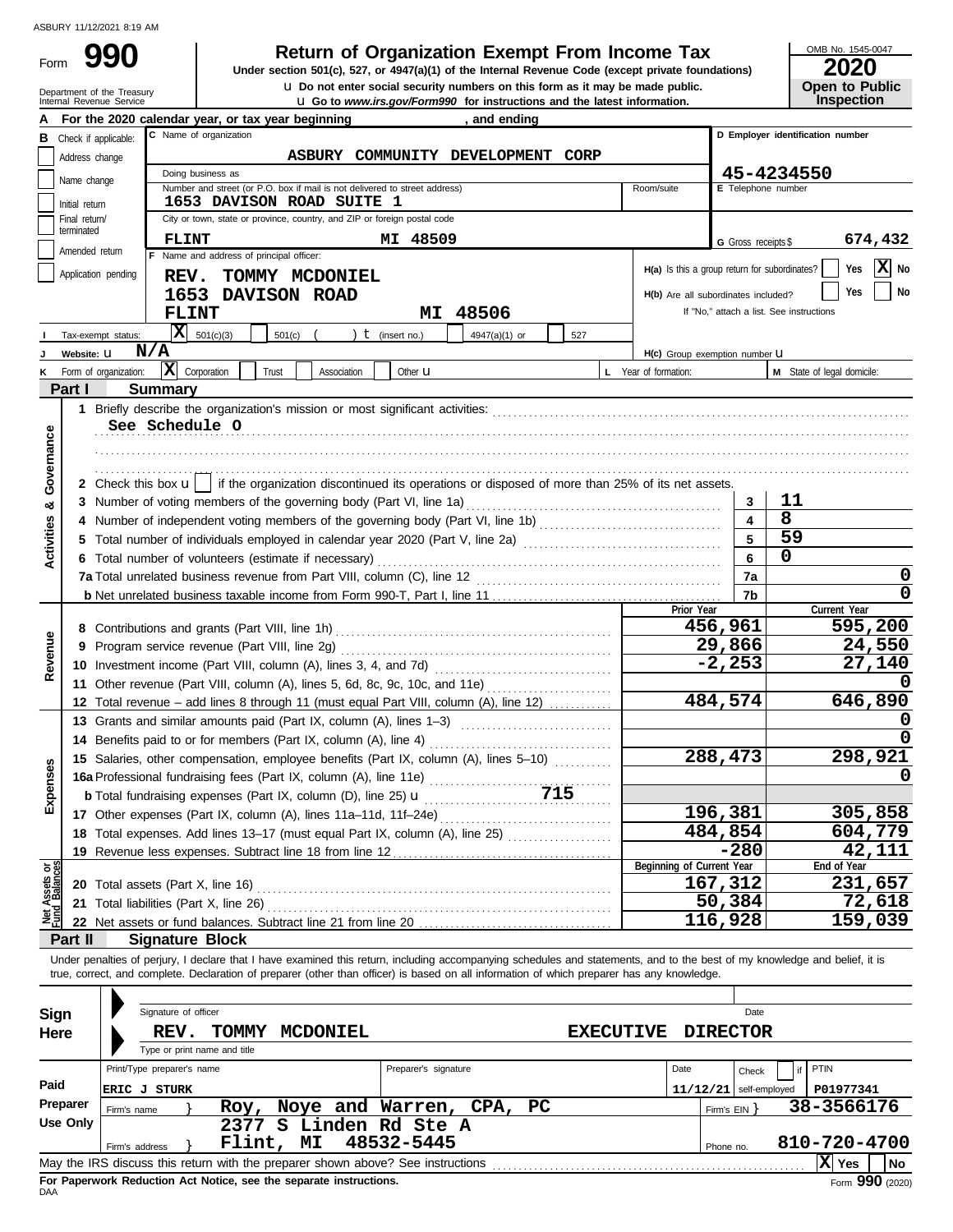| Form 990 (2020) ASBURY COMMUNITY DEVELOPMENT CORP<br>Part III               | 45-4234550<br><b>Statement of Program Service Accomplishments</b>                                                                                                                                                                                                                                                                                                                                                                                                                                                                             | Page 2                |
|-----------------------------------------------------------------------------|-----------------------------------------------------------------------------------------------------------------------------------------------------------------------------------------------------------------------------------------------------------------------------------------------------------------------------------------------------------------------------------------------------------------------------------------------------------------------------------------------------------------------------------------------|-----------------------|
|                                                                             |                                                                                                                                                                                                                                                                                                                                                                                                                                                                                                                                               | $ \mathbf{x} $        |
| 1 Briefly describe the organization's mission:                              |                                                                                                                                                                                                                                                                                                                                                                                                                                                                                                                                               |                       |
| See Schedule O                                                              |                                                                                                                                                                                                                                                                                                                                                                                                                                                                                                                                               |                       |
|                                                                             |                                                                                                                                                                                                                                                                                                                                                                                                                                                                                                                                               |                       |
|                                                                             |                                                                                                                                                                                                                                                                                                                                                                                                                                                                                                                                               |                       |
| 2                                                                           | Did the organization undertake any significant program services during the year which were not listed on the                                                                                                                                                                                                                                                                                                                                                                                                                                  |                       |
|                                                                             |                                                                                                                                                                                                                                                                                                                                                                                                                                                                                                                                               | Yes $\overline{X}$ No |
| If "Yes," describe these new services on Schedule O.                        |                                                                                                                                                                                                                                                                                                                                                                                                                                                                                                                                               |                       |
| 3                                                                           | Did the organization cease conducting, or make significant changes in how it conducts, any program                                                                                                                                                                                                                                                                                                                                                                                                                                            |                       |
| services?<br>If "Yes," describe these changes on Schedule O.                |                                                                                                                                                                                                                                                                                                                                                                                                                                                                                                                                               | Yes $\overline{X}$ No |
| 4                                                                           | Describe the organization's program service accomplishments for each of its three largest program services, as measured by                                                                                                                                                                                                                                                                                                                                                                                                                    |                       |
|                                                                             | expenses. Section 501(c)(3) and 501(c)(4) organizations are required to report the amount of grants and allocations to others,                                                                                                                                                                                                                                                                                                                                                                                                                |                       |
| the total expenses, and revenue, if any, for each program service reported. |                                                                                                                                                                                                                                                                                                                                                                                                                                                                                                                                               |                       |
|                                                                             |                                                                                                                                                                                                                                                                                                                                                                                                                                                                                                                                               |                       |
| See Schedule O                                                              |                                                                                                                                                                                                                                                                                                                                                                                                                                                                                                                                               |                       |
|                                                                             |                                                                                                                                                                                                                                                                                                                                                                                                                                                                                                                                               |                       |
|                                                                             |                                                                                                                                                                                                                                                                                                                                                                                                                                                                                                                                               |                       |
|                                                                             |                                                                                                                                                                                                                                                                                                                                                                                                                                                                                                                                               |                       |
|                                                                             |                                                                                                                                                                                                                                                                                                                                                                                                                                                                                                                                               |                       |
|                                                                             |                                                                                                                                                                                                                                                                                                                                                                                                                                                                                                                                               |                       |
|                                                                             |                                                                                                                                                                                                                                                                                                                                                                                                                                                                                                                                               |                       |
|                                                                             |                                                                                                                                                                                                                                                                                                                                                                                                                                                                                                                                               |                       |
|                                                                             |                                                                                                                                                                                                                                                                                                                                                                                                                                                                                                                                               |                       |
|                                                                             |                                                                                                                                                                                                                                                                                                                                                                                                                                                                                                                                               |                       |
| 4b (Code:                                                                   | $\ldots$ ) (Expenses \$ \beta \cdots \cdots \cdots \cdots \cdots \cdots \cdots \cdots \cdots \cdots \cdots \cdots \cdots \cdots \cdots \cdots \cdots \cdots \cdots \cdots \cdots \cdots \cdots \cdots \cdots \cdots \cdots \cdots<br>) (Revenue \$<br>The Asbury House provides temporary housing for local college students and<br>missionaries with a passion for making a difference in our neighborhood. We                                                                                                                               |                       |
|                                                                             | encourage our residents to explore creative ways to implement what they<br>learn in the classroom in the local neighborhood. This is an ideal<br>opportunity for students looking for a unique educational experience where<br>the classroom can take to the streets. Whether their future includes social<br>work or entrepreneurship, the Asbury House offers an environment for<br>achieving both academic goals and making an impact in their community. Our<br>house is fully furnished including beds, kitchen items, washer and dryer. |                       |
|                                                                             |                                                                                                                                                                                                                                                                                                                                                                                                                                                                                                                                               |                       |
|                                                                             |                                                                                                                                                                                                                                                                                                                                                                                                                                                                                                                                               |                       |
| See Schedule O                                                              |                                                                                                                                                                                                                                                                                                                                                                                                                                                                                                                                               |                       |
|                                                                             |                                                                                                                                                                                                                                                                                                                                                                                                                                                                                                                                               |                       |
|                                                                             |                                                                                                                                                                                                                                                                                                                                                                                                                                                                                                                                               |                       |
|                                                                             |                                                                                                                                                                                                                                                                                                                                                                                                                                                                                                                                               |                       |
|                                                                             |                                                                                                                                                                                                                                                                                                                                                                                                                                                                                                                                               |                       |
|                                                                             |                                                                                                                                                                                                                                                                                                                                                                                                                                                                                                                                               |                       |
|                                                                             |                                                                                                                                                                                                                                                                                                                                                                                                                                                                                                                                               |                       |
|                                                                             |                                                                                                                                                                                                                                                                                                                                                                                                                                                                                                                                               |                       |
|                                                                             |                                                                                                                                                                                                                                                                                                                                                                                                                                                                                                                                               |                       |
|                                                                             |                                                                                                                                                                                                                                                                                                                                                                                                                                                                                                                                               |                       |
| 4d Other program services (Describe on Schedule O.)                         |                                                                                                                                                                                                                                                                                                                                                                                                                                                                                                                                               |                       |
| (Expenses \$                                                                | 20, 322 including grants of \$<br>) (Revenue \$                                                                                                                                                                                                                                                                                                                                                                                                                                                                                               |                       |
| 4e Total program service expenses u                                         | 593,974                                                                                                                                                                                                                                                                                                                                                                                                                                                                                                                                       |                       |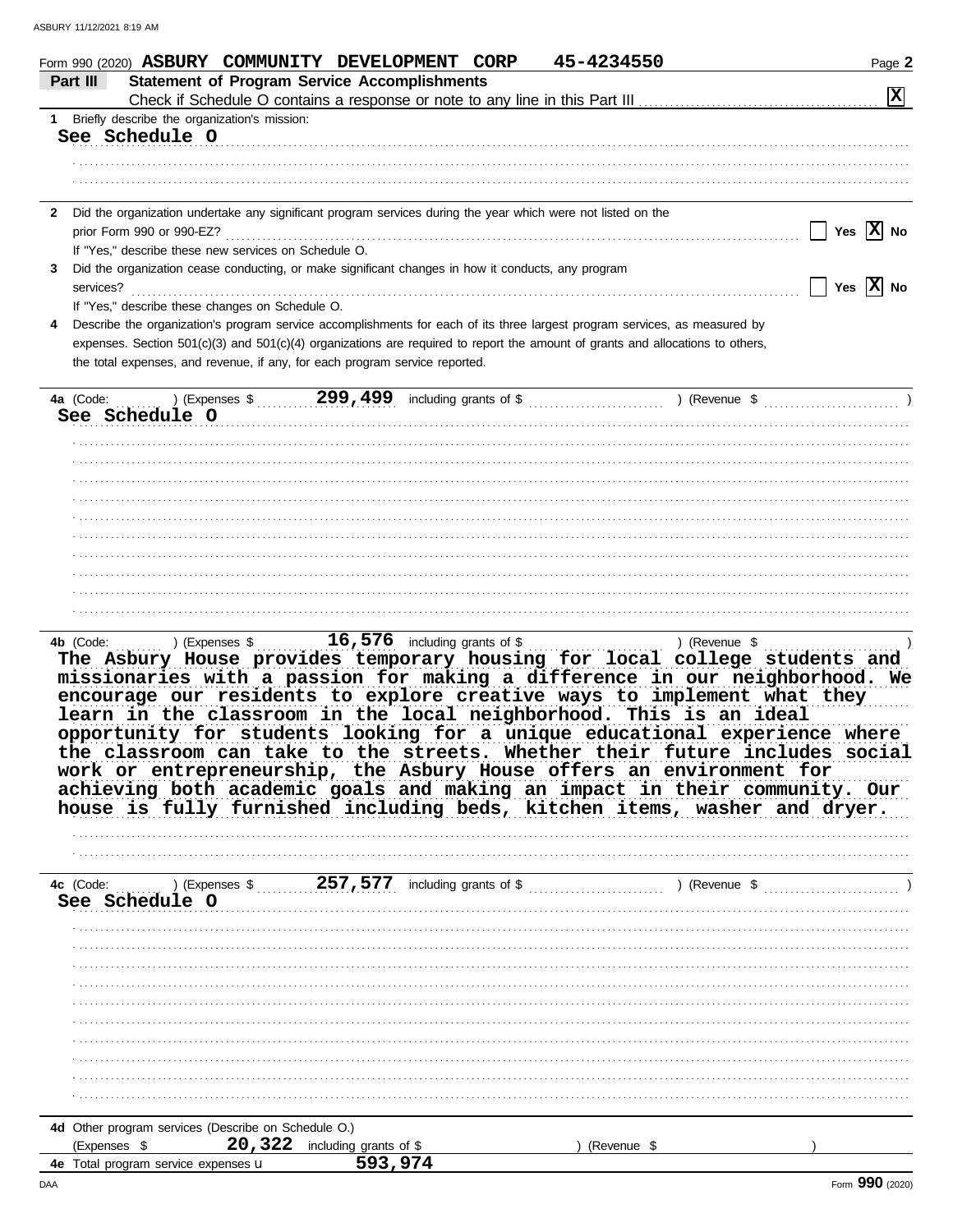| Form 990 (2020) | <b>ASBURY</b> | COMMUNITY                              | <b>DEVELOPMENT</b> | <b>CORP</b> | 34550<br>45-423 | Page |
|-----------------|---------------|----------------------------------------|--------------------|-------------|-----------------|------|
| Part IV         |               | <b>Checklist of Required Schedules</b> |                    |             |                 |      |

|             |                                                                                                                                                                                                                                                                                                                                     |                 | Yes | No |
|-------------|-------------------------------------------------------------------------------------------------------------------------------------------------------------------------------------------------------------------------------------------------------------------------------------------------------------------------------------|-----------------|-----|----|
| 1           | Is the organization described in section $501(c)(3)$ or $4947(a)(1)$ (other than a private foundation)? If "Yes,"                                                                                                                                                                                                                   |                 |     |    |
|             |                                                                                                                                                                                                                                                                                                                                     | $\mathbf 1$     | x   |    |
| 2           | complete Schedule A example of the state of the state of the state of the state of the state of the state of the state of the state of the state of the state of the state of the state of the state of the state of the state<br>Is the organization required to complete Schedule B, Schedule of Contributors (see instructions)? | $\mathbf{2}$    | X   |    |
| 3           | Did the organization engage in direct or indirect political campaign activities on behalf of or in opposition to                                                                                                                                                                                                                    |                 |     |    |
|             | candidates for public office? If "Yes," complete Schedule C, Part I                                                                                                                                                                                                                                                                 | 3               |     | X. |
| 4           | Section 501(c)(3) organizations. Did the organization engage in lobbying activities, or have a section 501(h)                                                                                                                                                                                                                       |                 |     |    |
|             |                                                                                                                                                                                                                                                                                                                                     | 4               |     | X. |
| 5           | Is the organization a section $501(c)(4)$ , $501(c)(5)$ , or $501(c)(6)$ organization that receives membership dues,                                                                                                                                                                                                                |                 |     |    |
|             | assessments, or similar amounts as defined in Revenue Procedure 98-19? If "Yes," complete Schedule C, Part III                                                                                                                                                                                                                      | 5               |     | x  |
| 6           | Did the organization maintain any donor advised funds or any similar funds or accounts for which donors                                                                                                                                                                                                                             |                 |     |    |
|             | have the right to provide advice on the distribution or investment of amounts in such funds or accounts? If                                                                                                                                                                                                                         |                 |     |    |
|             |                                                                                                                                                                                                                                                                                                                                     | 6               |     | X, |
| 7           | Did the organization receive or hold a conservation easement, including easements to preserve open space,                                                                                                                                                                                                                           |                 |     |    |
|             |                                                                                                                                                                                                                                                                                                                                     | 7               |     | X. |
| 8           | Did the organization maintain collections of works of art, historical treasures, or other similar assets? If "Yes,"                                                                                                                                                                                                                 |                 |     |    |
|             |                                                                                                                                                                                                                                                                                                                                     | 8               |     | x  |
| 9           | Did the organization report an amount in Part X, line 21, for escrow or custodial account liability, serve as a                                                                                                                                                                                                                     |                 |     |    |
|             | custodian for amounts not listed in Part X; or provide credit counseling, debt management, credit repair, or                                                                                                                                                                                                                        |                 |     |    |
|             | debt negotiation services? If "Yes," complete Schedule D, Part IV                                                                                                                                                                                                                                                                   | 9               |     | X. |
| 10          | Did the organization, directly or through a related organization, hold assets in donor-restricted endowments                                                                                                                                                                                                                        |                 |     |    |
|             |                                                                                                                                                                                                                                                                                                                                     | 10              |     | X. |
| 11          | If the organization's answer to any of the following questions is "Yes," then complete Schedule D, Parts VI,                                                                                                                                                                                                                        |                 |     |    |
|             | VII, VIII, IX, or X as applicable.                                                                                                                                                                                                                                                                                                  |                 |     |    |
| а           | Did the organization report an amount for land, buildings, and equipment in Part X, line 10? If "Yes,"                                                                                                                                                                                                                              |                 | x   |    |
|             | Did the organization report an amount for investments—other securities in Part X, line 12, that is 5% or more                                                                                                                                                                                                                       | 11a             |     |    |
| b           | of its total assets reported in Part X, line 16? If "Yes," complete Schedule D, Part VII [[[[[[[[[[[[[[[[[[[[[                                                                                                                                                                                                                      | 11 <sub>b</sub> |     | X. |
| c           | Did the organization report an amount for investments—program related in Part X, line 13, that is 5% or more                                                                                                                                                                                                                        |                 |     |    |
|             |                                                                                                                                                                                                                                                                                                                                     | 11c             |     | x  |
| d           | Did the organization report an amount for other assets in Part X, line 15, that is 5% or more of its total assets                                                                                                                                                                                                                   |                 |     |    |
|             | reported in Part X, line 16? If "Yes," complete Schedule D, Part IX                                                                                                                                                                                                                                                                 | 11d             | x   |    |
| е           | Did the organization report an amount for other liabilities in Part X, line 25? If "Yes," complete Schedule D, Part X                                                                                                                                                                                                               | 11e             | x   |    |
| f           | Did the organization's separate or consolidated financial statements for the tax year include a footnote that addresses                                                                                                                                                                                                             |                 |     |    |
|             | the organization's liability for uncertain tax positions under FIN 48 (ASC 740)? If "Yes," complete Schedule D, Part X                                                                                                                                                                                                              | 11f             |     | x  |
| 12a         | Did the organization obtain separate, independent audited financial statements for the tax year? If "Yes," complete                                                                                                                                                                                                                 |                 |     |    |
|             |                                                                                                                                                                                                                                                                                                                                     | 12a             | x   |    |
| b           | Was the organization included in consolidated, independent audited financial statements for the tax year? If                                                                                                                                                                                                                        |                 |     |    |
|             | "Yes," and if the organization answered "No" to line 12a, then completing Schedule D, Parts XI and XII is optional                                                                                                                                                                                                                  | 12 <sub>b</sub> |     | x  |
| 13          |                                                                                                                                                                                                                                                                                                                                     | 13              |     | х  |
| 14a         |                                                                                                                                                                                                                                                                                                                                     | 14a             |     | x  |
| b           | Did the organization have aggregate revenues or expenses of more than \$10,000 from grantmaking,                                                                                                                                                                                                                                    |                 |     |    |
|             | fundraising, business, investment, and program service activities outside the United States, or aggregate                                                                                                                                                                                                                           |                 |     |    |
|             |                                                                                                                                                                                                                                                                                                                                     | 14b             |     | X  |
| 15          | Did the organization report on Part IX, column (A), line 3, more than \$5,000 of grants or other assistance to or                                                                                                                                                                                                                   |                 |     |    |
|             |                                                                                                                                                                                                                                                                                                                                     | 15              |     | X  |
| 16          | Did the organization report on Part IX, column (A), line 3, more than \$5,000 of aggregate grants or other                                                                                                                                                                                                                          |                 |     |    |
|             | assistance to or for foreign individuals? If "Yes," complete Schedule F, Parts III and IV [[[[[[[[[[[[[[[[[[[                                                                                                                                                                                                                       | 16              |     | X  |
| 17          | Did the organization report a total of more than \$15,000 of expenses for professional fundraising services on                                                                                                                                                                                                                      | 17              |     | X  |
| 18          | Did the organization report more than \$15,000 total of fundraising event gross income and contributions on                                                                                                                                                                                                                         |                 |     |    |
|             |                                                                                                                                                                                                                                                                                                                                     | 18              |     | X  |
| 19          | Did the organization report more than \$15,000 of gross income from gaming activities on Part VIII, line 9a?                                                                                                                                                                                                                        |                 |     |    |
|             |                                                                                                                                                                                                                                                                                                                                     | 19              |     | x  |
| 20a         |                                                                                                                                                                                                                                                                                                                                     | <b>20a</b>      |     | x  |
| $\mathbf b$ |                                                                                                                                                                                                                                                                                                                                     | 20 <sub>b</sub> |     |    |
| 21          | Did the organization report more than \$5,000 of grants or other assistance to any domestic organization or                                                                                                                                                                                                                         |                 |     |    |
|             |                                                                                                                                                                                                                                                                                                                                     | 21              |     | X  |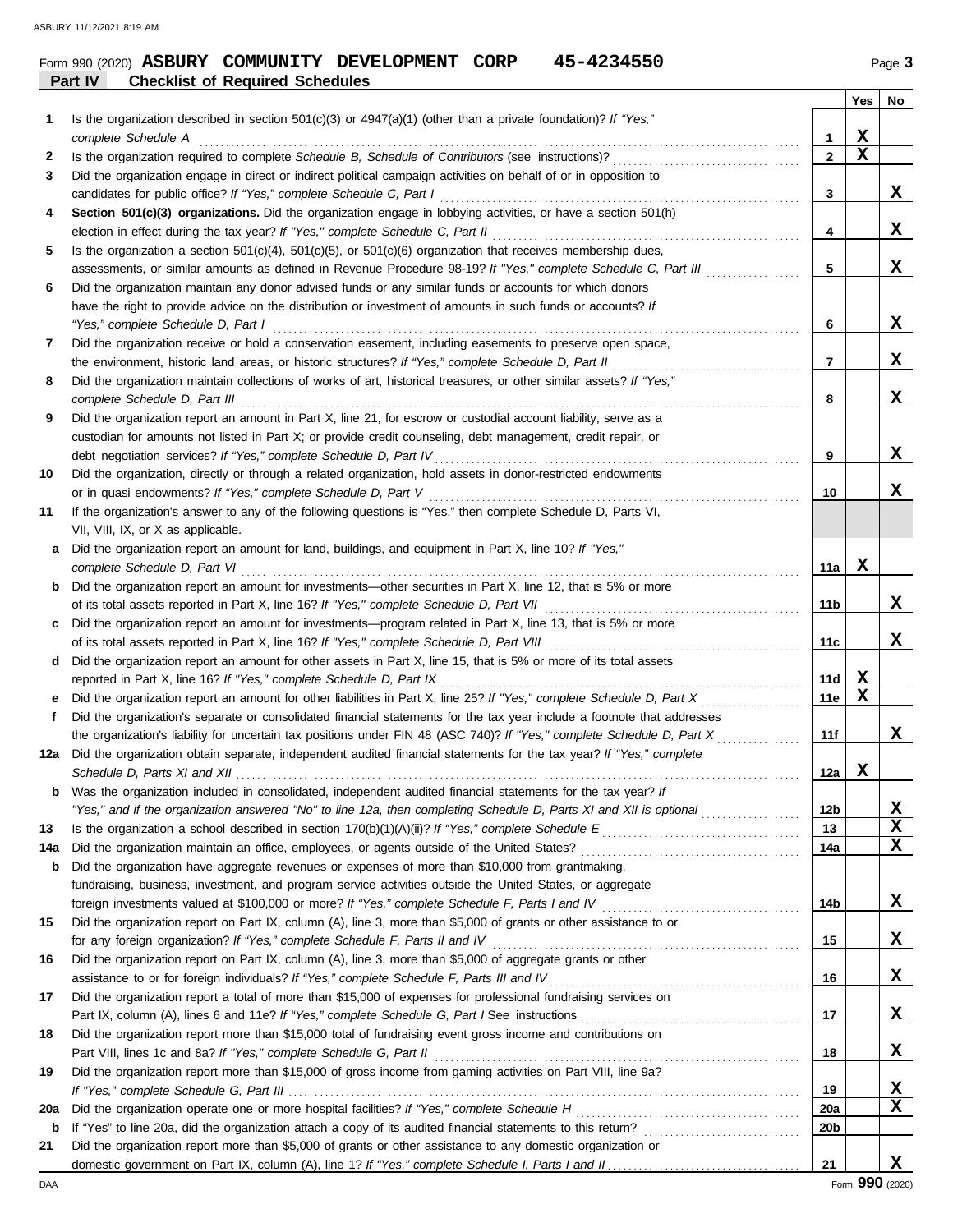|     | 45-4234550<br>Form 990 (2020) ASBURY COMMUNITY DEVELOPMENT CORP                                                                                                                                               |                 |             | Page 4          |
|-----|---------------------------------------------------------------------------------------------------------------------------------------------------------------------------------------------------------------|-----------------|-------------|-----------------|
|     | <b>Checklist of Required Schedules (continued)</b><br>Part IV                                                                                                                                                 |                 |             |                 |
|     |                                                                                                                                                                                                               |                 | Yes         | No              |
| 22  | Did the organization report more than \$5,000 of grants or other assistance to or for domestic individuals on                                                                                                 |                 |             | x               |
| 23  | Part IX, column (A), line 2? If "Yes," complete Schedule I, Parts I and III<br>Did the organization answer "Yes" to Part VII, Section A, line 3, 4, or 5 about compensation of the                            | 22              |             |                 |
|     | organization's current and former officers, directors, trustees, key employees, and highest compensated                                                                                                       |                 |             |                 |
|     | employees? If "Yes," complete Schedule J                                                                                                                                                                      | 23              |             | x               |
|     | 24a Did the organization have a tax-exempt bond issue with an outstanding principal amount of more than                                                                                                       |                 |             |                 |
|     | \$100,000 as of the last day of the year, that was issued after December 31, 2002? If "Yes," answer lines 24b                                                                                                 |                 |             |                 |
|     | through 24d and complete Schedule K. If "No," go to line 25a                                                                                                                                                  | 24a             |             | x               |
| b   | Did the organization invest any proceeds of tax-exempt bonds beyond a temporary period exception?                                                                                                             | 24b             |             |                 |
| с   | Did the organization maintain an escrow account other than a refunding escrow at any time during the year                                                                                                     |                 |             |                 |
|     | to defease any tax-exempt bonds?                                                                                                                                                                              | 24c             |             |                 |
| d   |                                                                                                                                                                                                               | 24d             |             |                 |
| 25а | Section 501(c)(3), 501(c)(4), and 501(c)(29) organizations. Did the organization engage in an excess benefit                                                                                                  |                 |             |                 |
|     | transaction with a disqualified person during the year? If "Yes," complete Schedule L, Part I                                                                                                                 | 25a             |             | X               |
| b   | Is the organization aware that it engaged in an excess benefit transaction with a disqualified person in a prior                                                                                              |                 |             |                 |
|     | year, and that the transaction has not been reported on any of the organization's prior Forms 990 or 990-EZ?                                                                                                  |                 |             |                 |
|     | If "Yes," complete Schedule L, Part I                                                                                                                                                                         | 25 <sub>b</sub> |             | x               |
| 26  | Did the organization report any amount on Part X, line 5 or 22, for receivables from or payables to any current                                                                                               |                 |             |                 |
|     | or former officer, director, trustee, key employee, creator or founder, substantial contributor, or 35%<br>controlled entity or family member of any of these persons? If "Yes," complete Schedule L, Part II | 26              |             | X               |
| 27  | Did the organization provide a grant or other assistance to any current or former officer, director, trustee, key                                                                                             |                 |             |                 |
|     | employee, creator or founder, substantial contributor or employee thereof, a grant selection committee                                                                                                        |                 |             |                 |
|     | member, or to a 35% controlled entity (including an employee thereof) or family member of any of these                                                                                                        |                 |             |                 |
|     | persons? If "Yes," complete Schedule L, Part III                                                                                                                                                              | 27              |             | x               |
| 28  | Was the organization a party to a business transaction with one of the following parties (see Schedule L, Part                                                                                                |                 |             |                 |
|     | IV instructions, for applicable filing thresholds, conditions, and exceptions):                                                                                                                               |                 |             |                 |
| a   | A current or former officer, director, trustee, key employee, creator or founder, or substantial contributor? If                                                                                              |                 |             |                 |
|     | "Yes," complete Schedule L, Part IV                                                                                                                                                                           | 28a             |             | X               |
| b   | A family member of any individual described in line 28a? If "Yes," complete Schedule L, Part IV [[[[[[[[[[[[[                                                                                                 | 28b             |             | X               |
| c   | A 35% controlled entity of one or more individuals and/or organizations described in lines 28a or 28b? If                                                                                                     |                 |             |                 |
|     | "Yes," complete Schedule L, Part IV                                                                                                                                                                           | 28c             |             | x               |
| 29  | Did the organization receive more than \$25,000 in non-cash contributions? If "Yes," complete Schedule M                                                                                                      | 29              | $\mathbf x$ |                 |
| 30  | Did the organization receive contributions of art, historical treasures, or other similar assets, or qualified                                                                                                |                 |             |                 |
|     |                                                                                                                                                                                                               | 30              |             | х               |
| 31  | Did the organization liquidate, terminate, or dissolve and cease operations? If "Yes," complete Schedule N, Part I                                                                                            | 31              |             | $\mathbf x$     |
| 32  | Did the organization sell, exchange, dispose of, or transfer more than 25% of its net assets? If "Yes,"                                                                                                       |                 |             |                 |
|     | complete Schedule N, Part II                                                                                                                                                                                  | 32              |             | X               |
| 33  | Did the organization own 100% of an entity disregarded as separate from the organization under Regulations                                                                                                    |                 |             |                 |
|     | sections 301.7701-2 and 301.7701-3? If "Yes," complete Schedule R, Part I                                                                                                                                     | 33              |             | x               |
| 34  | Was the organization related to any tax-exempt or taxable entity? If "Yes," complete Schedule R, Part II, III,                                                                                                |                 |             | X               |
| 35a | or IV, and Part V, line 1                                                                                                                                                                                     | 34<br>35a       |             | X               |
| b   | If "Yes" to line 35a, did the organization receive any payment from or engage in any transaction with a                                                                                                       |                 |             |                 |
|     | controlled entity within the meaning of section 512(b)(13)? If "Yes," complete Schedule R, Part V, line 2                                                                                                     | 35 <sub>b</sub> |             |                 |
| 36  | Section 501(c)(3) organizations. Did the organization make any transfers to an exempt non-charitable                                                                                                          |                 |             |                 |
|     | related organization? If "Yes," complete Schedule R, Part V, line 2                                                                                                                                           | 36              |             | X               |
| 37  | Did the organization conduct more than 5% of its activities through an entity that is not a related organization                                                                                              |                 |             |                 |
|     | and that is treated as a partnership for federal income tax purposes? If "Yes," complete Schedule R, Part VI                                                                                                  | 37              |             | x               |
| 38  | Did the organization complete Schedule O and provide explanations in Schedule O for Part VI, lines 11b and                                                                                                    |                 |             |                 |
|     | 19? Note: All Form 990 filers are required to complete Schedule O.                                                                                                                                            | 38              | X           |                 |
|     | Statements Regarding Other IRS Filings and Tax Compliance<br>Part V                                                                                                                                           |                 |             |                 |
|     | Check if Schedule O contains a response or note to any line in this Part V                                                                                                                                    |                 |             |                 |
|     |                                                                                                                                                                                                               |                 | Yes         | No              |
| 1а  | 10<br>Enter the number reported in Box 3 of Form 1096. Enter -0- if not applicable [1] [1] [1] [1] Enter the number<br>1a                                                                                     |                 |             |                 |
| b   | $\mathbf 0$<br>1 <sub>b</sub>                                                                                                                                                                                 |                 |             |                 |
| c   | Did the organization comply with backup withholding rules for reportable payments to vendors and                                                                                                              |                 |             |                 |
|     |                                                                                                                                                                                                               | 1c              |             |                 |
| DAA |                                                                                                                                                                                                               |                 |             | Form 990 (2020) |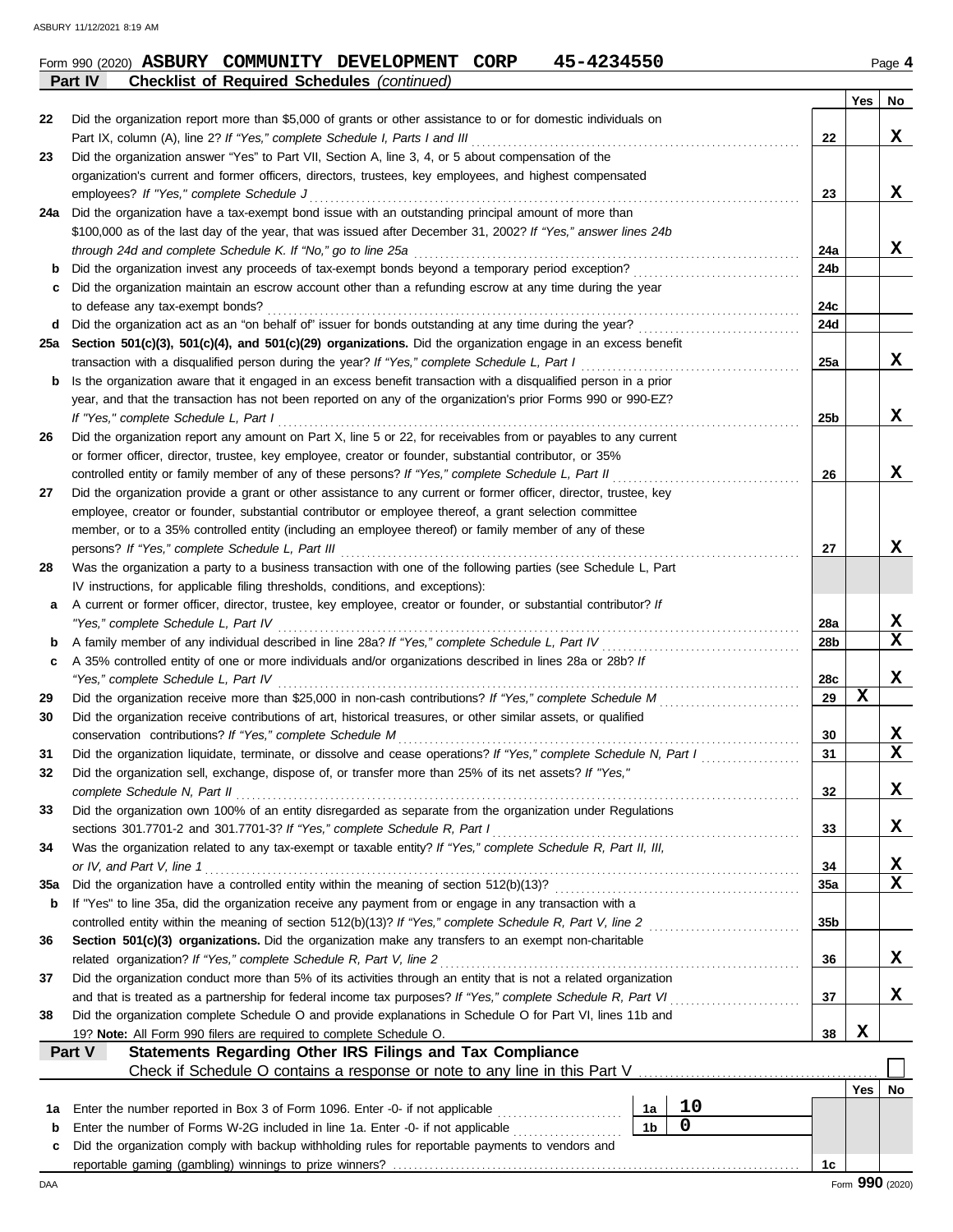|     |                                                                                                                                    |                 |    |                | Yes | No              |
|-----|------------------------------------------------------------------------------------------------------------------------------------|-----------------|----|----------------|-----|-----------------|
| 2a  | Enter the number of employees reported on Form W-3, Transmittal of Wage and Tax                                                    |                 |    |                |     |                 |
|     | Statements, filed for the calendar year ending with or within the year covered by this return                                      | 2a              | 59 |                |     |                 |
| b   | If at least one is reported on line 2a, did the organization file all required federal employment tax returns?                     |                 |    | 2b             | X   |                 |
|     | <b>Note:</b> If the sum of lines 1a and 2a is greater than 250, you may be required to e-file (see instructions)                   |                 |    |                |     |                 |
| За  |                                                                                                                                    |                 |    | За             |     | x               |
| b   |                                                                                                                                    |                 |    | 3b             |     |                 |
| 4a  | At any time during the calendar year, did the organization have an interest in, or a signature or other authority over,            |                 |    |                |     |                 |
|     | a financial account in a foreign country (such as a bank account, securities account, or other financial account)?                 |                 |    | 4a             |     | x               |
| b   |                                                                                                                                    |                 |    |                |     |                 |
|     | See instructions for filing requirements for FinCEN Form 114, Report of Foreign Bank and Financial Accounts (FBAR).                |                 |    |                |     |                 |
| 5a  |                                                                                                                                    |                 |    | 5a             |     | x               |
| b   |                                                                                                                                    |                 |    | 5 <sub>b</sub> |     | $\mathbf x$     |
| c   |                                                                                                                                    |                 |    | 5 <sub>c</sub> |     |                 |
| 6а  | Does the organization have annual gross receipts that are normally greater than \$100,000, and did the                             |                 |    |                |     |                 |
|     |                                                                                                                                    |                 |    | 6a             |     | x               |
| b   | If "Yes," did the organization include with every solicitation an express statement that such contributions or                     |                 |    |                |     |                 |
|     |                                                                                                                                    |                 |    | 6b             |     |                 |
| 7   | Organizations that may receive deductible contributions under section 170(c).                                                      |                 |    |                |     |                 |
| а   | Did the organization receive a payment in excess of \$75 made partly as a contribution and partly for goods                        |                 |    |                |     |                 |
|     |                                                                                                                                    |                 |    | 7a             |     |                 |
| b   |                                                                                                                                    |                 |    | 7b             |     |                 |
| c   | Did the organization sell, exchange, or otherwise dispose of tangible personal property for which it was                           |                 |    |                |     |                 |
|     |                                                                                                                                    |                 |    | 7c             |     |                 |
| d   |                                                                                                                                    | <b>7d</b>       |    |                |     |                 |
| е   | Did the organization receive any funds, directly or indirectly, to pay premiums on a personal benefit contract?                    |                 |    | 7e             |     |                 |
| f   |                                                                                                                                    |                 |    | 7f             |     |                 |
| g   | If the organization received a contribution of qualified intellectual property, did the organization file Form 8899 as required?   |                 |    | 7g             |     |                 |
| h   | If the organization received a contribution of cars, boats, airplanes, or other vehicles, did the organization file a Form 1098-C? |                 |    | 7h             |     |                 |
| 8   | Sponsoring organizations maintaining donor advised funds. Did a donor advised fund maintained by the                               |                 |    |                |     |                 |
|     |                                                                                                                                    |                 |    | 8              |     |                 |
| 9   | Sponsoring organizations maintaining donor advised funds.                                                                          |                 |    |                |     |                 |
| a   |                                                                                                                                    |                 |    | 9a             |     |                 |
| b   |                                                                                                                                    |                 |    | 9b             |     |                 |
| 10  | Section 501(c)(7) organizations. Enter:                                                                                            |                 |    |                |     |                 |
| a   | Initiation fees and capital contributions included on Part VIII, line 12 [11][11][11][11][11][11][11][11][11][                     | 10a             |    |                |     |                 |
| b   | Gross receipts, included on Form 990, Part VIII, line 12, for public use of club facilities                                        | 10 <sub>b</sub> |    |                |     |                 |
| 11  | Section 501(c)(12) organizations. Enter:                                                                                           |                 |    |                |     |                 |
| a   |                                                                                                                                    | 11a             |    |                |     |                 |
| b   | Gross income from other sources (Do not net amounts due or paid to other sources                                                   |                 |    |                |     |                 |
|     |                                                                                                                                    | 11b             |    |                |     |                 |
| 12a | Section 4947(a)(1) non-exempt charitable trusts. Is the organization filing Form 990 in lieu of Form 1041?                         |                 |    | 12a            |     |                 |
| b   | If "Yes," enter the amount of tax-exempt interest received or accrued during the year                                              | 12b             |    |                |     |                 |
| 13  | Section 501(c)(29) qualified nonprofit health insurance issuers.                                                                   |                 |    |                |     |                 |
| а   |                                                                                                                                    |                 |    | 13a            |     |                 |
|     | Note: See the instructions for additional information the organization must report on Schedule O.                                  |                 |    |                |     |                 |
| b   | Enter the amount of reserves the organization is required to maintain by the states in which                                       |                 |    |                |     |                 |
|     |                                                                                                                                    | 13 <sub>b</sub> |    |                |     |                 |
| c   |                                                                                                                                    | 13c             |    |                |     |                 |
| 14a |                                                                                                                                    |                 |    | 14a            |     | X               |
| b   |                                                                                                                                    |                 |    | 14b            |     |                 |
| 15  | Is the organization subject to the section 4960 tax on payment(s) of more than \$1,000,000 in remuneration or                      |                 |    |                |     |                 |
|     |                                                                                                                                    |                 |    | 15             |     | X               |
|     | If "Yes," see instructions and file Form 4720, Schedule N.                                                                         |                 |    |                |     |                 |
| 16  | Is the organization an educational institution subject to the section 4968 excise tax on net investment income?                    |                 |    | 16             |     | X               |
|     | If "Yes," complete Form 4720, Schedule O.                                                                                          |                 |    |                |     |                 |
|     |                                                                                                                                    |                 |    |                |     | Form 990 (2020) |

**Part V Statements Regarding Other IRS Filings and Tax Compliance** *(continued)*

**Form 990 (2020) ASBURY COMMUNITY DEVELOPMENT CORP 45-4234550** Page 5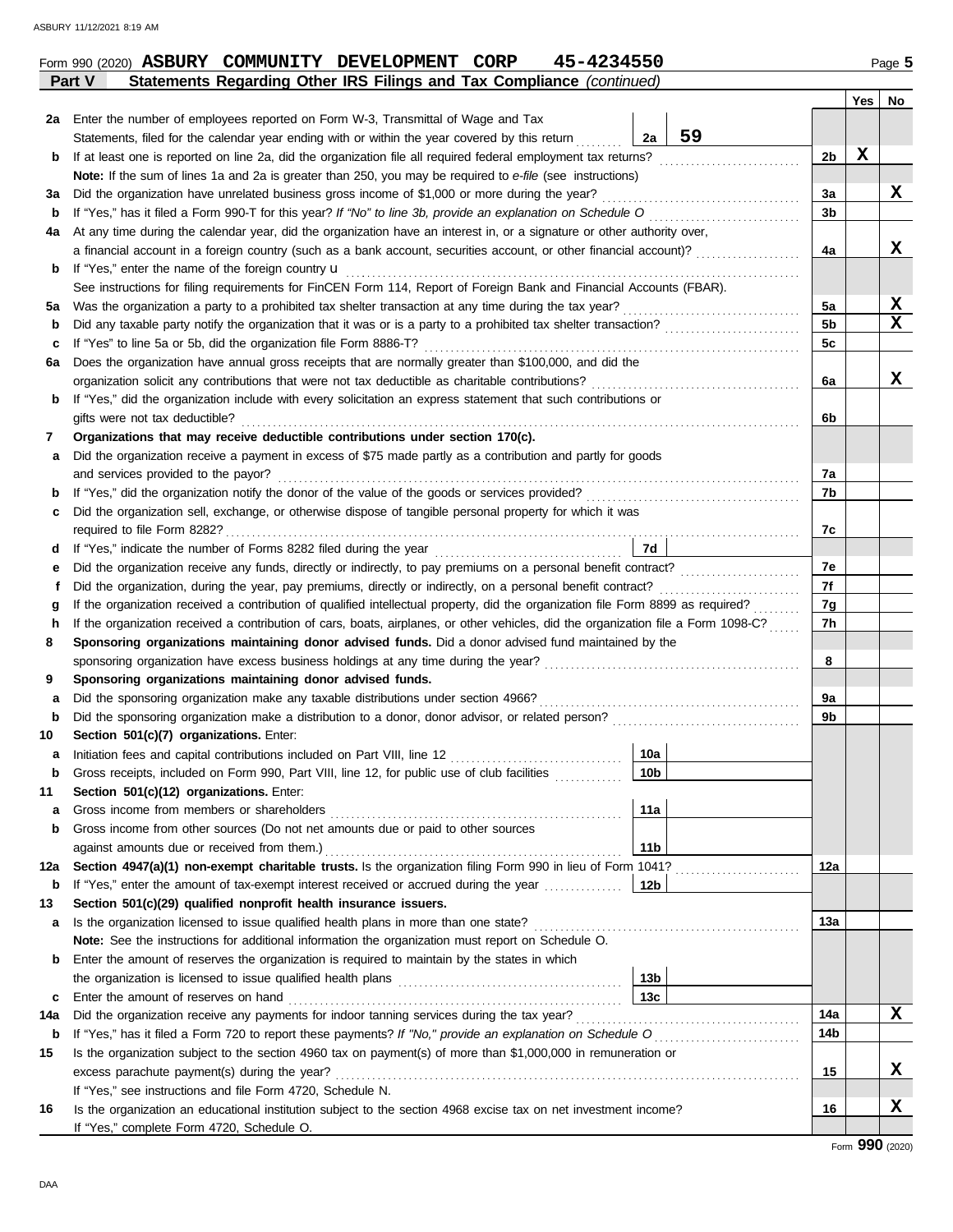|             | 45-4234550<br>Form 990 (2020) ASBURY COMMUNITY DEVELOPMENT CORP                                                                                                                              |                         |     | Page 6      |  |  |  |  |  |  |
|-------------|----------------------------------------------------------------------------------------------------------------------------------------------------------------------------------------------|-------------------------|-----|-------------|--|--|--|--|--|--|
|             | Part VI<br>Governance, Management, and Disclosure For each "Yes" response to lines 2 through 7b below, and for a "No"                                                                        |                         |     |             |  |  |  |  |  |  |
|             | response to line 8a, 8b, or 10b below, describe the circumstances, processes, or changes on Schedule O. See instructions.                                                                    |                         |     |             |  |  |  |  |  |  |
|             |                                                                                                                                                                                              |                         |     | ΙxΙ         |  |  |  |  |  |  |
|             | Section A. Governing Body and Management                                                                                                                                                     |                         |     |             |  |  |  |  |  |  |
|             |                                                                                                                                                                                              |                         | Yes | No          |  |  |  |  |  |  |
| 1а          | 11<br>1a<br>Enter the number of voting members of the governing body at the end of the tax year                                                                                              |                         |     |             |  |  |  |  |  |  |
|             | If there are material differences in voting rights among members of the governing body, or                                                                                                   |                         |     |             |  |  |  |  |  |  |
|             | if the governing body delegated broad authority to an executive committee or similar                                                                                                         |                         |     |             |  |  |  |  |  |  |
|             | committee, explain on Schedule O.                                                                                                                                                            |                         |     |             |  |  |  |  |  |  |
| b           | 8<br>1b<br>Enter the number of voting members included on line 1a, above, who are independent                                                                                                |                         |     |             |  |  |  |  |  |  |
| 2           | Did any officer, director, trustee, or key employee have a family relationship or a business relationship with                                                                               |                         |     |             |  |  |  |  |  |  |
|             | any other officer, director, trustee, or key employee?                                                                                                                                       | 2                       |     | X           |  |  |  |  |  |  |
| 3           | Did the organization delegate control over management duties customarily performed by or under the direct                                                                                    |                         |     |             |  |  |  |  |  |  |
|             | supervision of officers, directors, trustees, or key employees to a management company or other person?                                                                                      | 3                       |     | х           |  |  |  |  |  |  |
| 4           | Did the organization make any significant changes to its governing documents since the prior Form 990 was filed?                                                                             | $\overline{\mathbf{4}}$ |     | $\mathbf x$ |  |  |  |  |  |  |
| 5           |                                                                                                                                                                                              | 5                       |     | X           |  |  |  |  |  |  |
| 6           | Did the organization have members or stockholders?                                                                                                                                           | 6                       |     | X           |  |  |  |  |  |  |
| 7a          | Did the organization have members, stockholders, or other persons who had the power to elect or appoint                                                                                      |                         |     |             |  |  |  |  |  |  |
|             | one or more members of the governing body?                                                                                                                                                   | 7a                      |     | X           |  |  |  |  |  |  |
| b           | Are any governance decisions of the organization reserved to (or subject to approval by) members,                                                                                            |                         |     |             |  |  |  |  |  |  |
|             |                                                                                                                                                                                              | 7b                      |     | x           |  |  |  |  |  |  |
|             | stockholders, or persons other than the governing body?<br>Did the organization contemporaneously document the meetings held or written actions undertaken during the year by the following: |                         |     |             |  |  |  |  |  |  |
| 8           |                                                                                                                                                                                              |                         | X   |             |  |  |  |  |  |  |
| а           | The governing body?                                                                                                                                                                          | 8а                      | X   |             |  |  |  |  |  |  |
| $\mathbf b$ | Each committee with authority to act on behalf of the governing body?                                                                                                                        | 8b                      |     |             |  |  |  |  |  |  |
| 9           | Is there any officer, director, trustee, or key employee listed in Part VII, Section A, who cannot be reached at                                                                             |                         |     |             |  |  |  |  |  |  |
|             | the organization's mailing address? If "Yes," provide the names and addresses on Schedule O                                                                                                  | 9                       |     | x           |  |  |  |  |  |  |
|             | Section B. Policies (This Section B requests information about policies not required by the Internal Revenue Code.)                                                                          |                         |     |             |  |  |  |  |  |  |
|             |                                                                                                                                                                                              |                         | Yes | No          |  |  |  |  |  |  |
| 10a         | Did the organization have local chapters, branches, or affiliates?                                                                                                                           | 10a                     |     | x           |  |  |  |  |  |  |
| b           | If "Yes," did the organization have written policies and procedures governing the activities of such chapters,                                                                               |                         |     |             |  |  |  |  |  |  |
|             | affiliates, and branches to ensure their operations are consistent with the organization's exempt purposes?                                                                                  | 10b                     |     |             |  |  |  |  |  |  |
| 11a         | Has the organization provided a complete copy of this Form 990 to all members of its governing body before filing the form?                                                                  | 11a                     | х   |             |  |  |  |  |  |  |
| b           | Describe in Schedule O the process, if any, used by the organization to review this Form 990.                                                                                                |                         |     |             |  |  |  |  |  |  |
| 12a         | Did the organization have a written conflict of interest policy? If "No," go to line 13                                                                                                      | 12a                     | X   |             |  |  |  |  |  |  |
| b           | Were officers, directors, or trustees, and key employees required to disclose annually interests that could give rise to conflicts?                                                          | 12b                     | X   |             |  |  |  |  |  |  |
| c           | Did the organization regularly and consistently monitor and enforce compliance with the policy? If "Yes,"                                                                                    |                         |     |             |  |  |  |  |  |  |
|             | describe in Schedule O how this was done                                                                                                                                                     | 12c                     | X   |             |  |  |  |  |  |  |
| 13          | Did the organization have a written whistleblower policy?                                                                                                                                    | 13                      | X   |             |  |  |  |  |  |  |
| 14          | Did the organization have a written document retention and destruction policy?                                                                                                               | 14                      | X   |             |  |  |  |  |  |  |
| 15          | Did the process for determining compensation of the following persons include a review and approval by                                                                                       |                         |     |             |  |  |  |  |  |  |
|             | independent persons, comparability data, and contemporaneous substantiation of the deliberation and decision?                                                                                |                         |     |             |  |  |  |  |  |  |
| a           |                                                                                                                                                                                              | 15a                     |     | X           |  |  |  |  |  |  |
| b           | Other officers or key employees of the organization                                                                                                                                          | 15b                     |     | X           |  |  |  |  |  |  |
|             | If "Yes" to line 15a or 15b, describe the process in Schedule O (see instructions).                                                                                                          |                         |     |             |  |  |  |  |  |  |
| 16a         | Did the organization invest in, contribute assets to, or participate in a joint venture or similar arrangement                                                                               |                         |     |             |  |  |  |  |  |  |
|             | with a taxable entity during the year?                                                                                                                                                       | 16a                     |     | X           |  |  |  |  |  |  |
| b           | If "Yes," did the organization follow a written policy or procedure requiring the organization to evaluate its                                                                               |                         |     |             |  |  |  |  |  |  |
|             | participation in joint venture arrangements under applicable federal tax law, and take steps to safeguard the                                                                                |                         |     |             |  |  |  |  |  |  |
|             | organization's exempt status with respect to such arrangements?                                                                                                                              | 16b                     |     |             |  |  |  |  |  |  |
|             | <b>Section C. Disclosure</b>                                                                                                                                                                 |                         |     |             |  |  |  |  |  |  |
| 17          | List the states with which a copy of this Form 990 is required to be filed $\mathbf{u}$ MI                                                                                                   |                         |     |             |  |  |  |  |  |  |
| 18          | Section 6104 requires an organization to make its Forms 1023 (1024 or 1024-A, if applicable), 990, and 990-T (Section 501(c)                                                                 |                         |     |             |  |  |  |  |  |  |
|             |                                                                                                                                                                                              |                         |     |             |  |  |  |  |  |  |
|             | (3)s only) available for public inspection. Indicate how you made these available. Check all that apply.<br>Another's website $ \mathbf{X} $ Upon request                                    |                         |     |             |  |  |  |  |  |  |
|             | Other (explain on Schedule O)<br>Own website                                                                                                                                                 |                         |     |             |  |  |  |  |  |  |
| 19          | Describe on Schedule O whether (and if so, how) the organization made its governing documents, conflict of interest policy, and                                                              |                         |     |             |  |  |  |  |  |  |
|             | financial statements available to the public during the tax year.                                                                                                                            |                         |     |             |  |  |  |  |  |  |
| 20          | State the name, address, and telephone number of the person who possesses the organization's books and records u                                                                             |                         |     |             |  |  |  |  |  |  |
|             | 1653 DAVISON RD<br>ASBURY COMMUNITY DEV CORP                                                                                                                                                 |                         |     |             |  |  |  |  |  |  |
|             | MI 48506<br><b>FLINT</b>                                                                                                                                                                     | 810-235-0016            |     |             |  |  |  |  |  |  |

DAA Form **990** (2020)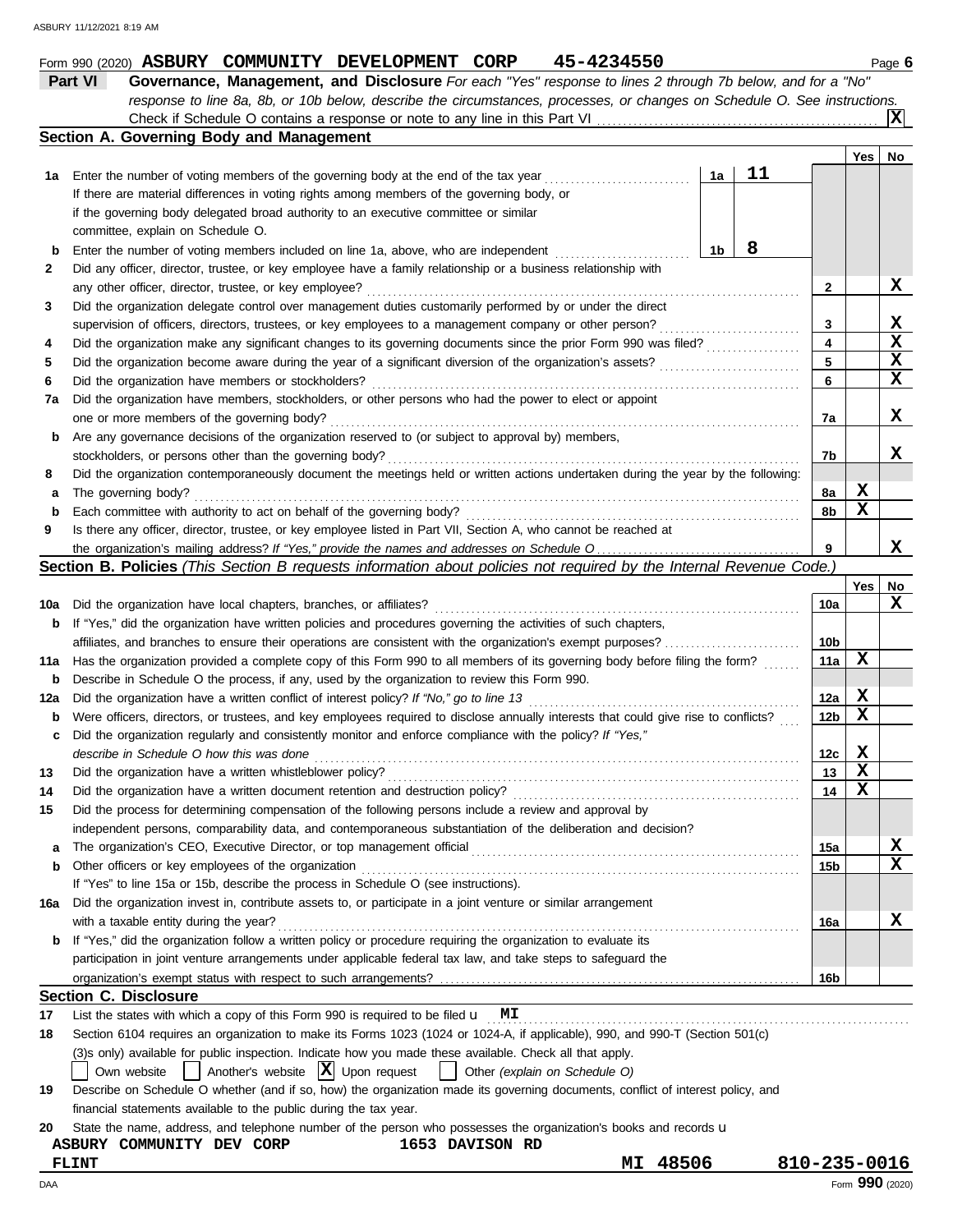| 45-4234550<br>Form 990 (2020) ASBURY COMMUNITY DEVELOPMENT CORP                                                                                                                                                                  | Page 7 |
|----------------------------------------------------------------------------------------------------------------------------------------------------------------------------------------------------------------------------------|--------|
| Compensation of Officers, Directors, Trustees, Key Employees, Highest Compensated Employees, and<br><b>Part VII</b>                                                                                                              |        |
| <b>Independent Contractors</b>                                                                                                                                                                                                   |        |
|                                                                                                                                                                                                                                  |        |
| Officers, Directors, Trustees, Key Employees, and Highest Compensated Employees<br>Section A.                                                                                                                                    |        |
| 1a Complete this table for all persons required to be listed. Report compensation for the calendar year ending with or within the<br>organization's tax year.                                                                    |        |
| • List all of the organization's current officers, directors, trustees (whether individuals or organizations), regardless of amount of<br>compensation. Enter -0- in columns (D), $(E)$ , and $(F)$ if no compensation was paid. |        |

● List all of the organization's **current** key employees, if any. See instructions for definition of "key employee."

■ List the organization's five **current** highest compensated employees (other than an officer, director, trustee, or key employee)<br> **•** Preceived reportable compensation (Box 5 of Form M/-2 and/or Box 7 of Form 1099-MISC)

who received reportable compensation (Box 5 of Form W-2 and/or Box 7 of Form 1099-MISC) of more than \$100,000 from the organization and any related organizations.

■ List all of the organization's **former** officers, key employees, and highest compensated employees who received more than<br>00,000 of reportable compensation from the organization and any related organizations \$100,000 of reportable compensation from the organization and any related organizations.

■ List all of the organization's **former directors or trustees** that received, in the capacity as a former director or trustee of the anization more than \$10,000 of reportable compensation from the organization and any re organization, more than \$10,000 of reportable compensation from the organization and any related organizations.

See instructions for the order in which to list the persons above.

Check this box if neither the organization nor any related organization compensated any current officer, director, or trustee. **X**

| (A)<br>Name and title                    | (B)<br>Average<br>hours<br>per week<br>(list any               |                                |                         | Position    | (C)             | (do not check more than one<br>box, unless person is both an<br>officer and a director/trustee) | (D)<br>Reportable<br>compensation<br>from the<br>organization | (E)<br>Reportable<br>compensation<br>from related<br>organizations | (F)<br>Estimated amount<br>of other<br>compensation<br>from the |
|------------------------------------------|----------------------------------------------------------------|--------------------------------|-------------------------|-------------|-----------------|-------------------------------------------------------------------------------------------------|---------------------------------------------------------------|--------------------------------------------------------------------|-----------------------------------------------------------------|
|                                          | hours for<br>related<br>organizations<br>below<br>dotted line) | Individual trustee<br>director | nstitutional<br>trustee | Officer     | Ķey<br>employee | Former<br>Highest compensated<br>employee                                                       | (W-2/1099-MISC)                                               | (W-2/1099-MISC)                                                    | organization and<br>related organizations                       |
| <b>CADE-HITCHEYE</b><br>$(1)$ JOYCE      |                                                                |                                |                         |             |                 |                                                                                                 |                                                               |                                                                    |                                                                 |
|                                          | 0.00                                                           |                                |                         |             |                 |                                                                                                 |                                                               |                                                                    |                                                                 |
| VOTING MEMBER                            | 0.00                                                           | $\mathbf x$                    |                         |             |                 |                                                                                                 | 0                                                             | 0                                                                  | 0                                                               |
| MAURICE CHAPIN<br>$(2)$ DR.              |                                                                |                                |                         |             |                 |                                                                                                 |                                                               |                                                                    |                                                                 |
| .<br>VOTING MEMBER                       | 0.00<br>0.00                                                   | $\mathbf x$                    |                         |             |                 |                                                                                                 | 0                                                             | 0                                                                  | 0                                                               |
| (3) JIM CRAIG                            |                                                                |                                |                         |             |                 |                                                                                                 |                                                               |                                                                    |                                                                 |
|                                          | 0.00                                                           |                                |                         |             |                 |                                                                                                 |                                                               |                                                                    |                                                                 |
| <b>BOARD CHAIR</b>                       | 0.00                                                           | $\mathbf x$                    |                         | $\mathbf x$ |                 |                                                                                                 | 0                                                             | 0                                                                  | $\pmb{0}$                                                       |
| (4) KEVIN CROOM                          |                                                                |                                |                         |             |                 |                                                                                                 |                                                               |                                                                    |                                                                 |
|                                          | 0.00                                                           |                                |                         |             |                 |                                                                                                 |                                                               |                                                                    |                                                                 |
| <b>DIRECTOR</b>                          | 0.00                                                           | $\mathbf x$                    |                         |             |                 |                                                                                                 | 0                                                             | 0                                                                  | $\mathbf 0$                                                     |
| (5) CHRISTINE HECK                       |                                                                |                                |                         |             |                 |                                                                                                 |                                                               |                                                                    |                                                                 |
|                                          | 0.00                                                           |                                |                         |             |                 |                                                                                                 |                                                               |                                                                    |                                                                 |
| TREASURER                                | 0.00                                                           | $\mathbf x$                    |                         | $\mathbf x$ |                 |                                                                                                 | 0                                                             | 0                                                                  | 0                                                               |
| (6) SYLVIA PITTMAN                       |                                                                |                                |                         |             |                 |                                                                                                 |                                                               |                                                                    |                                                                 |
|                                          | 0.00                                                           |                                |                         |             |                 |                                                                                                 |                                                               |                                                                    |                                                                 |
| <b>VOTING MEMBER</b>                     | 0.00                                                           | $\mathbf x$                    |                         |             |                 |                                                                                                 | 0                                                             | 0                                                                  | 0                                                               |
| (7) DAVID SLATES                         | 0.00                                                           |                                |                         |             |                 |                                                                                                 |                                                               |                                                                    |                                                                 |
|                                          | 0.00                                                           | $\mathbf x$                    |                         |             |                 |                                                                                                 | 0                                                             | 0                                                                  | $\mathbf 0$                                                     |
| <b>VOTING MEMBER</b><br>(8) ISRAEL UNGER |                                                                |                                |                         |             |                 |                                                                                                 |                                                               |                                                                    |                                                                 |
|                                          | 0.00                                                           |                                |                         |             |                 |                                                                                                 |                                                               |                                                                    |                                                                 |
| <b>DIRECTOR</b>                          | 0.00                                                           | $\mathbf x$                    |                         |             |                 |                                                                                                 | 0                                                             | 0                                                                  | 0                                                               |
| (9) EDWIN WESTON                         |                                                                |                                |                         |             |                 |                                                                                                 |                                                               |                                                                    |                                                                 |
|                                          | 0.00                                                           |                                |                         |             |                 |                                                                                                 |                                                               |                                                                    |                                                                 |
| VOTING MEMBER                            | 0.00                                                           | X                              |                         |             |                 |                                                                                                 | 0                                                             | 0                                                                  | 0                                                               |
| (10) MICHELE WESTON                      |                                                                |                                |                         |             |                 |                                                                                                 |                                                               |                                                                    |                                                                 |
|                                          | 0.00                                                           |                                |                         |             |                 |                                                                                                 |                                                               |                                                                    |                                                                 |
| <b>SECRETARY</b>                         | 0.00                                                           | $\mathbf x$                    |                         | $\mathbf x$ |                 |                                                                                                 | 0                                                             | 0                                                                  | $\mathbf 0$                                                     |
| TOMMY MCDONIEL<br>(11) REV.              |                                                                |                                |                         |             |                 |                                                                                                 |                                                               |                                                                    |                                                                 |
|                                          | 0.00                                                           |                                |                         |             |                 |                                                                                                 |                                                               |                                                                    |                                                                 |
| EXECUTIVE DIRECTOR                       | 0.00                                                           |                                |                         | $\mathbf x$ |                 |                                                                                                 | 0                                                             | 0                                                                  | 0                                                               |

Form **990** (2020)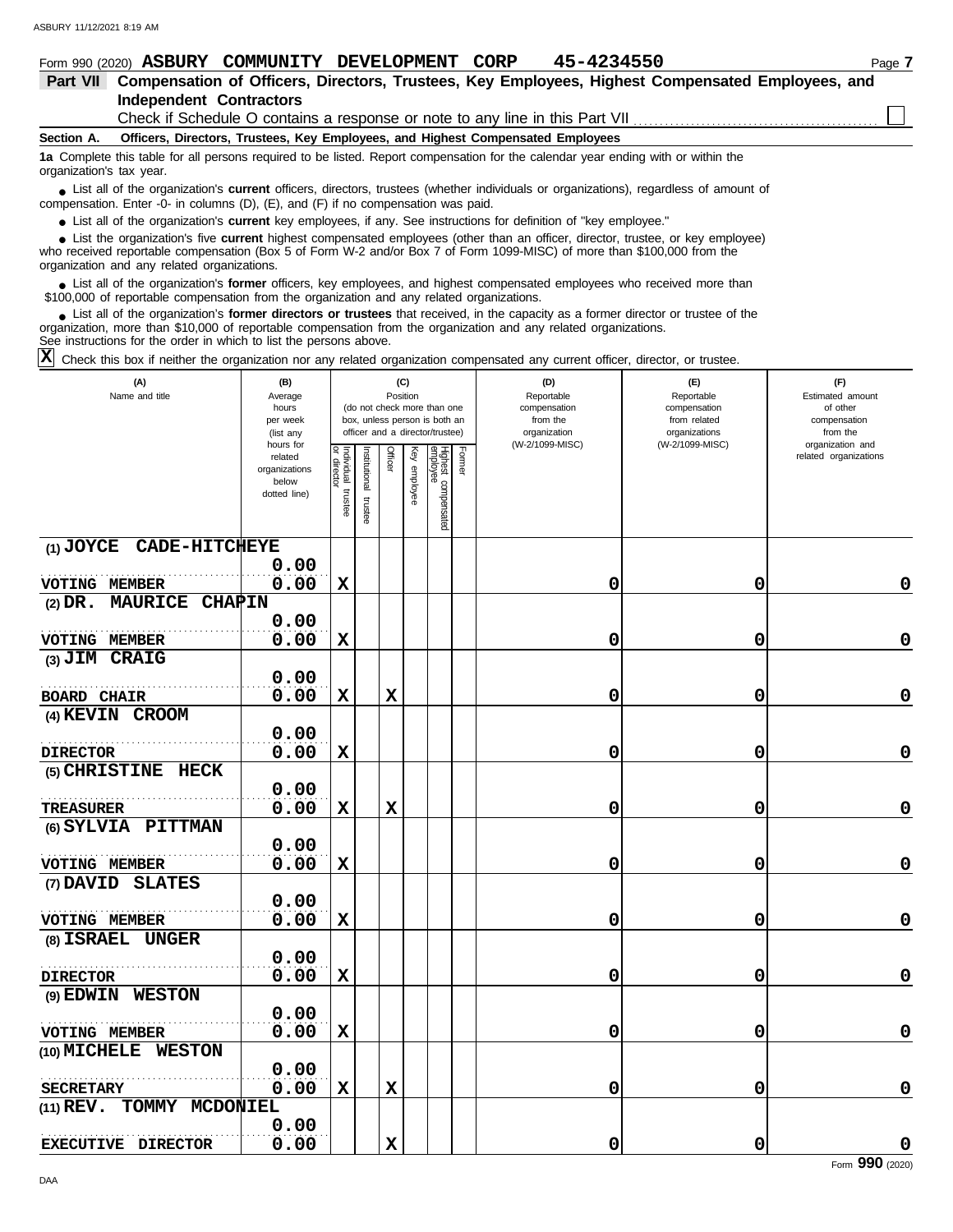| (C)<br>(A)<br>(B)<br>(D)<br>(F)<br>(E)<br>Position<br>Name and title<br>Average<br>Reportable<br>Reportable<br>Estimated amount<br>(do not check more than one<br>hours<br>compensation<br>compensation<br>of other<br>box, unless person is both an<br>from the<br>per week<br>from related<br>compensation<br>officer and a director/trustee)<br>organizations<br>organization<br>from the<br>(list any<br>(W-2/1099-MISC)<br>(W-2/1099-MISC)<br>organization and<br>hours for<br>Individual trustee<br>or director<br>Officer<br>Key employee<br>Highest compensated<br>employee<br>Form<br>Institutional<br>related organizations<br>related<br>$\bar{\mathbb{Q}}$<br>organizations<br>below<br>dotted line)<br>trustee<br>u<br>Total from continuation sheets to Part VII, Section A<br>c<br>u<br>d<br>$\mathbf u$<br>Total number of individuals (including but not limited to those listed above) who received more than \$100,000 of<br>2<br>reportable compensation from the organization $\bf{u}$ 0<br>Did the organization list any former officer, director, trustee, key employee, or highest compensated<br>3<br>3<br>employee on line 1a? If "Yes," complete Schedule J for such individual<br>For any individual listed on line 1a, is the sum of reportable compensation and other compensation from the<br>4<br>organization and related organizations greater than \$150,000? If "Yes," complete Schedule J for such<br>4<br>individual<br>Did any person listed on line 1a receive or accrue compensation from any unrelated organization or individual<br>5<br>5<br>Section B. Independent Contractors<br>Complete this table for your five highest compensated independent contractors that received more than \$100,000 of<br>1<br>compensation from the organization. Report compensation for the calendar year ending with or within the organization's tax year.<br>(C)<br>Compensation<br>(B)<br>Description of services<br>(A)<br>Name and business address | ASBURY 11/12/2021 8:19 AM<br>45-4234550<br>Form 990 (2020) ASBURY COMMUNITY DEVELOPMENT CORP<br>Part VII<br>Section A. Officers, Directors, Trustees, Key Employees, and Highest Compensated Employees (continued) |  |  |  |  |  |  |  | Page 8 |  |     |    |
|-----------------------------------------------------------------------------------------------------------------------------------------------------------------------------------------------------------------------------------------------------------------------------------------------------------------------------------------------------------------------------------------------------------------------------------------------------------------------------------------------------------------------------------------------------------------------------------------------------------------------------------------------------------------------------------------------------------------------------------------------------------------------------------------------------------------------------------------------------------------------------------------------------------------------------------------------------------------------------------------------------------------------------------------------------------------------------------------------------------------------------------------------------------------------------------------------------------------------------------------------------------------------------------------------------------------------------------------------------------------------------------------------------------------------------------------------------------------------------------------------------------------------------------------------------------------------------------------------------------------------------------------------------------------------------------------------------------------------------------------------------------------------------------------------------------------------------------------------------------------------------------------------------------------------------------------------------------------------------------------|--------------------------------------------------------------------------------------------------------------------------------------------------------------------------------------------------------------------|--|--|--|--|--|--|--|--------|--|-----|----|
|                                                                                                                                                                                                                                                                                                                                                                                                                                                                                                                                                                                                                                                                                                                                                                                                                                                                                                                                                                                                                                                                                                                                                                                                                                                                                                                                                                                                                                                                                                                                                                                                                                                                                                                                                                                                                                                                                                                                                                                         |                                                                                                                                                                                                                    |  |  |  |  |  |  |  |        |  |     |    |
|                                                                                                                                                                                                                                                                                                                                                                                                                                                                                                                                                                                                                                                                                                                                                                                                                                                                                                                                                                                                                                                                                                                                                                                                                                                                                                                                                                                                                                                                                                                                                                                                                                                                                                                                                                                                                                                                                                                                                                                         |                                                                                                                                                                                                                    |  |  |  |  |  |  |  |        |  |     |    |
|                                                                                                                                                                                                                                                                                                                                                                                                                                                                                                                                                                                                                                                                                                                                                                                                                                                                                                                                                                                                                                                                                                                                                                                                                                                                                                                                                                                                                                                                                                                                                                                                                                                                                                                                                                                                                                                                                                                                                                                         |                                                                                                                                                                                                                    |  |  |  |  |  |  |  |        |  |     |    |
|                                                                                                                                                                                                                                                                                                                                                                                                                                                                                                                                                                                                                                                                                                                                                                                                                                                                                                                                                                                                                                                                                                                                                                                                                                                                                                                                                                                                                                                                                                                                                                                                                                                                                                                                                                                                                                                                                                                                                                                         |                                                                                                                                                                                                                    |  |  |  |  |  |  |  |        |  |     |    |
|                                                                                                                                                                                                                                                                                                                                                                                                                                                                                                                                                                                                                                                                                                                                                                                                                                                                                                                                                                                                                                                                                                                                                                                                                                                                                                                                                                                                                                                                                                                                                                                                                                                                                                                                                                                                                                                                                                                                                                                         |                                                                                                                                                                                                                    |  |  |  |  |  |  |  |        |  |     |    |
|                                                                                                                                                                                                                                                                                                                                                                                                                                                                                                                                                                                                                                                                                                                                                                                                                                                                                                                                                                                                                                                                                                                                                                                                                                                                                                                                                                                                                                                                                                                                                                                                                                                                                                                                                                                                                                                                                                                                                                                         |                                                                                                                                                                                                                    |  |  |  |  |  |  |  |        |  |     |    |
|                                                                                                                                                                                                                                                                                                                                                                                                                                                                                                                                                                                                                                                                                                                                                                                                                                                                                                                                                                                                                                                                                                                                                                                                                                                                                                                                                                                                                                                                                                                                                                                                                                                                                                                                                                                                                                                                                                                                                                                         |                                                                                                                                                                                                                    |  |  |  |  |  |  |  |        |  |     |    |
|                                                                                                                                                                                                                                                                                                                                                                                                                                                                                                                                                                                                                                                                                                                                                                                                                                                                                                                                                                                                                                                                                                                                                                                                                                                                                                                                                                                                                                                                                                                                                                                                                                                                                                                                                                                                                                                                                                                                                                                         |                                                                                                                                                                                                                    |  |  |  |  |  |  |  |        |  |     |    |
|                                                                                                                                                                                                                                                                                                                                                                                                                                                                                                                                                                                                                                                                                                                                                                                                                                                                                                                                                                                                                                                                                                                                                                                                                                                                                                                                                                                                                                                                                                                                                                                                                                                                                                                                                                                                                                                                                                                                                                                         |                                                                                                                                                                                                                    |  |  |  |  |  |  |  |        |  |     |    |
|                                                                                                                                                                                                                                                                                                                                                                                                                                                                                                                                                                                                                                                                                                                                                                                                                                                                                                                                                                                                                                                                                                                                                                                                                                                                                                                                                                                                                                                                                                                                                                                                                                                                                                                                                                                                                                                                                                                                                                                         |                                                                                                                                                                                                                    |  |  |  |  |  |  |  |        |  |     |    |
|                                                                                                                                                                                                                                                                                                                                                                                                                                                                                                                                                                                                                                                                                                                                                                                                                                                                                                                                                                                                                                                                                                                                                                                                                                                                                                                                                                                                                                                                                                                                                                                                                                                                                                                                                                                                                                                                                                                                                                                         |                                                                                                                                                                                                                    |  |  |  |  |  |  |  |        |  |     |    |
|                                                                                                                                                                                                                                                                                                                                                                                                                                                                                                                                                                                                                                                                                                                                                                                                                                                                                                                                                                                                                                                                                                                                                                                                                                                                                                                                                                                                                                                                                                                                                                                                                                                                                                                                                                                                                                                                                                                                                                                         |                                                                                                                                                                                                                    |  |  |  |  |  |  |  |        |  |     |    |
|                                                                                                                                                                                                                                                                                                                                                                                                                                                                                                                                                                                                                                                                                                                                                                                                                                                                                                                                                                                                                                                                                                                                                                                                                                                                                                                                                                                                                                                                                                                                                                                                                                                                                                                                                                                                                                                                                                                                                                                         |                                                                                                                                                                                                                    |  |  |  |  |  |  |  |        |  |     |    |
|                                                                                                                                                                                                                                                                                                                                                                                                                                                                                                                                                                                                                                                                                                                                                                                                                                                                                                                                                                                                                                                                                                                                                                                                                                                                                                                                                                                                                                                                                                                                                                                                                                                                                                                                                                                                                                                                                                                                                                                         |                                                                                                                                                                                                                    |  |  |  |  |  |  |  |        |  | Yes | No |
|                                                                                                                                                                                                                                                                                                                                                                                                                                                                                                                                                                                                                                                                                                                                                                                                                                                                                                                                                                                                                                                                                                                                                                                                                                                                                                                                                                                                                                                                                                                                                                                                                                                                                                                                                                                                                                                                                                                                                                                         |                                                                                                                                                                                                                    |  |  |  |  |  |  |  |        |  |     | x  |
|                                                                                                                                                                                                                                                                                                                                                                                                                                                                                                                                                                                                                                                                                                                                                                                                                                                                                                                                                                                                                                                                                                                                                                                                                                                                                                                                                                                                                                                                                                                                                                                                                                                                                                                                                                                                                                                                                                                                                                                         |                                                                                                                                                                                                                    |  |  |  |  |  |  |  |        |  |     |    |
|                                                                                                                                                                                                                                                                                                                                                                                                                                                                                                                                                                                                                                                                                                                                                                                                                                                                                                                                                                                                                                                                                                                                                                                                                                                                                                                                                                                                                                                                                                                                                                                                                                                                                                                                                                                                                                                                                                                                                                                         |                                                                                                                                                                                                                    |  |  |  |  |  |  |  |        |  |     | x  |
|                                                                                                                                                                                                                                                                                                                                                                                                                                                                                                                                                                                                                                                                                                                                                                                                                                                                                                                                                                                                                                                                                                                                                                                                                                                                                                                                                                                                                                                                                                                                                                                                                                                                                                                                                                                                                                                                                                                                                                                         |                                                                                                                                                                                                                    |  |  |  |  |  |  |  |        |  |     | X  |
|                                                                                                                                                                                                                                                                                                                                                                                                                                                                                                                                                                                                                                                                                                                                                                                                                                                                                                                                                                                                                                                                                                                                                                                                                                                                                                                                                                                                                                                                                                                                                                                                                                                                                                                                                                                                                                                                                                                                                                                         |                                                                                                                                                                                                                    |  |  |  |  |  |  |  |        |  |     |    |
|                                                                                                                                                                                                                                                                                                                                                                                                                                                                                                                                                                                                                                                                                                                                                                                                                                                                                                                                                                                                                                                                                                                                                                                                                                                                                                                                                                                                                                                                                                                                                                                                                                                                                                                                                                                                                                                                                                                                                                                         |                                                                                                                                                                                                                    |  |  |  |  |  |  |  |        |  |     |    |
|                                                                                                                                                                                                                                                                                                                                                                                                                                                                                                                                                                                                                                                                                                                                                                                                                                                                                                                                                                                                                                                                                                                                                                                                                                                                                                                                                                                                                                                                                                                                                                                                                                                                                                                                                                                                                                                                                                                                                                                         |                                                                                                                                                                                                                    |  |  |  |  |  |  |  |        |  |     |    |
|                                                                                                                                                                                                                                                                                                                                                                                                                                                                                                                                                                                                                                                                                                                                                                                                                                                                                                                                                                                                                                                                                                                                                                                                                                                                                                                                                                                                                                                                                                                                                                                                                                                                                                                                                                                                                                                                                                                                                                                         |                                                                                                                                                                                                                    |  |  |  |  |  |  |  |        |  |     |    |
|                                                                                                                                                                                                                                                                                                                                                                                                                                                                                                                                                                                                                                                                                                                                                                                                                                                                                                                                                                                                                                                                                                                                                                                                                                                                                                                                                                                                                                                                                                                                                                                                                                                                                                                                                                                                                                                                                                                                                                                         |                                                                                                                                                                                                                    |  |  |  |  |  |  |  |        |  |     |    |
|                                                                                                                                                                                                                                                                                                                                                                                                                                                                                                                                                                                                                                                                                                                                                                                                                                                                                                                                                                                                                                                                                                                                                                                                                                                                                                                                                                                                                                                                                                                                                                                                                                                                                                                                                                                                                                                                                                                                                                                         |                                                                                                                                                                                                                    |  |  |  |  |  |  |  |        |  |     |    |
|                                                                                                                                                                                                                                                                                                                                                                                                                                                                                                                                                                                                                                                                                                                                                                                                                                                                                                                                                                                                                                                                                                                                                                                                                                                                                                                                                                                                                                                                                                                                                                                                                                                                                                                                                                                                                                                                                                                                                                                         |                                                                                                                                                                                                                    |  |  |  |  |  |  |  |        |  |     |    |
|                                                                                                                                                                                                                                                                                                                                                                                                                                                                                                                                                                                                                                                                                                                                                                                                                                                                                                                                                                                                                                                                                                                                                                                                                                                                                                                                                                                                                                                                                                                                                                                                                                                                                                                                                                                                                                                                                                                                                                                         |                                                                                                                                                                                                                    |  |  |  |  |  |  |  |        |  |     |    |
| Total number of independent contractors (including but not limited to those listed above) who<br>2<br>received more than \$100,000 of compensation from the organization u                                                                                                                                                                                                                                                                                                                                                                                                                                                                                                                                                                                                                                                                                                                                                                                                                                                                                                                                                                                                                                                                                                                                                                                                                                                                                                                                                                                                                                                                                                                                                                                                                                                                                                                                                                                                              |                                                                                                                                                                                                                    |  |  |  |  |  |  |  |        |  |     |    |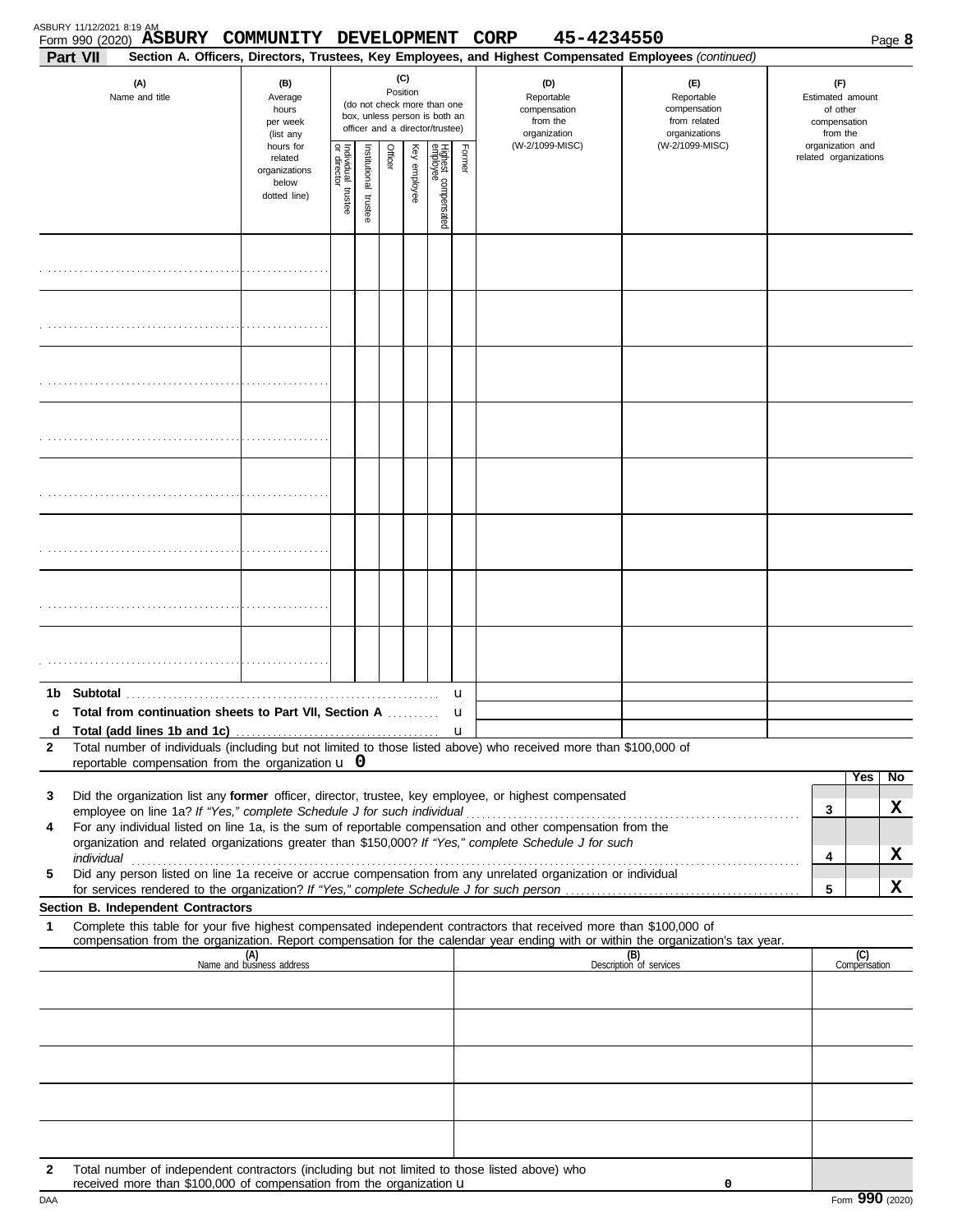**2a**

**Contributions, Gifts, Grants and Other Similar Amounts**

Contributions, Gifts, Grants<br>and Other Similar Amounts

**Program Service**

Program Service<br>Revenue

**e d c b**

**3**

## **Form 990 (2020) ASBURY COMMUNITY DEVELOPMENT CORP 45-4234550** Page 9

### **Part VIII Statement of Revenue**

**(A) (B) (C) (D)** Total revenue Related or exempt Unrelated Revenue excluded function revenue business revenue from tax under **1a** Federated campaigns **.............**.. **b** Membership dues **. . . . . . . . . . . . . . .** . . . **c** Fundraising events . . . . . . . . . . . . . . . **d** Related organizations ............... **e** Government grants (contributions) . . . . . . . . . . . . **f** All other contributions, gifts, grants, **g** Noncash contributions included in lines 1a-1f . . . . . **h Total.** Add lines 1a–1f . . . . . . . . . . . . . . . . . . . . . . . . . . . . . . . . . . . . . . . . and similar amounts not included above ........ **1a 1b 1c 1d 1e 1f** u . . . . . . . . . . . . . . . . . . . . . . . . . . . . . . . . . . . . . . . . . . . . . . . . . . . . . . . **LOCAL GOVT CONTRACTS 811000 14,700 14,700** . . . . . . . . . . . . . . . . . . . . . . . . . . . . . . . . . . . . . . . . . . . . . . . . . . . . . . . **PROGRAM SERVICE FEES 110000 1,000 1,000** . . . . . . . . . . . . . . . . . . . . . . . . . . . . . . . . . . . . . . . . . . . . . . . . . . . . . . . . . . . . . . . . . . . . . . . . . . . . . . . . . . . . . . . . . . . . . . . . . . . . . . . . . . . . . . **g Total.** Add lines 2a–2f . . . . . . . . . . . . . . . . . . . . . . . . . . . . . . . . . . . . . . . . u **f** All other program service revenue . . . . . . . . . . . . . . . . . . . \$ . . . . . . . . . . . . . . . . . . . . . **67,255** Investment income (including dividends, interest, and . . . . . . . . . . . . . . . . . . . . . . . . . . . . . . . . . . . . . . . u u Business Code Check if Schedule O contains a response or note to any line in this Part VIII ...... 1g  $\frac{1}{3}$ **6,000 25,329 563,871 595,200 PRODUCT INCOME 445200 8,850 8,850 24,550 354 354**

|                         |     |                                                      |    | ounone moonio (molaamig annaonao, milorool, |                 |  | u                    | 354     | 354    |   |   |
|-------------------------|-----|------------------------------------------------------|----|---------------------------------------------|-----------------|--|----------------------|---------|--------|---|---|
|                         | 4   | Income from investment of tax-exempt bond proceeds   |    |                                             |                 |  | u                    |         |        |   |   |
|                         | 5   |                                                      |    |                                             |                 |  | $\mathbf u$          |         |        |   |   |
|                         |     |                                                      |    | (i) Real                                    |                 |  | (ii) Personal        |         |        |   |   |
|                         |     | 6a Gross rents                                       | 6a |                                             |                 |  |                      |         |        |   |   |
|                         |     | <b>b</b> Less: rental expenses                       | 6b |                                             |                 |  |                      |         |        |   |   |
|                         |     | <b>c</b> Rental inc. or (loss)                       | 6с |                                             |                 |  |                      |         |        |   |   |
|                         | d   | Net rental income or (loss)                          |    |                                             |                 |  | $\mathbf u$          |         |        |   |   |
|                         |     | <b>7a</b> Gross amount from                          |    | (i) Securities                              |                 |  | (ii) Other           |         |        |   |   |
|                         |     | sales of assets                                      | 7a |                                             |                 |  | 54,328               |         |        |   |   |
|                         |     | other than inventory<br><b>b</b> Less: cost or other |    |                                             |                 |  |                      |         |        |   |   |
|                         |     | basis and sales exps.                                | 7b |                                             |                 |  | 27,542               |         |        |   |   |
| Revenue                 |     | c Gain or (loss)                                     | 7c |                                             |                 |  | 26,786               |         |        |   |   |
|                         |     |                                                      |    |                                             |                 |  | $\mathbf u$          | 26,786  | 26,786 |   |   |
| Other                   |     | 8a Gross income from fundraising events              |    |                                             |                 |  |                      |         |        |   |   |
|                         |     |                                                      |    |                                             |                 |  |                      |         |        |   |   |
|                         |     | of contributions reported on line 1c).               |    |                                             |                 |  |                      |         |        |   |   |
|                         |     | See Part IV, line 18                                 |    |                                             | 8а              |  |                      |         |        |   |   |
|                         |     | <b>b</b> Less: direct expenses                       |    |                                             | 8b              |  |                      |         |        |   |   |
|                         |     | c Net income or (loss) from fundraising events       |    |                                             |                 |  | u                    |         |        |   |   |
|                         |     | 9a Gross income from gaming activities.              |    |                                             |                 |  |                      |         |        |   |   |
|                         |     | See Part IV, line 19 $\ldots$                        |    |                                             | <b>9a</b>       |  |                      |         |        |   |   |
|                         |     | <b>b</b> Less: direct expenses                       |    |                                             | 9 <sub>b</sub>  |  |                      |         |        |   |   |
|                         |     | c Net income or (loss) from gaming activities        |    |                                             |                 |  | u                    |         |        |   |   |
|                         |     | 10a Gross sales of inventory, less                   |    |                                             |                 |  |                      |         |        |   |   |
|                         |     | returns and allowances                               |    |                                             | 10a             |  |                      |         |        |   |   |
|                         |     | <b>b</b> Less: cost of goods sold                    |    |                                             | 10 <sub>b</sub> |  |                      |         |        |   |   |
|                         |     | c Net income or (loss) from sales of inventory       |    |                                             |                 |  | $\mathbf u$          |         |        |   |   |
|                         |     |                                                      |    |                                             |                 |  | <b>Business Code</b> |         |        |   |   |
|                         | 11a |                                                      |    |                                             |                 |  |                      |         |        |   |   |
|                         | b   |                                                      |    |                                             |                 |  |                      |         |        |   |   |
| iscellaneous<br>Revenue |     |                                                      |    |                                             |                 |  |                      |         |        |   |   |
|                         | d   |                                                      |    |                                             |                 |  |                      |         |        |   |   |
|                         |     |                                                      |    |                                             |                 |  | $\mathbf u$          |         |        |   |   |
|                         |     |                                                      |    |                                             |                 |  | $\mathbf{u}$         | 646,890 | 51,690 | 0 | 0 |

sections 512-514

**Miscellaneous**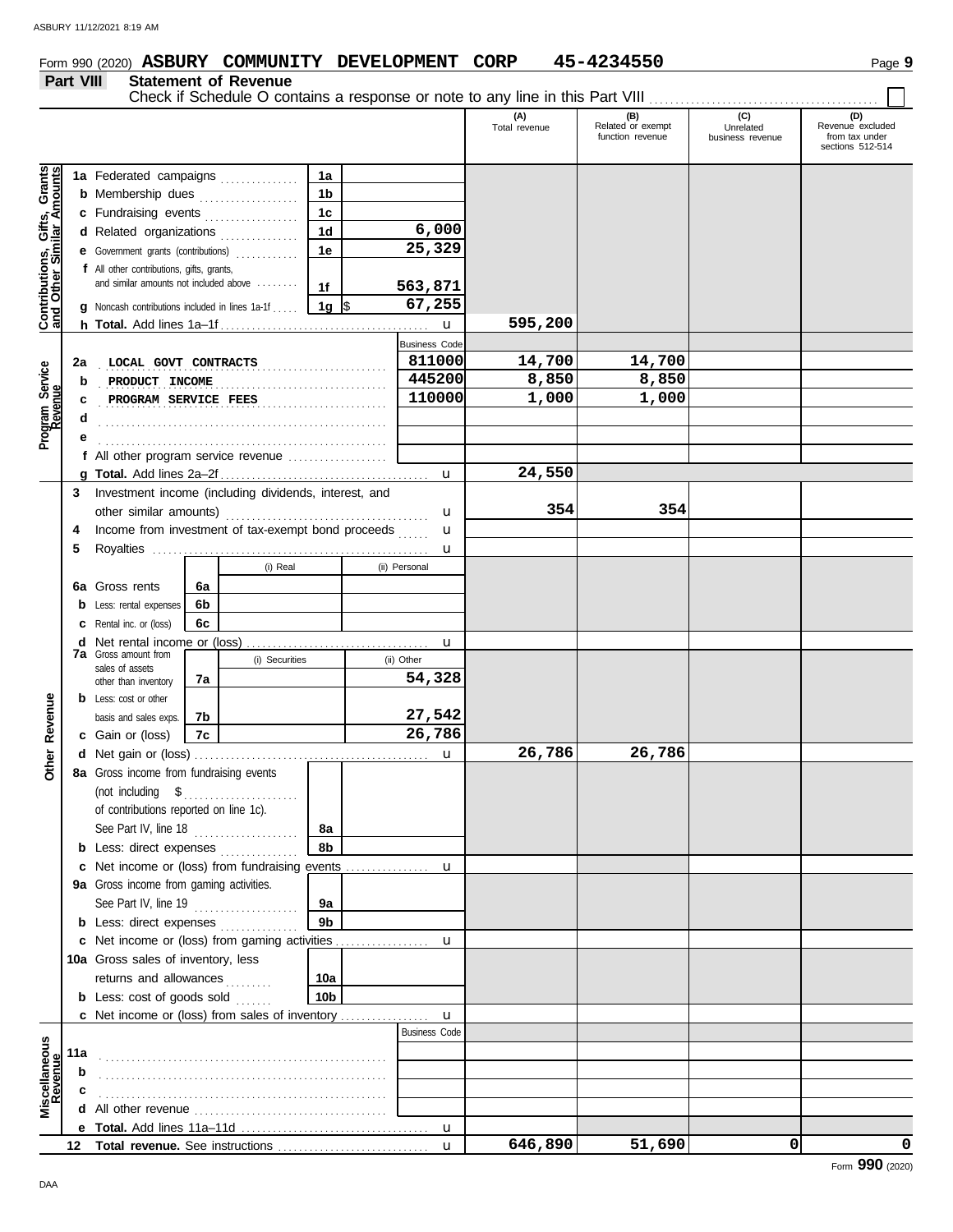### **Part IX Statement of Functional Expenses Form 990 (2020) ASBURY COMMUNITY DEVELOPMENT CORP 45-4234550** Page 10 *Section 501(c)(3) and 501(c)(4) organizations must complete all columns. All other organizations must complete column (A).* Check if Schedule O contains a response or note to any line in this Part IX

|              | Check if Schedule O contains a response or note to any line in this Part IX                                                                                                                                                                                                                                                                                                                                                                                                                                                                                                 |                       |                        |                       | lxl                |
|--------------|-----------------------------------------------------------------------------------------------------------------------------------------------------------------------------------------------------------------------------------------------------------------------------------------------------------------------------------------------------------------------------------------------------------------------------------------------------------------------------------------------------------------------------------------------------------------------------|-----------------------|------------------------|-----------------------|--------------------|
|              | Do not include amounts reported on lines 6b,                                                                                                                                                                                                                                                                                                                                                                                                                                                                                                                                | (A)<br>Total expenses | (B)<br>Program service | (C)<br>Management and | (D)<br>Fundraising |
|              | 7b, 8b, 9b, and 10b of Part VIII.                                                                                                                                                                                                                                                                                                                                                                                                                                                                                                                                           |                       | expenses               | general expenses      | expenses           |
|              | 1 Grants and other assistance to domestic organizations                                                                                                                                                                                                                                                                                                                                                                                                                                                                                                                     |                       |                        |                       |                    |
|              | and domestic governments. See Part IV, line 21                                                                                                                                                                                                                                                                                                                                                                                                                                                                                                                              |                       |                        |                       |                    |
| $\mathbf{2}$ | Grants and other assistance to domestic                                                                                                                                                                                                                                                                                                                                                                                                                                                                                                                                     |                       |                        |                       |                    |
|              | individuals. See Part IV, line 22<br>Grants and other assistance to foreign                                                                                                                                                                                                                                                                                                                                                                                                                                                                                                 |                       |                        |                       |                    |
| 3            | organizations, foreign governments, and foreign                                                                                                                                                                                                                                                                                                                                                                                                                                                                                                                             |                       |                        |                       |                    |
|              | individuals. See Part IV, lines 15 and 16                                                                                                                                                                                                                                                                                                                                                                                                                                                                                                                                   |                       |                        |                       |                    |
| 4            | Benefits paid to or for members                                                                                                                                                                                                                                                                                                                                                                                                                                                                                                                                             |                       |                        |                       |                    |
| 5            | Compensation of current officers, directors,                                                                                                                                                                                                                                                                                                                                                                                                                                                                                                                                |                       |                        |                       |                    |
|              | trustees, and key employees                                                                                                                                                                                                                                                                                                                                                                                                                                                                                                                                                 |                       |                        |                       |                    |
| 6            | Compensation not included above to disqualified                                                                                                                                                                                                                                                                                                                                                                                                                                                                                                                             |                       |                        |                       |                    |
|              | persons (as defined under section 4958(f)(1)) and                                                                                                                                                                                                                                                                                                                                                                                                                                                                                                                           |                       |                        |                       |                    |
|              | persons described in section 4958(c)(3)(B)                                                                                                                                                                                                                                                                                                                                                                                                                                                                                                                                  |                       |                        |                       |                    |
| 7            | Other salaries and wages                                                                                                                                                                                                                                                                                                                                                                                                                                                                                                                                                    | 279,522               | 277,125                | 2,397                 |                    |
| 8            | Pension plan accruals and contributions (include                                                                                                                                                                                                                                                                                                                                                                                                                                                                                                                            |                       |                        |                       |                    |
|              | section 401(k) and 403(b) employer contributions)                                                                                                                                                                                                                                                                                                                                                                                                                                                                                                                           |                       |                        |                       |                    |
| 9            | Other employee benefits                                                                                                                                                                                                                                                                                                                                                                                                                                                                                                                                                     |                       |                        |                       |                    |
| 10           |                                                                                                                                                                                                                                                                                                                                                                                                                                                                                                                                                                             | 19,399                | 19,056                 | 343                   |                    |
| 11           | Fees for services (nonemployees):                                                                                                                                                                                                                                                                                                                                                                                                                                                                                                                                           |                       |                        |                       |                    |
| a            | Management                                                                                                                                                                                                                                                                                                                                                                                                                                                                                                                                                                  |                       |                        |                       |                    |
| b            |                                                                                                                                                                                                                                                                                                                                                                                                                                                                                                                                                                             |                       |                        |                       |                    |
| c            |                                                                                                                                                                                                                                                                                                                                                                                                                                                                                                                                                                             | 6,185                 | 5,566                  | 619                   |                    |
| d            |                                                                                                                                                                                                                                                                                                                                                                                                                                                                                                                                                                             |                       |                        |                       |                    |
| е            | Professional fundraising services. See Part IV, line 17                                                                                                                                                                                                                                                                                                                                                                                                                                                                                                                     |                       |                        |                       |                    |
| f.           | Investment management fees                                                                                                                                                                                                                                                                                                                                                                                                                                                                                                                                                  |                       |                        |                       |                    |
| a            | Other. (If line 11g amount exceeds 10% of line 25, column                                                                                                                                                                                                                                                                                                                                                                                                                                                                                                                   |                       |                        |                       |                    |
|              | (A) amount, list line 11g expenses on Schedule O.)                                                                                                                                                                                                                                                                                                                                                                                                                                                                                                                          | 102,319               | 99,136                 | 3,183                 |                    |
| 12           | Advertising and promotion                                                                                                                                                                                                                                                                                                                                                                                                                                                                                                                                                   | 7,599                 | 6,884                  |                       | 715                |
| 13           |                                                                                                                                                                                                                                                                                                                                                                                                                                                                                                                                                                             | 6,712                 | 6,712                  |                       |                    |
| 14           | Information technology                                                                                                                                                                                                                                                                                                                                                                                                                                                                                                                                                      | 9,263                 | 9,199                  | 64                    |                    |
| 15           |                                                                                                                                                                                                                                                                                                                                                                                                                                                                                                                                                                             | 65,181                | 62,004                 | 3,177                 |                    |
| 16<br>17     |                                                                                                                                                                                                                                                                                                                                                                                                                                                                                                                                                                             |                       |                        |                       |                    |
| 18           | $\begin{minipage}[c]{0.9\linewidth} \begin{tabular}{l} \textbf{Travel} \end{tabular} \end{minipage} \end{minipage} \begin{minipage}[c]{0.9\linewidth} \begin{tabular}{l} \textbf{True} \end{tabular} \end{minipage} \end{minipage} \begin{minipage}[c]{0.9\linewidth} \begin{tabular}{l} \textbf{True} \end{tabular} \end{minipage} \end{minipage} \begin{minipage}[c]{0.9\linewidth} \begin{tabular}{l} \textbf{True} \end{tabular} \end{minipage} \end{minipage} \begin{minipage}[c]{0.9\linewidth} \begin{tabular}{l} \$<br>Payments of travel or entertainment expenses |                       |                        |                       |                    |
|              | for any federal, state, or local public officials                                                                                                                                                                                                                                                                                                                                                                                                                                                                                                                           |                       |                        |                       |                    |
| 19           | Conferences, conventions, and meetings                                                                                                                                                                                                                                                                                                                                                                                                                                                                                                                                      |                       |                        |                       |                    |
| 20           | Interest                                                                                                                                                                                                                                                                                                                                                                                                                                                                                                                                                                    |                       |                        |                       |                    |
| 21           | Payments to affiliates                                                                                                                                                                                                                                                                                                                                                                                                                                                                                                                                                      |                       |                        |                       |                    |
| 22           | Depreciation, depletion, and amortization                                                                                                                                                                                                                                                                                                                                                                                                                                                                                                                                   | 20,322                | 20,322                 |                       |                    |
| 23           | Insurance                                                                                                                                                                                                                                                                                                                                                                                                                                                                                                                                                                   | 3,960                 | 3,873                  | 87                    |                    |
| 24           | Other expenses. Itemize expenses not covered                                                                                                                                                                                                                                                                                                                                                                                                                                                                                                                                |                       |                        |                       |                    |
|              | above (List miscellaneous expenses on line 24e. If                                                                                                                                                                                                                                                                                                                                                                                                                                                                                                                          |                       |                        |                       |                    |
|              | line 24e amount exceeds 10% of line 25, column                                                                                                                                                                                                                                                                                                                                                                                                                                                                                                                              |                       |                        |                       |                    |
|              | (A) amount, list line 24e expenses on Schedule O.)                                                                                                                                                                                                                                                                                                                                                                                                                                                                                                                          |                       |                        |                       |                    |
| а            | <b>MAINTENANCE</b>                                                                                                                                                                                                                                                                                                                                                                                                                                                                                                                                                          | 20,095                | 20,074                 | 21                    |                    |
| b            | <b>VEHICLES</b>                                                                                                                                                                                                                                                                                                                                                                                                                                                                                                                                                             | 12,610                | 12,421                 | 189                   |                    |
| c            | FOOD COSTS                                                                                                                                                                                                                                                                                                                                                                                                                                                                                                                                                                  | 11,692                | 11,692                 |                       |                    |
| d            | FARM SUPPLIES                                                                                                                                                                                                                                                                                                                                                                                                                                                                                                                                                               | 11,563<br>28,357      | 11,563<br>28,347       | 10                    |                    |
| е            | All other expenses                                                                                                                                                                                                                                                                                                                                                                                                                                                                                                                                                          | 604,779               | 593,974                | 10,090                | 715                |
| 25<br>26     | Total functional expenses. Add lines 1 through 24e<br>Joint costs. Complete this line only if the                                                                                                                                                                                                                                                                                                                                                                                                                                                                           |                       |                        |                       |                    |
|              | organization reported in column (B) joint costs                                                                                                                                                                                                                                                                                                                                                                                                                                                                                                                             |                       |                        |                       |                    |
|              | from a combined educational campaign and<br>fundraising solicitation. Check here u<br>if                                                                                                                                                                                                                                                                                                                                                                                                                                                                                    |                       |                        |                       |                    |
|              | following SOP 98-2 (ASC 958-720)                                                                                                                                                                                                                                                                                                                                                                                                                                                                                                                                            |                       |                        |                       |                    |
| DAA          |                                                                                                                                                                                                                                                                                                                                                                                                                                                                                                                                                                             |                       |                        |                       | Form 990 (2020)    |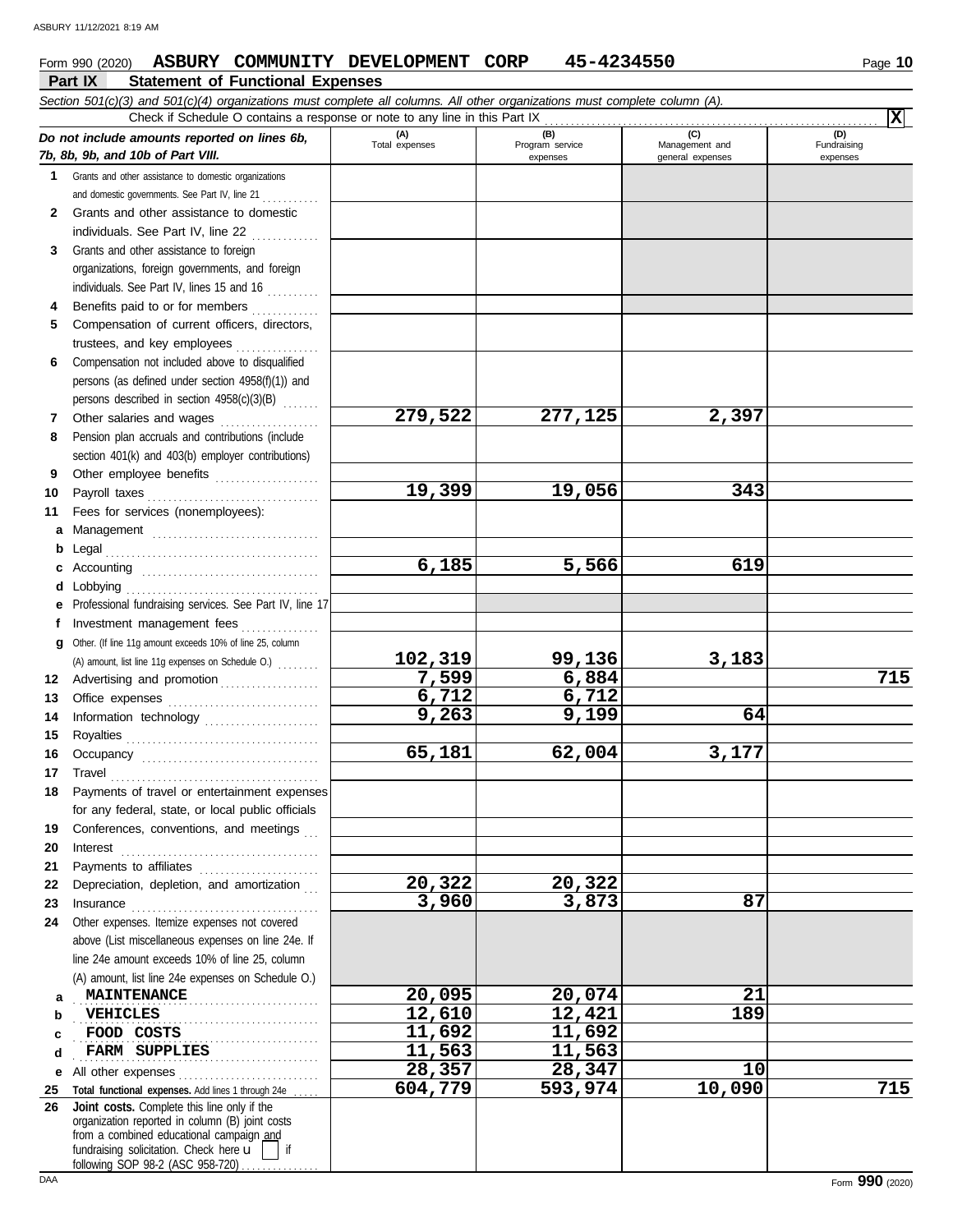|                      |          | ASBURY COMMUNITY DEVELOPMENT CORP<br>Form 990 (2020)                                                                                                                                                                                |                                                                  |                  | 45-4234550        |                | Page 11     |  |  |
|----------------------|----------|-------------------------------------------------------------------------------------------------------------------------------------------------------------------------------------------------------------------------------------|------------------------------------------------------------------|------------------|-------------------|----------------|-------------|--|--|
|                      | Part X   | <b>Balance Sheet</b>                                                                                                                                                                                                                |                                                                  |                  |                   |                |             |  |  |
|                      |          | Check if Schedule O contains a response or note to any line in this Part X                                                                                                                                                          |                                                                  |                  |                   |                |             |  |  |
|                      |          |                                                                                                                                                                                                                                     |                                                                  |                  | (A)               |                | (B)         |  |  |
|                      |          |                                                                                                                                                                                                                                     |                                                                  |                  | Beginning of year |                | End of year |  |  |
|                      | 1        | Cash-non-interest-bearing                                                                                                                                                                                                           |                                                                  |                  | 40,961            | $\mathbf{1}$   | 70,799      |  |  |
|                      | 2        |                                                                                                                                                                                                                                     |                                                                  |                  |                   | $\mathbf{2}$   |             |  |  |
|                      | 3        |                                                                                                                                                                                                                                     |                                                                  |                  |                   | 3              |             |  |  |
|                      | 4        |                                                                                                                                                                                                                                     |                                                                  |                  | 2,492             | 4              | 2,224       |  |  |
|                      | 5        | Loans and other receivables from any current or former officer, director,                                                                                                                                                           |                                                                  |                  |                   |                |             |  |  |
|                      |          | trustee, key employee, creator or founder, substantial contributor, or 35%                                                                                                                                                          |                                                                  |                  |                   |                |             |  |  |
|                      |          | controlled entity or family member of any of these persons                                                                                                                                                                          |                                                                  |                  |                   | 5              |             |  |  |
|                      | 6        | Loans and other receivables from other disqualified persons (as defined                                                                                                                                                             |                                                                  |                  |                   |                |             |  |  |
|                      |          | under section 4958(f)(1)), and persons described in section $4958(c)(3)(B)$                                                                                                                                                         |                                                                  |                  |                   | 6              |             |  |  |
| Assets               | 7        |                                                                                                                                                                                                                                     |                                                                  |                  | 4,053             | $\overline{7}$ |             |  |  |
|                      | 8        | Inventories for sale or use <i>communication</i> and the state or use of the state or use of the state or use of the state or use of the state or use of the state or use of the state of the state or the state or the state or th |                                                                  |                  | 1,230             | 8              |             |  |  |
|                      | 9        |                                                                                                                                                                                                                                     |                                                                  |                  |                   | 9              | 1,230       |  |  |
|                      |          | <b>10a</b> Land, buildings, and equipment: cost or other                                                                                                                                                                            |                                                                  | 189,782          |                   |                |             |  |  |
|                      |          |                                                                                                                                                                                                                                     |                                                                  | 50,559           | 118,576           |                | 139,223     |  |  |
|                      |          |                                                                                                                                                                                                                                     |                                                                  |                  |                   | 10c            |             |  |  |
|                      | 11       |                                                                                                                                                                                                                                     |                                                                  |                  |                   | 11<br>$12 \,$  |             |  |  |
|                      | 12       |                                                                                                                                                                                                                                     |                                                                  |                  | 13                |                |             |  |  |
|                      | 13       |                                                                                                                                                                                                                                     |                                                                  |                  | 14                |                |             |  |  |
|                      | 14<br>15 |                                                                                                                                                                                                                                     |                                                                  |                  | 15                | 18,181         |             |  |  |
|                      | 16       |                                                                                                                                                                                                                                     |                                                                  | 167,312          | 16                | 231,657        |             |  |  |
|                      | 17       |                                                                                                                                                                                                                                     |                                                                  | $\sqrt{2}$ , 766 | 17                | 20,036         |             |  |  |
|                      | 18       |                                                                                                                                                                                                                                     |                                                                  |                  | 18                |                |             |  |  |
|                      | 19       |                                                                                                                                                                                                                                     |                                                                  |                  | 21,581            | 19             |             |  |  |
|                      | 20       |                                                                                                                                                                                                                                     |                                                                  |                  |                   | 20             |             |  |  |
|                      | 21       | Escrow or custodial account liability. Complete Part IV of Schedule D                                                                                                                                                               |                                                                  |                  |                   | 21             |             |  |  |
|                      | 22       | Loans and other payables to any current or former officer, director,                                                                                                                                                                |                                                                  |                  |                   |                |             |  |  |
| Liabilities          |          | trustee, key employee, creator or founder, substantial contributor, or 35%                                                                                                                                                          |                                                                  |                  |                   |                |             |  |  |
|                      |          | controlled entity or family member of any of these persons                                                                                                                                                                          |                                                                  |                  |                   | 22             |             |  |  |
|                      | 23       | Secured mortgages and notes payable to unrelated third parties                                                                                                                                                                      |                                                                  |                  |                   | 23             |             |  |  |
|                      | 24       | Unsecured notes and loans payable to unrelated third parties [111] [11] Unsecured notes and loans payable to unrelated third parties                                                                                                |                                                                  |                  | 18,332            | 24             | 14,102      |  |  |
|                      | 25       | Other liabilities (including federal income tax, payables to related third                                                                                                                                                          |                                                                  |                  |                   |                |             |  |  |
|                      |          | parties, and other liabilities not included on lines 17-24). Complete Part X                                                                                                                                                        |                                                                  |                  |                   |                |             |  |  |
|                      |          | of Schedule D                                                                                                                                                                                                                       |                                                                  |                  | 7,705             | 25             | 38,480      |  |  |
|                      | 26       |                                                                                                                                                                                                                                     |                                                                  |                  | 50,384            | 26             | 72,618      |  |  |
|                      |          | Organizations that follow FASB ASC 958, check here $\mathbf{u}$                                                                                                                                                                     |                                                                  |                  |                   |                |             |  |  |
|                      |          | and complete lines 27, 28, 32, and 33.                                                                                                                                                                                              |                                                                  |                  |                   |                |             |  |  |
| <b>Fund Balances</b> | 27       | Net assets without donor restrictions                                                                                                                                                                                               |                                                                  |                  |                   | 27             |             |  |  |
|                      | 28       |                                                                                                                                                                                                                                     |                                                                  | 28               |                   |                |             |  |  |
|                      |          | Net assets with donor restrictions<br><b>Organizations that do not follow FASB ASC 958, check here u</b> $\boxed{\mathbf{X}}$                                                                                                       |                                                                  |                  |                   |                |             |  |  |
|                      |          | and complete lines 29 through 33.                                                                                                                                                                                                   |                                                                  |                  |                   |                |             |  |  |
| Assets or            | 29       |                                                                                                                                                                                                                                     |                                                                  |                  | 29                |                |             |  |  |
|                      | 30       |                                                                                                                                                                                                                                     |                                                                  |                  | 116,928           | 30             | 159,039     |  |  |
|                      | 31       |                                                                                                                                                                                                                                     | Retained earnings, endowment, accumulated income, or other funds |                  |                   |                |             |  |  |
| <b>Met</b>           | 32       | Total net assets or fund balances                                                                                                                                                                                                   |                                                                  |                  | 116,928           | 32             | 159,039     |  |  |
|                      | 33       |                                                                                                                                                                                                                                     |                                                                  |                  | 167,312           | 33             | 231,657     |  |  |

Form **990** (2020)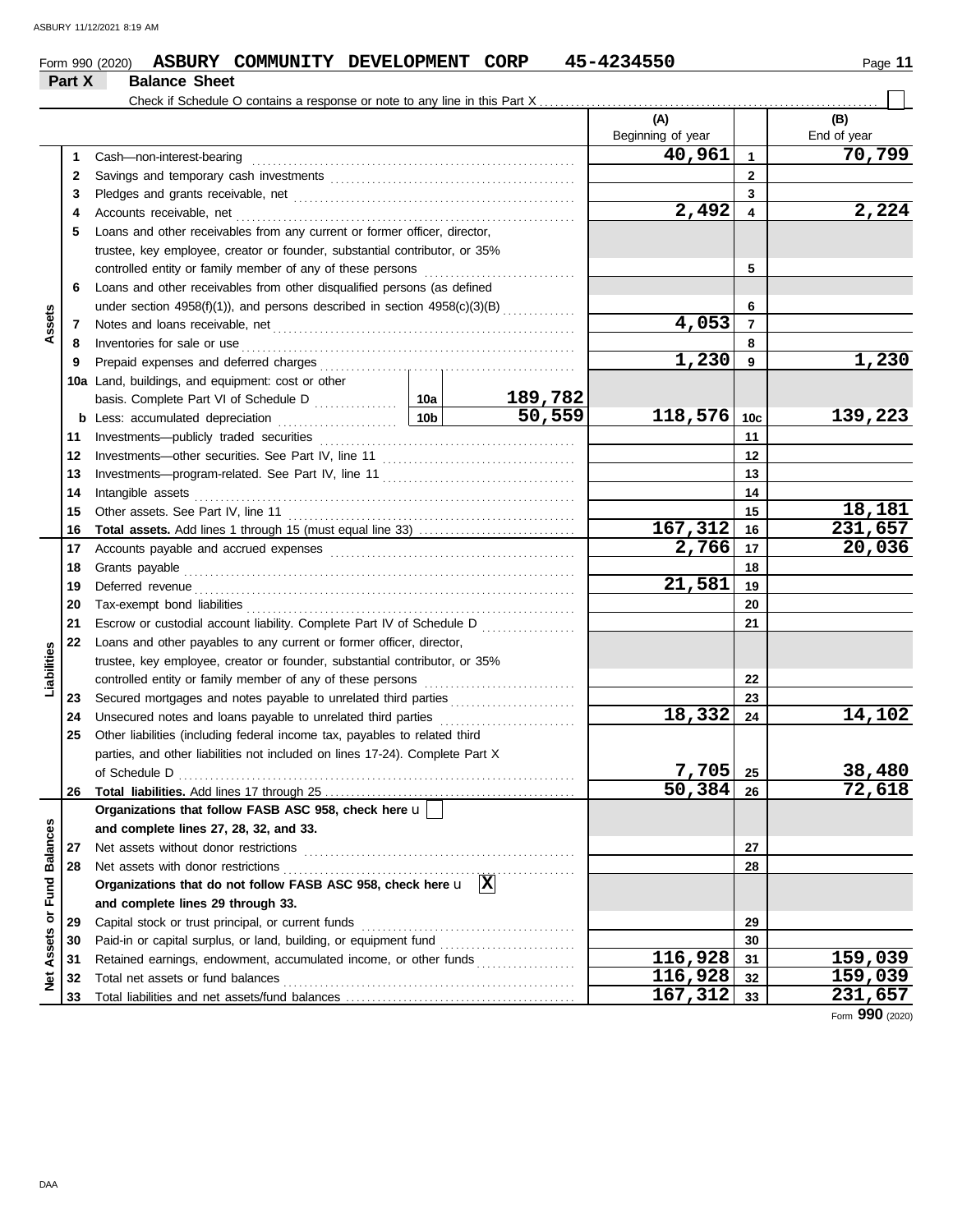ASBURY 11/12/2021 8:19 AM

|                                          | 45-4234550<br>Form 990 (2020) ASBURY COMMUNITY DEVELOPMENT CORP                                                                                                                                                                |                         |                | Page 12          |  |  |  |
|------------------------------------------|--------------------------------------------------------------------------------------------------------------------------------------------------------------------------------------------------------------------------------|-------------------------|----------------|------------------|--|--|--|
|                                          | Part XI<br><b>Reconciliation of Net Assets</b>                                                                                                                                                                                 |                         |                |                  |  |  |  |
|                                          |                                                                                                                                                                                                                                |                         |                |                  |  |  |  |
| 1                                        |                                                                                                                                                                                                                                |                         |                | 646,890          |  |  |  |
| 2                                        |                                                                                                                                                                                                                                | $\overline{2}$          |                | 604,779          |  |  |  |
| 3                                        |                                                                                                                                                                                                                                | $\overline{\mathbf{3}}$ |                | 42,111           |  |  |  |
| 4                                        | Net assets or fund balances at beginning of year (must equal Part X, line 32, column (A))                                                                                                                                      | $\overline{\mathbf{4}}$ |                | 116,928          |  |  |  |
| 5                                        |                                                                                                                                                                                                                                | 5                       |                |                  |  |  |  |
| 6                                        |                                                                                                                                                                                                                                | 6                       |                |                  |  |  |  |
| 7                                        |                                                                                                                                                                                                                                | $\overline{7}$          |                |                  |  |  |  |
| 8                                        | Prior period adjustments [11, 12] and the contract of the contract of the contract of the contract of the contract of the contract of the contract of the contract of the contract of the contract of the contract of the cont | 8                       |                |                  |  |  |  |
| 9                                        |                                                                                                                                                                                                                                | $\overline{9}$          |                |                  |  |  |  |
| 10                                       | Net assets or fund balances at end of year. Combine lines 3 through 9 (must equal Part X, line                                                                                                                                 |                         |                |                  |  |  |  |
|                                          | 32, column (B))                                                                                                                                                                                                                | 10                      |                | 159,039          |  |  |  |
|                                          | <b>Financial Statements and Reporting</b><br>Part XII                                                                                                                                                                          |                         |                |                  |  |  |  |
|                                          |                                                                                                                                                                                                                                |                         |                |                  |  |  |  |
|                                          |                                                                                                                                                                                                                                |                         |                | <b>Yes</b><br>No |  |  |  |
| 1.                                       | $ \mathbf{X} $ Accrual<br>Cash<br>Accounting method used to prepare the Form 990:<br>Other                                                                                                                                     |                         |                |                  |  |  |  |
|                                          | If the organization changed its method of accounting from a prior year or checked "Other," explain in                                                                                                                          |                         |                |                  |  |  |  |
|                                          | Schedule O.                                                                                                                                                                                                                    |                         |                |                  |  |  |  |
|                                          | 2a Were the organization's financial statements compiled or reviewed by an independent accountant?                                                                                                                             |                         | 2a             | X                |  |  |  |
|                                          | If "Yes," check a box below to indicate whether the financial statements for the year were compiled or                                                                                                                         |                         |                |                  |  |  |  |
|                                          | reviewed on a separate basis, consolidated basis, or both:                                                                                                                                                                     |                         |                |                  |  |  |  |
|                                          | Both consolidated and separate basis<br>Separate basis<br>Consolidated basis<br>$\Box$                                                                                                                                         |                         |                |                  |  |  |  |
|                                          | <b>b</b> Were the organization's financial statements audited by an independent accountant?                                                                                                                                    |                         | 2b             | x                |  |  |  |
|                                          | If "Yes," check a box below to indicate whether the financial statements for the year were audited on a                                                                                                                        |                         |                |                  |  |  |  |
|                                          | separate basis, consolidated basis, or both:                                                                                                                                                                                   |                         |                |                  |  |  |  |
|                                          | Separate basis<br>Consolidated basis<br>Both consolidated and separate basis                                                                                                                                                   |                         |                |                  |  |  |  |
|                                          | c If "Yes" to line 2a or 2b, does the organization have a committee that assumes responsibility for oversight of                                                                                                               |                         |                |                  |  |  |  |
|                                          | the audit, review, or compilation of its financial statements and selection of an independent accountant?                                                                                                                      |                         | 2c             |                  |  |  |  |
|                                          | If the organization changed either its oversight process or selection process during the tax year, explain on                                                                                                                  |                         |                |                  |  |  |  |
|                                          | Schedule O.                                                                                                                                                                                                                    |                         |                |                  |  |  |  |
|                                          | 3a As a result of a federal award, was the organization required to undergo an audit or audits as set forth in the                                                                                                             |                         |                |                  |  |  |  |
| Single Audit Act and OMB Circular A-133? |                                                                                                                                                                                                                                |                         |                |                  |  |  |  |
|                                          | <b>b</b> If "Yes," did the organization undergo the required audit or audits? If the organization did not undergo the                                                                                                          |                         |                |                  |  |  |  |
|                                          |                                                                                                                                                                                                                                |                         | 3 <sub>b</sub> |                  |  |  |  |

Form **990** (2020)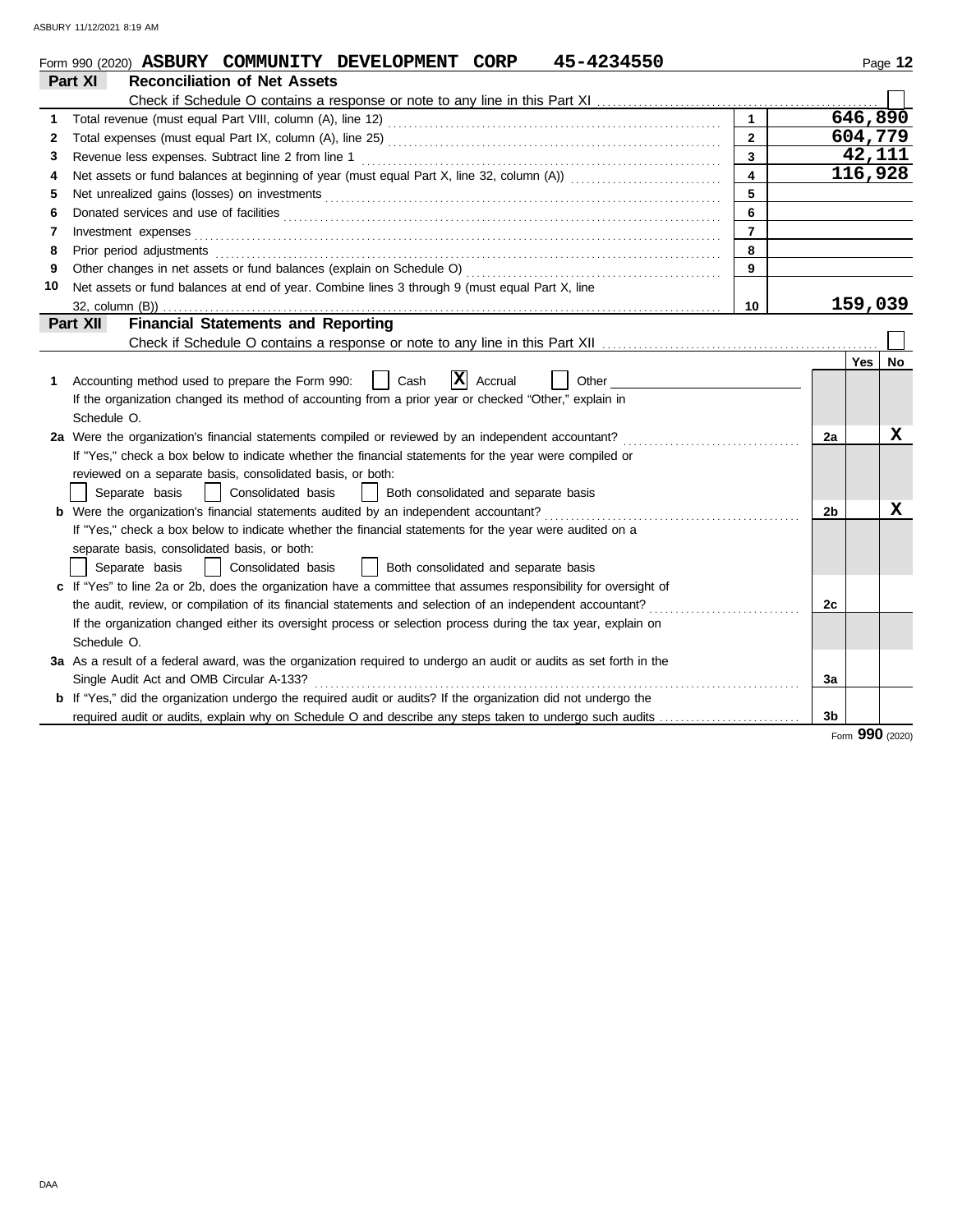ASBURY 11/12/2021 8:19 AM

| <b>SCHEDULE A</b>          |                                                                                                                                                   | <b>Public Charity Status and Public Support</b>                                                                                                                                                                                                                 |                          |    |                        | OMB No. 1545-0047              |  |  |  |  |
|----------------------------|---------------------------------------------------------------------------------------------------------------------------------------------------|-----------------------------------------------------------------------------------------------------------------------------------------------------------------------------------------------------------------------------------------------------------------|--------------------------|----|------------------------|--------------------------------|--|--|--|--|
| (Form 990 or 990-EZ)       |                                                                                                                                                   | Complete if the organization is a section 501(c)(3) organization or a section 4947(a)(1) nonexempt charitable trust.                                                                                                                                            |                          |    |                        | 2020                           |  |  |  |  |
| Department of the Treasury |                                                                                                                                                   | La Attach to Form 990 or Form 990-EZ.                                                                                                                                                                                                                           |                          |    |                        | Open to Public                 |  |  |  |  |
| Internal Revenue Service   |                                                                                                                                                   | u Go to www.irs.gov/Form990 for instructions and the latest information.                                                                                                                                                                                        |                          |    |                        | <b>Inspection</b>              |  |  |  |  |
| Name of the organization   |                                                                                                                                                   | ASBURY COMMUNITY DEVELOPMENT CORP                                                                                                                                                                                                                               |                          |    | 45-4234550             | Employer identification number |  |  |  |  |
| Part I                     |                                                                                                                                                   | Reason for Public Charity Status. (All organizations must complete this part.) See instructions.                                                                                                                                                                |                          |    |                        |                                |  |  |  |  |
|                            |                                                                                                                                                   | The organization is not a private foundation because it is: (For lines 1 through 12, check only one box.)                                                                                                                                                       |                          |    |                        |                                |  |  |  |  |
| 1                          |                                                                                                                                                   | A church, convention of churches, or association of churches described in section 170(b)(1)(A)(i).                                                                                                                                                              |                          |    |                        |                                |  |  |  |  |
| 2<br>3                     |                                                                                                                                                   | A school described in section 170(b)(1)(A)(ii). (Attach Schedule E (Form 990 or 990-EZ).)<br>A hospital or a cooperative hospital service organization described in section 170(b)(1)(A)(iii).                                                                  |                          |    |                        |                                |  |  |  |  |
| 4                          |                                                                                                                                                   | A medical research organization operated in conjunction with a hospital described in section 170(b)(1)(A)(iii). Enter the hospital's name,                                                                                                                      |                          |    |                        |                                |  |  |  |  |
| city, and state:           |                                                                                                                                                   |                                                                                                                                                                                                                                                                 |                          |    |                        |                                |  |  |  |  |
| 5                          |                                                                                                                                                   | An organization operated for the benefit of a college or university owned or operated by a governmental unit described in                                                                                                                                       |                          |    |                        |                                |  |  |  |  |
| 6                          | section 170(b)(1)(A)(iv). (Complete Part II.)<br>A federal, state, or local government or governmental unit described in section 170(b)(1)(A)(v). |                                                                                                                                                                                                                                                                 |                          |    |                        |                                |  |  |  |  |
| X<br>7                     | An organization that normally receives a substantial part of its support from a governmental unit or from the general public                      |                                                                                                                                                                                                                                                                 |                          |    |                        |                                |  |  |  |  |
|                            | described in section 170(b)(1)(A)(vi). (Complete Part II.)                                                                                        |                                                                                                                                                                                                                                                                 |                          |    |                        |                                |  |  |  |  |
| 8                          |                                                                                                                                                   | A community trust described in section 170(b)(1)(A)(vi). (Complete Part II.)                                                                                                                                                                                    |                          |    |                        |                                |  |  |  |  |
| 9<br>university:           |                                                                                                                                                   | An agricultural research organization described in section 170(b)(1)(A)(ix) operated in conjunction with a land-grant college<br>or university or a non-land-grant college of agriculture (see instructions). Enter the name, city, and state of the college or |                          |    |                        |                                |  |  |  |  |
| 10                         |                                                                                                                                                   | An organization that normally receives: (1) more than 33 1/3% of its support from contributions, membership fees, and gross                                                                                                                                     |                          |    |                        |                                |  |  |  |  |
|                            |                                                                                                                                                   | receipts from activities related to its exempt functions, subject to certain exceptions; and (2) no more than 331/3% of its                                                                                                                                     |                          |    |                        |                                |  |  |  |  |
|                            |                                                                                                                                                   | support from gross investment income and unrelated business taxable income (less section 511 tax) from businesses<br>acquired by the organization after June 30, 1975. See section 509(a)(2). (Complete Part III.)                                              |                          |    |                        |                                |  |  |  |  |
| 11                         |                                                                                                                                                   | An organization organized and operated exclusively to test for public safety. See section 509(a)(4).                                                                                                                                                            |                          |    |                        |                                |  |  |  |  |
| 12                         |                                                                                                                                                   | An organization organized and operated exclusively for the benefit of, to perform the functions of, or to carry out the purposes                                                                                                                                |                          |    |                        |                                |  |  |  |  |
|                            |                                                                                                                                                   | of one or more publicly supported organizations described in section 509(a)(1) or section 509(a)(2). See section 509(a)(3).<br>Check the box in lines 12a through 12d that describes the type of supporting organization and complete lines 12e, 12f, and 12g.  |                          |    |                        |                                |  |  |  |  |
| а                          |                                                                                                                                                   | Type I. A supporting organization operated, supervised, or controlled by its supported organization(s), typically by giving                                                                                                                                     |                          |    |                        |                                |  |  |  |  |
|                            |                                                                                                                                                   | the supported organization(s) the power to regularly appoint or elect a majority of the directors or trustees of the                                                                                                                                            |                          |    |                        |                                |  |  |  |  |
| b                          |                                                                                                                                                   | supporting organization. You must complete Part IV, Sections A and B.<br>Type II. A supporting organization supervised or controlled in connection with its supported organization(s), by having                                                                |                          |    |                        |                                |  |  |  |  |
|                            |                                                                                                                                                   | control or management of the supporting organization vested in the same persons that control or manage the supported                                                                                                                                            |                          |    |                        |                                |  |  |  |  |
|                            |                                                                                                                                                   | organization(s). You must complete Part IV, Sections A and C.                                                                                                                                                                                                   |                          |    |                        |                                |  |  |  |  |
| с                          |                                                                                                                                                   | Type III functionally integrated. A supporting organization operated in connection with, and functionally integrated with,<br>its supported organization(s) (see instructions). You must complete Part IV, Sections A, D, and E.                                |                          |    |                        |                                |  |  |  |  |
| d                          |                                                                                                                                                   | Type III non-functionally integrated. A supporting organization operated in connection with its supported organization(s)                                                                                                                                       |                          |    |                        |                                |  |  |  |  |
|                            |                                                                                                                                                   | that is not functionally integrated. The organization generally must satisfy a distribution requirement and an attentiveness<br>requirement (see instructions). You must complete Part IV, Sections A and D, and Part V.                                        |                          |    |                        |                                |  |  |  |  |
| е                          |                                                                                                                                                   | Check this box if the organization received a written determination from the IRS that it is a Type I, Type II, Type III                                                                                                                                         |                          |    |                        |                                |  |  |  |  |
|                            |                                                                                                                                                   | functionally integrated, or Type III non-functionally integrated supporting organization.                                                                                                                                                                       |                          |    |                        |                                |  |  |  |  |
| f<br>g                     | Enter the number of supported organizations                                                                                                       | Provide the following information about the supported organization(s).                                                                                                                                                                                          |                          |    |                        |                                |  |  |  |  |
| (i) Name of supported      | $(ii)$ EIN                                                                                                                                        | (iii) Type of organization                                                                                                                                                                                                                                      | (iv) Is the organization |    | (v) Amount of monetary | (vi) Amount of                 |  |  |  |  |
| organization               |                                                                                                                                                   | (described on lines 1-10                                                                                                                                                                                                                                        | listed in your governing |    | support (see           | other support (see             |  |  |  |  |
|                            |                                                                                                                                                   | above (see instructions))                                                                                                                                                                                                                                       | document?<br>Yes         | No | instructions)          | instructions)                  |  |  |  |  |
| (A)                        |                                                                                                                                                   |                                                                                                                                                                                                                                                                 |                          |    |                        |                                |  |  |  |  |
|                            |                                                                                                                                                   |                                                                                                                                                                                                                                                                 |                          |    |                        |                                |  |  |  |  |
| (B)                        |                                                                                                                                                   |                                                                                                                                                                                                                                                                 |                          |    |                        |                                |  |  |  |  |
| (C)                        |                                                                                                                                                   |                                                                                                                                                                                                                                                                 |                          |    |                        |                                |  |  |  |  |
| (D)                        |                                                                                                                                                   |                                                                                                                                                                                                                                                                 |                          |    |                        |                                |  |  |  |  |
| (E)                        |                                                                                                                                                   |                                                                                                                                                                                                                                                                 |                          |    |                        |                                |  |  |  |  |
| Total                      |                                                                                                                                                   |                                                                                                                                                                                                                                                                 |                          |    |                        |                                |  |  |  |  |

**For Paperwork Reduction Act Notice, see the Instructions for Form 990 or 990-EZ.**

**Schedule A (Form 990 or 990-EZ) 2020**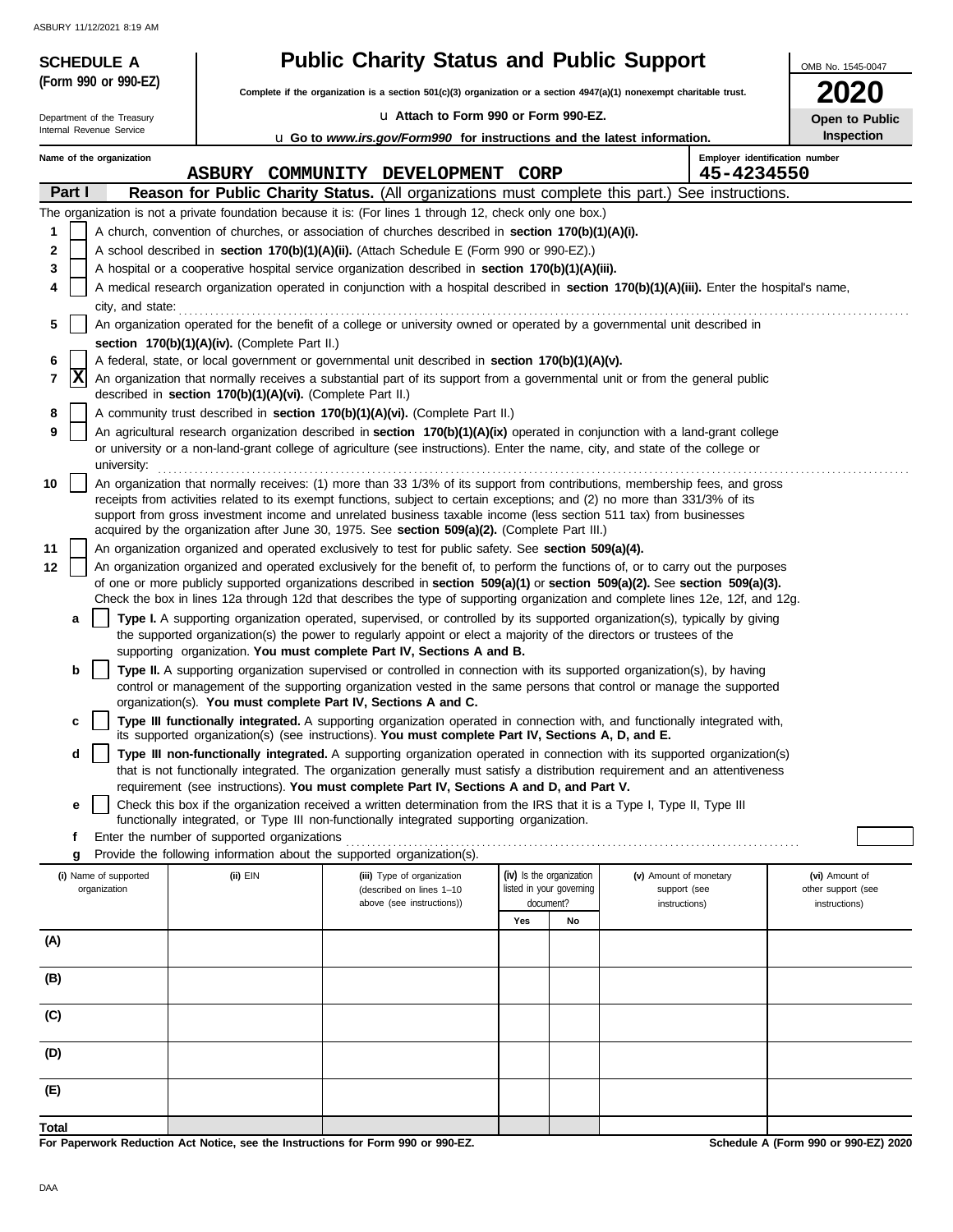|              | Schedule A (Form 990 or 990-EZ) 2020                                                                                                                                                                                                                                                                                                                         |          | ASBURY COMMUNITY DEVELOPMENT CORP |            |            | 45-4234550 | Page 2      |
|--------------|--------------------------------------------------------------------------------------------------------------------------------------------------------------------------------------------------------------------------------------------------------------------------------------------------------------------------------------------------------------|----------|-----------------------------------|------------|------------|------------|-------------|
|              | Part II<br>Support Schedule for Organizations Described in Sections 170(b)(1)(A)(iv) and 170(b)(1)(A)(vi)                                                                                                                                                                                                                                                    |          |                                   |            |            |            |             |
|              | (Complete only if you checked the box on line 5, 7, or 8 of Part I or if the organization failed to qualify under                                                                                                                                                                                                                                            |          |                                   |            |            |            |             |
|              | Part III. If the organization fails to qualify under the tests listed below, please complete Part III.)                                                                                                                                                                                                                                                      |          |                                   |            |            |            |             |
|              | Section A. Public Support                                                                                                                                                                                                                                                                                                                                    |          |                                   |            |            |            |             |
|              | Calendar year (or fiscal year beginning in)<br>$\mathbf{u}$                                                                                                                                                                                                                                                                                                  | (a) 2016 | (b) 2017                          | $(c)$ 2018 | $(d)$ 2019 | (e) $2020$ | (f) Total   |
| 1            | Gifts, grants, contributions, and<br>membership fees received. (Do not<br>include any "unusual grants.")                                                                                                                                                                                                                                                     |          | 392,484                           |            |            |            |             |
|              |                                                                                                                                                                                                                                                                                                                                                              |          |                                   | 521,076    | 456,961    | 595,200    | 1,965,721   |
| $\mathbf{2}$ | Tax revenues levied for the<br>organization's benefit and either paid<br>to or expended on its behalf                                                                                                                                                                                                                                                        |          |                                   |            |            |            |             |
| 3            | The value of services or facilities<br>furnished by a governmental unit to the<br>organization without charge                                                                                                                                                                                                                                                |          |                                   |            |            |            |             |
| 4            | Total. Add lines 1 through 3                                                                                                                                                                                                                                                                                                                                 |          | 392,484                           | 521,076    | 456,961    | 595,200    | 1,965,721   |
| 5            | The portion of total contributions by<br>each person (other than a<br>governmental unit or publicly<br>supported organization) included on<br>line 1 that exceeds 2% of the amount<br>shown on line 11, column (f)                                                                                                                                           |          |                                   |            |            |            |             |
| 6            | Public support. Subtract line 5 from line 4                                                                                                                                                                                                                                                                                                                  |          |                                   |            |            |            | 1,965,721   |
|              | <b>Section B. Total Support</b>                                                                                                                                                                                                                                                                                                                              |          |                                   |            |            |            |             |
|              | Calendar year (or fiscal year beginning in)<br>$\mathbf{u}$                                                                                                                                                                                                                                                                                                  | (a) 2016 | (b) 2017                          | $(c)$ 2018 | $(d)$ 2019 | (e) $2020$ | (f) Total   |
| 7            | Amounts from line 4<br>.                                                                                                                                                                                                                                                                                                                                     |          | 392,484                           | 521,076    | 456,961    | 595,200    | 1,965,721   |
| 8            | Gross income from interest, dividends,<br>payments received on securities loans,<br>rents, royalties, and income from<br>similar sources                                                                                                                                                                                                                     |          |                                   |            |            |            |             |
| 9            | Net income from unrelated business<br>activities, whether or not the business<br>is regularly carried on                                                                                                                                                                                                                                                     |          |                                   |            |            |            |             |
| 10           | Other income. Do not include gain or<br>loss from the sale of capital assets<br>(Explain in Part VI.)                                                                                                                                                                                                                                                        |          |                                   |            |            |            |             |
| 11           | Total support. Add lines 7 through 10                                                                                                                                                                                                                                                                                                                        |          |                                   |            |            |            | 1,965,721   |
| 12           |                                                                                                                                                                                                                                                                                                                                                              |          |                                   |            |            | 12         | 151,826     |
| 13           | First 5 years. If the Form 990 is for the organization's first, second, third, fourth, or fifth tax year as a section 501(c)(3)                                                                                                                                                                                                                              |          |                                   |            |            |            |             |
|              | organization, check this box and stop here<br>Section C. Computation of Public Support Percentage                                                                                                                                                                                                                                                            |          |                                   |            |            |            |             |
|              |                                                                                                                                                                                                                                                                                                                                                              |          |                                   |            |            |            |             |
| 14           | Public support percentage for 2020 (line 6, column (f) divided by line 11, column (f)) [[[[[[[[[[[[[[[[[[[[[[                                                                                                                                                                                                                                                |          |                                   |            |            | 14         | $100.00\%$  |
| 15           | 33 1/3% support test-2020. If the organization did not check the box on line 13, and line 14 is 33 1/3% or more, check this                                                                                                                                                                                                                                  |          |                                   |            |            | 15         | $100.00\%$  |
| 16a          |                                                                                                                                                                                                                                                                                                                                                              |          |                                   |            |            |            | $ {\bf x} $ |
| b            | box and stop here. The organization qualifies as a publicly supported organization [11] content content content content content of the state of the state of the state of the state of the state of the state of the state of<br>33 1/3% support test-2019. If the organization did not check a box on line 13 or 16a, and line 15 is 33 1/3% or more, check |          |                                   |            |            |            |             |
|              |                                                                                                                                                                                                                                                                                                                                                              |          |                                   |            |            |            |             |
| 17a          | 10%-facts-and-circumstances test-2020. If the organization did not check a box on line 13, 16a, or 16b, and line 14 is                                                                                                                                                                                                                                       |          |                                   |            |            |            |             |
|              | 10% or more, and if the organization meets the "facts-and-circumstances" test, check this box and stop here. Explain in                                                                                                                                                                                                                                      |          |                                   |            |            |            |             |
|              | Part VI how the organization meets the "facts-and-circumstances" test. The organization qualifies as a publicly supported                                                                                                                                                                                                                                    |          |                                   |            |            |            |             |
|              |                                                                                                                                                                                                                                                                                                                                                              |          |                                   |            |            |            |             |
| b            | organization                                                                                                                                                                                                                                                                                                                                                 |          |                                   |            |            |            |             |
|              | 10%-facts-and-circumstances test-2019. If the organization did not check a box on line 13, 16a, 16b, or 17a, and line<br>15 is 10% or more, and if the organization meets the "facts-and-circumstances" test, check this box and stop here. Explain                                                                                                          |          |                                   |            |            |            |             |
|              | in Part VI how the organization meets the "facts-and-circumstances" test. The organization qualifies as a publicly supported                                                                                                                                                                                                                                 |          |                                   |            |            |            |             |
|              | organization                                                                                                                                                                                                                                                                                                                                                 |          |                                   |            |            |            |             |
| 18           | Private foundation. If the organization did not check a box on line 13, 16a, 16b, 17a, or 17b, check this box and see                                                                                                                                                                                                                                        |          |                                   |            |            |            |             |
|              | instructions                                                                                                                                                                                                                                                                                                                                                 |          |                                   |            |            |            |             |

**Schedule A (Form 990 or 990-EZ) 2020**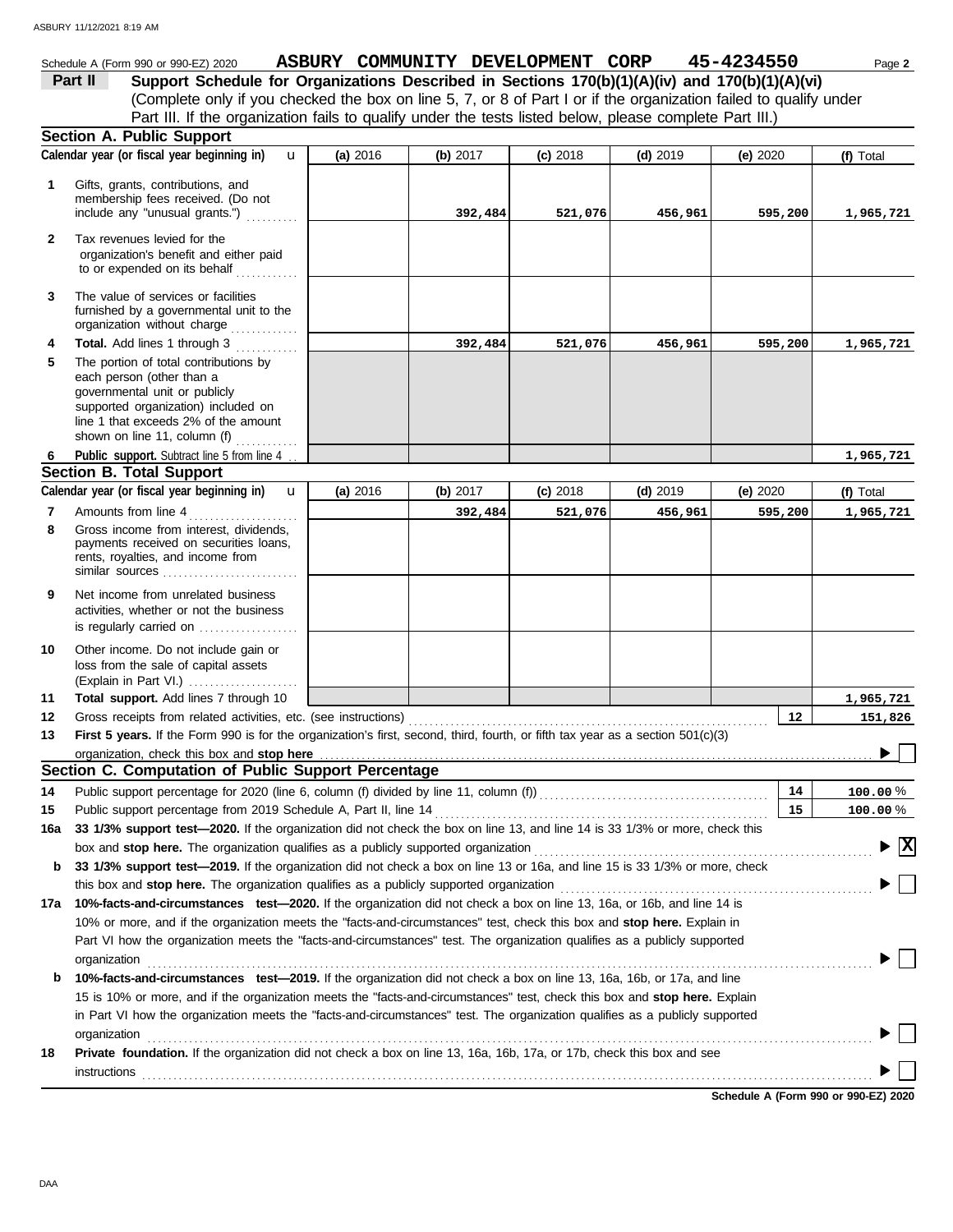|              | Schedule A (Form 990 or 990-EZ) 2020                                                                                                                                                                                                                                 |            | ASBURY COMMUNITY DEVELOPMENT CORP |            |            | 45-4234550 | Page 3    |
|--------------|----------------------------------------------------------------------------------------------------------------------------------------------------------------------------------------------------------------------------------------------------------------------|------------|-----------------------------------|------------|------------|------------|-----------|
|              | Part III<br>Support Schedule for Organizations Described in Section 509(a)(2)                                                                                                                                                                                        |            |                                   |            |            |            |           |
|              | (Complete only if you checked the box on line 10 of Part I or if the organization failed to qualify under Part II.                                                                                                                                                   |            |                                   |            |            |            |           |
|              | If the organization fails to qualify under the tests listed below, please complete Part II.)                                                                                                                                                                         |            |                                   |            |            |            |           |
|              | <b>Section A. Public Support</b>                                                                                                                                                                                                                                     |            |                                   |            |            |            |           |
|              | Calendar year (or fiscal year beginning in)<br>$\mathbf{u}$                                                                                                                                                                                                          | (a) 2016   | (b) 2017                          | $(c)$ 2018 | $(d)$ 2019 | (e) 2020   | (f) Total |
| $\mathbf 1$  | Gifts, grants, contributions, and membership fees                                                                                                                                                                                                                    |            |                                   |            |            |            |           |
|              | received. (Do not include any "unusual grants.")                                                                                                                                                                                                                     |            |                                   |            |            |            |           |
| $\mathbf{2}$ | Gross receipts from admissions, merchandise<br>sold or services performed, or facilities<br>furnished in any activity that is related to the<br>organization's tax-exempt purpose                                                                                    |            |                                   |            |            |            |           |
| 3            | Gross receipts from activities that are not an<br>unrelated trade or business under section 513                                                                                                                                                                      |            |                                   |            |            |            |           |
| 4            | Tax revenues levied for the                                                                                                                                                                                                                                          |            |                                   |            |            |            |           |
|              | organization's benefit and either paid<br>to or expended on its behalf                                                                                                                                                                                               |            |                                   |            |            |            |           |
| 5            | The value of services or facilities<br>furnished by a governmental unit to the<br>organization without charge                                                                                                                                                        |            |                                   |            |            |            |           |
| 6            | Total. Add lines 1 through 5                                                                                                                                                                                                                                         |            |                                   |            |            |            |           |
| 7a           | Amounts included on lines 1, 2, and 3<br>received from disqualified persons                                                                                                                                                                                          |            |                                   |            |            |            |           |
| b            | Amounts included on lines 2 and 3<br>received from other than disqualified<br>persons that exceed the greater of \$5,000<br>or 1% of the amount on line 13 for the year $\ldots$                                                                                     |            |                                   |            |            |            |           |
| c            | Add lines 7a and 7b                                                                                                                                                                                                                                                  |            |                                   |            |            |            |           |
| 8            | Public support. (Subtract line 7c from                                                                                                                                                                                                                               |            |                                   |            |            |            |           |
|              | <b>Section B. Total Support</b>                                                                                                                                                                                                                                      |            |                                   |            |            |            |           |
|              |                                                                                                                                                                                                                                                                      |            |                                   |            |            |            |           |
|              | Calendar year (or fiscal year beginning in)<br>$\mathbf{u}$                                                                                                                                                                                                          | (a) $2016$ | (b) 2017                          | $(c)$ 2018 | $(d)$ 2019 | (e) $2020$ | (f) Total |
| 9            | Amounts from line 6                                                                                                                                                                                                                                                  |            |                                   |            |            |            |           |
| 10a          | Gross income from interest, dividends,<br>payments received on securities loans, rents,<br>royalties, and income from similar sources                                                                                                                                |            |                                   |            |            |            |           |
| b            | Unrelated business taxable income (less<br>section 511 taxes) from businesses<br>acquired after June 30, 1975                                                                                                                                                        |            |                                   |            |            |            |           |
| c            | Add lines 10a and 10b [                                                                                                                                                                                                                                              |            |                                   |            |            |            |           |
| 11           | Net income from unrelated business<br>activities not included in line 10b, whether<br>or not the business is regularly carried on                                                                                                                                    |            |                                   |            |            |            |           |
| 12           | Other income. Do not include gain or<br>loss from the sale of capital assets                                                                                                                                                                                         |            |                                   |            |            |            |           |
| 13           | Total support. (Add lines 9, 10c, 11,                                                                                                                                                                                                                                |            |                                   |            |            |            |           |
|              |                                                                                                                                                                                                                                                                      |            |                                   |            |            |            |           |
| 14           | First 5 years. If the Form 990 is for the organization's first, second, third, fourth, or fifth tax year as a section 501(c)(3)<br>organization, check this box and stop here                                                                                        |            |                                   |            |            |            |           |
|              | Section C. Computation of Public Support Percentage                                                                                                                                                                                                                  |            |                                   |            |            |            |           |
| 15           |                                                                                                                                                                                                                                                                      |            |                                   |            |            | 15         | %         |
| 16           |                                                                                                                                                                                                                                                                      |            |                                   |            |            | 16         | %         |
|              | Section D. Computation of Investment Income Percentage                                                                                                                                                                                                               |            |                                   |            |            |            |           |
| 17           |                                                                                                                                                                                                                                                                      |            |                                   |            |            | 17         | %         |
| 18           |                                                                                                                                                                                                                                                                      |            |                                   |            |            | 18         | %         |
| 19a          | 33 1/3% support tests-2020. If the organization did not check the box on line 14, and line 15 is more than 33 1/3%, and line                                                                                                                                         |            |                                   |            |            |            |           |
|              |                                                                                                                                                                                                                                                                      |            |                                   |            |            |            |           |
| b            | 33 1/3% support tests-2019. If the organization did not check a box on line 14 or line 19a, and line 16 is more than 33 1/3%, and<br>line 18 is not more than 33 1/3%, check this box and stop here. The organization qualifies as a publicly supported organization |            |                                   |            |            |            |           |

 $\blacktriangleright$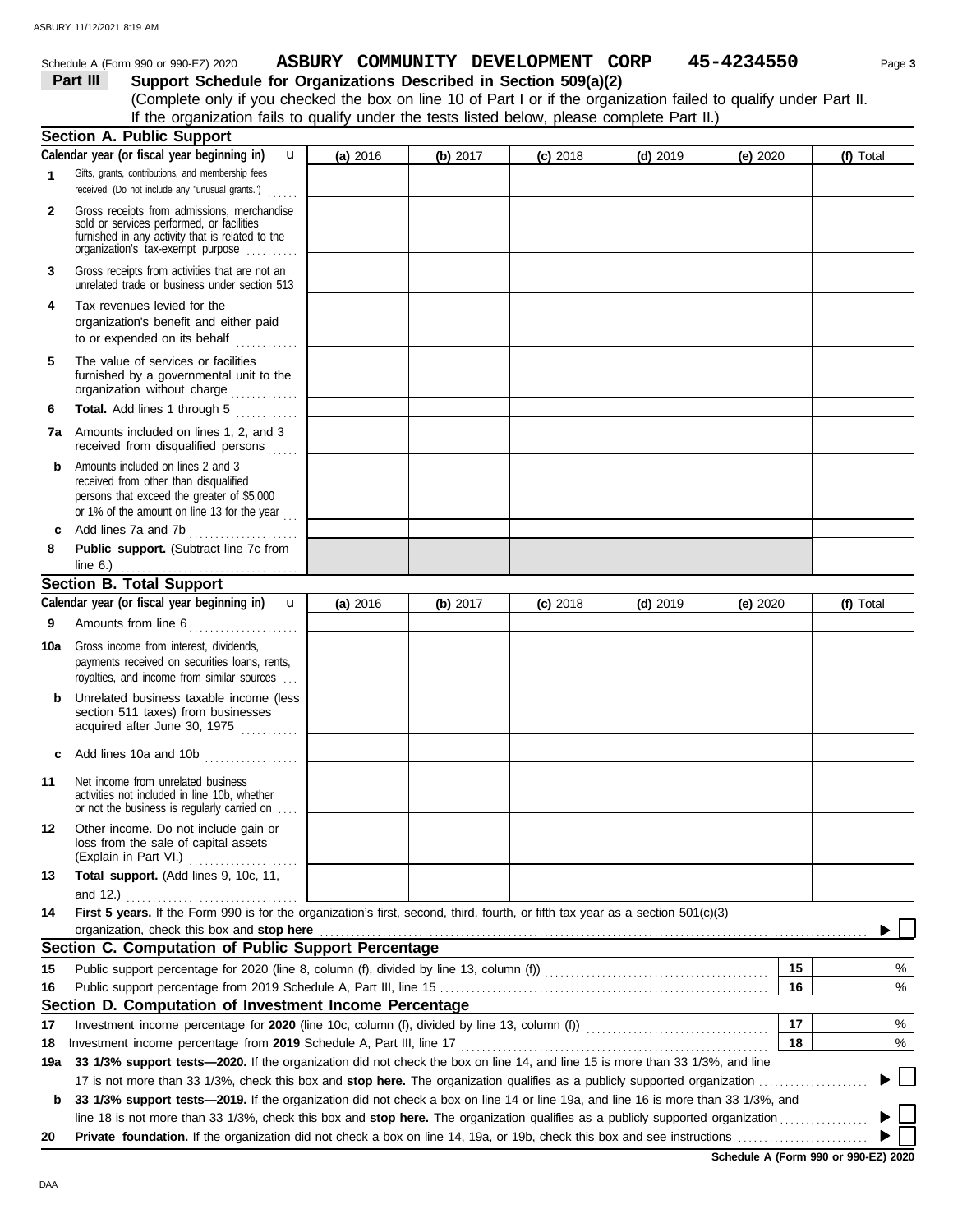|                | 45-4234550<br>ASBURY COMMUNITY DEVELOPMENT CORP<br>Schedule A (Form 990 or 990-EZ) 2020                                  |                 |     | Page 4 |
|----------------|--------------------------------------------------------------------------------------------------------------------------|-----------------|-----|--------|
| <b>Part IV</b> | <b>Supporting Organizations</b>                                                                                          |                 |     |        |
|                | (Complete only if you checked a box in line 12 on Part I. If you checked box 12a, Part I, complete Sections A            |                 |     |        |
|                | and B. If you checked box 12b, Part I, complete Sections A and C. If you checked box 12c, Part I, complete               |                 |     |        |
|                | Sections A, D, and E. If you checked box 12d, Part I, complete Sections A and D, and complete Part V.)                   |                 |     |        |
|                | <b>Section A. All Supporting Organizations</b>                                                                           |                 |     |        |
|                |                                                                                                                          |                 | Yes | No     |
| $\mathbf{1}$   | Are all of the organization's supported organizations listed by name in the organization's governing                     |                 |     |        |
|                | documents? If "No," describe in Part VI how the supported organizations are designated. If designated by                 |                 |     |        |
|                | class or purpose, describe the designation. If historic and continuing relationship, explain.                            | 1               |     |        |
| $\mathbf{2}$   | Did the organization have any supported organization that does not have an IRS determination of status                   |                 |     |        |
|                | under section 509(a)(1) or (2)? If "Yes," explain in Part VI how the organization determined that the supported          |                 |     |        |
|                | organization was described in section 509(a)(1) or (2).                                                                  | $\mathbf{2}$    |     |        |
| За             | Did the organization have a supported organization described in section $501(c)(4)$ , (5), or (6)? If "Yes," answer      |                 |     |        |
|                | lines 3b and 3c below.                                                                                                   | 3a              |     |        |
| b              | Did the organization confirm that each supported organization qualified under section $501(c)(4)$ , $(5)$ , or $(6)$ and |                 |     |        |
|                | satisfied the public support tests under section 509(a)(2)? If "Yes," describe in Part VI when and how the               |                 |     |        |
|                | organization made the determination.                                                                                     | 3b              |     |        |
| c              | Did the organization ensure that all support to such organizations was used exclusively for section $170(c)(2)(B)$       |                 |     |        |
|                | purposes? If "Yes," explain in Part VI what controls the organization put in place to ensure such use.                   | 3c              |     |        |
| 4a             | Was any supported organization not organized in the United States ("foreign supported organization")? If                 |                 |     |        |
|                | "Yes," and if you checked 12a or 12b in Part I, answer (b) and (c) below.                                                | 4a              |     |        |
| b              | Did the organization have ultimate control and discretion in deciding whether to make grants to the foreign              |                 |     |        |
|                | supported organization? If "Yes," describe in Part VI how the organization had such control and discretion               |                 |     |        |
|                | despite being controlled or supervised by or in connection with its supported organizations.                             | 4b              |     |        |
| c              | Did the organization support any foreign supported organization that does not have an IRS determination                  |                 |     |        |
|                | under sections $501(c)(3)$ and $509(a)(1)$ or (2)? If "Yes," explain in Part VI what controls the organization used      |                 |     |        |
|                | to ensure that all support to the foreign supported organization was used exclusively for section $170(c)(2)(B)$         |                 |     |        |
|                | purposes.                                                                                                                | 4c              |     |        |
| 5a             | Did the organization add, substitute, or remove any supported organizations during the tax year? If "Yes,"               |                 |     |        |
|                | answer lines 5b and 5c below (if applicable). Also, provide detail in Part VI, including (i) the names and EIN           |                 |     |        |
|                | numbers of the supported organizations added, substituted, or removed; (ii) the reasons for each such action;            |                 |     |        |
|                | (iii) the authority under the organization's organizing document authorizing such action; and (iv) how the action        |                 |     |        |
|                | was accomplished (such as by amendment to the organizing document).                                                      | 5a              |     |        |
| b              | Type I or Type II only. Was any added or substituted supported organization part of a class already                      |                 |     |        |
|                | designated in the organization's organizing document?                                                                    | 5b              |     |        |
| c              | Substitutions only. Was the substitution the result of an event beyond the organization's control?                       | 5c              |     |        |
| 6              | Did the organization provide support (whether in the form of grants or the provision of services or facilities) to       |                 |     |        |
|                | anyone other than (i) its supported organizations, (ii) individuals that are part of the charitable class benefited      |                 |     |        |
|                | by one or more of its supported organizations, or (iii) other supporting organizations that also support or              |                 |     |        |
|                | benefit one or more of the filing organization's supported organizations? If "Yes," provide detail in Part VI.           | 6               |     |        |
| 7              | Did the organization provide a grant, loan, compensation, or other similar payment to a substantial contributor          |                 |     |        |
|                | (as defined in section $4958(c)(3)(C)$ ), a family member of a substantial contributor, or a 35% controlled entity       |                 |     |        |
|                | with regard to a substantial contributor? If "Yes," complete Part I of Schedule L (Form 990 or 990-EZ).                  | 7               |     |        |
| 8              | Did the organization make a loan to a disqualified person (as defined in section 4958) not described in line 7?          |                 |     |        |
|                | If "Yes," complete Part I of Schedule L (Form 990 or 990-EZ).                                                            | 8               |     |        |
| 9а             | Was the organization controlled directly or indirectly at any time during the tax year by one or more                    |                 |     |        |
|                | disqualified persons, as defined in section 4946 (other than foundation managers and organizations                       |                 |     |        |
|                | described in section 509(a)(1) or (2))? If "Yes," provide detail in Part VI.                                             | 9а              |     |        |
| b              | Did one or more disqualified persons (as defined in line 9a) hold a controlling interest in any entity in which          |                 |     |        |
|                | the supporting organization had an interest? If "Yes," provide detail in Part VI.                                        | 9b              |     |        |
| c              | Did a disqualified person (as defined in line 9a) have an ownership interest in, or derive any personal benefit          |                 |     |        |
|                | from, assets in which the supporting organization also had an interest? If "Yes," provide detail in Part VI.             | 9c              |     |        |
| 10a            | Was the organization subject to the excess business holdings rules of section 4943 because of section                    |                 |     |        |
|                | 4943(f) (regarding certain Type II supporting organizations, and all Type III non-functionally integrated                |                 |     |        |
|                | supporting organizations)? If "Yes," answer line 10b below.                                                              | 10a             |     |        |
| b              | Did the organization have any excess business holdings in the tax year? (Use Schedule C, Form 4720, to                   |                 |     |        |
|                | determine whether the organization had excess business holdings.)                                                        | 10 <sub>b</sub> |     |        |

**Schedule A (Form 990 or 990-EZ) 2020**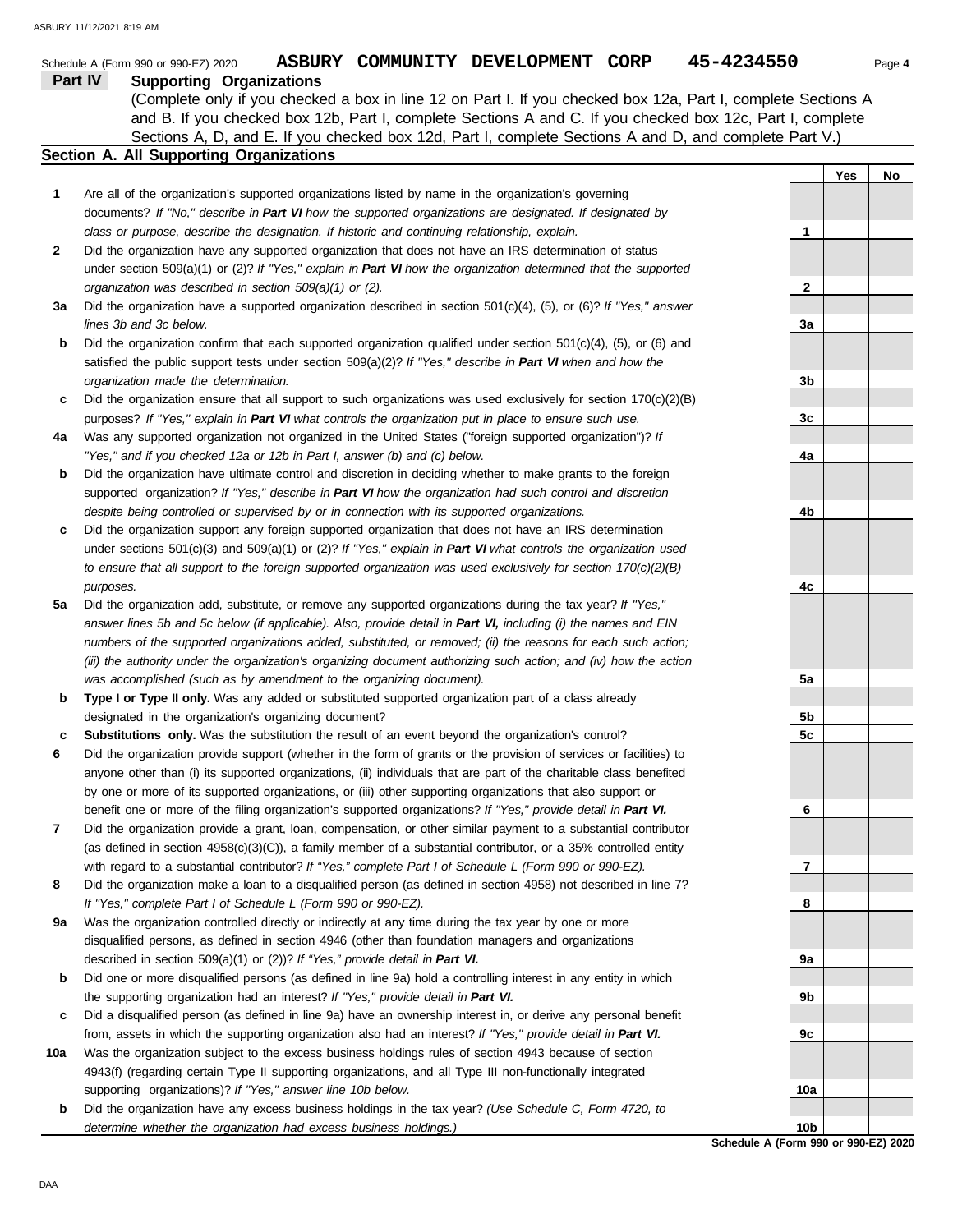|                | Schedule A (Form 990 or 990-EZ) 2020                                                                               | <b>ASBURY</b> | COMMINTTY | <b>DEVELOPMENT</b> | CORP | 45-4234550 |     |     | Page 5 |
|----------------|--------------------------------------------------------------------------------------------------------------------|---------------|-----------|--------------------|------|------------|-----|-----|--------|
| <b>Part IV</b> | <b>Supporting Organizations (continued)</b>                                                                        |               |           |                    |      |            |     |     |        |
|                |                                                                                                                    |               |           |                    |      |            |     | Yes | No     |
| 11             | Has the organization accepted a gift or contribution from any of the following persons?                            |               |           |                    |      |            |     |     |        |
| a              | A person who directly or indirectly controls, either alone or together with persons described in lines 11b and     |               |           |                    |      |            |     |     |        |
|                | 11c below, the governing body of a supported organization?                                                         |               |           |                    |      |            | 11a |     |        |
| b              | A family member of a person described in line 11a above?                                                           |               |           |                    |      |            | 11b |     |        |
| C              | A 35% controlled entity of a person described in line 11a or 11b above? If "Yes" to line 11a, 11b, or 11c, provide |               |           |                    |      |            |     |     |        |
|                | detail in Part VI.                                                                                                 |               |           |                    |      |            | 11c |     |        |
|                | Section B. Type I Supporting Organizations                                                                         |               |           |                    |      |            |     |     |        |
|                |                                                                                                                    |               |           |                    |      |            |     | Yes | No     |
|                |                                                                                                                    |               |           |                    |      |            |     |     |        |

|   | Did the governing body, members of the governing body, officers acting in their official capacity, or membership of one or     |  |  |
|---|--------------------------------------------------------------------------------------------------------------------------------|--|--|
|   | more supported organizations have the power to regularly appoint or elect at least a majority of the organization's officers,  |  |  |
|   | directors, or trustees at all times during the tax year? If "No," describe in Part VI how the supported organization(s)        |  |  |
|   | effectively operated, supervised, or controlled the organization's activities. If the organization had more than one supported |  |  |
|   | organization, describe how the powers to appoint and/or remove officers, directors, or trustees were allocated among the       |  |  |
|   | supported organizations and what conditions or restrictions, if any, applied to such powers during the tax year.               |  |  |
| 2 | Did the organization operate for the benefit of any supported organization other than the supported                            |  |  |

| <u>Did tho organization operato for the bonom or any capponed organization cthor than the capponed</u>          |  |  |  |  |
|-----------------------------------------------------------------------------------------------------------------|--|--|--|--|
| organization(s) that operated, supervised, or controlled the supporting organization? If "Yes," explain in Part |  |  |  |  |
| VI how providing such benefit carried out the purposes of the supported organization(s) that operated,          |  |  |  |  |
| supervised, or controlled the supporting organization.                                                          |  |  |  |  |

### **Section C. Type II Supporting Organizations**

|                                                                                                                  |  | No |
|------------------------------------------------------------------------------------------------------------------|--|----|
| Were a majority of the organization's directors or trustees during the tax year also a majority of the directors |  |    |
| or trustees of each of the organization's supported organization(s)? If "No," describe in Part VI how control    |  |    |
| or management of the supporting organization was vested in the same persons that controlled or managed           |  |    |
| the supported organization(s).                                                                                   |  |    |

### **Section D. All Type III Supporting Organizations**

|                |                                                                                                                        |   | Yes | No |
|----------------|------------------------------------------------------------------------------------------------------------------------|---|-----|----|
| $\mathbf{1}$   | Did the organization provide to each of its supported organizations, by the last day of the fifth month of the         |   |     |    |
|                | organization's tax year, (i) a written notice describing the type and amount of support provided during the prior tax  |   |     |    |
|                | year, (ii) a copy of the Form 990 that was most recently filed as of the date of notification, and (iii) copies of the |   |     |    |
|                | organization's governing documents in effect on the date of notification, to the extent not previously provided?       |   |     |    |
| $\overline{2}$ | Were any of the organization's officers, directors, or trustees either (i) appointed or elected by the supported       |   |     |    |
|                | organization(s) or (ii) serving on the governing body of a supported organization? If "No," explain in Part VI how     |   |     |    |
|                | the organization maintained a close and continuous working relationship with the supported organization(s).            | 2 |     |    |
| $\mathbf{3}$   | By reason of the relationship described in line 2, above, did the organization's supported organizations have          |   |     |    |
|                | a significant voice in the organization's investment policies and in directing the use of the organization's           |   |     |    |
|                | income or assets at all times during the tax year? If "Yes," describe in Part VI the role the organization's           |   |     |    |
|                | supported organizations played in this regard.                                                                         | 3 |     |    |

### **Section E. Type III Functionally-Integrated Supporting Organizations**

- **1** *Check the box next to the method that the organization used to satisfy the Integral Part Test during the year (see instructions).*
	- The organization satisfied the Activities Test. *Complete line 2 below.* **a**
	- The organization is the parent of each of its supported organizations. *Complete line 3 below.* **b**

The organization supported a governmental entity. *Describe in Part VI how you supported a governmental entity (see instructions).* **c**

- **2** Activities Test. *Answer lines 2a and 2b below.*
- **a** Did substantially all of the organization's activities during the tax year directly further the exempt purposes of the supported organization(s) to which the organization was responsive? *If "Yes," then in Part VI identify those supported organizations and explain how these activities directly furthered their exempt purposes, how the organization was responsive to those supported organizations, and how the organization determined that these activities constituted substantially all of its activities.*
- **b** Did the activities described in line 2a, above, constitute activities that, but for the organization's involvement, one or more of the organization's supported organization(s) would have been engaged in? If "Yes," explain in *Part VI the reasons for the organization's position that its supported organization(s) would have engaged in these activities but for the organization's involvement.*
- **3** Parent of Supported Organizations. *Answer lines 3a and 3b below.*
- **a** Did the organization have the power to regularly appoint or elect a majority of the officers, directors, or trustees of each of the supported organizations? *If "Yes" or "No," provide details in Part VI.*
- **b** Did the organization exercise a substantial degree of direction over the policies, programs, and activities of each of its supported organizations? *If "Yes," describe in Part VI the role played by the organization in this regard.*

**Yes No 2a 2b 3a 3b**

**2**

DAA **Schedule A (Form 990 or 990-EZ) 2020**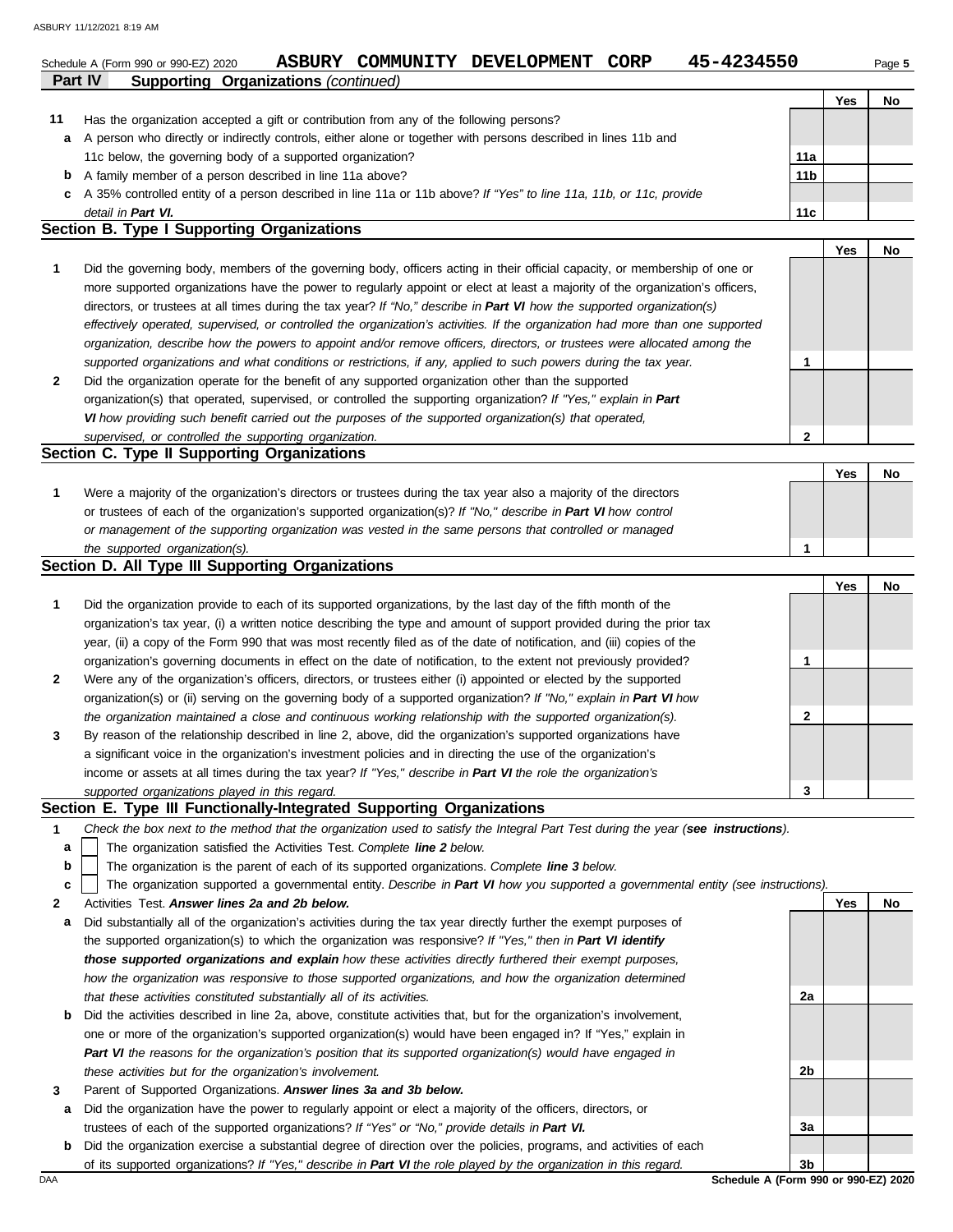ASBURY 11/12/2021 8:19 AM

|               | ASBURY COMMUNITY DEVELOPMENT CORP<br>Schedule A (Form 990 or 990-EZ) 2020                                                        |              | 45-4234550     | Page 6                         |
|---------------|----------------------------------------------------------------------------------------------------------------------------------|--------------|----------------|--------------------------------|
| <b>Part V</b> | Type III Non-Functionally Integrated 509(a)(3) Supporting Organizations                                                          |              |                |                                |
| $\mathbf{1}$  | Check here if the organization satisfied the Integral Part Test as a qualifying trust on Nov. 20, 1970 (explain in Part VI). See |              |                |                                |
|               | instructions. All other Type III non-functionally integrated supporting organizations must complete Sections A through E.        |              |                |                                |
|               | Section A - Adjusted Net Income                                                                                                  |              | (A) Prior Year | (B) Current Year<br>(optional) |
| 1             | Net short-term capital gain                                                                                                      | 1            |                |                                |
| 2             | Recoveries of prior-year distributions                                                                                           | $\mathbf{2}$ |                |                                |
| 3             | Other gross income (see instructions)                                                                                            | 3            |                |                                |
| 4             | Add lines 1 through 3.                                                                                                           | 4            |                |                                |
| 5             | Depreciation and depletion                                                                                                       | 5            |                |                                |
| 6             | Portion of operating expenses paid or incurred for production or collection of                                                   |              |                |                                |
|               | gross income or for management, conservation, or maintenance of property                                                         |              |                |                                |
|               | held for production of income (see instructions)                                                                                 | 6            |                |                                |
| 7             | Other expenses (see instructions)                                                                                                | 7            |                |                                |
| 8             | Adjusted Net Income (subtract lines 5, 6, and 7 from line 4)                                                                     | 8            |                |                                |
|               | Section B - Minimum Asset Amount                                                                                                 |              | (A) Prior Year | (B) Current Year<br>(optional) |
| 1             | Aggregate fair market value of all non-exempt-use assets (see                                                                    |              |                |                                |
|               | instructions for short tax year or assets held for part of year):                                                                |              |                |                                |
|               | a Average monthly value of securities                                                                                            | 1a           |                |                                |
|               | <b>b</b> Average monthly cash balances                                                                                           | 1b           |                |                                |
|               | c Fair market value of other non-exempt-use assets                                                                               | 1c           |                |                                |
|               | <b>d Total</b> (add lines 1a, 1b, and 1c)                                                                                        | 1d           |                |                                |
|               | e Discount claimed for blockage or other factors                                                                                 |              |                |                                |
|               | (explain in detail in Part VI):                                                                                                  |              |                |                                |
| $\mathbf{2}$  | Acquisition indebtedness applicable to non-exempt-use assets                                                                     | $\mathbf{2}$ |                |                                |
| 3             | Subtract line 2 from line 1d.                                                                                                    | 3            |                |                                |
| 4             | Cash deemed held for exempt use. Enter 0.015 of line 3 (for greater amount,                                                      |              |                |                                |
|               | see instructions).                                                                                                               | 4            |                |                                |
| 5             | Net value of non-exempt-use assets (subtract line 4 from line 3)                                                                 | 5            |                |                                |
| 6             | Multiply line 5 by 0.035.                                                                                                        | 6            |                |                                |
| 7             | Recoveries of prior-year distributions                                                                                           | 7            |                |                                |
| 8             | Minimum Asset Amount (add line 7 to line 6)                                                                                      | 8            |                |                                |
|               | Section C - Distributable Amount                                                                                                 |              |                | <b>Current Year</b>            |
| 1.            | Adjusted net income for prior year (from Section A, line 8, column A)                                                            | 1            |                |                                |
| 2             | Enter 0.85 of line 1.                                                                                                            | 2            |                |                                |
| 3             | Minimum asset amount for prior year (from Section B, line 8, column A)                                                           | 3            |                |                                |
| 4             | Enter greater of line 2 or line 3.                                                                                               | 4            |                |                                |
| 5             | Income tax imposed in prior year                                                                                                 | 5            |                |                                |
| 6             | Distributable Amount. Subtract line 5 from line 4, unless subject to                                                             |              |                |                                |
|               | emergency temporary reduction (see instructions).                                                                                | 6            |                |                                |
| 7             | Check here if the current year is the organization's first as a non-functionally integrated Type III supporting organization     |              |                |                                |
|               | (see instructions).                                                                                                              |              |                |                                |

**Schedule A (Form 990 or 990-EZ) 2020**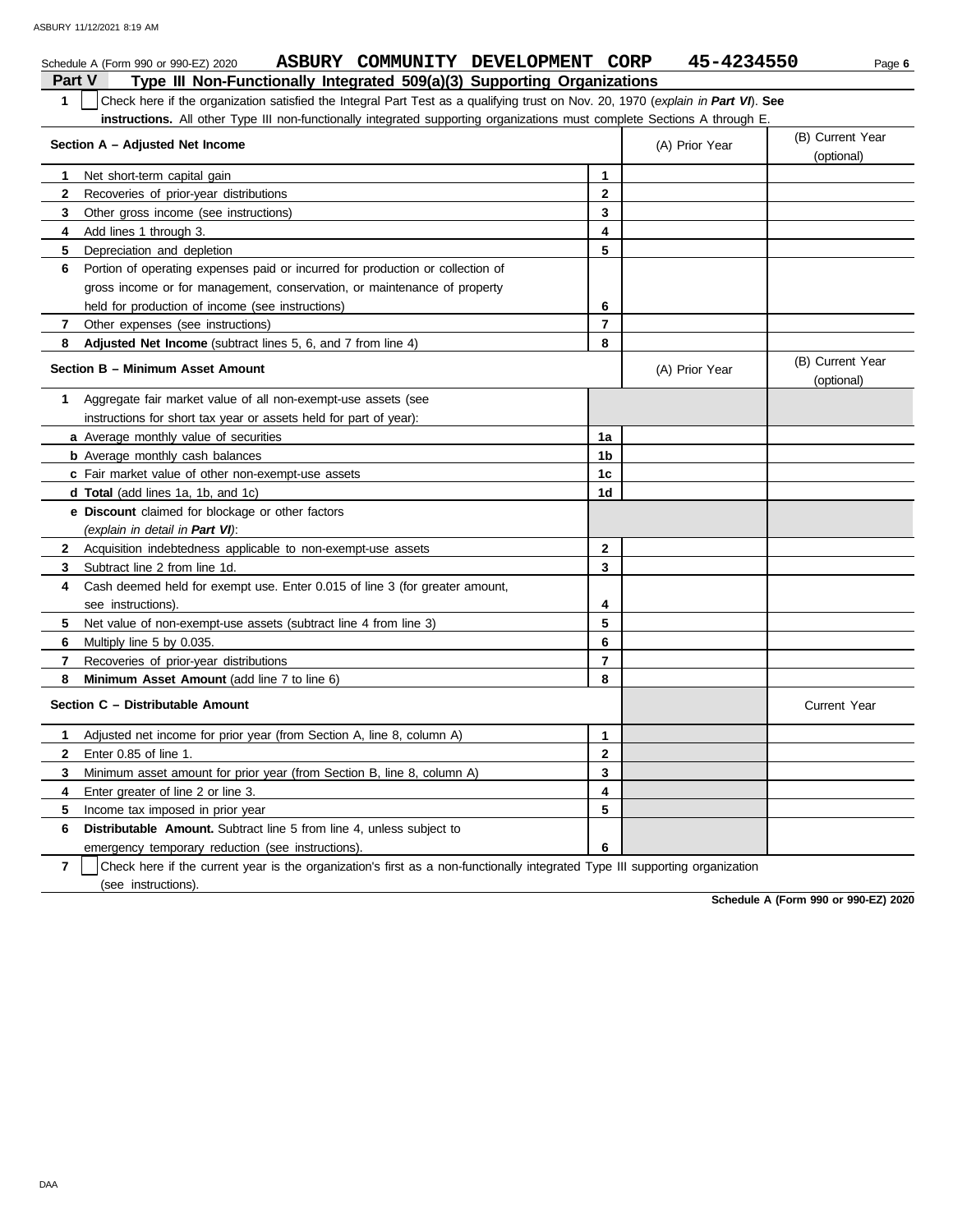|               | ASBURY 11/12/2021 8:19 AM                                                                                                                                 |                                    |                                              |                                                  |  |  |  |
|---------------|-----------------------------------------------------------------------------------------------------------------------------------------------------------|------------------------------------|----------------------------------------------|--------------------------------------------------|--|--|--|
| <b>Part V</b> | <b>ASBURY</b><br>COMMUNITY<br>Schedule A (Form 990 or 990-EZ) 2020<br>Type III Non-Functionally Integrated 509(a)(3) Supporting Organizations (continued) | <b>DEVELOPMENT</b>                 | 45-4234550<br><b>CORP</b>                    | Page 7                                           |  |  |  |
|               | Section D - Distributions                                                                                                                                 |                                    |                                              | <b>Current Year</b>                              |  |  |  |
|               | Amounts paid to supported organizations to accomplish exempt purposes                                                                                     |                                    |                                              |                                                  |  |  |  |
| $\mathbf{2}$  | Amounts paid to perform activity that directly furthers exempt purposes of supported<br>organizations, in excess of income from activity                  |                                    |                                              |                                                  |  |  |  |
| 3             | Administrative expenses paid to accomplish exempt purposes of supported organizations                                                                     |                                    |                                              |                                                  |  |  |  |
| 4             | Amounts paid to acquire exempt-use assets                                                                                                                 |                                    |                                              |                                                  |  |  |  |
| 5             | Qualified set-aside amounts (prior IRS approval required— <i>provide details in Part VI</i> )                                                             |                                    |                                              |                                                  |  |  |  |
| 6             | Other distributions (describe in Part VI). See instructions.                                                                                              |                                    |                                              |                                                  |  |  |  |
|               | <b>Total annual distributions.</b> Add lines 1 through 6.                                                                                                 |                                    |                                              |                                                  |  |  |  |
| 8             | Distributions to attentive supported organizations to which the organization is responsive                                                                |                                    |                                              |                                                  |  |  |  |
|               | (provide details in Part VI). See instructions.                                                                                                           |                                    |                                              |                                                  |  |  |  |
| 9             | Distributable amount for 2020 from Section C. line 6                                                                                                      |                                    |                                              |                                                  |  |  |  |
| 10            | Line 8 amount divided by line 9 amount                                                                                                                    |                                    |                                              |                                                  |  |  |  |
|               | <b>Section E - Distribution Allocations (see instructions)</b>                                                                                            | (i)<br><b>Excess Distributions</b> | (i)<br><b>Underdistributions</b><br>Pre-2020 | (iii)<br><b>Distributable</b><br>Amount for 2020 |  |  |  |
| 1             | Distributable amount for 2020 from Section C, line 6                                                                                                      |                                    |                                              |                                                  |  |  |  |

**Schedule A (Form 990 or 990-EZ) 2020**

**8**

**7**

and 4c.

**6**

**5**

**4**

**3**

instructions.

**a** From 2015 . . . . . . . . . . . . . . . . . . . . . . . . . . . . . . . . . . **b** From 2016 . . . . . . . . . . . . . . . . . . . . . . . . . . . . . . . . . . **c** From 2017 . . . . . . . . . . . . . . . . . . . . . . . . . . . . . . . . . . **d** From 2018 . . . . . . . . . . . . . . . . . . . . . . . . . . . . . . . . . . . **e** From 2019 . . . . . . . . . . . . . . . . . . . . . . . . . . . . . . . . . . .

Underdistributions, if any, for years prior to 2020 (reasonable cause required–*explain in Part VI*). See

Excess distributions carryover, if any, to 2020

**g** Applied to underdistributions of prior years **h** Applied to 2020 distributable amount

**a** Applied to underdistributions of prior years **b** Applied to 2020 distributable amount

**a** Excess from 2016 . . . . . . . . . . . . . . . . . . . . . . . . . . **b** Excess from 2017 . . . . . . . . . . . . . . . . . . . . . . . . . . **c** Excess from 2018 . . . . . . . . . . . . . . . . . . . . . . . . . . . **d** Excess from 2019 . . . . . . . . . . . . . . . . . . . . . . . . . . . **e** Excess from 2020 . . . . . . . . . . . . . . . . . . . . . . . . . . .

**c** Remainder. Subtract lines 4a and 4b from line 4.

Remaining underdistributions for years prior to 2020, if any. Subtract lines 3g and 4a from line 2. For result greater than zero, *explain in Part VI*. See instructions. Remaining underdistributions for 2020 Subtract lines 3h and 4b from line 1. For result greater than zero, *explain in*

**Excess distributions carryover to 2021.** Add lines 3j

Section D, line 7: \$

**i** Carryover from 2015 not applied (see instructions) **j** Remainder. Subtract lines 3g, 3h, and 3i from line 3f.

**f Total** of lines 3a through 3e

Distributions for 2020 from

*Part VI*. See instructions.

Breakdown of line 7:

**2**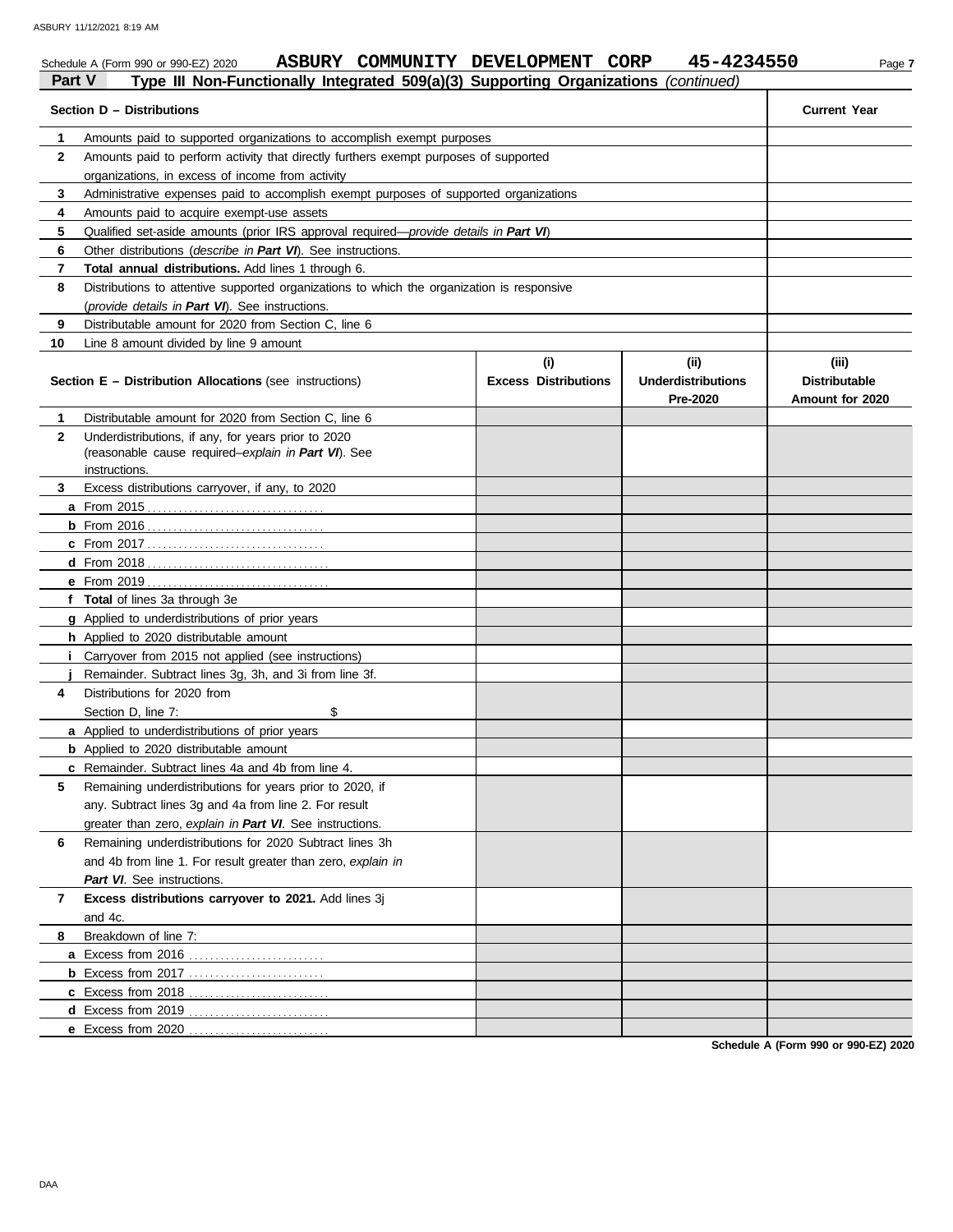ASBURY 11/12/2021 8:19 AM

|         | Schedule A (Form 990 or 990-EZ) 2020 |  | ASBURY COMMUNITY DEVELOPMENT CORP                                                                                                                                                                                                                                                                                                                                                                                                                                                                                                                                                           | 45-4234550 | Page 8 |
|---------|--------------------------------------|--|---------------------------------------------------------------------------------------------------------------------------------------------------------------------------------------------------------------------------------------------------------------------------------------------------------------------------------------------------------------------------------------------------------------------------------------------------------------------------------------------------------------------------------------------------------------------------------------------|------------|--------|
| Part VI |                                      |  | Supplemental Information. Provide the explanations required by Part II, line 10; Part II, line 17a or 17b; Part<br>III, line 12; Part IV, Section A, lines 1, 2, 3b, 3c, 4b, 4c, 5a, 6, 9a, 9b, 9c, 11a, 11b, and 11c; Part IV, Section<br>B, lines 1 and 2; Part IV, Section C, line 1; Part IV, Section D, lines 2 and 3; Part IV, Section E, lines 1c, 2a, 2b,<br>3a, and 3b; Part V, line 1; Part V, Section B, line 1e; Part V, Section D, lines 5, 6, and 8; and Part V, Section E,<br>lines 2, 5, and 6. Also complete this part for any additional information. (See instructions.) |            |        |
|         |                                      |  |                                                                                                                                                                                                                                                                                                                                                                                                                                                                                                                                                                                             |            |        |
|         |                                      |  |                                                                                                                                                                                                                                                                                                                                                                                                                                                                                                                                                                                             |            |        |
|         |                                      |  |                                                                                                                                                                                                                                                                                                                                                                                                                                                                                                                                                                                             |            |        |
|         |                                      |  |                                                                                                                                                                                                                                                                                                                                                                                                                                                                                                                                                                                             |            |        |
|         |                                      |  |                                                                                                                                                                                                                                                                                                                                                                                                                                                                                                                                                                                             |            |        |
|         |                                      |  |                                                                                                                                                                                                                                                                                                                                                                                                                                                                                                                                                                                             |            |        |
|         |                                      |  |                                                                                                                                                                                                                                                                                                                                                                                                                                                                                                                                                                                             |            |        |
|         |                                      |  |                                                                                                                                                                                                                                                                                                                                                                                                                                                                                                                                                                                             |            |        |
|         |                                      |  |                                                                                                                                                                                                                                                                                                                                                                                                                                                                                                                                                                                             |            |        |
|         |                                      |  |                                                                                                                                                                                                                                                                                                                                                                                                                                                                                                                                                                                             |            |        |
|         |                                      |  |                                                                                                                                                                                                                                                                                                                                                                                                                                                                                                                                                                                             |            |        |
|         |                                      |  |                                                                                                                                                                                                                                                                                                                                                                                                                                                                                                                                                                                             |            |        |
|         |                                      |  |                                                                                                                                                                                                                                                                                                                                                                                                                                                                                                                                                                                             |            |        |
|         |                                      |  |                                                                                                                                                                                                                                                                                                                                                                                                                                                                                                                                                                                             |            |        |
|         |                                      |  |                                                                                                                                                                                                                                                                                                                                                                                                                                                                                                                                                                                             |            |        |
|         |                                      |  |                                                                                                                                                                                                                                                                                                                                                                                                                                                                                                                                                                                             |            |        |
|         |                                      |  |                                                                                                                                                                                                                                                                                                                                                                                                                                                                                                                                                                                             |            |        |
|         |                                      |  |                                                                                                                                                                                                                                                                                                                                                                                                                                                                                                                                                                                             |            |        |
|         |                                      |  |                                                                                                                                                                                                                                                                                                                                                                                                                                                                                                                                                                                             |            |        |
|         |                                      |  |                                                                                                                                                                                                                                                                                                                                                                                                                                                                                                                                                                                             |            |        |
|         |                                      |  |                                                                                                                                                                                                                                                                                                                                                                                                                                                                                                                                                                                             |            |        |
|         |                                      |  |                                                                                                                                                                                                                                                                                                                                                                                                                                                                                                                                                                                             |            |        |
|         |                                      |  |                                                                                                                                                                                                                                                                                                                                                                                                                                                                                                                                                                                             |            |        |
|         |                                      |  |                                                                                                                                                                                                                                                                                                                                                                                                                                                                                                                                                                                             |            |        |
|         |                                      |  |                                                                                                                                                                                                                                                                                                                                                                                                                                                                                                                                                                                             |            |        |
|         |                                      |  |                                                                                                                                                                                                                                                                                                                                                                                                                                                                                                                                                                                             |            |        |
|         |                                      |  |                                                                                                                                                                                                                                                                                                                                                                                                                                                                                                                                                                                             |            |        |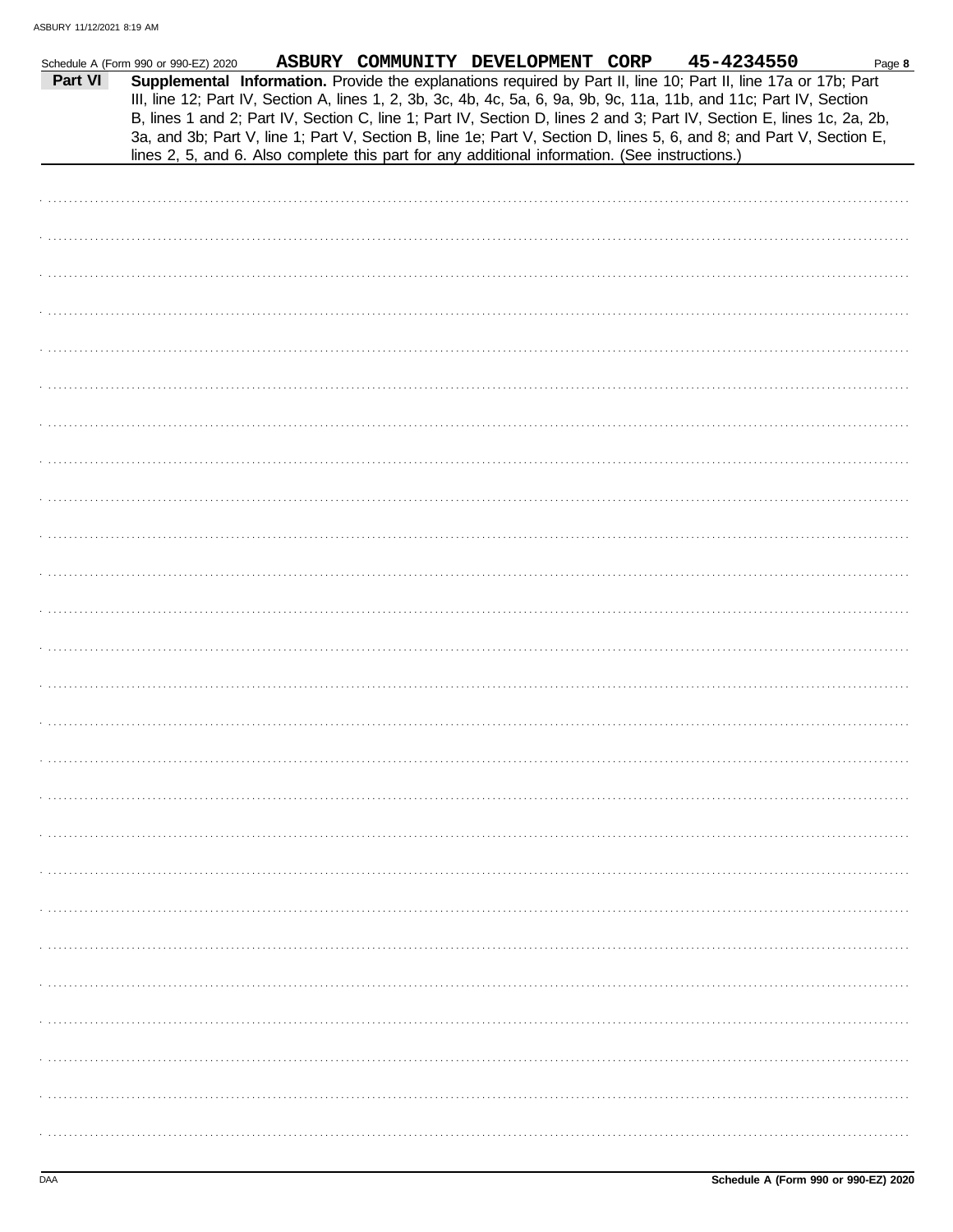Department of the Treasury Internal Revenue Service

**(Form 990, 990-EZ,**

## **Schedule of Contributors Schedule B**

**or 990-PF)** u **Attach to Form 990, Form 990-EZ, or Form 990-PF.** u **Go to** *www.irs.gov/Form990* **for the latest information.** OMB No. 1545-0047

**2020**

**Employer identification number**

| Name of the organization |  |  |
|--------------------------|--|--|
|--------------------------|--|--|

### **ASBURY COMMUNITY DEVELOPMENT CORP 45-4234550**

**Organization type** (check one):

| Filers of:         | Section:                                                                  |
|--------------------|---------------------------------------------------------------------------|
| Form 990 or 990-EZ | $ \mathbf{X} $ 501(c)( 3) (enter number) organization                     |
|                    | 4947(a)(1) nonexempt charitable trust not treated as a private foundation |
|                    | 527 political organization                                                |
| Form 990-PF        | 501(c)(3) exempt private foundation                                       |
|                    | 4947(a)(1) nonexempt charitable trust treated as a private foundation     |
|                    | 501(c)(3) taxable private foundation                                      |

Check if your organization is covered by the **General Rule** or a **Special Rule. Note:** Only a section 501(c)(7), (8), or (10) organization can check boxes for both the General Rule and a Special Rule. See instructions.

#### **General Rule**

For an organization filing Form 990, 990-EZ, or 990-PF that received, during the year, contributions totaling \$5,000 or more (in money or property) from any one contributor. Complete Parts I and II. See instructions for determining a contributor's total contributions.

#### **Special Rules**

For an organization described in section 501(c)(3) filing Form 990 or 990-EZ that met the 33<sup>1</sup> /3% support test of the **X** regulations under sections 509(a)(1) and 170(b)(1)(A)(vi), that checked Schedule A (Form 990 or 990-EZ), Part II, line 13, 16a, or 16b, and that received from any one contributor, during the year, total contributions of the greater of **(1)** \$5,000; or **(2)** 2% of the amount on (i) Form 990, Part VIII, line 1h; or (ii) Form 990-EZ, line 1. Complete Parts I and II.

literary, or educational purposes, or for the prevention of cruelty to children or animals. Complete Parts I (entering For an organization described in section  $501(c)(7)$ , (8), or (10) filing Form 990 or 990-EZ that received from any one contributor, during the year, total contributions of more than \$1,000 *exclusively* for religious, charitable, scientific, "N/A" in column (b) instead of the contributor name and address), II, and III.

For an organization described in section 501(c)(7), (8), or (10) filing Form 990 or 990-EZ that received from any one contributor, during the year, contributions *exclusively* for religious, charitable, etc., purposes, but no such contributions totaled more than \$1,000. If this box is checked, enter here the total contributions that were received during the year for an *exclusively* religious, charitable, etc., purpose. Don't complete any of the parts unless the **General Rule** applies to this organization because it received *nonexclusively* religious, charitable, etc., contributions totaling \$5,000 or more during the year . . . . . . . . . . . . . . . . . . . . . . . . . . . . . . . . . . . . . . . . . . . . . . . . . . . . . . . . . . . . . . . . . . . . . . . . . . . . . . . .

990-EZ, or 990-PF), but it **must** answer "No" on Part IV, line 2, of its Form 990; or check the box on line H of its Form 990-EZ or on its Form 990-PF, Part I, line 2, to certify that it doesn't meet the filing requirements of Schedule B (Form 990, 990-EZ, or 990-PF). **Caution:** An organization that isn't covered by the General Rule and/or the Special Rules doesn't file Schedule B (Form 990,

**For Paperwork Reduction Act Notice, see the instructions for Form 990, 990-EZ, or 990-PF.**

 $\triangleright$  \$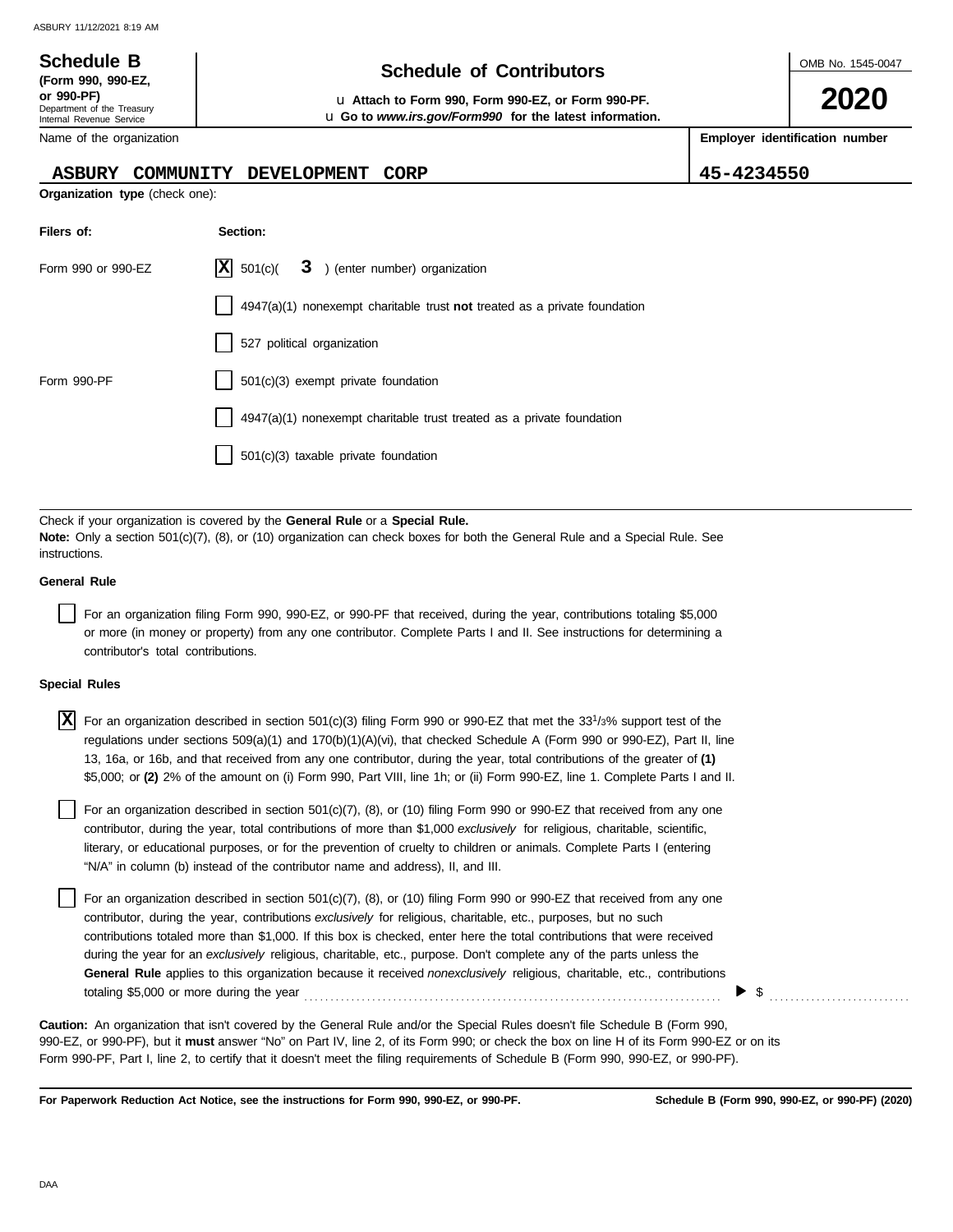Schedule B (Form 990, 990-EZ, or 990-PF) (2020) Name of organization **Employer identification number Employer identification number** Page **2 ASBURY COMMUNITY DEVELOPMENT CORP Page 1 of 2 45-4234550**

**Part I Contributors** (see instructions). Use duplicate copies of Part I if additional space is needed.

| (a)<br>No.     | (b)<br>Name, address, and ZIP + 4                                                            | (c)<br><b>Total contributions</b> | (d)<br>Type of contribution                                                                                             |
|----------------|----------------------------------------------------------------------------------------------|-----------------------------------|-------------------------------------------------------------------------------------------------------------------------|
| 1              | RUTH MOTT FOUNDATION<br>111 E. COURT STREET, SUITE 3C<br>MI 48502-1649<br><b>FLINT</b>       | 122,000<br>\$                     | X<br>Person<br>Payroll<br><b>Noncash</b><br>(Complete Part II for<br>noncash contributions.)                            |
| (a)<br>No.     | (b)<br>Name, address, and ZIP + 4                                                            | (c)<br><b>Total contributions</b> | (d)<br>Type of contribution                                                                                             |
| $\mathbf{2}$   | UNITED WAY OF GENESEE COUNTY<br>111 E.<br>COURT STREET, SUITE 3A<br>MI 48502<br><b>FLINT</b> | 69,250<br>$\mathbb{S}$            | х<br>Person<br>Payroll<br><b>Noncash</b><br>(Complete Part II for<br>noncash contributions.)                            |
| (a)<br>No.     | (b)<br>Name, address, and ZIP + 4                                                            | (c)<br><b>Total contributions</b> | (d)<br>Type of contribution                                                                                             |
| 3 <sub>1</sub> | AMERICANA FOUNDATION<br>28115 MEADOWBROOK RD<br>MI 48377<br><b>NOVI</b>                      | 32,575<br>$\mathsf{\$}$           | X<br>Person<br>Payroll<br><b>Noncash</b><br>(Complete Part II for<br>noncash contributions.)                            |
| (a)<br>No.     | (b)<br>Name, address, and ZIP + 4                                                            | (c)<br><b>Total contributions</b> | (d)<br>Type of contribution                                                                                             |
| 4              | MICHIGAN WORKS! ASSOCIATION<br>2500 KERRY STREET, STE 210<br>MI 48912<br>LANSING             | 31,810<br>\$                      | X<br>Person<br>Payroll<br>$\overline{\mathbf{x}}$<br><b>Noncash</b><br>(Complete Part II for<br>noncash contributions.) |
| (a)<br>No.     | (b)<br>Name, address, and ZIP + 4                                                            | (c)<br><b>Total contributions</b> | (d)<br>Type of contribution                                                                                             |
| 5 <sub>1</sub> | <b>DOUGLAS WHITE</b><br>2142 CHEVY CHASE DRIVE<br>MI 48423<br><b>DAVISON</b>                 | 15,000                            | X<br>Person<br>Payroll<br><b>Noncash</b><br>(Complete Part II for<br>noncash contributions.)                            |
| (a)<br>No.     | (b)<br>Name, address, and ZIP + 4                                                            | (c)<br><b>Total contributions</b> | (d)<br>Type of contribution                                                                                             |
|                |                                                                                              |                                   |                                                                                                                         |

**Schedule B (Form 990, 990-EZ, or 990-PF) (2020)**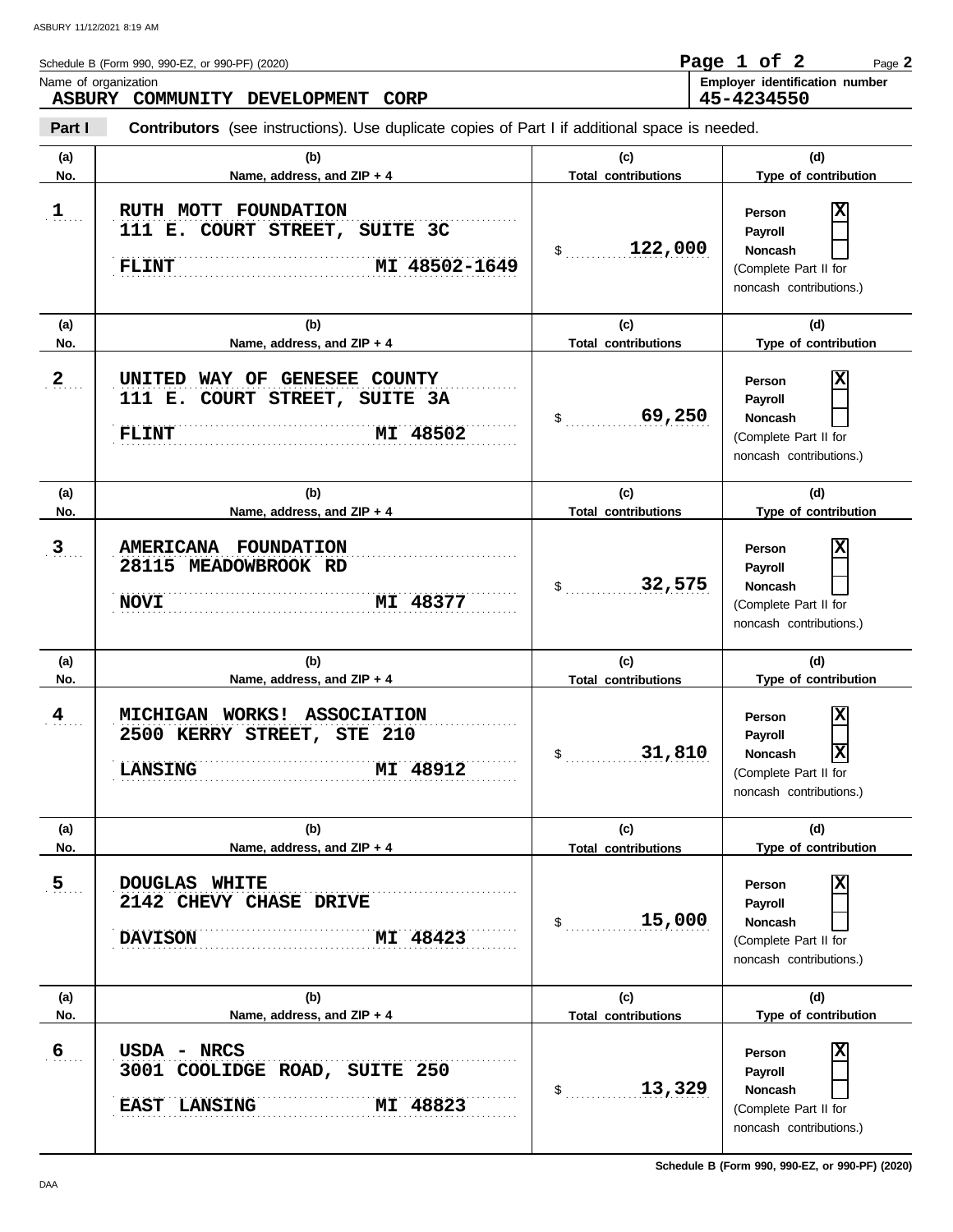Schedule B (Form 990, 990-EZ, or 990-PF) (2020) Name of organization **Employer identification number Employer identification number** Page **2 ASBURY COMMUNITY DEVELOPMENT CORP Page 2 of 2 45-4234550**

**Part I Contributors** (see instructions). Use duplicate copies of Part I if additional space is needed.

| (a)            | (b)                                                                                                   | (c)                                     | (d)                                                                                                |
|----------------|-------------------------------------------------------------------------------------------------------|-----------------------------------------|----------------------------------------------------------------------------------------------------|
| No.            | Name, address, and ZIP + 4                                                                            | <b>Total contributions</b>              | Type of contribution                                                                               |
| 7              | COMMUNITY FOUND OF GREATER FLINT<br>500 SOUTH SAGINAW STREET<br>SUITE 200<br>MI 48502<br><b>FLINT</b> | 74,704<br>$\mathcal{S}$                 | X<br>Person<br>Payroll<br><b>Noncash</b><br>(Complete Part II for<br>noncash contributions.)       |
| (a)<br>No.     | (b)<br>Name, address, and ZIP + 4                                                                     | (c)<br><b>Total contributions</b>       | (d)<br>Type of contribution                                                                        |
| 8              | EAST WINDS DISTRICT UMC<br>119 S. LEROY STREET<br>MI 48430<br><b>FENTON</b>                           | 76,538<br>$\mathcal{S}$                 | X<br>Person<br>Payroll<br>ΙX<br><b>Noncash</b><br>(Complete Part II for<br>noncash contributions.) |
| (a)<br>No.     | (b)<br>Name, address, and ZIP + 4                                                                     | (c)<br><b>Total contributions</b>       | (d)<br>Type of contribution                                                                        |
| 9 <sub>1</sub> | FLINT & GENESEE CHAMBER OF COMM<br>519 SAGINAW ST SUITE 200<br>MI 48502<br><b>FLINT</b>               | 35,605<br>$\mathsf{\$}$                 | X<br>Person<br>Payroll<br><b>Noncash</b><br>(Complete Part II for<br>noncash contributions.)       |
| (a)            |                                                                                                       |                                         |                                                                                                    |
| No.            | (b)<br>Name, address, and ZIP + 4                                                                     | (c)<br><b>Total contributions</b>       | (d)<br>Type of contribution                                                                        |
| 10             | MICHIGAN ECONOMIC DEV CORP<br>300 N. WASHINGTON SQ<br>MI 48913<br><b>LANSING</b>                      | 12,000<br>$\mathbb{S}$ and $\mathbb{S}$ | X<br>Person<br>Payroll<br><b>Noncash</b><br>(Complete Part II for<br>noncash contributions.)       |
| (a)<br>No.     | (b)<br>Name, address, and ZIP + 4                                                                     | (c)<br><b>Total contributions</b>       | (d)<br>Type of contribution                                                                        |
| 11             | <b>FLINT STRIVE</b><br>1108 LAPEER ROAD<br>MI 48503<br><b>FLINT</b>                                   | 15,045<br>$\sim$                        | Person<br>Payroll<br>X<br><b>Noncash</b><br>(Complete Part II for<br>noncash contributions.)       |
| (a)<br>No.     | (b)<br>Name, address, and ZIP + 4                                                                     | (c)<br><b>Total contributions</b>       | (d)<br>Type of contribution                                                                        |

**Schedule B (Form 990, 990-EZ, or 990-PF) (2020)**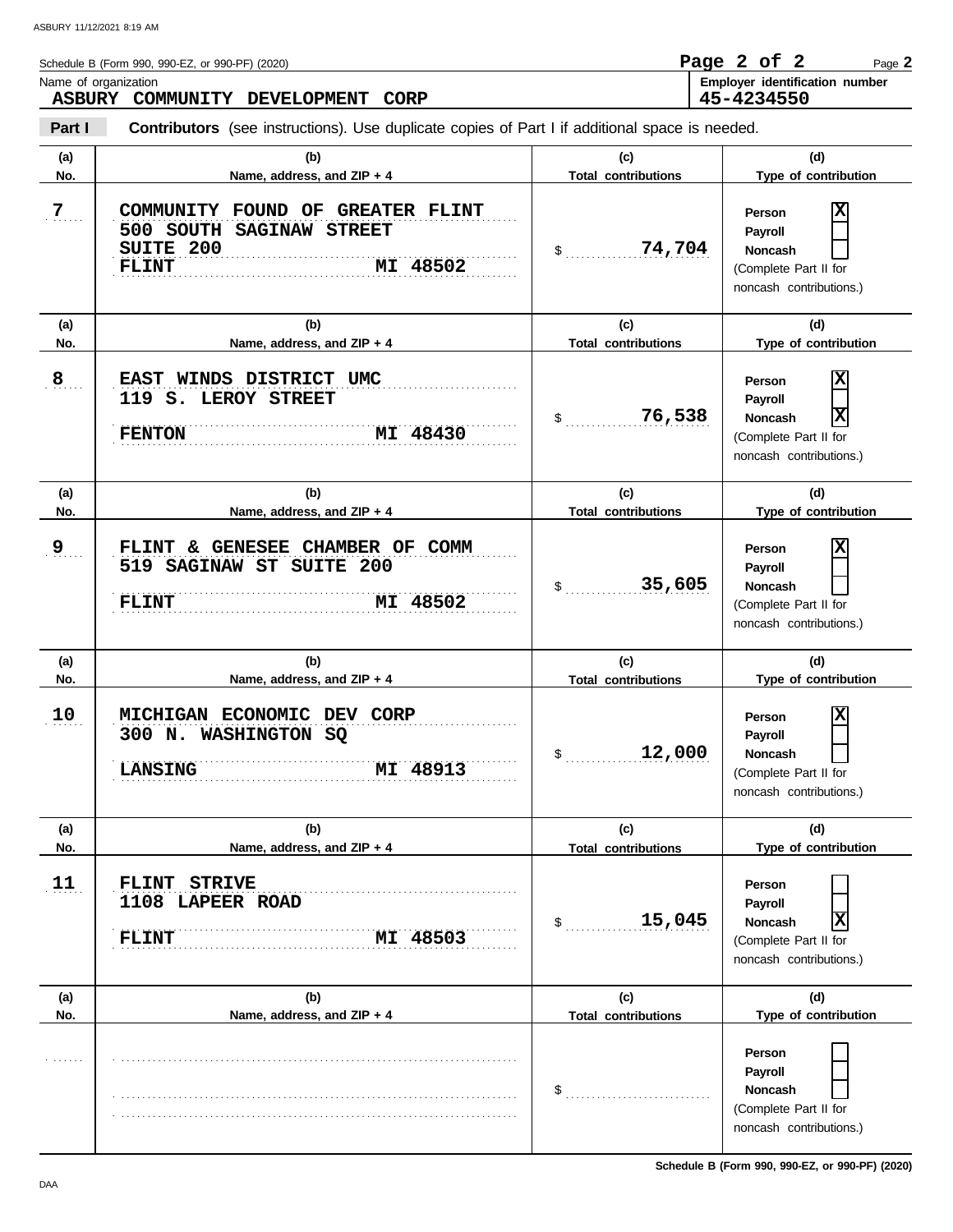|                           | Schedule B (Form 990, 990-EZ, or 990-PF) (2020)<br>Name of organization<br>ASBURY COMMUNITY DEVELOPMENT<br><b>CORP</b> |                                                 | Page 1 of 1<br>Page 3<br>Employer identification number<br>45-4234550 |
|---------------------------|------------------------------------------------------------------------------------------------------------------------|-------------------------------------------------|-----------------------------------------------------------------------|
| Part II                   | Noncash Property (see instructions). Use duplicate copies of Part II if additional space is needed.                    |                                                 |                                                                       |
| (a) No.<br>from<br>Part I | (b)<br>Description of noncash property given                                                                           | (c)<br>FMV (or estimate)<br>(See instructions.) | (d)<br>Date received                                                  |
| $\frac{4}{3}$             | <b>DONATED</b><br><b>EMPLOYEES</b>                                                                                     | 28,210<br>$\mathsf{\$}$                         | .                                                                     |
| (a) No.<br>from<br>Part I | (b)<br>Description of noncash property given                                                                           | (c)<br>FMV (or estimate)<br>(See instructions.) | (d)<br>Date received                                                  |
| 8 <sub>1</sub>            | <b>DONATED</b><br><b>FACILITIES</b>                                                                                    | 18,000<br>$\mathsf{\$}$                         | .                                                                     |
| (a) No.<br>from<br>Part I | (b)<br>Description of noncash property given                                                                           | (c)<br>FMV (or estimate)<br>(See instructions.) | (d)<br>Date received                                                  |
| 11                        | <b>DONATED</b><br><b>EMPLOYEES</b>                                                                                     | 15,045<br>$\mathsf{\$}$                         | .                                                                     |
| (a) No.<br>from<br>Part I | (b)<br>Description of noncash property given                                                                           | (c)<br>FMV (or estimate)<br>(See instructions.) | (d)<br>Date received                                                  |
| .                         |                                                                                                                        | \$                                              | .                                                                     |
| (a) No.<br>from<br>Part I | (b)<br>Description of noncash property given                                                                           | (c)<br>FMV (or estimate)<br>(See instructions.) | (d)<br>Date received                                                  |
| .                         |                                                                                                                        | \$                                              | .                                                                     |
| (a) No.<br>from<br>Part I | (b)<br>Description of noncash property given                                                                           | (c)<br>FMV (or estimate)<br>(See instructions.) | (d)<br>Date received                                                  |
| .                         |                                                                                                                        |                                                 | .                                                                     |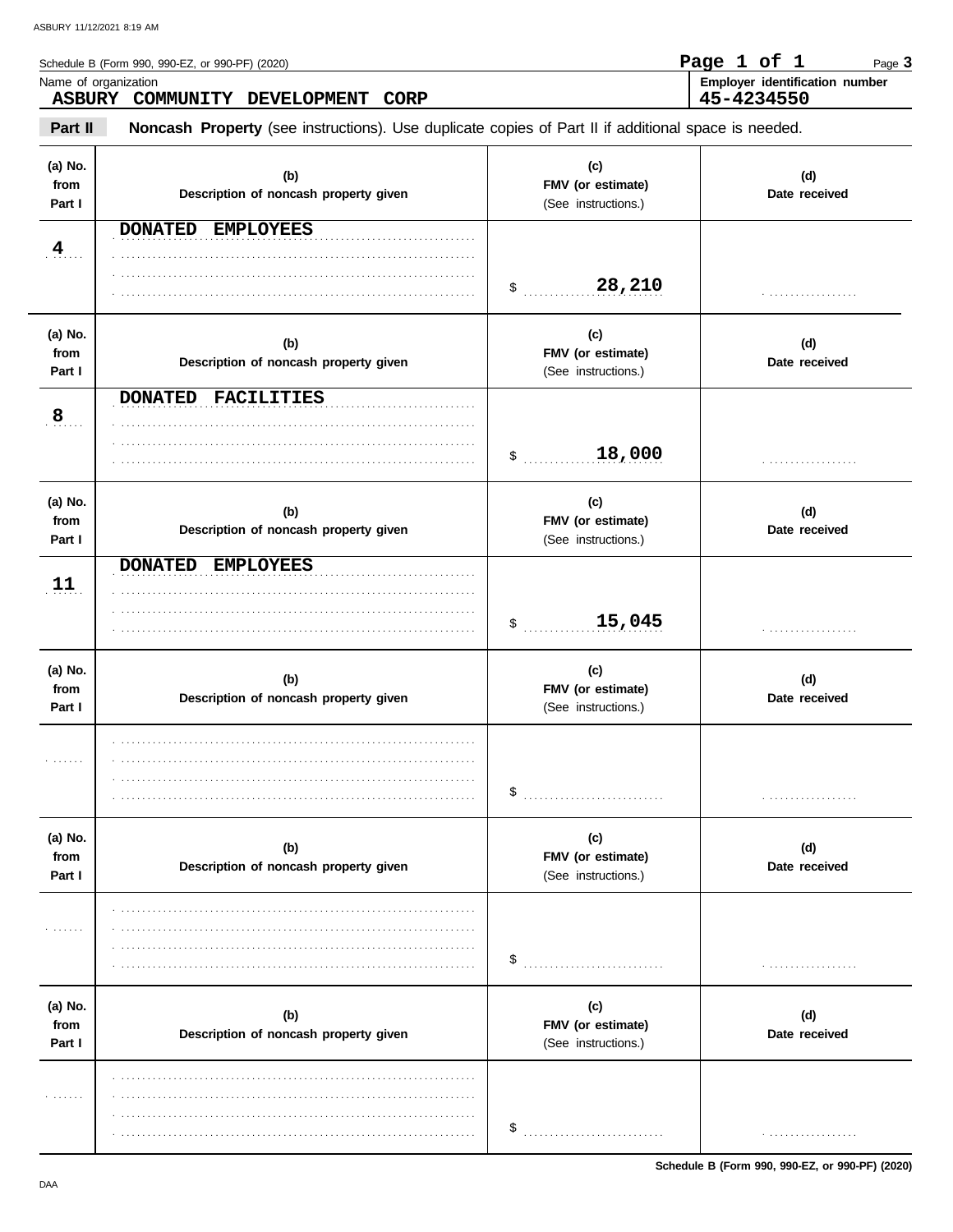Department of the Treasury Internal Revenue Service

**(Form 990)**

## **SCHEDULE D Supplemental Financial Statements**

**Part IV, line 6, 7, 8, 9, 10, 11a, 11b, 11c, 11d, 11e, 11f, 12a, or 12b.** u **Complete if the organization answered "Yes" on Form 990,**

u **Attach to Form 990.**  u **Go to** *www.irs.gov/Form990* **for instructions and the latest information.**

**Inspection**

**2020**

**Open to Public**

OMB No. 1545-0047

|    | Name of the organization                                                                                                                                                              |                                                             |    | Employer identification number  |
|----|---------------------------------------------------------------------------------------------------------------------------------------------------------------------------------------|-------------------------------------------------------------|----|---------------------------------|
|    | <b>ASBURY</b><br>COMMUNITY DEVELOPMENT CORP                                                                                                                                           |                                                             |    | 45-4234550                      |
|    | Organizations Maintaining Donor Advised Funds or Other Similar Funds or Accounts.<br>Part I<br>Complete if the organization answered "Yes" on Form 990, Part IV, line 6.              |                                                             |    |                                 |
|    |                                                                                                                                                                                       | (a) Donor advised funds                                     |    | (b) Funds and other accounts    |
| 1  | Total number at end of year                                                                                                                                                           |                                                             |    |                                 |
| 2  |                                                                                                                                                                                       | the control of the control of the control of the control of |    |                                 |
| 3  |                                                                                                                                                                                       | <u> 1980 - Johann Barn, mars ann an t-Amhair ann an t-A</u> |    |                                 |
| 4  |                                                                                                                                                                                       |                                                             |    |                                 |
| 5. | Did the organization inform all donors and donor advisors in writing that the assets held in donor advised                                                                            |                                                             |    |                                 |
|    |                                                                                                                                                                                       |                                                             |    | Yes<br>No                       |
| 6  | Did the organization inform all grantees, donors, and donor advisors in writing that grant funds can be used                                                                          |                                                             |    |                                 |
|    | only for charitable purposes and not for the benefit of the donor or donor advisor, or for any other purpose                                                                          |                                                             |    |                                 |
|    |                                                                                                                                                                                       |                                                             |    | <b>Yes</b><br>No                |
|    | Part II<br><b>Conservation Easements.</b><br>Complete if the organization answered "Yes" on Form 990, Part IV, line 7.                                                                |                                                             |    |                                 |
|    |                                                                                                                                                                                       |                                                             |    |                                 |
| 1. | Purpose(s) of conservation easements held by the organization (check all that apply).<br>Preservation of land for public use (for example, recreation or education)                   | Preservation of a historically important land area          |    |                                 |
|    | Protection of natural habitat                                                                                                                                                         | Preservation of a certified historic structure              |    |                                 |
|    | Preservation of open space                                                                                                                                                            |                                                             |    |                                 |
| 2  | Complete lines 2a through 2d if the organization held a qualified conservation contribution in the form of a conservation                                                             |                                                             |    |                                 |
|    | easement on the last day of the tax year.                                                                                                                                             |                                                             |    | Held at the End of the Tax Year |
| a  |                                                                                                                                                                                       |                                                             | 2a |                                 |
| b  |                                                                                                                                                                                       |                                                             | 2b |                                 |
| c  | Number of conservation easements on a certified historic structure included in (a) [[[[[[[[[[[[[[[[[[[[[[[[]]]]]]]]                                                                   |                                                             | 2c |                                 |
|    | d Number of conservation easements included in (c) acquired after 7/25/06, and not on a                                                                                               |                                                             |    |                                 |
|    |                                                                                                                                                                                       |                                                             | 2d |                                 |
| 3  | Number of conservation easements modified, transferred, released, extinguished, or terminated by the organization during the                                                          |                                                             |    |                                 |
|    | tax year $\mathbf u$                                                                                                                                                                  |                                                             |    |                                 |
|    | Number of states where property subject to conservation easement is located u                                                                                                         |                                                             |    |                                 |
| 5  | Does the organization have a written policy regarding the periodic monitoring, inspection, handling of                                                                                |                                                             |    |                                 |
|    |                                                                                                                                                                                       |                                                             |    | Yes<br>No                       |
| 6  | Staff and volunteer hours devoted to monitoring, inspecting, handling of violations, and enforcing conservation easements during the year                                             |                                                             |    |                                 |
|    | ${\bf u}$ , , , , , , , , , , , , , , ,                                                                                                                                               |                                                             |    |                                 |
| 7  | Amount of expenses incurred in monitoring, inspecting, handling of violations, and enforcing conservation easements during the year                                                   |                                                             |    |                                 |
|    | <b>u</b> \$<br>Does each conservation easement reported on line 2(d) above satisfy the requirements of section 170(h)(4)(B)(i)                                                        |                                                             |    |                                 |
|    |                                                                                                                                                                                       |                                                             |    | Yes<br>No                       |
| 9  | In Part XIII, describe how the organization reports conservation easements in its revenue and expense statement and                                                                   |                                                             |    |                                 |
|    | balance sheet, and include, if applicable, the text of the footnote to the organization's financial statements that describes the                                                     |                                                             |    |                                 |
|    | organization's accounting for conservation easements.                                                                                                                                 |                                                             |    |                                 |
|    | Organizations Maintaining Collections of Art, Historical Treasures, or Other Similar Assets.<br>Part III<br>Complete if the organization answered "Yes" on Form 990, Part IV, line 8. |                                                             |    |                                 |
|    | 1a If the organization elected, as permitted under FASB ASC 958, not to report in its revenue statement and balance sheet works                                                       |                                                             |    |                                 |
|    | of art, historical treasures, or other similar assets held for public exhibition, education, or research in furtherance of public                                                     |                                                             |    |                                 |
|    | service, provide in Part XIII the text of the footnote to its financial statements that describes these items.                                                                        |                                                             |    |                                 |
|    | <b>b</b> If the organization elected, as permitted under FASB ASC 958, to report in its revenue statement and balance sheet works of                                                  |                                                             |    |                                 |
|    | art, historical treasures, or other similar assets held for public exhibition, education, or research in furtherance of public service,                                               |                                                             |    |                                 |
|    | provide the following amounts relating to these items:                                                                                                                                |                                                             |    |                                 |
|    | (i)                                                                                                                                                                                   |                                                             |    |                                 |
|    |                                                                                                                                                                                       |                                                             |    |                                 |
| 2  | If the organization received or held works of art, historical treasures, or other similar assets for financial gain, provide the                                                      |                                                             |    |                                 |
|    | following amounts required to be reported under FASB ASC 958 relating to these items:                                                                                                 |                                                             |    |                                 |
| a  |                                                                                                                                                                                       |                                                             |    | $\mathbf{u}$ \$                 |
|    |                                                                                                                                                                                       |                                                             |    |                                 |

DAA **For Paperwork Reduction Act Notice, see the Instructions for Form 990.**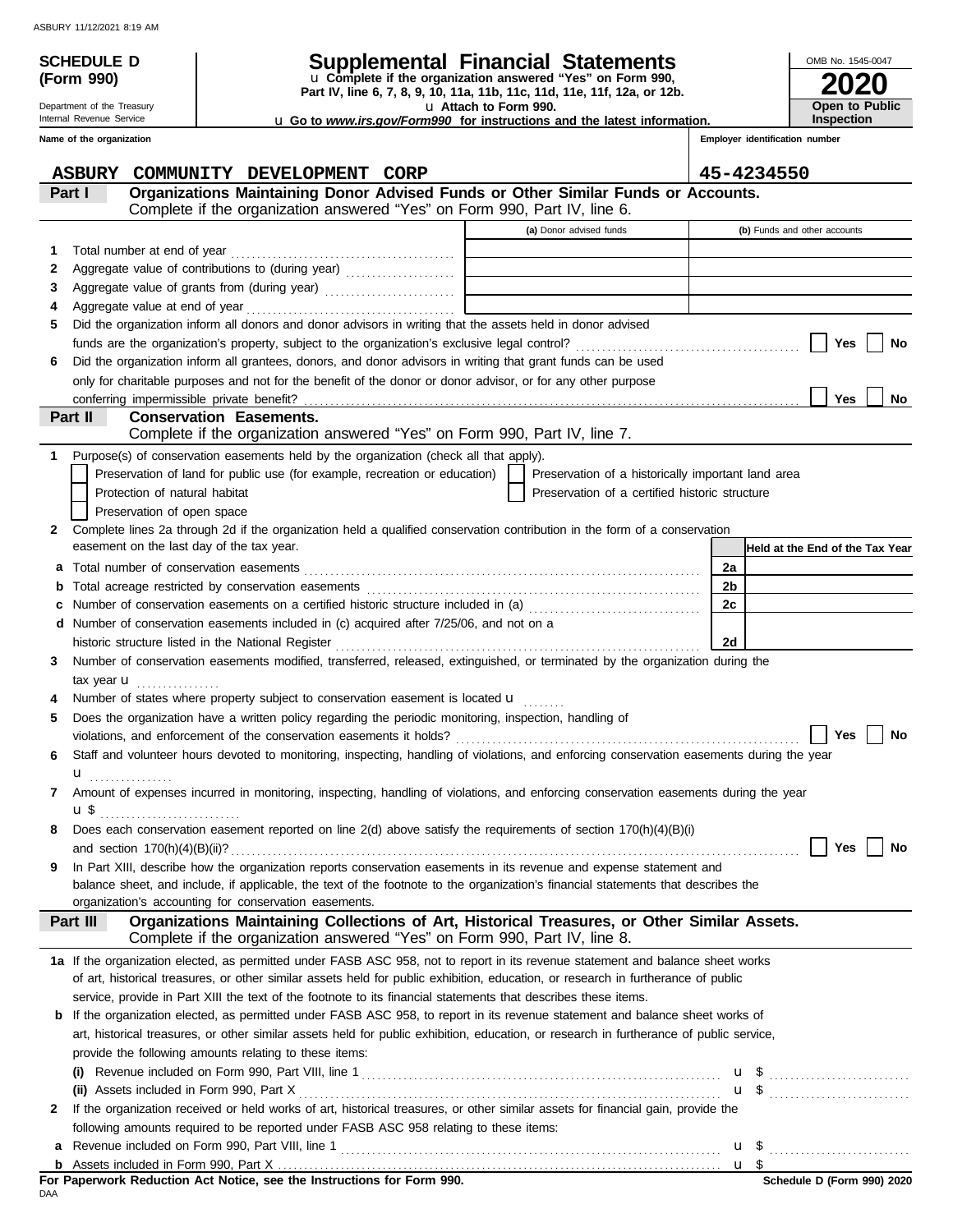ASBURY 11/12/2021 8:19 AM

|   | Schedule D (Form 990) 2020 ASBURY COMMUNITY DEVELOPMENT CORP                                                                                                                  |                         |                          |                         | 45-4234550      |                      |                | Page 2              |
|---|-------------------------------------------------------------------------------------------------------------------------------------------------------------------------------|-------------------------|--------------------------|-------------------------|-----------------|----------------------|----------------|---------------------|
|   | Organizations Maintaining Collections of Art, Historical Treasures, or Other Similar Assets (continued)<br>Part III                                                           |                         |                          |                         |                 |                      |                |                     |
|   | 3 Using the organization's acquisition, accession, and other records, check any of the following that make significant use of its<br>collection items (check all that apply): |                         |                          |                         |                 |                      |                |                     |
| a | Public exhibition                                                                                                                                                             | d                       | Loan or exchange program |                         |                 |                      |                |                     |
| b | Scholarly research                                                                                                                                                            | е                       |                          |                         |                 |                      |                |                     |
| c | Preservation for future generations                                                                                                                                           |                         |                          |                         |                 |                      |                |                     |
|   | Provide a description of the organization's collections and explain how they further the organization's exempt purpose in Part                                                |                         |                          |                         |                 |                      |                |                     |
|   | XIII.                                                                                                                                                                         |                         |                          |                         |                 |                      |                |                     |
| 5 | During the year, did the organization solicit or receive donations of art, historical treasures, or other similar                                                             |                         |                          |                         |                 |                      |                |                     |
|   | assets to be sold to raise funds rather than to be maintained as part of the organization's collection?                                                                       |                         |                          |                         |                 |                      | Yes            | No                  |
|   | Part IV<br><b>Escrow and Custodial Arrangements.</b>                                                                                                                          |                         |                          |                         |                 |                      |                |                     |
|   | Complete if the organization answered "Yes" on Form 990, Part IV, line 9, or reported an amount on Form<br>990, Part X, line 21.                                              |                         |                          |                         |                 |                      |                |                     |
|   | 1a Is the organization an agent, trustee, custodian or other intermediary for contributions or other assets not                                                               |                         |                          |                         |                 |                      |                |                     |
|   |                                                                                                                                                                               |                         |                          |                         |                 |                      | Yes            | No                  |
|   | <b>b</b> If "Yes," explain the arrangement in Part XIII and complete the following table:                                                                                     |                         |                          |                         |                 |                      |                |                     |
|   |                                                                                                                                                                               |                         |                          |                         |                 |                      | Amount         |                     |
| c |                                                                                                                                                                               |                         |                          |                         |                 | 1с                   |                |                     |
|   |                                                                                                                                                                               |                         |                          |                         |                 | 1d                   |                |                     |
|   |                                                                                                                                                                               |                         |                          |                         |                 | 1е                   |                |                     |
|   |                                                                                                                                                                               |                         |                          |                         |                 | 1f                   |                |                     |
|   |                                                                                                                                                                               |                         |                          |                         |                 |                      | Yes            | No                  |
|   |                                                                                                                                                                               |                         |                          |                         |                 |                      |                |                     |
|   | <b>Endowment Funds.</b><br>Part V                                                                                                                                             |                         |                          |                         |                 |                      |                |                     |
|   | Complete if the organization answered "Yes" on Form 990, Part IV, line 10.                                                                                                    |                         |                          |                         |                 |                      |                |                     |
|   |                                                                                                                                                                               | (a) Current year        | (b) Prior year           | (c) Two years back      |                 | (d) Three years back |                | (e) Four years back |
|   | 1a Beginning of year balance                                                                                                                                                  |                         |                          |                         |                 |                      |                |                     |
|   | Contributions <b>Contributions</b>                                                                                                                                            |                         |                          |                         |                 |                      |                |                     |
|   | c Net investment earnings, gains, and                                                                                                                                         |                         |                          |                         |                 |                      |                |                     |
|   |                                                                                                                                                                               |                         |                          |                         |                 |                      |                |                     |
|   | d Grants or scholarships                                                                                                                                                      |                         |                          |                         |                 |                      |                |                     |
|   | e Other expenditures for facilities and                                                                                                                                       |                         |                          |                         |                 |                      |                |                     |
|   |                                                                                                                                                                               |                         |                          |                         |                 |                      |                |                     |
|   | f Administrative expenses                                                                                                                                                     |                         |                          |                         |                 |                      |                |                     |
|   | End of year balance                                                                                                                                                           |                         |                          |                         |                 |                      |                |                     |
|   | 2 Provide the estimated percentage of the current year end balance (line 1g, column (a)) held as:                                                                             |                         |                          |                         |                 |                      |                |                     |
|   | a Board designated or quasi-endowment u                                                                                                                                       |                         |                          |                         |                 |                      |                |                     |
|   | <b>b</b> Permanent endowment <b>u</b> %                                                                                                                                       |                         |                          |                         |                 |                      |                |                     |
|   | <b>c</b> Term endowment $\mathbf{u}$ %                                                                                                                                        |                         |                          |                         |                 |                      |                |                     |
|   | The percentages on lines 2a, 2b, and 2c should equal 100%.                                                                                                                    |                         |                          |                         |                 |                      |                |                     |
|   | 3a Are there endowment funds not in the possession of the organization that are held and administered for the                                                                 |                         |                          |                         |                 |                      |                |                     |
|   | organization by:                                                                                                                                                              |                         |                          |                         |                 |                      |                | Yes<br>No           |
|   |                                                                                                                                                                               |                         |                          |                         |                 |                      | 3a(i)          |                     |
|   |                                                                                                                                                                               |                         |                          |                         |                 |                      | 3a(ii)         |                     |
|   |                                                                                                                                                                               |                         |                          |                         |                 |                      | 3b             |                     |
|   | Describe in Part XIII the intended uses of the organization's endowment funds.<br>Part VI<br>Land, Buildings, and Equipment.                                                  |                         |                          |                         |                 |                      |                |                     |
|   | Complete if the organization answered "Yes" on Form 990, Part IV, line 11a. See Form 990, Part X, line 10.                                                                    |                         |                          |                         |                 |                      |                |                     |
|   | Description of property                                                                                                                                                       | (a) Cost or other basis |                          | (b) Cost or other basis | (c) Accumulated |                      | (d) Book value |                     |
|   |                                                                                                                                                                               | (investment)            |                          | (other)                 | depreciation    |                      |                |                     |
|   |                                                                                                                                                                               |                         |                          | 12,415                  |                 |                      |                | 12,415              |
|   |                                                                                                                                                                               |                         |                          |                         |                 |                      |                |                     |
|   | c Leasehold improvements                                                                                                                                                      |                         |                          |                         |                 |                      |                |                     |
|   |                                                                                                                                                                               |                         |                          |                         |                 |                      |                |                     |
|   |                                                                                                                                                                               |                         |                          | 177,367                 |                 | 50,559               |                | 126,808             |
|   |                                                                                                                                                                               |                         |                          |                         |                 | $\mathbf{u}$         |                | 139,223             |
|   |                                                                                                                                                                               |                         |                          |                         |                 |                      |                |                     |

**Schedule D (Form 990) 2020**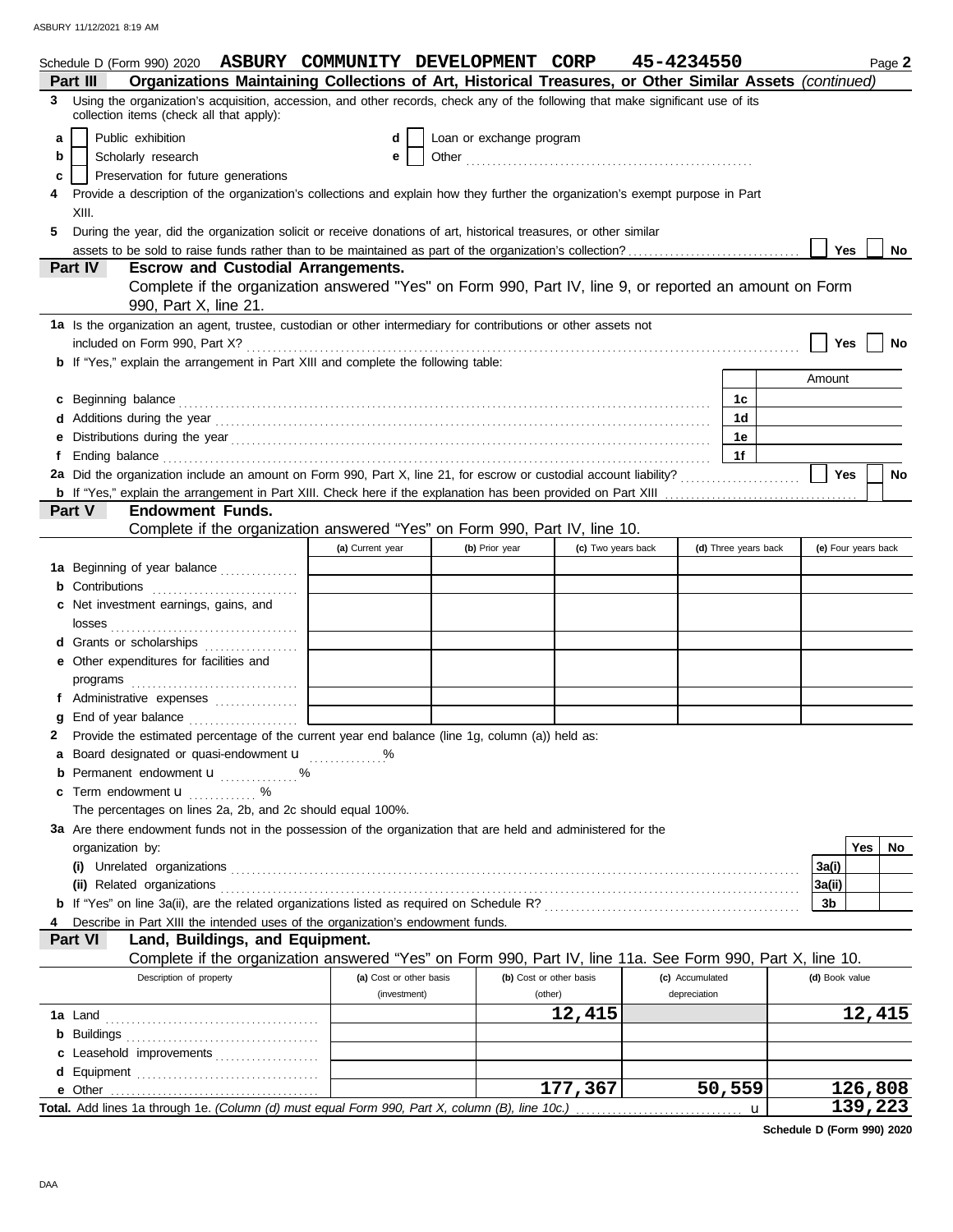DAA

| Schedule D (Form 990) 2020 |                                                           |                                         | ASBURY COMMUNITY DEVELOPMENT                                                                               |                 |                | <b>CORP</b> | 45-4234550 |                                  | Page 3         |
|----------------------------|-----------------------------------------------------------|-----------------------------------------|------------------------------------------------------------------------------------------------------------|-----------------|----------------|-------------|------------|----------------------------------|----------------|
| <b>Part VII</b>            | <b>Investments - Other Securities.</b>                    |                                         |                                                                                                            |                 |                |             |            |                                  |                |
|                            |                                                           |                                         | Complete if the organization answered "Yes" on Form 990, Part IV, line 11b. See Form 990, Part X, line 12. |                 |                |             |            |                                  |                |
|                            |                                                           | (a) Description of security or category |                                                                                                            |                 | (b) Book value |             |            | (c) Method of valuation:         |                |
|                            |                                                           | (including name of security)            |                                                                                                            |                 |                |             |            | Cost or end-of-year market value |                |
|                            |                                                           |                                         |                                                                                                            |                 |                |             |            |                                  |                |
|                            |                                                           |                                         |                                                                                                            |                 |                |             |            |                                  |                |
|                            | (3) Other $\ldots$ and $\ldots$ and $\ldots$ and $\ldots$ |                                         |                                                                                                            |                 |                |             |            |                                  |                |
|                            |                                                           |                                         |                                                                                                            |                 |                |             |            |                                  |                |
|                            |                                                           |                                         |                                                                                                            |                 |                |             |            |                                  |                |
| . (C)                      |                                                           |                                         |                                                                                                            |                 |                |             |            |                                  |                |
| $\Box$ (D)                 |                                                           |                                         |                                                                                                            |                 |                |             |            |                                  |                |
| (E)                        |                                                           |                                         |                                                                                                            |                 |                |             |            |                                  |                |
| $\mathcal{F}(\mathsf{F})$  |                                                           |                                         |                                                                                                            |                 |                |             |            |                                  |                |
| (G)                        |                                                           |                                         |                                                                                                            |                 |                |             |            |                                  |                |
| (H)                        |                                                           |                                         |                                                                                                            |                 |                |             |            |                                  |                |
|                            |                                                           |                                         | Total. (Column (b) must equal Form 990, Part X, col. (B) line 12.)                                         | u               |                |             |            |                                  |                |
| Part VIII                  | Investments - Program Related.                            |                                         |                                                                                                            |                 |                |             |            |                                  |                |
|                            |                                                           |                                         | Complete if the organization answered "Yes" on Form 990, Part IV, line 11c. See Form 990, Part X, line 13. |                 |                |             |            |                                  |                |
|                            |                                                           | (a) Description of investment           |                                                                                                            |                 | (b) Book value |             |            | (c) Method of valuation:         |                |
|                            |                                                           |                                         |                                                                                                            |                 |                |             |            | Cost or end-of-year market value |                |
| (1)                        |                                                           |                                         |                                                                                                            |                 |                |             |            |                                  |                |
| (2)                        |                                                           |                                         |                                                                                                            |                 |                |             |            |                                  |                |
| (3)                        |                                                           |                                         |                                                                                                            |                 |                |             |            |                                  |                |
| (4)                        |                                                           |                                         |                                                                                                            |                 |                |             |            |                                  |                |
| (5)                        |                                                           |                                         |                                                                                                            |                 |                |             |            |                                  |                |
| (6)                        |                                                           |                                         |                                                                                                            |                 |                |             |            |                                  |                |
| (7)                        |                                                           |                                         |                                                                                                            |                 |                |             |            |                                  |                |
| (8)                        |                                                           |                                         |                                                                                                            |                 |                |             |            |                                  |                |
| (9)                        |                                                           |                                         |                                                                                                            |                 |                |             |            |                                  |                |
|                            |                                                           |                                         | Total. (Column (b) must equal Form 990, Part X, col. (B) line 13.) $\dots$ $\mathbf u$                     |                 |                |             |            |                                  |                |
| Part IX                    | Other Assets.                                             |                                         |                                                                                                            |                 |                |             |            |                                  |                |
|                            |                                                           |                                         | Complete if the organization answered "Yes" on Form 990, Part IV, line 11d. See Form 990, Part X, line 15. |                 |                |             |            |                                  |                |
|                            |                                                           |                                         |                                                                                                            | (a) Description |                |             |            |                                  | (b) Book value |
| (1)                        |                                                           | <b>ESCROW</b>                           | FUND                                                                                                       |                 |                |             |            |                                  | 12,691         |
| (2)                        |                                                           | <b>PAYROLL</b>                          | <b>TAX</b>                                                                                                 | OVERPAYMENT     |                |             |            |                                  | 5,490          |
| (3)                        |                                                           |                                         |                                                                                                            |                 |                |             |            |                                  |                |
| <u>(4)</u>                 |                                                           |                                         |                                                                                                            |                 |                |             |            |                                  |                |
| (5)                        |                                                           |                                         |                                                                                                            |                 |                |             |            |                                  |                |
| (6)                        |                                                           |                                         |                                                                                                            |                 |                |             |            |                                  |                |
| (7)                        |                                                           |                                         |                                                                                                            |                 |                |             |            |                                  |                |
| (8)                        |                                                           |                                         |                                                                                                            |                 |                |             |            |                                  |                |
| (9)                        |                                                           |                                         | Total. (Column (b) must equal Form 990, Part X, col. (B) line 15.)                                         |                 |                |             |            |                                  | 18,181         |
| Part X                     | Other Liabilities.                                        |                                         |                                                                                                            |                 |                |             |            | u                                |                |
|                            |                                                           |                                         | Complete if the organization answered "Yes" on Form 990, Part IV, line 11e or 11f. See Form 990, Part X,   |                 |                |             |            |                                  |                |
|                            | line 25.                                                  |                                         |                                                                                                            |                 |                |             |            |                                  |                |
| 1.                         |                                                           | (a) Description of liability            |                                                                                                            |                 |                |             |            |                                  | (b) Book value |
| (1)                        | Federal income taxes                                      |                                         |                                                                                                            |                 |                |             |            |                                  |                |
| PPP LOAN<br>(2)            |                                                           |                                         |                                                                                                            |                 |                |             |            |                                  | 38,480         |
| (3)                        |                                                           |                                         |                                                                                                            |                 |                |             |            |                                  |                |
|                            |                                                           |                                         |                                                                                                            |                 |                |             |            |                                  |                |
| (4)                        |                                                           |                                         |                                                                                                            |                 |                |             |            |                                  |                |
| (5)                        |                                                           |                                         |                                                                                                            |                 |                |             |            |                                  |                |
| (6)<br>(7)                 |                                                           |                                         |                                                                                                            |                 |                |             |            |                                  |                |
| (8)                        |                                                           |                                         |                                                                                                            |                 |                |             |            |                                  |                |
| (9)                        |                                                           |                                         |                                                                                                            |                 |                |             |            |                                  |                |
|                            |                                                           |                                         | Total. (Column (b) must equal Form 990, Part X, col. (B) line 25.)                                         |                 |                |             |            | u                                | 38,480         |
|                            |                                                           |                                         |                                                                                                            |                 |                |             |            |                                  |                |

Liability for uncertain tax positions. In Part XIII, provide the text of the footnote to the organization's financial statements that reports the **2.** organization's liability for uncertain tax positions under FASB ASC 740. Check here if the text of the footnote has been provided in Part XIII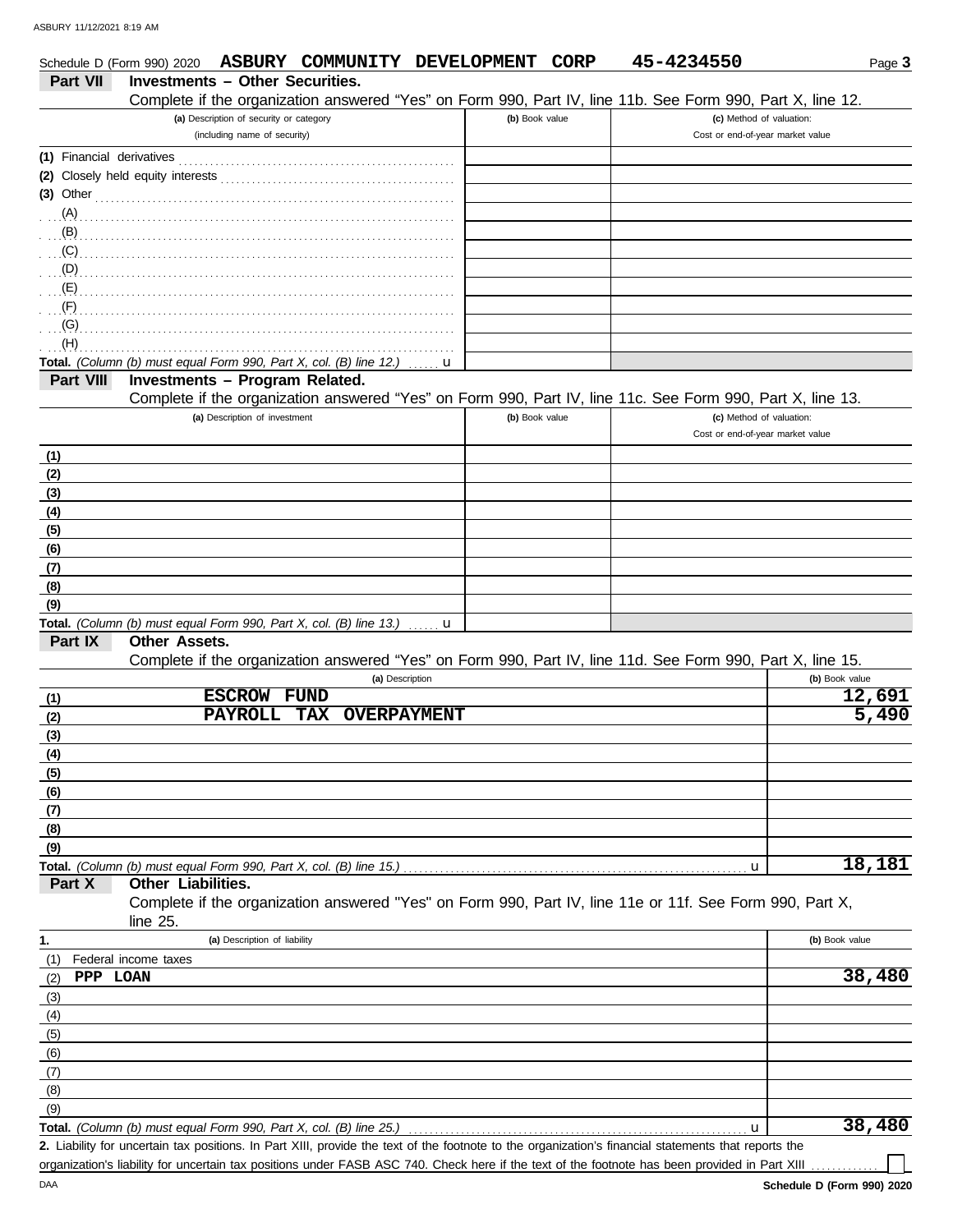|         | Schedule D (Form 990) 2020 ASBURY COMMUNITY DEVELOPMENT CORP                                                                                                                                                                   |                      | 45-4234550 |              | Page 4  |
|---------|--------------------------------------------------------------------------------------------------------------------------------------------------------------------------------------------------------------------------------|----------------------|------------|--------------|---------|
|         | Reconciliation of Revenue per Audited Financial Statements With Revenue per Return.<br>Part XI                                                                                                                                 |                      |            |              |         |
|         | Complete if the organization answered "Yes" on Form 990, Part IV, line 12a.                                                                                                                                                    |                      |            |              |         |
| 1.      |                                                                                                                                                                                                                                |                      |            | $\mathbf{1}$ | 646,890 |
| 2       | Amounts included on line 1 but not on Form 990, Part VIII, line 12:                                                                                                                                                            |                      |            |              |         |
| а       |                                                                                                                                                                                                                                | 2a                   |            |              |         |
| b       |                                                                                                                                                                                                                                | 2 <sub>b</sub>       |            |              |         |
| c       |                                                                                                                                                                                                                                | 2c                   |            |              |         |
| d       |                                                                                                                                                                                                                                | 2d                   |            |              |         |
| е       | Add lines 2a through 2d [11] Additional Property and Property and Property and Property and Property and Property and Property and Property and Property and Property and Property and Property and Property and Property and  |                      |            | 2e           |         |
| 3       |                                                                                                                                                                                                                                |                      |            | $\mathbf{3}$ | 646,890 |
| 4       | Amounts included on Form 990, Part VIII, line 12, but not on line 1:                                                                                                                                                           |                      |            |              |         |
|         |                                                                                                                                                                                                                                | 4а                   |            |              |         |
| b       |                                                                                                                                                                                                                                | 4b                   |            |              |         |
|         | c Add lines 4a and 4b                                                                                                                                                                                                          |                      |            | 4c<br>5      | 646,890 |
|         | Reconciliation of Expenses per Audited Financial Statements With Expenses per Return.                                                                                                                                          |                      |            |              |         |
|         | Part XII<br>Complete if the organization answered "Yes" on Form 990, Part IV, line 12a.                                                                                                                                        |                      |            |              |         |
|         |                                                                                                                                                                                                                                |                      |            | $\mathbf 1$  | 604,779 |
| 1.<br>2 | Total expenses and losses per audited financial statements<br>Amounts included on line 1 but not on Form 990, Part IX, line 25:                                                                                                |                      |            |              |         |
|         |                                                                                                                                                                                                                                |                      |            |              |         |
| а       |                                                                                                                                                                                                                                | 2a<br>2 <sub>b</sub> |            |              |         |
| b       | Other losses                                                                                                                                                                                                                   | 2c                   |            |              |         |
| c<br>d  |                                                                                                                                                                                                                                | 2d                   |            |              |         |
| е       |                                                                                                                                                                                                                                |                      |            | 2e           |         |
| 3       | Add lines 2a through 2d [11] March 2014 [12] March 2014 [12] March 2014 [12] March 2014 [12] March 2014 [12] March 2015 [12] March 2014 [12] March 2014 [12] March 2014 [12] March 2014 [12] March 2014 [12] March 2014 [12] M |                      |            | 3            | 604,779 |
| 4       | Amounts included on Form 990, Part IX, line 25, but not on line 1:                                                                                                                                                             |                      |            |              |         |
| а       |                                                                                                                                                                                                                                | 4а                   |            |              |         |
| b       |                                                                                                                                                                                                                                | 4b                   |            |              |         |
|         | c Add lines 4a and 4b                                                                                                                                                                                                          |                      |            | 4c           |         |
|         |                                                                                                                                                                                                                                |                      |            | 5            | 604,779 |
|         | Part XIII Supplemental Information.                                                                                                                                                                                            |                      |            |              |         |
|         | Provide the descriptions required for Part II, lines 3, 5, and 9; Part III, lines 1a and 4; Part IV, lines 1b and 2b; Part V, line 4; Part X, line                                                                             |                      |            |              |         |
|         | 2; Part XI, lines 2d and 4b; and Part XII, lines 2d and 4b. Also complete this part to provide any additional information.                                                                                                     |                      |            |              |         |
|         |                                                                                                                                                                                                                                |                      |            |              |         |
|         |                                                                                                                                                                                                                                |                      |            |              |         |
|         |                                                                                                                                                                                                                                |                      |            |              |         |
|         |                                                                                                                                                                                                                                |                      |            |              |         |
|         |                                                                                                                                                                                                                                |                      |            |              |         |
|         |                                                                                                                                                                                                                                |                      |            |              |         |
|         |                                                                                                                                                                                                                                |                      |            |              |         |
|         |                                                                                                                                                                                                                                |                      |            |              |         |
|         |                                                                                                                                                                                                                                |                      |            |              |         |
|         |                                                                                                                                                                                                                                |                      |            |              |         |
|         |                                                                                                                                                                                                                                |                      |            |              |         |
|         |                                                                                                                                                                                                                                |                      |            |              |         |
|         |                                                                                                                                                                                                                                |                      |            |              |         |
|         |                                                                                                                                                                                                                                |                      |            |              |         |
|         |                                                                                                                                                                                                                                |                      |            |              |         |
|         |                                                                                                                                                                                                                                |                      |            |              |         |
|         |                                                                                                                                                                                                                                |                      |            |              |         |
|         |                                                                                                                                                                                                                                |                      |            |              |         |
|         |                                                                                                                                                                                                                                |                      |            |              |         |
|         |                                                                                                                                                                                                                                |                      |            |              |         |
|         |                                                                                                                                                                                                                                |                      |            |              |         |
|         |                                                                                                                                                                                                                                |                      |            |              |         |
|         |                                                                                                                                                                                                                                |                      |            |              |         |
|         |                                                                                                                                                                                                                                |                      |            |              |         |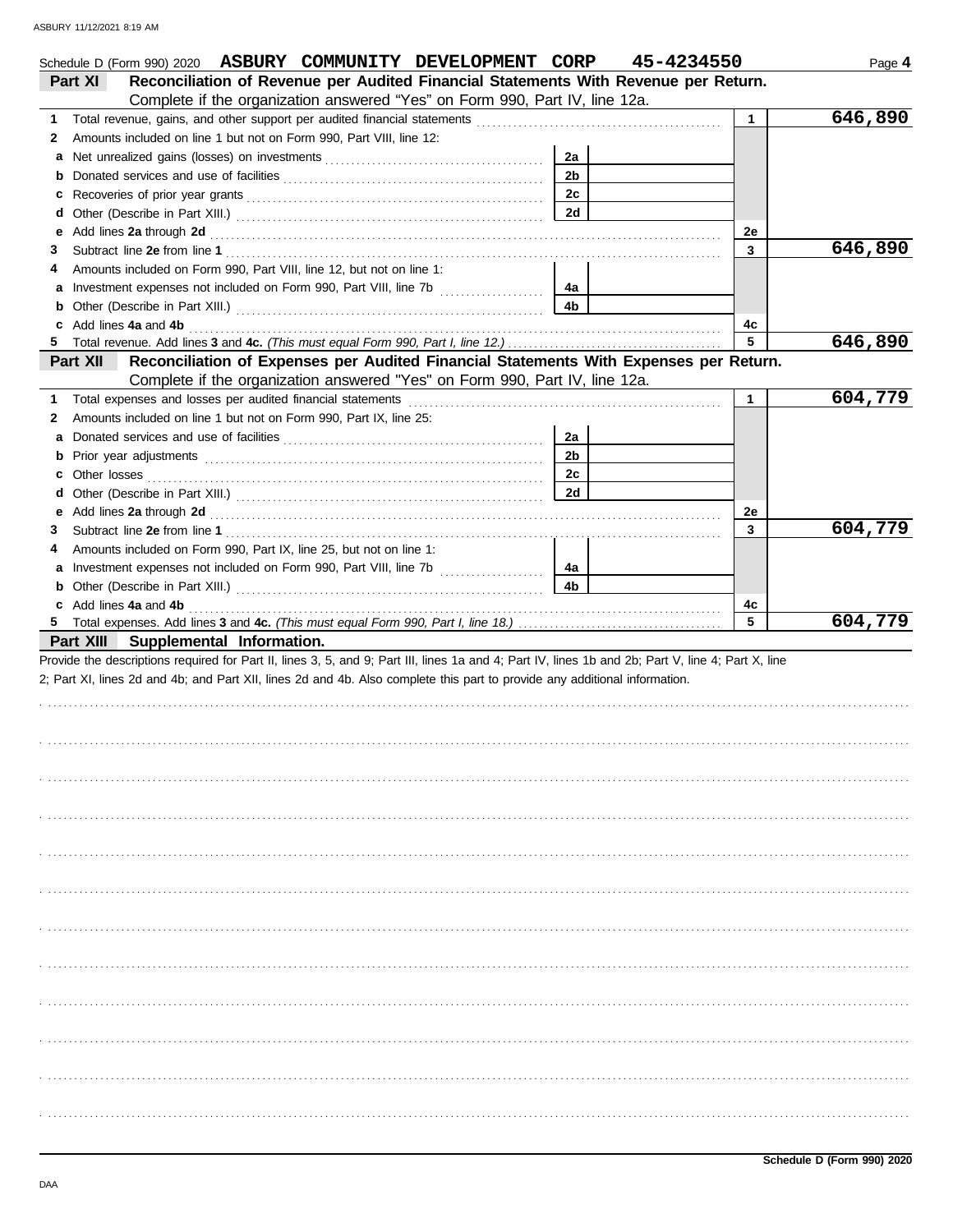Schedule D (Form 990) 2020 ASBURY COMMUNITY DEVELOPMENT CORP

| Part XIII Supplemental Information (continued) |
|------------------------------------------------|
|                                                |
|                                                |
|                                                |
|                                                |
|                                                |
|                                                |
|                                                |
|                                                |
|                                                |
|                                                |
|                                                |
|                                                |
|                                                |
|                                                |
|                                                |
|                                                |
|                                                |
|                                                |
|                                                |
|                                                |
|                                                |
|                                                |
|                                                |
|                                                |
|                                                |
|                                                |
|                                                |
|                                                |
|                                                |
|                                                |
|                                                |
|                                                |
|                                                |
|                                                |
|                                                |
|                                                |
|                                                |

45-4234550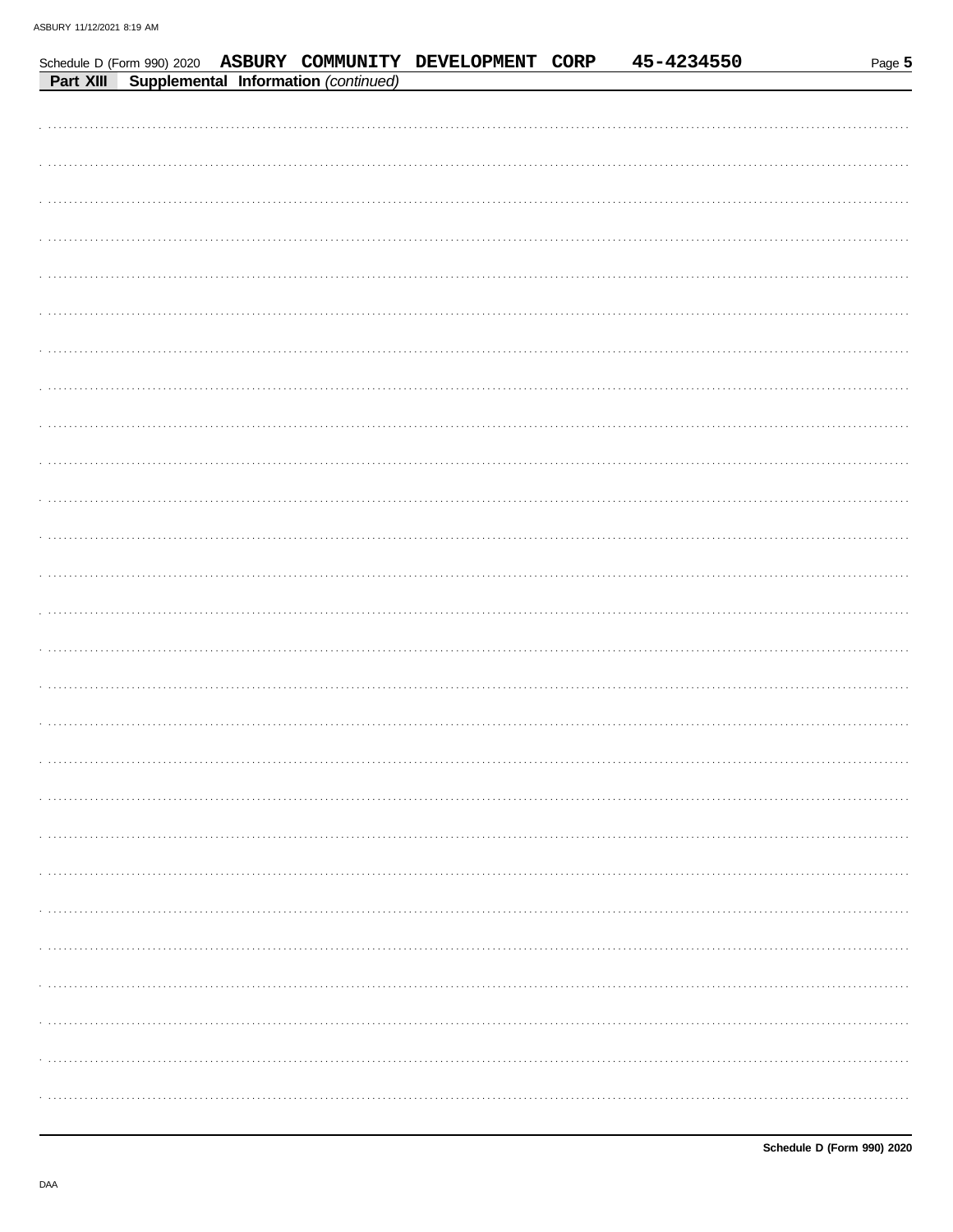|  |  | ASBURY 11/12/2021 8:19 AM |  |  |
|--|--|---------------------------|--|--|
|--|--|---------------------------|--|--|

# **SCHEDULE M Noncash Contributions**

OMB No. 1545-0047 **2020**

**Inspection Open To Public**

| (Form 990) |  |
|------------|--|
|------------|--|

#### u **Complete if the organizations answered "Yes" on Form 990, Part IV, lines 29 or 30.** u **Attach to Form 990.**

u **Go to** *www.irs.gov/Form990* **for instructions and the latest information.**

Name of the organization **Employer identification number Employer identification number** Department of the Treasury<br>Internal Revenue Service

### **ASBURY COMMUNITY DEVELOPMENT CORP 45-4234550**

|              | <b>Types of Property</b><br>Part I                                                                                 |             |                            |                                             |    |                              |     |    |
|--------------|--------------------------------------------------------------------------------------------------------------------|-------------|----------------------------|---------------------------------------------|----|------------------------------|-----|----|
|              |                                                                                                                    | (a)         | (b)                        | (c)                                         |    | (d)                          |     |    |
|              |                                                                                                                    | Check if    | Number of contributions or | Noncash contribution<br>amounts reported on |    | Method of determining        |     |    |
|              |                                                                                                                    | applicable  | items contributed          | Form 990, Part VIII, line 1g                |    | noncash contribution amounts |     |    |
| 1            | Art - Works of art                                                                                                 |             |                            |                                             |    |                              |     |    |
| $\mathbf{2}$ | Art - Historical treasures                                                                                         |             |                            |                                             |    |                              |     |    |
| 3            | Art - Fractional interests                                                                                         |             |                            |                                             |    |                              |     |    |
| 4            | Books and publications                                                                                             |             |                            |                                             |    |                              |     |    |
| 5            | Clothing and household                                                                                             |             |                            |                                             |    |                              |     |    |
|              | goods $\ldots \ldots \ldots \ldots \ldots \ldots \ldots \ldots$                                                    |             |                            |                                             |    |                              |     |    |
| 6            |                                                                                                                    |             |                            |                                             |    |                              |     |    |
| 7            | Boats and planes                                                                                                   |             |                            |                                             |    |                              |     |    |
| 8            | Intellectual property                                                                                              |             |                            |                                             |    |                              |     |    |
| 9            | Securities - Publicly traded                                                                                       |             |                            |                                             |    |                              |     |    |
| 10           | Securities - Closely held stock                                                                                    |             |                            |                                             |    |                              |     |    |
| 11           | Securities - Partnership, LLC,                                                                                     |             |                            |                                             |    |                              |     |    |
|              | or trust interests                                                                                                 |             |                            |                                             |    |                              |     |    |
| 12           | Securities - Miscellaneous                                                                                         |             |                            |                                             |    |                              |     |    |
| 13           | Qualified conservation                                                                                             |             |                            |                                             |    |                              |     |    |
|              | contribution - Historic                                                                                            |             |                            |                                             |    |                              |     |    |
|              |                                                                                                                    |             |                            |                                             |    |                              |     |    |
| 14           | Qualified conservation                                                                                             |             |                            |                                             |    |                              |     |    |
|              | contribution - Other                                                                                               |             |                            |                                             |    |                              |     |    |
| 15           | Real estate - Residential                                                                                          |             |                            |                                             |    |                              |     |    |
| 16           | Real estate - Commercial                                                                                           |             |                            |                                             |    |                              |     |    |
| 17           | Real estate - Other                                                                                                |             |                            |                                             |    |                              |     |    |
| 18           | Collectibles                                                                                                       |             |                            |                                             |    |                              |     |    |
| 19           | Food inventory                                                                                                     |             |                            |                                             |    |                              |     |    |
| 20           | Drugs and medical supplies                                                                                         |             |                            |                                             |    |                              |     |    |
| 21           | Taxidermy                                                                                                          |             |                            |                                             |    |                              |     |    |
| 22           | Historical artifacts                                                                                               |             |                            |                                             |    |                              |     |    |
| 23           | Scientific specimens                                                                                               |             |                            |                                             |    |                              |     |    |
| 24           | Archeological artifacts                                                                                            |             |                            |                                             |    |                              |     |    |
| 25           |                                                                                                                    | $\mathbf x$ | 4                          | 67,255                                      |    |                              |     |    |
| 26           |                                                                                                                    |             |                            |                                             |    |                              |     |    |
| 27           |                                                                                                                    |             |                            |                                             |    |                              |     |    |
| 28           | Other $\mathbf{u}$ (                                                                                               |             |                            |                                             |    |                              |     |    |
| 29           | Number of Forms 8283 received by the organization during the tax year for contributions for                        |             |                            |                                             |    |                              |     |    |
|              | which the organization completed Form 8283, Part IV, Donee Acknowledgement                                         |             |                            |                                             | 29 |                              |     |    |
|              |                                                                                                                    |             |                            |                                             |    |                              | Yes | No |
| 30a          | During the year, did the organization receive by contribution any property reported in Part I, lines 1 through     |             |                            |                                             |    |                              |     |    |
|              | 28, that it must hold for at least three years from the date of the initial contribution, and which isn't required |             |                            |                                             |    |                              |     |    |
|              |                                                                                                                    |             |                            |                                             |    | 30a                          |     | X  |
| b            | If "Yes," describe the arrangement in Part II.                                                                     |             |                            |                                             |    |                              |     |    |
| 31           | Does the organization have a gift acceptance policy that requires the review of any nonstandard                    |             |                            |                                             |    |                              |     |    |
|              | contributions?                                                                                                     |             |                            |                                             |    | 31                           |     | X  |
| 32a          | Does the organization hire or use third parties or related organizations to solicit, process, or sell noncash      |             |                            |                                             |    |                              |     |    |
|              | contributions?                                                                                                     |             |                            |                                             |    | 32a                          |     | X  |
| b            | If "Yes," describe in Part II.                                                                                     |             |                            |                                             |    |                              |     |    |
| 33           | If the organization didn't report an amount in column (c) for a type of property for which column (a) is checked,  |             |                            |                                             |    |                              |     |    |
|              | describe in Part II.                                                                                               |             |                            |                                             |    |                              |     |    |

**For Paperwork Reduction Act Notice, see the Instructions for Form 990. Schedule M (Form 990) 2020**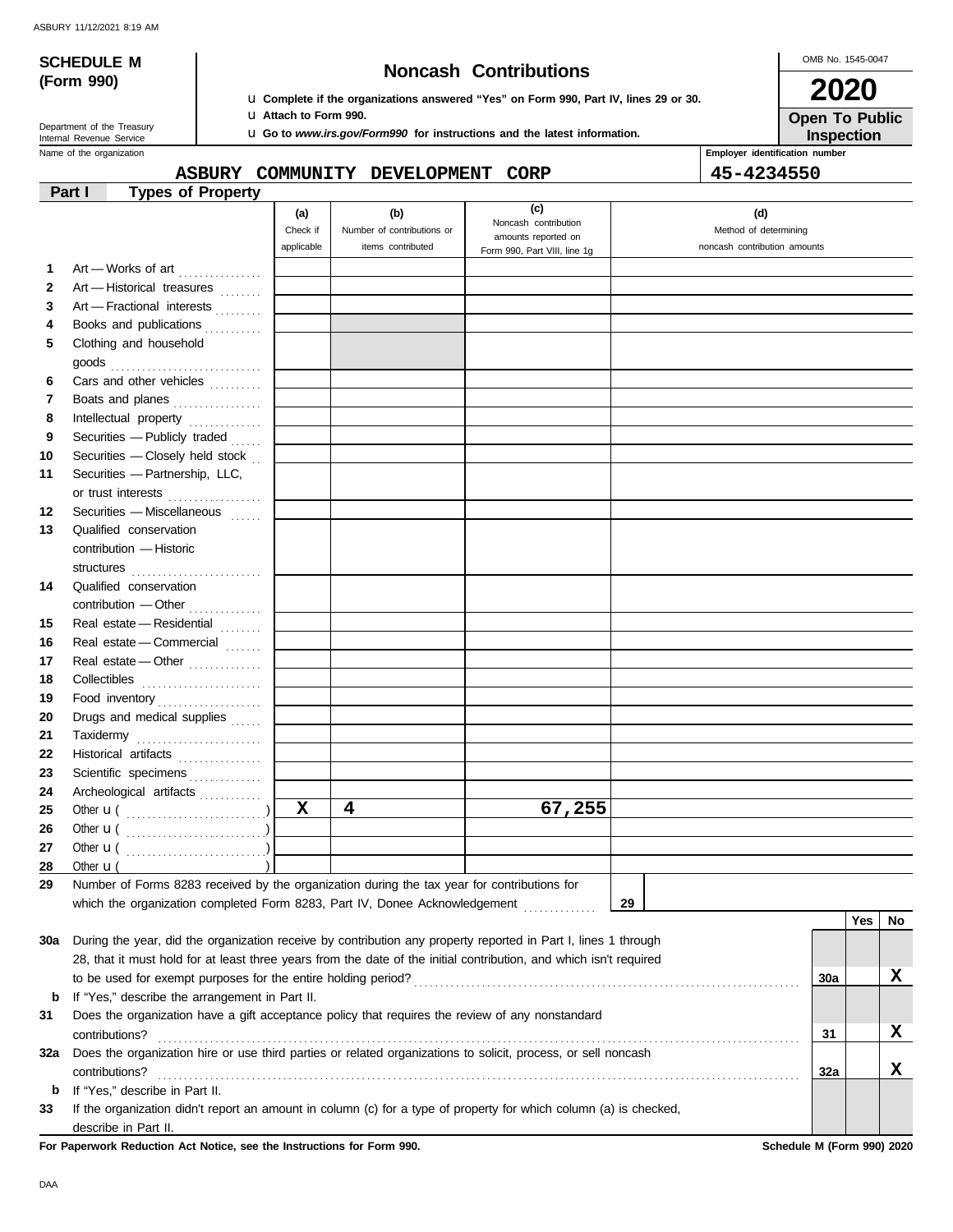|         | Schedule M (Form 990) 2020 ASBURY COMMUNITY DEVELOPMENT CORP |  |  |                                                                                   | 45-4234550 |                                                                                                                                                                                                                              | Page 2 |
|---------|--------------------------------------------------------------|--|--|-----------------------------------------------------------------------------------|------------|------------------------------------------------------------------------------------------------------------------------------------------------------------------------------------------------------------------------------|--------|
| Part II |                                                              |  |  | or a combination of both. Also complete this part for any additional information. |            | Supplemental Information. Provide the information required by Part I, lines 30b, 32b, and 33, and whether<br>the organization is reporting in Part I, column (b), the number of contributions, the number of items received, |        |
|         |                                                              |  |  |                                                                                   |            |                                                                                                                                                                                                                              |        |
|         |                                                              |  |  |                                                                                   |            |                                                                                                                                                                                                                              |        |
|         |                                                              |  |  |                                                                                   |            |                                                                                                                                                                                                                              |        |
|         |                                                              |  |  |                                                                                   |            |                                                                                                                                                                                                                              |        |
|         |                                                              |  |  |                                                                                   |            |                                                                                                                                                                                                                              |        |
|         |                                                              |  |  |                                                                                   |            |                                                                                                                                                                                                                              |        |
|         |                                                              |  |  |                                                                                   |            |                                                                                                                                                                                                                              |        |
|         |                                                              |  |  |                                                                                   |            |                                                                                                                                                                                                                              |        |
|         |                                                              |  |  |                                                                                   |            |                                                                                                                                                                                                                              |        |
|         |                                                              |  |  |                                                                                   |            |                                                                                                                                                                                                                              |        |
|         |                                                              |  |  |                                                                                   |            |                                                                                                                                                                                                                              |        |
|         |                                                              |  |  |                                                                                   |            |                                                                                                                                                                                                                              |        |
|         |                                                              |  |  |                                                                                   |            |                                                                                                                                                                                                                              |        |
|         |                                                              |  |  |                                                                                   |            |                                                                                                                                                                                                                              |        |
|         |                                                              |  |  |                                                                                   |            |                                                                                                                                                                                                                              |        |
|         |                                                              |  |  |                                                                                   |            |                                                                                                                                                                                                                              |        |
|         |                                                              |  |  |                                                                                   |            |                                                                                                                                                                                                                              |        |
|         |                                                              |  |  |                                                                                   |            |                                                                                                                                                                                                                              |        |
|         |                                                              |  |  |                                                                                   |            |                                                                                                                                                                                                                              |        |
|         |                                                              |  |  |                                                                                   |            |                                                                                                                                                                                                                              |        |
|         |                                                              |  |  |                                                                                   |            |                                                                                                                                                                                                                              |        |
|         |                                                              |  |  |                                                                                   |            |                                                                                                                                                                                                                              |        |
|         |                                                              |  |  |                                                                                   |            |                                                                                                                                                                                                                              |        |
|         |                                                              |  |  |                                                                                   |            |                                                                                                                                                                                                                              |        |
|         |                                                              |  |  |                                                                                   |            |                                                                                                                                                                                                                              |        |
|         |                                                              |  |  |                                                                                   |            |                                                                                                                                                                                                                              |        |
|         |                                                              |  |  |                                                                                   |            |                                                                                                                                                                                                                              |        |
|         |                                                              |  |  |                                                                                   |            |                                                                                                                                                                                                                              |        |
|         |                                                              |  |  |                                                                                   |            |                                                                                                                                                                                                                              |        |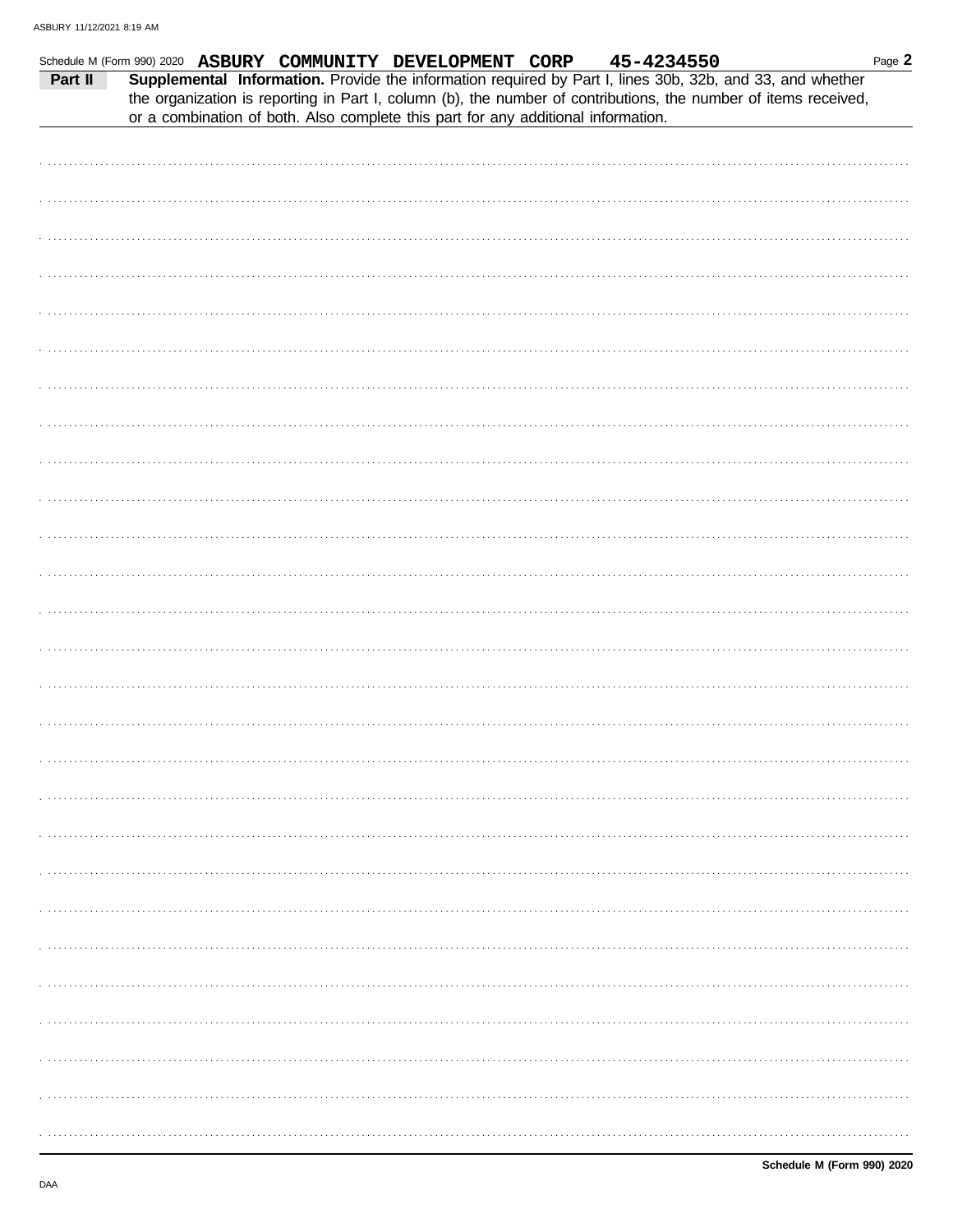| <b>SCHEDULE O</b>          | Supplemental Information to Form 990 or 990-EZ                                                                               |            | OMB No. 1545-0047 |  |  |  |  |
|----------------------------|------------------------------------------------------------------------------------------------------------------------------|------------|-------------------|--|--|--|--|
| (Form 990 or 990-EZ)       | Complete to provide information for responses to specific questions on                                                       | 2020       |                   |  |  |  |  |
| Department of the Treasury | Form 990 or 990-EZ or to provide any additional information.<br>La Attach to Form 990 or 990-EZ.                             |            |                   |  |  |  |  |
| Name of the organization   | Internal Revenue Service<br>u Go to www.irs.gov/Form990 for the latest information.<br><b>Employer identification number</b> |            |                   |  |  |  |  |
|                            | <b>ASBURY</b><br>COMMUNITY<br><b>DEVELOPMENT</b><br>CORP                                                                     | 45-4234550 |                   |  |  |  |  |
|                            | Form 990 - Organization's Mission<br>Asbury Community Development Corporation is organized exclusively for                   |            |                   |  |  |  |  |
|                            | charitable and educational purposes to:                                                                                      |            |                   |  |  |  |  |
|                            | -promote family development                                                                                                  |            |                   |  |  |  |  |
|                            | -promote neighborhood economic revitalization                                                                                |            |                   |  |  |  |  |
|                            | -enlist youth and college interns to implement its programs and activities                                                   |            |                   |  |  |  |  |
|                            | -partner with other charitable organizations in leveraging neighborhood                                                      |            |                   |  |  |  |  |
|                            | people and their assets                                                                                                      |            |                   |  |  |  |  |
|                            | -improve quality of life of the neighboring community through neighborhood                                                   |            |                   |  |  |  |  |
| revitalization             |                                                                                                                              |            |                   |  |  |  |  |
|                            |                                                                                                                              |            |                   |  |  |  |  |
|                            | Form 990, Part III, Line 4a - First Accomplishment                                                                           |            |                   |  |  |  |  |
|                            | Asbury Farms is a large-scale, commercial farming operation located on what                                                  |            |                   |  |  |  |  |
|                            | was once vacated property in the Eastside neighborhood. Several local                                                        |            |                   |  |  |  |  |
|                            | residents have been hired to run the farm and ensure that the Corporation's                                                  |            |                   |  |  |  |  |
|                            | presence in the neighborhood is a blessing for residents. While Asbury                                                       |            |                   |  |  |  |  |
|                            | Farms is a commercial operation it also includes several community access                                                    |            |                   |  |  |  |  |
|                            | areas that residents are welcome to help themselves to fruit and                                                             |            |                   |  |  |  |  |
|                            | vegetables. Asbury encourages community participation in all of its                                                          |            |                   |  |  |  |  |
| efforts.                   |                                                                                                                              |            |                   |  |  |  |  |
|                            | Asbury Farms Café promotes healthy eating habits by utilization produce                                                      |            |                   |  |  |  |  |
|                            | grown in the community that is prepared and presented in an appealing                                                        |            |                   |  |  |  |  |
|                            | manner. Asbury hires local residents, utilizes volunteers, and engages                                                       |            |                   |  |  |  |  |
|                            | youth who are trained by an Executive Chef, who also oversees the farm to                                                    |            |                   |  |  |  |  |
|                            | table operations for the Corporation.                                                                                        |            |                   |  |  |  |  |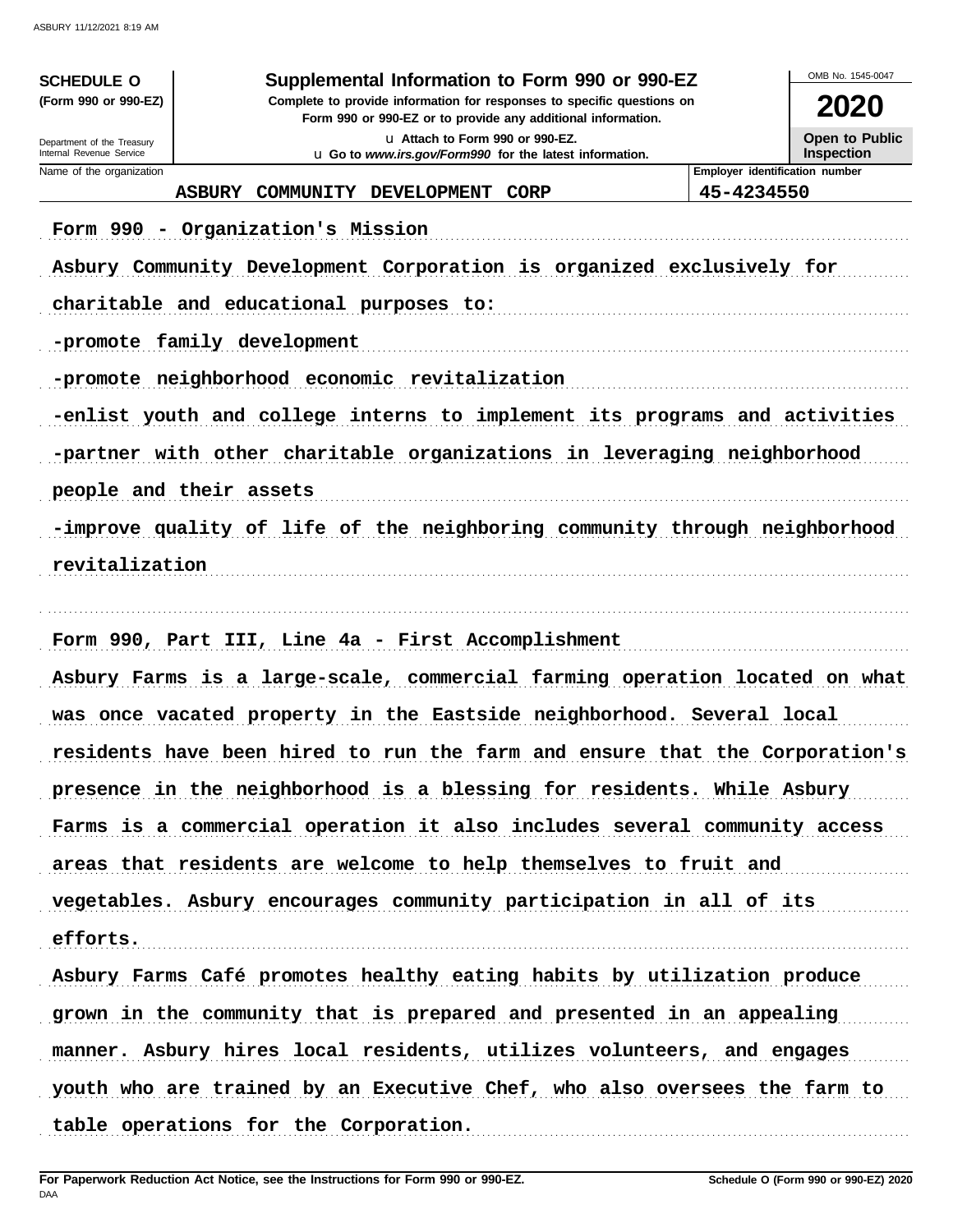ASBURY 11/12/2021 8:19 AM

| Schedule O (Form 990 or 990-EZ) 2020                                                                                                                                                                                                                                                                                                                                                                                                                                                                                                                                                                                        | Page 2                                       |
|-----------------------------------------------------------------------------------------------------------------------------------------------------------------------------------------------------------------------------------------------------------------------------------------------------------------------------------------------------------------------------------------------------------------------------------------------------------------------------------------------------------------------------------------------------------------------------------------------------------------------------|----------------------------------------------|
| Name of the organization<br>ASBURY COMMUNITY DEVELOPMENT CORP                                                                                                                                                                                                                                                                                                                                                                                                                                                                                                                                                               | Employer identification number<br>45-4234550 |
| South Flint Soup Kitchen - To feed a healthy meal to anyone who is hungry,<br>and to act as a resource center to direct people to the agency that can<br>help them.                                                                                                                                                                                                                                                                                                                                                                                                                                                         |                                              |
| Form 990, Part III, Line 4c - Third Accomplishment<br>Connecting Neighbors - The Corporation operates a Community Help Center<br>that is open to the public one day each week. Residents have access to a                                                                                                                                                                                                                                                                                                                                                                                                                   |                                              |
| variety of services during the hours of operation, bottled water, and food<br>provided by the Food Bank of Eastern Michigan. The Corporation's neighbor                                                                                                                                                                                                                                                                                                                                                                                                                                                                     |                                              |
| connect programs promote family health, wellness, and literacy while<br>connecting neighbors with each other and with the resources they need.<br>Every week individuals and families turn to Asbury to help them supplement<br>their food supply. Asbury is a partner with the Genesee County Food Bank<br>and other nonprofits to provide services for individuals and families<br>affected by the Flint water crisis.<br>Asbury participates in the Clean & Green program which is managed by the<br>Genesee County Land Bank for the purpose of maintaining vacant lots. Asbury<br>employs local youth for this effort. |                                              |
| Form 990, Part III, Line 4d - All Other Accomplishments<br>Program Depreciation                                                                                                                                                                                                                                                                                                                                                                                                                                                                                                                                             |                                              |
| Form 990, Part VI, Line 11b - Organization's Process to Review Form 990<br>THE FORM 990 IS REVIEWED BY MANAGEMENT BEFORE FILED.                                                                                                                                                                                                                                                                                                                                                                                                                                                                                             |                                              |
| Form 990, Part VI, Line 12c - Enforcement of Conflicts Policy<br>THE ORGANIZATION CONTINUALLY MONITORS AND ENFORCES COMPLIANCE WITH THE                                                                                                                                                                                                                                                                                                                                                                                                                                                                                     |                                              |

Page 1 of 3

Schedule O (Form 990 or 990-EZ) 2020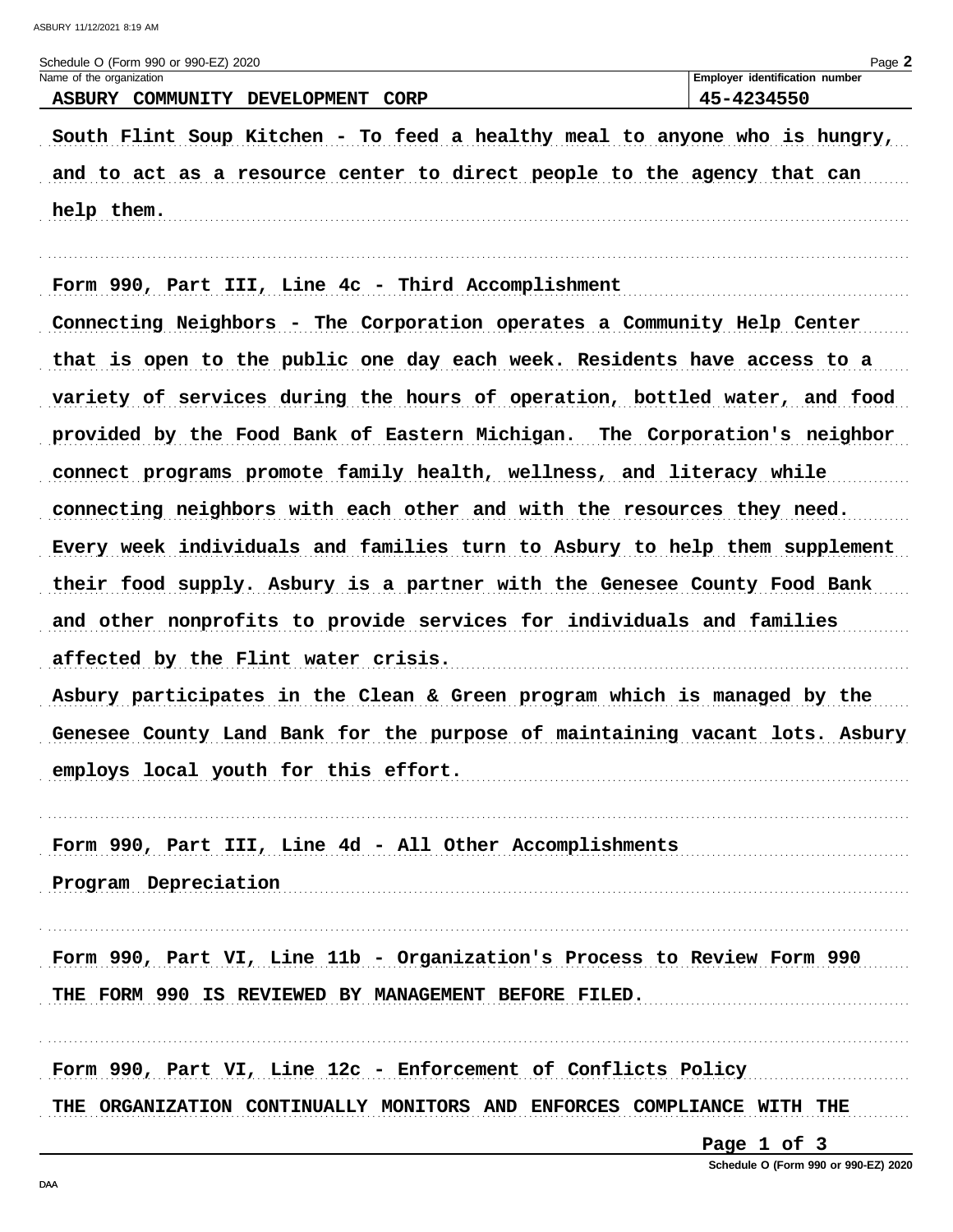ASBURY 11/12/2021 8:19 AM

| Schedule O (Form 990 or 990-EZ) 2020<br>Name of the organization |                                                                                                                                                                                                                                                      |               |             | Employer identification number | Page 2                  |
|------------------------------------------------------------------|------------------------------------------------------------------------------------------------------------------------------------------------------------------------------------------------------------------------------------------------------|---------------|-------------|--------------------------------|-------------------------|
|                                                                  | ASBURY COMMUNITY DEVELOPMENT CORP                                                                                                                                                                                                                    |               |             | 45-4234550                     |                         |
|                                                                  | CONFLICT OF INTEREST POLICY. PRIOR TO ACTION ON A CONTRACT INVOLVING A                                                                                                                                                                               |               |             |                                |                         |
|                                                                  | CONFLICT OF INTEREST, THE MEMBER WITH THE CONFLICT OF INTEREST SHAL                                                                                                                                                                                  |               |             |                                |                         |
|                                                                  | DISCLOSE ALL FACTS RELATED TO THE CONFLICT OF INTEREST AND ABSTAIN FROM                                                                                                                                                                              |               |             |                                |                         |
|                                                                  | VOTING. EACH NEW MEMBER SHALL RECEIVE A COPY OF THE POLICY. THE POLICY IS                                                                                                                                                                            |               |             |                                |                         |
|                                                                  | REVIEWED ANUALLY BY MANAGEMENT AND THE BOARD OF DIRECTORS.                                                                                                                                                                                           |               |             |                                |                         |
|                                                                  | Form 990, Part VI, Line 19 - Governing Documents Disclosure Explanation                                                                                                                                                                              |               |             |                                |                         |
|                                                                  | ALL DOCUMENTS ARE AVAILABLE UPON REQUEST.                                                                                                                                                                                                            |               |             |                                |                         |
|                                                                  |                                                                                                                                                                                                                                                      |               |             |                                |                         |
|                                                                  | Form 990, Part IX, Line 11g - Other Fees for Services                                                                                                                                                                                                |               |             |                                |                         |
| Description                                                      |                                                                                                                                                                                                                                                      |               |             |                                |                         |
|                                                                  | Tot/Prog Service                                                                                                                                                                                                                                     | Mgt & General |             | Fundraising                    |                         |
| <b>BANK FEES</b>                                                 |                                                                                                                                                                                                                                                      |               |             |                                |                         |
|                                                                  | \$<br>$\mathbf 0$                                                                                                                                                                                                                                    | \$            | 119         | \$                             | 0                       |
| <b>BANK FEES</b>                                                 |                                                                                                                                                                                                                                                      |               |             |                                |                         |
|                                                                  | \$<br>673                                                                                                                                                                                                                                            | \$            | $\mathbf 0$ | \$                             | $\mathbf 0$             |
| <b>BANK FEES</b>                                                 |                                                                                                                                                                                                                                                      |               |             |                                |                         |
|                                                                  | $\begin{array}{ccccccc}\n\boldsymbol{\mathsf{S}} & \boldsymbol{\mathsf{S}} & \boldsymbol{\mathsf{S}} & \boldsymbol{\mathsf{S}} & \boldsymbol{\mathsf{S}} & \boldsymbol{\mathsf{S}} & \boldsymbol{\mathsf{S}} & \boldsymbol{\mathsf{S}}\n\end{array}$ |               |             |                                | $\mathbf 0$             |
| CONTRACT SERVICES                                                |                                                                                                                                                                                                                                                      |               |             |                                |                         |
|                                                                  | \$ በ 0 \$ 3,000 \$ 0                                                                                                                                                                                                                                 |               |             |                                |                         |
| CONTRACT SERVICES                                                |                                                                                                                                                                                                                                                      |               |             |                                |                         |
|                                                                  | \$ 29,193 \$ 0 \$ 0                                                                                                                                                                                                                                  |               |             |                                |                         |
| CONTRACT SERVICES                                                |                                                                                                                                                                                                                                                      |               |             |                                |                         |
|                                                                  | $\begin{array}{ccccccc}\n\boldsymbol{\mathsf{S}}&\textbf{0}&&\textbf{0}&&\textbf{0}\n\end{array}$                                                                                                                                                    |               |             |                                |                         |
| CONTRACT SERVICES                                                |                                                                                                                                                                                                                                                      |               |             |                                |                         |
|                                                                  | \$ 26,702 \$ 0 \$                                                                                                                                                                                                                                    |               |             |                                | $\overline{\mathbf{0}}$ |
| NON SAL PROG INCENTIVES                                          |                                                                                                                                                                                                                                                      |               |             |                                |                         |

Page 2 of 3 Schedule O (Form 990 or 990-EZ) 2020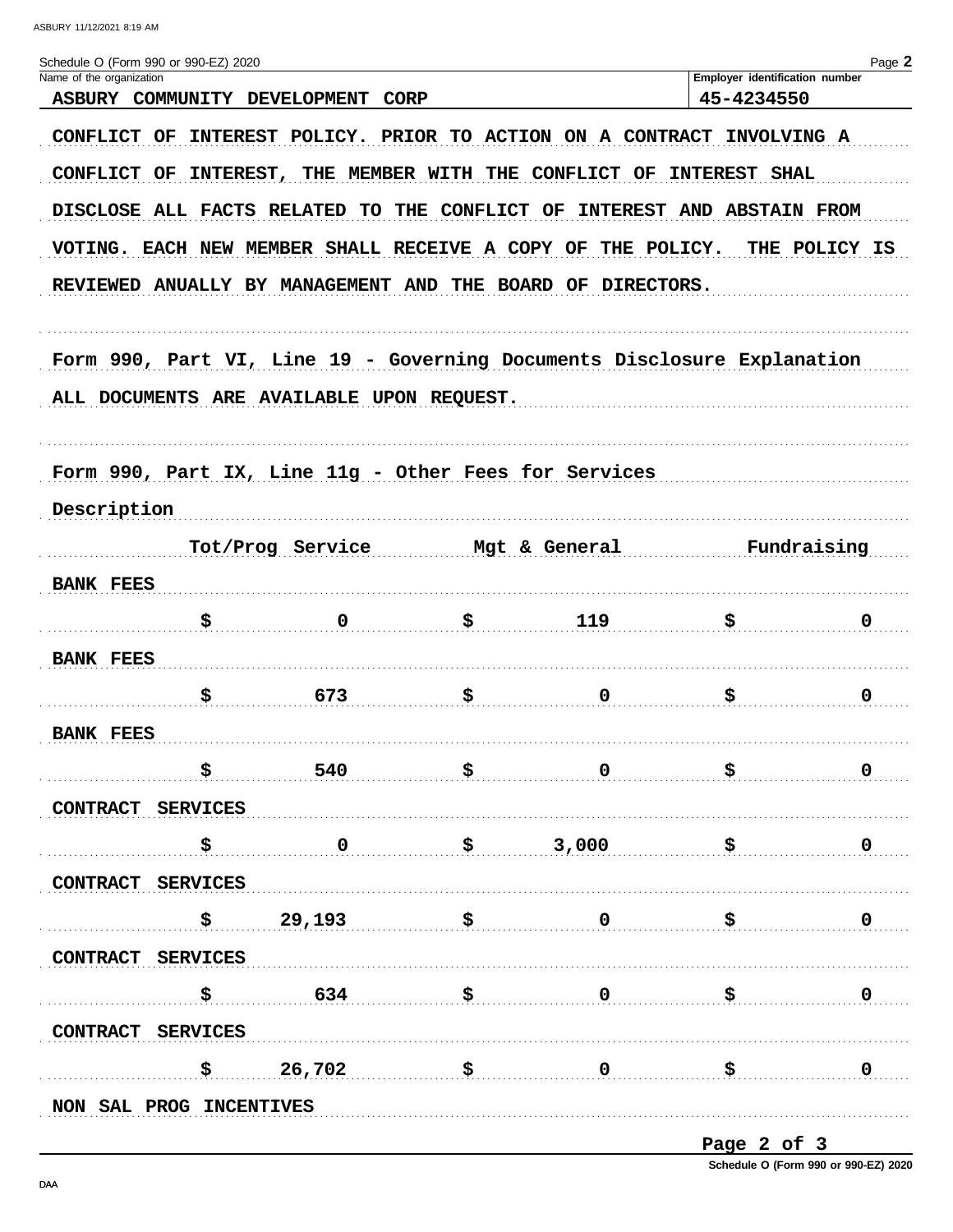|                          | Schedule O (Form 990 or 990-EZ) 2020 |             |             |             |                                              | Page 2      |
|--------------------------|--------------------------------------|-------------|-------------|-------------|----------------------------------------------|-------------|
| Name of the organization |                                      |             |             |             | Employer identification number<br>45-4234550 |             |
|                          | ASBURY COMMUNITY                     | DEVELOPMENT | <b>CORP</b> |             |                                              |             |
|                          | \$                                   | 6,971       | \$          | $\pmb{0}$   | \$                                           | $\mathbf 0$ |
|                          | NON SAL PROG INCENTIVES              |             |             |             |                                              |             |
|                          |                                      |             |             |             |                                              |             |
|                          | \$                                   | 6,350       | \$          | $\pmb{0}$   | \$                                           | $\mathbf 0$ |
|                          | NON SAL PROG INCENTIVES              |             |             |             |                                              |             |
|                          | \$                                   | 25,387      | \$          | $\pmb{0}$   | \$                                           | $\mathbf 0$ |
| LEGAL FEES               |                                      |             |             |             |                                              |             |
|                          |                                      |             |             |             |                                              |             |
|                          | \$                                   | 61          | \$          | $\pmb{0}$   | \$                                           | $\mathbf 0$ |
| <b>LICENCES</b>          |                                      |             |             |             |                                              |             |
|                          | \$                                   | $\pmb{0}$   | \$          | 10          | \$                                           | $\mathbf 0$ |
|                          |                                      |             |             |             |                                              |             |
| <b>LICENCES</b>          |                                      |             |             |             |                                              |             |
|                          | \$                                   | 54          | \$          | $\mathbf 0$ | \$                                           | $\mathbf 0$ |
| <b>LICENCES</b>          |                                      |             |             |             |                                              |             |
|                          | \$                                   | 200         | \$          | $\mathbf 0$ | \$                                           | $\mathbf 0$ |
|                          |                                      |             |             |             |                                              |             |
| <b>STAFF</b>             | DEVELOPMENT                          |             |             |             |                                              |             |
|                          | \$                                   | $\pmb{0}$   | \$          | 54          | \$                                           | $\mathbf 0$ |
| <b>STAFF</b>             | DEVELOPMENT                          |             |             |             |                                              |             |
|                          |                                      |             |             |             |                                              |             |
|                          | \$                                   | 719         | \$          | $\pmb{0}$   | \$                                           | $\mathbf 0$ |
| <b>STAFF</b>             | DEVELOPMENT                          |             |             |             |                                              |             |
|                          | \$                                   | 1,652       | \$          | $\mathbf 0$ | \$                                           | $\mathbf 0$ |
|                          | Total                                |             |             |             |                                              |             |
|                          |                                      |             |             |             |                                              |             |
|                          | $\boldsymbol{\mathsf{S}}$            | 99,136      | .\$         | 3,183       | \$                                           | $\mathbf 0$ |
|                          |                                      |             |             |             |                                              |             |
|                          |                                      |             |             |             |                                              |             |
|                          |                                      |             |             |             |                                              |             |
|                          |                                      |             |             |             |                                              |             |
|                          |                                      |             |             |             |                                              |             |
|                          |                                      |             |             |             |                                              |             |
|                          |                                      |             |             |             |                                              |             |
|                          |                                      |             |             |             |                                              |             |
|                          |                                      |             |             |             |                                              |             |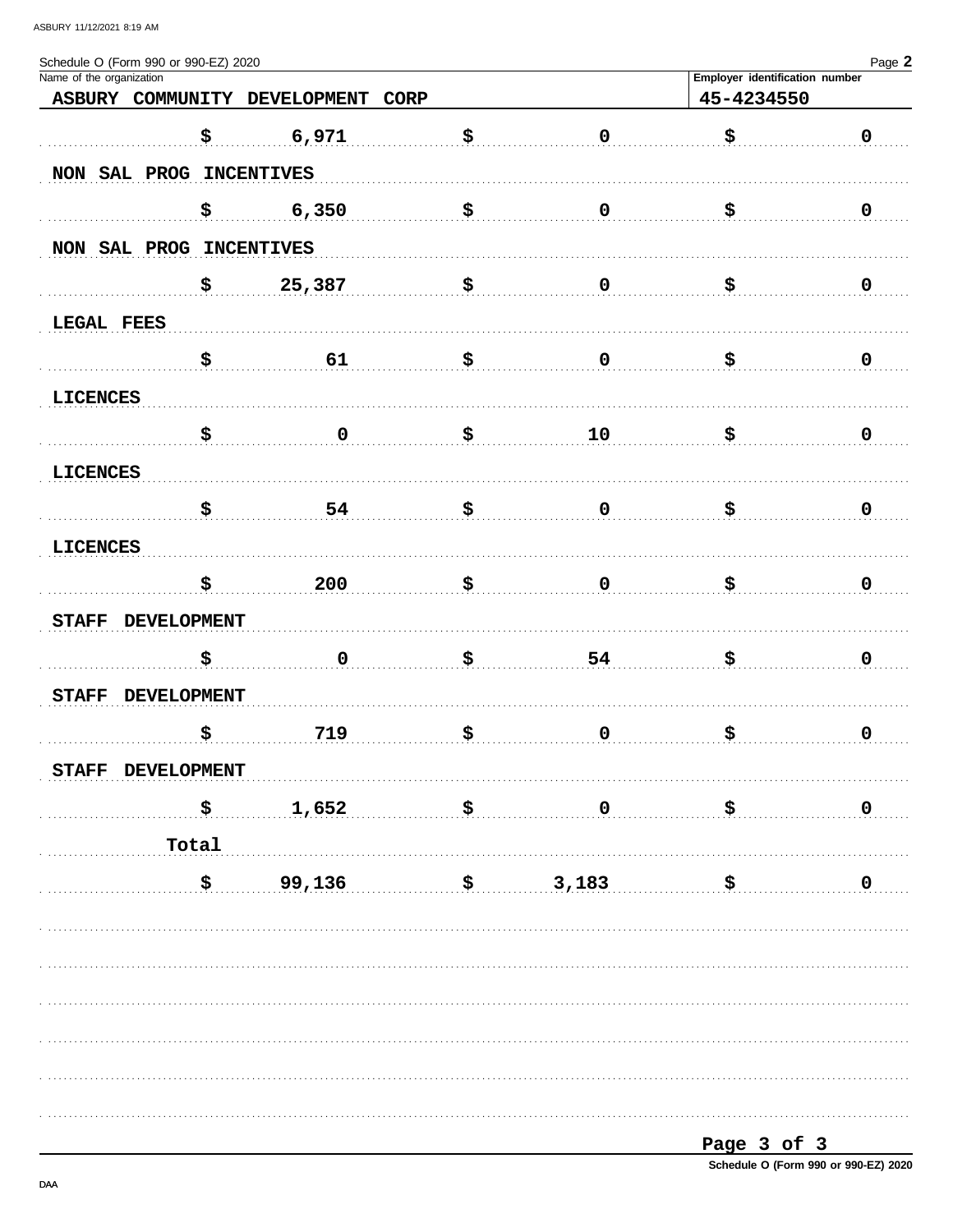|     | ASBURY 11/12/2021 8:19 AM                                   |                                                                                                                                         |                                                                                                           |                              |                |                    |                |                            |        |
|-----|-------------------------------------------------------------|-----------------------------------------------------------------------------------------------------------------------------------------|-----------------------------------------------------------------------------------------------------------|------------------------------|----------------|--------------------|----------------|----------------------------|--------|
|     | Form 4562                                                   |                                                                                                                                         | <b>Depreciation and Amortization</b>                                                                      |                              |                |                    |                | OMB No. 1545-0172          |        |
|     |                                                             |                                                                                                                                         | (Including Information on Listed Property)                                                                |                              |                |                    |                |                            |        |
|     | Department of the Treasury                                  |                                                                                                                                         | u Attach to your tax return.<br>u Go to www.irs.gov/Form4562 for instructions and the latest information. |                              |                |                    |                | Attachment                 | 179    |
|     | (99)<br>Internal Revenue Service<br>Name(s) shown on return |                                                                                                                                         |                                                                                                           |                              |                | Identifying number |                | Sequence No.               |        |
|     |                                                             | ASBURY COMMUNITY DEVELOPMENT CORP                                                                                                       |                                                                                                           |                              |                | 45-4234550         |                |                            |        |
|     | Business or activity to which this form relates             |                                                                                                                                         |                                                                                                           |                              |                |                    |                |                            |        |
|     | Indirect Depreciation                                       |                                                                                                                                         |                                                                                                           |                              |                |                    |                |                            |        |
|     | Part I                                                      | Election To Expense Certain Property Under Section 179                                                                                  |                                                                                                           |                              |                |                    |                |                            |        |
|     |                                                             | Note: If you have any listed property, complete Part V before you complete Part I.                                                      |                                                                                                           |                              |                |                    |                |                            |        |
| 1   | Maximum amount (see instructions)                           |                                                                                                                                         |                                                                                                           |                              |                |                    | $\mathbf{1}$   | 1,040,000                  |        |
| 2   |                                                             |                                                                                                                                         |                                                                                                           |                              |                |                    | $\overline{2}$ |                            |        |
| 3   |                                                             |                                                                                                                                         |                                                                                                           |                              |                |                    | $\mathbf{3}$   | 2,590,000                  |        |
| 4   |                                                             |                                                                                                                                         |                                                                                                           |                              |                |                    | 4              |                            |        |
| 5   |                                                             | Dollar limitation for tax year. Subtract line 4 from line 1. If zero or less, enter -0-. If married filing separately, see instructions |                                                                                                           |                              |                |                    | 5              |                            |        |
| 6   |                                                             | (a) Description of property                                                                                                             |                                                                                                           | (b) Cost (business use only) |                | (c) Elected cost   |                |                            |        |
|     |                                                             |                                                                                                                                         |                                                                                                           |                              |                |                    |                |                            |        |
|     |                                                             |                                                                                                                                         |                                                                                                           |                              |                |                    |                |                            |        |
| 7   |                                                             |                                                                                                                                         |                                                                                                           |                              | $\overline{7}$ |                    |                |                            |        |
| 8   |                                                             |                                                                                                                                         |                                                                                                           |                              |                |                    | 8              |                            |        |
| 9   |                                                             |                                                                                                                                         |                                                                                                           |                              |                |                    | 9              |                            |        |
| 10  |                                                             |                                                                                                                                         |                                                                                                           |                              |                |                    | 10             |                            |        |
| 11  |                                                             | Business income limitation. Enter the smaller of business income (not less than zero) or line 5. See instructions                       |                                                                                                           |                              |                |                    | 11             |                            |        |
| 12  |                                                             |                                                                                                                                         |                                                                                                           |                              |                |                    | 12             |                            |        |
| 13  |                                                             |                                                                                                                                         |                                                                                                           |                              | 13             |                    |                |                            |        |
|     |                                                             | Note: Don't use Part II or Part III below for listed property. Instead, use Part V.                                                     |                                                                                                           |                              |                |                    |                |                            |        |
|     | Part II                                                     | Special Depreciation Allowance and Other Depreciation (Don't include listed property. See instructions.)                                |                                                                                                           |                              |                |                    |                |                            |        |
| 14  |                                                             | Special depreciation allowance for qualified property (other than listed property) placed in service                                    |                                                                                                           |                              |                |                    |                |                            |        |
|     | during the tax year. See instructions                       |                                                                                                                                         |                                                                                                           |                              |                |                    | 14             |                            |        |
| 15  |                                                             |                                                                                                                                         |                                                                                                           |                              |                |                    | 15             |                            |        |
| 16  |                                                             |                                                                                                                                         |                                                                                                           |                              |                |                    | 16             |                            | 16,080 |
|     | Part III                                                    | MACRS Depreciation (Don't include listed property. See instructions.)                                                                   |                                                                                                           |                              |                |                    |                |                            |        |
|     |                                                             |                                                                                                                                         | <b>Section A</b>                                                                                          |                              |                |                    |                |                            |        |
| 17  |                                                             |                                                                                                                                         |                                                                                                           |                              |                |                    | 17             |                            | 4,242  |
| 18  |                                                             | If you are electing to group any assets placed in service during the tax year into one or more general asset accounts, check here       |                                                                                                           |                              |                | u                  |                |                            |        |
|     |                                                             | Section B-Assets Placed in Service During 2020 Tax Year Using the General Depreciation System                                           |                                                                                                           |                              |                |                    |                |                            |        |
|     | (a) Classification of property                              | (b) Month and year<br>placed in<br>service                                                                                              | (c) Basis for depreciation<br>(business/investment use<br>only-see instructions)                          | (d) Recovery<br>period       | (e) Convention | (f) Method         |                | (g) Depreciation deduction |        |
| 19a | 3-year property                                             |                                                                                                                                         |                                                                                                           |                              |                |                    |                |                            |        |
| b   | 5-year property                                             |                                                                                                                                         |                                                                                                           |                              |                |                    |                |                            |        |
| С   | 7-year property                                             |                                                                                                                                         |                                                                                                           |                              |                |                    |                |                            |        |
| d   | 10-year property                                            |                                                                                                                                         |                                                                                                           |                              |                |                    |                |                            |        |
| е   | 15-year property                                            |                                                                                                                                         |                                                                                                           |                              |                |                    |                |                            |        |
| f   | 20-year property                                            |                                                                                                                                         |                                                                                                           |                              |                |                    |                |                            |        |
| g   | 25-year property                                            |                                                                                                                                         |                                                                                                           | 25 yrs.                      |                | S/L                |                |                            |        |
|     | <b>h</b> Residential rental                                 |                                                                                                                                         |                                                                                                           | 27.5 yrs.                    | МM             | S/L                |                |                            |        |
|     | property                                                    |                                                                                                                                         |                                                                                                           | 27.5 yrs.                    | МM             | S/L                |                |                            |        |
|     | <i>i</i> Nonresidential real                                |                                                                                                                                         |                                                                                                           | 39 yrs.                      | МM             | S/L                |                |                            |        |
|     | property                                                    |                                                                                                                                         |                                                                                                           |                              | <b>MM</b>      | S/L                |                |                            |        |
|     |                                                             | Section C-Assets Placed in Service During 2020 Tax Year Using the Alternative Depreciation System                                       |                                                                                                           |                              |                |                    |                |                            |        |
| 20a | Class life                                                  |                                                                                                                                         |                                                                                                           |                              |                | S/L                |                |                            |        |
| b   | 12-year                                                     |                                                                                                                                         |                                                                                                           | 12 yrs.                      |                | S/L                |                |                            |        |
| c   | 30-year                                                     |                                                                                                                                         |                                                                                                           | 30 yrs.                      | MM             | S/L                |                |                            |        |
| d   | 40-year                                                     |                                                                                                                                         |                                                                                                           | 40 yrs.                      | MM             | S/L                |                |                            |        |
|     | Part IV                                                     | <b>Summary</b> (See instructions.)                                                                                                      |                                                                                                           |                              |                |                    |                |                            |        |
| 21  | Listed property. Enter amount from line 28                  |                                                                                                                                         |                                                                                                           |                              |                |                    | 21             |                            |        |
| 22  |                                                             | Total. Add amounts from line 12, lines 14 through 17, lines 19 and 20 in column (g), and line 21. Enter                                 |                                                                                                           |                              |                |                    |                |                            |        |
|     |                                                             | here and on the appropriate lines of your return. Partnerships and S corporations—see instructions                                      |                                                                                                           |                              |                |                    | 22             |                            | 20,322 |
| 23  |                                                             | For assets shown above and placed in service during the current year, enter the                                                         |                                                                                                           |                              |                |                    |                |                            |        |
|     |                                                             |                                                                                                                                         |                                                                                                           |                              | 23             |                    |                |                            |        |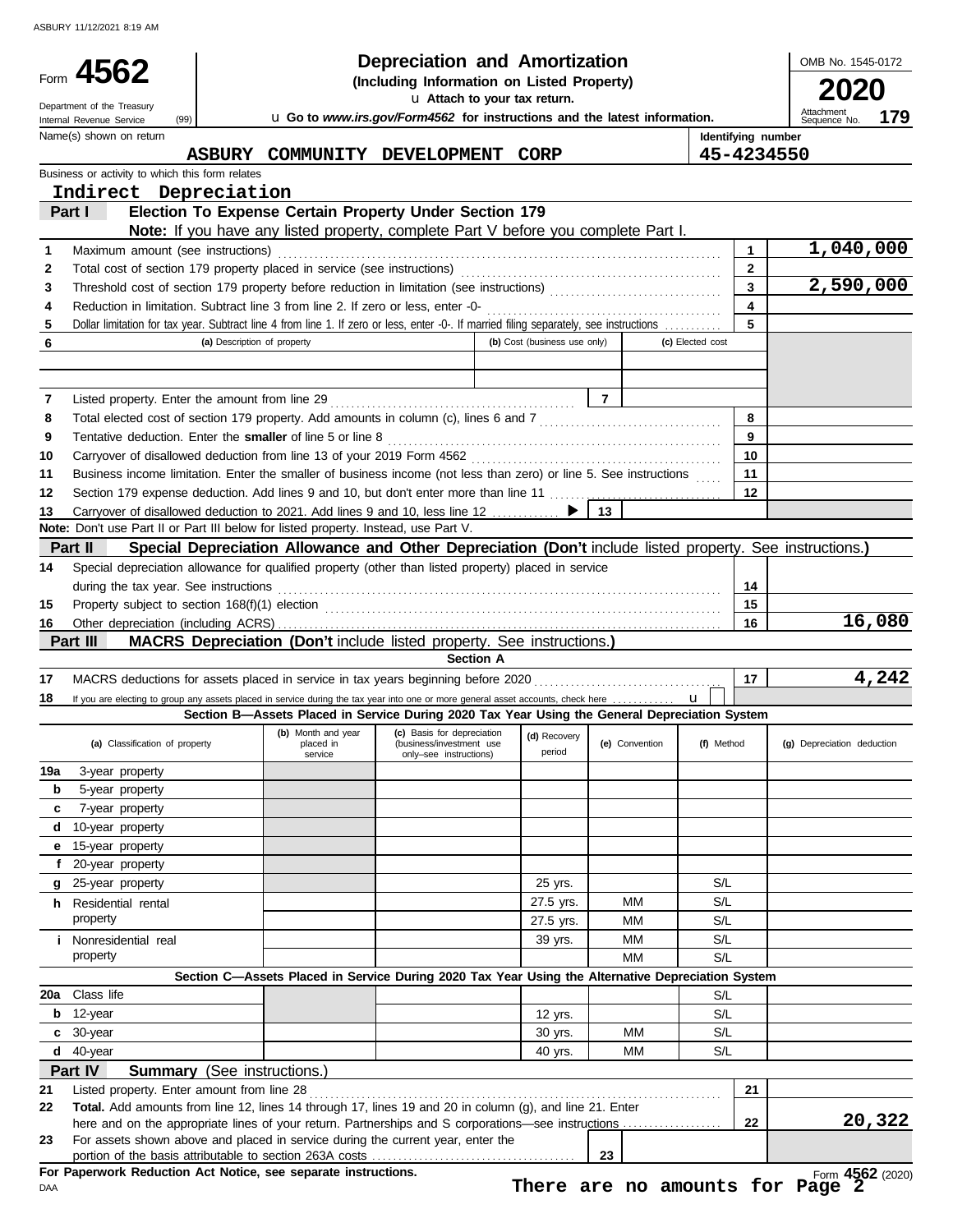## ASBURY ASBURY COMMUNITY DEVELOPMENT CORP 11/12/2021 8:19 AM 45-4234550 **Federal Asset Report** FYE: 12/31/2020 **Form 990, Page 1**

|          |                                                     | Date                |                |   | Bus Sec   | Basis          |                                                    |                          |                  |
|----------|-----------------------------------------------------|---------------------|----------------|---|-----------|----------------|----------------------------------------------------|--------------------------|------------------|
| Asset    | Description                                         | In Service          | Cost           | ℅ | 179 Bonus | for Depr       | PerConv Meth                                       | Prior                    | Current          |
|          |                                                     |                     |                |   |           |                |                                                    |                          |                  |
|          |                                                     |                     |                |   |           |                |                                                    |                          |                  |
|          | <b>Prior MACRS:</b>                                 |                     |                |   |           |                |                                                    |                          |                  |
| 4<br>5   | <b>MINI BUS</b>                                     | 3/17/17             | 9,576          |   | X<br>X    | 4,788          | 5 HY S/L                                           | 4,788                    | 1,915            |
|          | HIGH TUNNEL/HOOP HOUSE                              | 8/30/17             | 11,635         |   |           | 5,817          | 5 HY S/L                                           | 5,818                    | 2,327            |
|          |                                                     |                     | 21,211         |   |           | 10,605         |                                                    | 10,606                   | 4,242            |
|          |                                                     |                     |                |   |           |                |                                                    |                          |                  |
|          |                                                     |                     |                |   |           |                |                                                    |                          |                  |
|          | <b>Other Depreciation:</b>                          |                     |                |   |           |                |                                                    |                          |                  |
| T.       | <b>ASBURY HOUSE</b>                                 | 12/31/14            | 28,265         |   |           | 28,265         | 39 MO S/L                                          | 3,624                    | 664              |
| 2        | Sold/Scrapped: 11/16/20<br>LOT FOR HOOP HOUSE       | 2/19/16             | 339            |   |           | 339            | $0 -$ Land                                         | $\Omega$                 | $\Omega$         |
| 3        | HIGH TUNNEL/HOOP HOUSE                              | 6/29/16             | 15,350         |   |           | 15,350         | 5 MO S/L                                           | 10,745                   | 3,070            |
| 6        | <b>JANE AVE LOTS</b>                                | 11/01/17            | 1,822          |   |           | 1,822          | $\overline{0}$<br>Land<br>$\overline{\phantom{a}}$ | $\theta$                 | $\overline{0}$   |
| 8        | YEAR ROUND GROWING STRUCTURE 8/06/18                |                     | 9,641          |   |           | 9,641          | 5 MO S/L                                           | 2,732                    | 1,928            |
| 9        | 1430 BENNETT WELL                                   | 8/29/18             | 5,570          |   |           | 5,570          | 20 MO S/L                                          | 371                      | 279              |
| 10       | 1617 JANE AVE WELL                                  | 8/29/18             | 5,310          |   |           | 5.310          | 20 MO S/L                                          | 354                      | 266              |
| 11       | <b>REACH IN REFRIGERATOR</b>                        | 8/30/18             | 1,810          |   |           | 1,810          | 10 MO S/L                                          | 241                      | 181              |
| 12       | DOUBLE DOOR REACH IN REFRIGERA                      | 8/30/18             | 2,330          |   |           | 2.330          | $10$ MO S/L                                        | 311                      | 233              |
| 13       | <b>GLASS DOOR REFRIGERATOR</b>                      | 8/30/18             | 2,456          |   |           | 2,456          | 10<br>MO S/L                                       | 327                      | 246              |
| 14       | SOLAR ENERGY SYSTEM FOR JANE A 8/30/18              |                     | 4,988          |   |           | 4.988          | $10$ MO S/L                                        | 665                      | 499              |
| 15       | 1617 JANE/1430 BENNETT WATER TAN 10/01/18           |                     | 3,470          |   |           | 3.470          | 20 MO S/L                                          | 217                      | 173              |
| 16       | HOOP HOUSES 76x30                                   | 12/12/18            | 12,000         |   |           | 12,000         | 5 MO S/L                                           | 2,600                    | 2,400            |
| 17       | 1725 JANE ST PUMP AND WATER TAN. 12/17/18           |                     | 3,080          |   |           | 3,080          | 20 MO S/L                                          | 154                      | 154              |
| 18       | BENNETT AND HAMILTON LOTS                           | 2/05/18             | 3,565          |   |           | 3,565          | $\overline{0}$<br>Land<br>$-$                      | $\boldsymbol{0}$         | $\boldsymbol{0}$ |
|          | Sold/Scrapped: 7/08/20                              |                     |                |   |           |                |                                                    |                          |                  |
| 19       | VACANT LOT                                          | 2/12/18             | 2,000          |   |           | 2,000          | $0 -$<br>Land                                      | $\mathbf{0}$             | $\theta$         |
| 20       | 3 VACANT LOTS ON JANE AVE                           | 12/12/18            | 1,400          |   |           | 1,400          | Land<br>$\overline{0}$<br>$\overline{\phantom{a}}$ | $\mathbf{0}$             | $\mathbf{0}$     |
| 21       | <b>HOUSE</b>                                        | 2/12/18             | 2,000          |   |           | 2.000          | 39 MO S/L                                          | 98                       | 52               |
| 22       | 2019 VACANT LOTS                                    | 1/14/19             | 3,539          |   |           | 3,539          | $0 -$ Land                                         | $\theta$                 | $\mathbf{0}$     |
| 23       | KUBOTA 4WD TRACTOR WITH FRONT                       | 5/08/19             | 19,955         |   |           | 19,955         | 10 MO S/L                                          | 1,330                    | 1,996            |
| 24       | '94 FORD FLATBED TRUCK                              | 9/27/19             | 3,000          |   |           | 3,000          | 5 MO S/L                                           | 150                      | 600              |
| 25       | HOOP HOUSE 96x30 BENNETT AVE                        | 5/27/20             | 9,334          |   |           | 9,334          | 5 MO S/L                                           | $\boldsymbol{0}$         | 1,089            |
| 26       | COOLBOT WALK IN COOLER 6X6X8                        | 6/03/20             | 5,037          |   |           | 5.037          | 10 MO S/L                                          | $\Omega$                 | 294              |
| 27       | COOLBOT WALK IN COOLER 10X14                        | 6/30/20             | 8,987          |   |           | 8,987          | 10 MO S/L                                          | 0                        | 449              |
| 28       | <b>CUSTOM FOOD &amp; MARKET TRAILER</b>             | 9/11/20             | 11,770         |   |           | 11,770         | 10 MO S/L                                          | $\mathbf{0}$<br>$\Omega$ | 392              |
| 29<br>30 | HOOP HOUSE KITS 30X76                               | 11/03/20            | 16,961         |   |           | 16,961         | 5 MO S/L<br>5 MO S/L                               | $\mathbf{0}$             | 565              |
| 31       | HOOP HOUSE KIT BELLE AVENUE<br>APPLE 12.9" IPAD PRO | 10/21/20<br>5/11/20 | 7,408<br>1,099 |   |           | 7,408<br>1.099 | 10 MO S/L                                          | $\Omega$                 | 247<br>73        |
| 32       | 100 AMP BREAKER PANEL AND CIRCU 7/13/20             |                     | 4,600          |   |           | 4,600          | 10<br>MO S/L                                       | $\boldsymbol{0}$         | 230              |
| 33       | BENNETT AND HAMILTON LOTS                           | 7/08/20             | 3,315          |   |           | 3,315          | $0 -$ Land                                         | $\mathbf{0}$             | $\mathbf{0}$     |
|          |                                                     |                     |                |   |           |                |                                                    |                          |                  |
|          | <b>Total Other Depreciation</b>                     |                     | 200,401        |   |           | 200,401        |                                                    | 23,919                   | 16,080           |
|          |                                                     |                     |                |   |           |                |                                                    |                          |                  |
|          | <b>Total ACRS and Other Depreciation</b>            |                     | 200,401        |   |           | 200,401        |                                                    | 23,919                   | 16,080           |
|          |                                                     |                     |                |   |           |                |                                                    |                          |                  |
|          | <b>Grand Totals</b>                                 |                     | 221,612        |   |           | 211,006        |                                                    | 34,525                   | 20,322           |
|          | <b>Less: Dispositions and Transfers</b>             |                     | 31,830         |   |           | 31,830         |                                                    | 3,624                    | 664              |
|          | Less: Start-up/Org Expense                          |                     | $\theta$       |   |           | 0              |                                                    | $\boldsymbol{0}$         | $\boldsymbol{0}$ |
|          | <b>Net Grand Totals</b>                             |                     | 189,782        |   |           | 179,176        |                                                    | 30,901                   | 19,658           |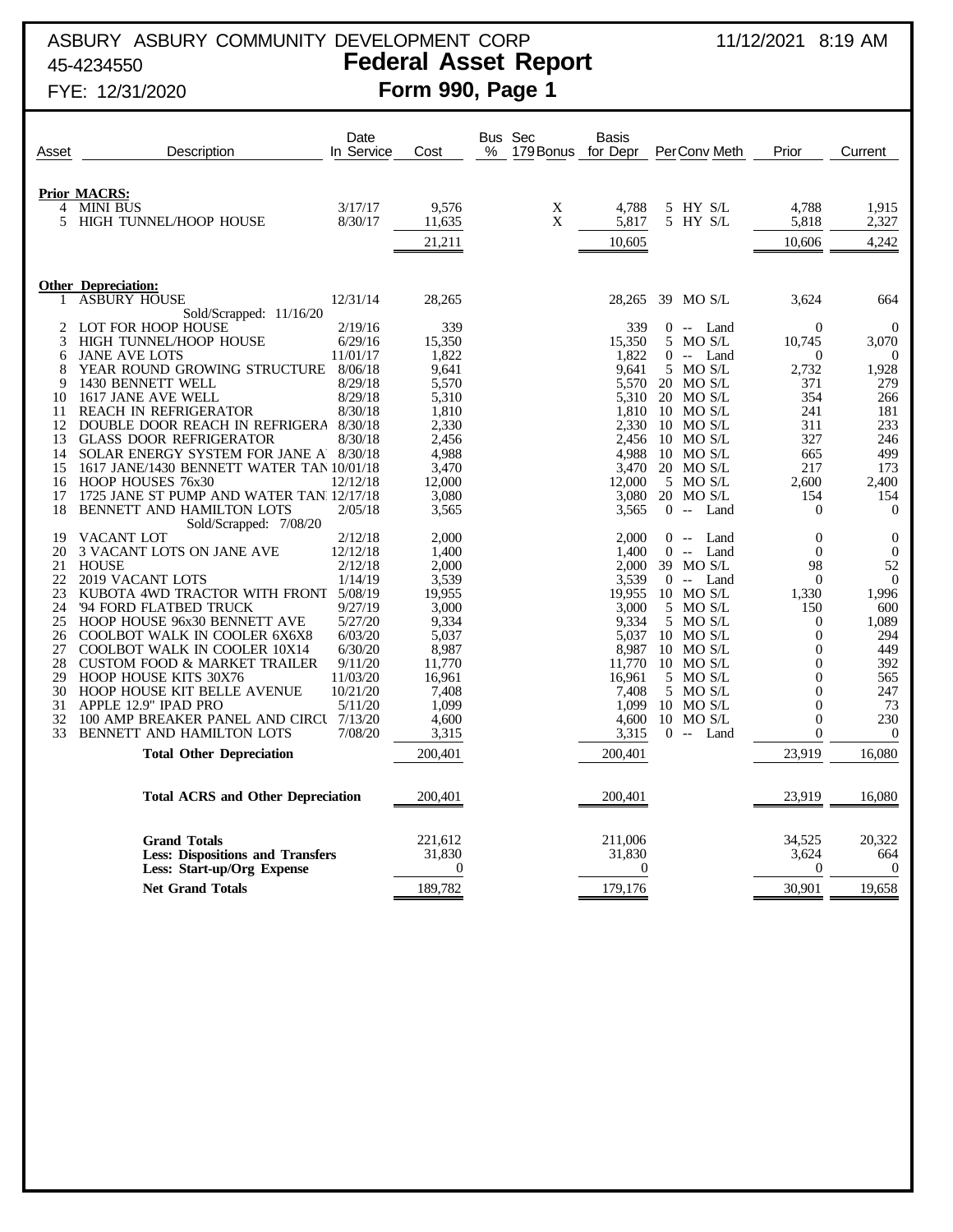## ASBURY ASBURY COMMUNITY DEVELOPMENT CORP 11/12/2021 8:19 AM 45-4234550 **MI Asset Report** FYE: 12/31/2020 **Form 990, Page 1**

| Asset                                                                 | Description                                                                                                                                                                                                                                                                                                                                                                                                                    | Date<br>In Service                                                                                                      | Cost                                                                                                                      | Basis<br>for Depr                                                                                                                                                    | MI<br>Prior                                                                                                                                                                                       | MI<br>Current                                                                                                                                                                                      | Federal<br>Current                                                                               | <b>Difference</b><br>Fed - MI                                                                              |
|-----------------------------------------------------------------------|--------------------------------------------------------------------------------------------------------------------------------------------------------------------------------------------------------------------------------------------------------------------------------------------------------------------------------------------------------------------------------------------------------------------------------|-------------------------------------------------------------------------------------------------------------------------|---------------------------------------------------------------------------------------------------------------------------|----------------------------------------------------------------------------------------------------------------------------------------------------------------------|---------------------------------------------------------------------------------------------------------------------------------------------------------------------------------------------------|----------------------------------------------------------------------------------------------------------------------------------------------------------------------------------------------------|--------------------------------------------------------------------------------------------------|------------------------------------------------------------------------------------------------------------|
| 4<br>5                                                                | <b>Prior MACRS:</b><br><b>MINI BUS</b><br>HIGH TUNNEL/HOOP HOUSE                                                                                                                                                                                                                                                                                                                                                               | 3/17/17<br>8/30/17                                                                                                      | 9,576<br>11,635<br>21,211                                                                                                 | 9,576<br>11,635<br>21,211                                                                                                                                            | 4,788<br>5,818<br>10,606                                                                                                                                                                          | 1,915<br>2,327<br>4,242                                                                                                                                                                            | 1,915<br>2,327<br>4,242                                                                          | $\theta$<br>$\boldsymbol{0}$<br>$\Omega$                                                                   |
| 1                                                                     | <b>Other Depreciation:</b><br><b>ASBURY HOUSE</b>                                                                                                                                                                                                                                                                                                                                                                              | 12/31/14                                                                                                                | 28,265                                                                                                                    | 28,265                                                                                                                                                               | 3,624                                                                                                                                                                                             | 664                                                                                                                                                                                                | 664                                                                                              | $\Omega$                                                                                                   |
| 2<br>3<br>6<br>8<br>9<br>10<br>11<br>12<br>13<br>14<br>15<br>16<br>17 | Sold/Scrapped: 11/16/20<br>LOT FOR HOOP HOUSE<br>HIGH TUNNEL/HOOP HOUSE<br><b>JANE AVE LOTS</b><br>YEAR ROUND GROWING STRUCTURE<br>1430 BENNETT WELL<br>1617 JANE AVE WELL<br><b>REACH IN REFRIGERATOR</b><br>DOUBLE DOOR REACH IN REFRIGERA<br><b>GLASS DOOR REFRIGERATOR</b><br>SOLAR ENERGY SYSTEM FOR JANE A<br>1617 JANE/1430 BENNETT WATER TAN 10/01/18<br>HOOP HOUSES 76x30<br>1725 JANE ST PUMP AND WATER TAN 12/17/18 | 2/19/16<br>6/29/16<br>11/01/17<br>8/06/18<br>8/29/18<br>8/29/18<br>8/30/18<br>8/30/18<br>8/30/18<br>8/30/18<br>12/12/18 | 339<br>15,350<br>1,822<br>$\mathbf{0}$<br>$\mathbf{0}$<br>$\theta$<br>0<br>0<br>0<br>0<br>$\theta$<br>0<br>$\overline{0}$ | 339<br>15,350<br>1,822<br>$\theta$<br>$\mathbf{0}$<br>$\Omega$<br>$\Omega$<br>$\overline{0}$<br>$\theta$<br>$\overline{0}$<br>$\Omega$<br>$\Omega$<br>$\overline{0}$ | $\overline{0}$<br>10,745<br>0<br>$\boldsymbol{0}$<br>$\mathbf{0}$<br>$\overline{0}$<br>$\mathbf{0}$<br>$\mathbf{0}$<br>$\overline{0}$<br>$\mathbf{0}$<br>$\mathbf{0}$<br>$\theta$<br>$\mathbf{0}$ | $\Omega$<br>3,070<br>0<br>$\boldsymbol{0}$<br>$\overline{0}$<br>$\overline{0}$<br>$\overline{0}$<br>$\overline{0}$<br>$\theta$<br>$\boldsymbol{0}$<br>$\overline{0}$<br>$\theta$<br>$\overline{0}$ | $\Omega$<br>3,070<br>0<br>1,928<br>279<br>266<br>181<br>233<br>246<br>499<br>173<br>2,400<br>154 | $\Omega$<br>$\theta$<br>$\Omega$<br>1,928<br>279<br>266<br>181<br>233<br>246<br>499<br>173<br>2,400<br>154 |
| 18<br>19                                                              | BENNETT AND HAMILTON LOTS<br>Sold/Scrapped: 7/08/20<br><b>VACANT LOT</b>                                                                                                                                                                                                                                                                                                                                                       | 2/05/18<br>2/12/18                                                                                                      | 0<br>$\theta$                                                                                                             | $\Omega$<br>$\Omega$                                                                                                                                                 | $\mathbf{0}$<br>$\mathbf{0}$                                                                                                                                                                      | $\Omega$<br>$\overline{0}$                                                                                                                                                                         | $\overline{0}$<br>$\theta$                                                                       | $\Omega$<br>$\Omega$                                                                                       |
| 20<br>21<br>22<br>23<br>24<br>25<br>26                                | 3 VACANT LOTS ON JANE AVE<br><b>HOUSE</b><br>2019 VACANT LOTS<br>KUBOTA 4WD TRACTOR WITH FRONT<br>'94 FORD FLATBED TRUCK<br>HOOP HOUSE 96x30 BENNETT AVE<br>COOLBOT WALK IN COOLER 6X6X8                                                                                                                                                                                                                                       | 12/12/18<br>2/12/18<br>1/14/19<br>5/08/19<br>9/27/19<br>5/27/20<br>6/03/20                                              | 0<br>0<br>0<br>0<br>0<br>0<br>0                                                                                           | $\overline{0}$<br>$\Omega$<br>$\Omega$<br>$\Omega$<br>$\Omega$<br>$\theta$<br>$\Omega$                                                                               | $\boldsymbol{0}$<br>0<br>$\overline{0}$<br>$\mathbf{0}$<br>$\overline{0}$<br>$\overline{0}$<br>$\Omega$                                                                                           | $\boldsymbol{0}$<br>$\Omega$<br>$\overline{0}$<br>$\overline{0}$<br>$\overline{0}$<br>$\overline{0}$<br>$\Omega$                                                                                   | $\theta$<br>52<br>$\theta$<br>1,996<br>600<br>1,089<br>294                                       | $\theta$<br>52<br>$\theta$<br>1,996<br>600<br>1,089<br>294                                                 |
| 27<br>28<br>29<br>30<br>31<br>32<br>33                                | COOLBOT WALK IN COOLER 10X14<br><b>CUSTOM FOOD &amp; MARKET TRAILER</b><br>HOOP HOUSE KITS 30X76<br><b>HOOP HOUSE KIT BELLE AVENUE</b><br>APPLE 12.9" IPAD PRO<br>100 AMP BREAKER PANEL AND CIRCU 7/13/20<br>BENNETT AND HAMILTON LOTS                                                                                                                                                                                         | 6/30/20<br>9/11/20<br>11/03/20<br>10/21/20<br>5/11/20<br>7/08/20                                                        | 0<br>0<br>0<br>0<br>0<br>$\theta$<br>$\boldsymbol{0}$                                                                     | $\theta$<br>$\Omega$<br>$\theta$<br>$\Omega$<br>$\Omega$<br>$\Omega$<br>$\overline{0}$                                                                               | $\theta$<br>$\theta$<br>$\overline{0}$<br>$\theta$<br>$\overline{0}$<br>$\Omega$<br>0                                                                                                             | $\overline{0}$<br>$\theta$<br>$\overline{0}$<br>$\Omega$<br>$\overline{0}$<br>$\Omega$<br>$\boldsymbol{0}$                                                                                         | 449<br>392<br>565<br>247<br>73<br>230<br>$\mathbf 0$                                             | 449<br>392<br>565<br>247<br>73<br>230<br>$\mathbf{0}$                                                      |
|                                                                       | <b>Total Other Depreciation</b>                                                                                                                                                                                                                                                                                                                                                                                                |                                                                                                                         | 45,776                                                                                                                    | 45,776                                                                                                                                                               | 14.369                                                                                                                                                                                            | 3,734                                                                                                                                                                                              | 16.080                                                                                           | 12,346                                                                                                     |
|                                                                       | <b>Total ACRS and Other Depreciation</b>                                                                                                                                                                                                                                                                                                                                                                                       |                                                                                                                         | 45,776                                                                                                                    | 45,776                                                                                                                                                               | 14,369                                                                                                                                                                                            | 3,734                                                                                                                                                                                              | 16.080                                                                                           | 12,346                                                                                                     |
|                                                                       | <b>Grand Totals</b><br><b>Less: Dispositions</b><br>Less: Start-up/Org Expense                                                                                                                                                                                                                                                                                                                                                 |                                                                                                                         | 66,987<br>28,265<br>$\theta$                                                                                              | 66,987<br>28,265<br>0                                                                                                                                                | 24,975<br>3,624<br>0                                                                                                                                                                              | 7,976<br>664<br>$\Omega$                                                                                                                                                                           | 20,322<br>664<br>$\Omega$                                                                        | 12,346<br>$\theta$<br>$\Omega$                                                                             |
|                                                                       | <b>Net Grand Totals</b>                                                                                                                                                                                                                                                                                                                                                                                                        |                                                                                                                         | 38,722                                                                                                                    | 38,722                                                                                                                                                               | 21,351                                                                                                                                                                                            | 7,312                                                                                                                                                                                              | 19,658                                                                                           | 12,346                                                                                                     |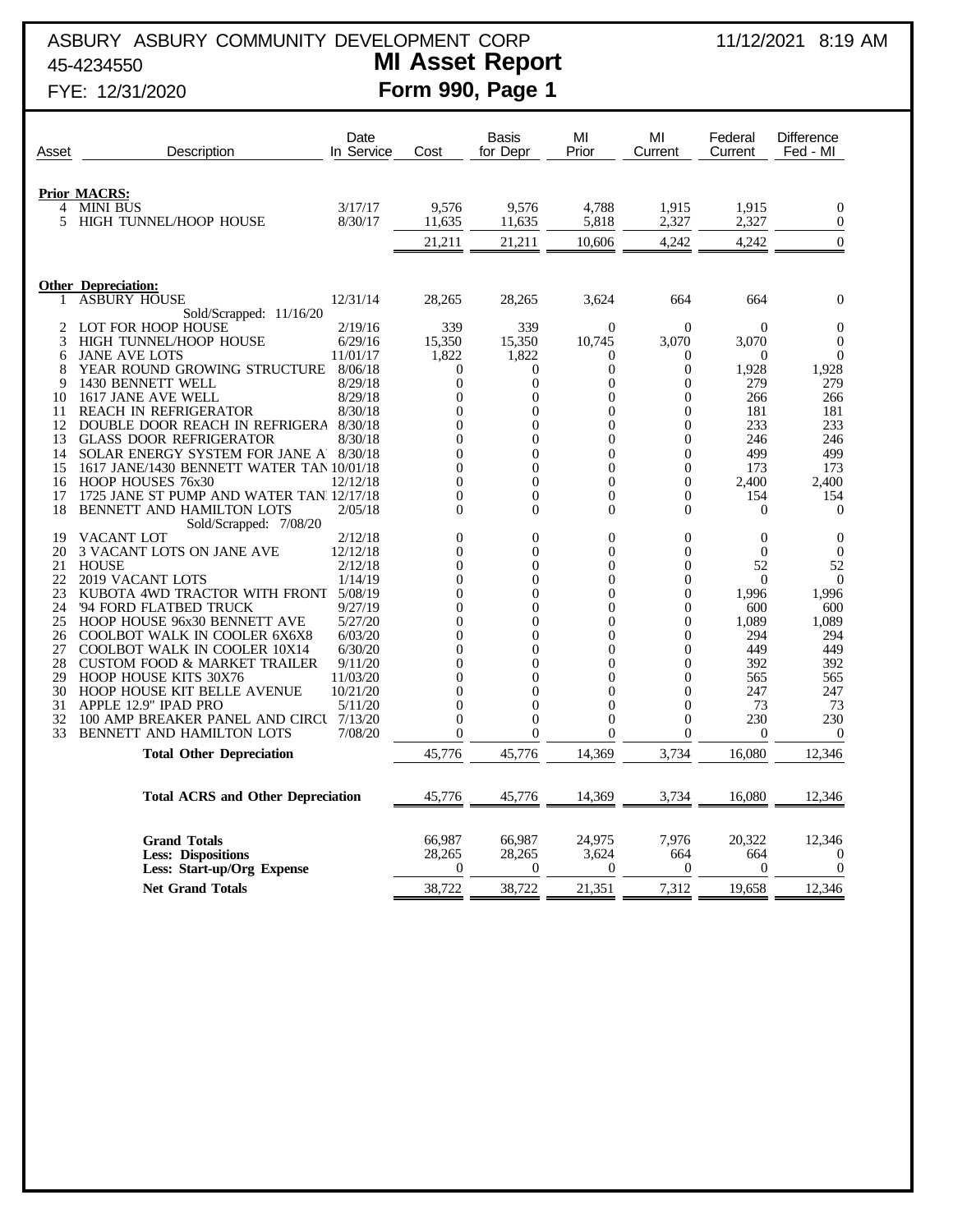## ASBURY ASBURY COMMUNITY DEVELOPMENT CORP 11/12/2021 8:19 AM 45-4234550 **AMT Asset Report** FYE: 12/31/2020 **Form 990, Page 1**

|          | Description                               | Date<br>In Service | Cost           | Bus Sec<br>$\%$ | 179 Bonus for Depr | Basis            | PerConv Meth     | Prior            | Current                              |
|----------|-------------------------------------------|--------------------|----------------|-----------------|--------------------|------------------|------------------|------------------|--------------------------------------|
| Asset    |                                           |                    |                |                 |                    |                  |                  |                  |                                      |
|          |                                           |                    |                |                 |                    |                  |                  |                  |                                      |
|          | <b>Other Depreciation:</b>                |                    |                |                 |                    |                  |                  |                  |                                      |
|          | <b>ASBURY HOUSE</b>                       | 12/31/14           | 0              |                 |                    | 0                | $0$ HY           | $\mathbf{0}$     | $\Omega$                             |
|          | Sold/Scrapped: 11/16/20                   |                    |                |                 |                    |                  |                  |                  |                                      |
|          | LOT FOR HOOP HOUSE                        | 2/19/16            | 0              |                 |                    |                  | 0 HY             | 0                | $\theta$                             |
|          | HIGH TUNNEL/HOOP HOUSE                    | 6/29/16            | 0              |                 |                    |                  | HY               | $\theta$         | $\overline{0}$                       |
|          | <b>MINI BUS</b>                           | 3/17/17            |                |                 |                    |                  | 0 HY             | 0                | $\boldsymbol{0}$                     |
|          | HIGH TUNNEL/HOOP HOUSE                    | 8/30/17            |                |                 |                    | $\theta$         | HY               | 0                | $\overline{0}$                       |
|          | <b>JANE AVE LOTS</b>                      | 11/01/17           |                |                 |                    | $\theta$         | 0 HY             | 0                | $\overline{0}$                       |
|          | YEAR ROUND GROWING STRUCTURE              | 8/06/18            |                |                 |                    | 0                | HY               | 0<br>$\Omega$    | $\boldsymbol{0}$                     |
| 9        | 1430 BENNETT WELL<br>1617 JANE AVE WELL   | 8/29/18<br>8/29/18 |                |                 |                    | 0<br>0           | HY               | 0                | $\boldsymbol{0}$<br>$\boldsymbol{0}$ |
| 10       | REACH IN REFRIGERATOR                     | 8/30/18            |                |                 |                    | 0                | HY<br>0 HY       | 0                | $\boldsymbol{0}$                     |
| 11<br>12 | DOUBLE DOOR REACH IN REFRIGERA            | 8/30/18            |                |                 |                    | 0                | HY               | 0                | $\boldsymbol{0}$                     |
| 13       | <b>GLASS DOOR REFRIGERATOR</b>            | 8/30/18            |                |                 |                    | 0                | HY               | 0                | $\boldsymbol{0}$                     |
| 14       | SOLAR ENERGY SYSTEM FOR JANE A 8/30/18    |                    |                |                 |                    | 0                | HY               | 0                | $\boldsymbol{0}$                     |
| 15       | 1617 JANE/1430 BENNETT WATER TAN 10/01/18 |                    |                |                 |                    | 0                | 0 HY             | 0                | $\boldsymbol{0}$                     |
| 16       | HOOP HOUSES 76x30                         | 12/12/18           |                |                 |                    | $\Omega$         | HY<br>$\Omega$   | 0                | $\boldsymbol{0}$                     |
| 17       | 1725 JANE ST PUMP AND WATER TAN. 12/17/18 |                    |                |                 |                    | 0                | 0 HY             | 0                | $\boldsymbol{0}$                     |
| 18       | BENNETT AND HAMILTON LOTS                 | 2/05/18            | 0              |                 |                    | 0                | HY<br>$\Omega$   | 0                | $\mathbf{0}$                         |
|          | Sold/Scrapped: 7/08/20                    |                    |                |                 |                    |                  |                  |                  |                                      |
| 19       | VACANT LOT                                | 2/12/18            | $_{0}$         |                 |                    | $\theta$         | 0 HY             | 0                | $\theta$                             |
| 20       | 3 VACANT LOTS ON JANE AVE                 | 12/12/18           |                |                 |                    | 0                | $0$ HY           | 0                | $\mathbf{0}$                         |
| 21       | <b>HOUSE</b>                              | 2/12/18            |                |                 |                    | 0                | HY<br>$\Omega$   | 0                | $\mathbf{0}$                         |
| 22       | 2019 VACANT LOTS                          | 1/14/19            |                |                 |                    | 0                | 0 HY             | 0                | $\mathbf{0}$                         |
| 23       | KUBOTA 4WD TRACTOR WITH FRONT             | 5/08/19            |                |                 |                    | 0                | HY<br>$^{\circ}$ | 0                | $\boldsymbol{0}$                     |
| 24       | '94 FORD FLATBED TRUCK                    | 9/27/19            |                |                 |                    | 0                | HY               | 0                | $\boldsymbol{0}$                     |
| 25       | HOOP HOUSE 96x30 BENNETT AVE              | 5/27/20            |                |                 |                    | 0                | HY               | 0                | $\boldsymbol{0}$                     |
| 26       | COOLBOT WALK IN COOLER 6X6X8              | 6/03/20            |                |                 |                    | 0                | HY               | 0                | $\boldsymbol{0}$                     |
| 27       | COOLBOT WALK IN COOLER 10X14              | 6/30/20            |                |                 |                    | $\Omega$         | HY<br>$^{\circ}$ | 0                | $\boldsymbol{0}$                     |
| 28       | <b>CUSTOM FOOD &amp; MARKET TRAILER</b>   | 9/11/20            |                |                 |                    | 0                | HY               | 0                | $\boldsymbol{0}$                     |
| 29       | HOOP HOUSE KITS 30X76                     | 11/03/20           |                |                 |                    | 0                | HY               | 0                | $\boldsymbol{0}$                     |
| 30       | HOOP HOUSE KIT BELLE AVENUE               | 10/21/20           |                |                 |                    | 0                | 0 HY             | 0                | $\boldsymbol{0}$                     |
| 31       | APPLE 12.9" IPAD PRO                      | 5/11/20            |                |                 |                    | 0                | HY<br>$\Omega$   | 0                | $\boldsymbol{0}$                     |
| 32       | 100 AMP BREAKER PANEL AND CIRCU 7/13/20   |                    |                |                 |                    | $\Omega$         | $0$ HY           | 0<br>$\Omega$    | $\theta$                             |
| 33       | BENNETT AND HAMILTON LOTS                 | 7/08/20            | 0              |                 |                    | $\overline{0}$   | HY<br>$\Omega$   |                  | $\mathbf{0}$                         |
|          | <b>Total Other Depreciation</b>           |                    | $\overline{0}$ |                 |                    | $\overline{0}$   |                  | $\Omega$         | $\mathbf{0}$                         |
|          |                                           |                    |                |                 |                    |                  |                  |                  |                                      |
|          |                                           |                    |                |                 |                    |                  |                  |                  |                                      |
|          | <b>Total ACRS and Other Depreciation</b>  |                    | $\mathbf{0}$   |                 |                    | $\overline{0}$   |                  | $\Omega$         | $\Omega$                             |
|          |                                           |                    |                |                 |                    |                  |                  |                  |                                      |
|          | <b>Grand Totals</b>                       |                    | $\mathbf{0}$   |                 |                    | $\boldsymbol{0}$ |                  | $\boldsymbol{0}$ | $\boldsymbol{0}$                     |
|          | <b>Less: Dispositions and Transfers</b>   |                    | $\Omega$       |                 |                    | 0                |                  | $\theta$         | $\overline{0}$                       |
|          |                                           |                    | $\Omega$       |                 |                    | $\overline{0}$   |                  | $\theta$         | $\theta$                             |
|          | <b>Net Grand Totals</b>                   |                    |                |                 |                    |                  |                  |                  |                                      |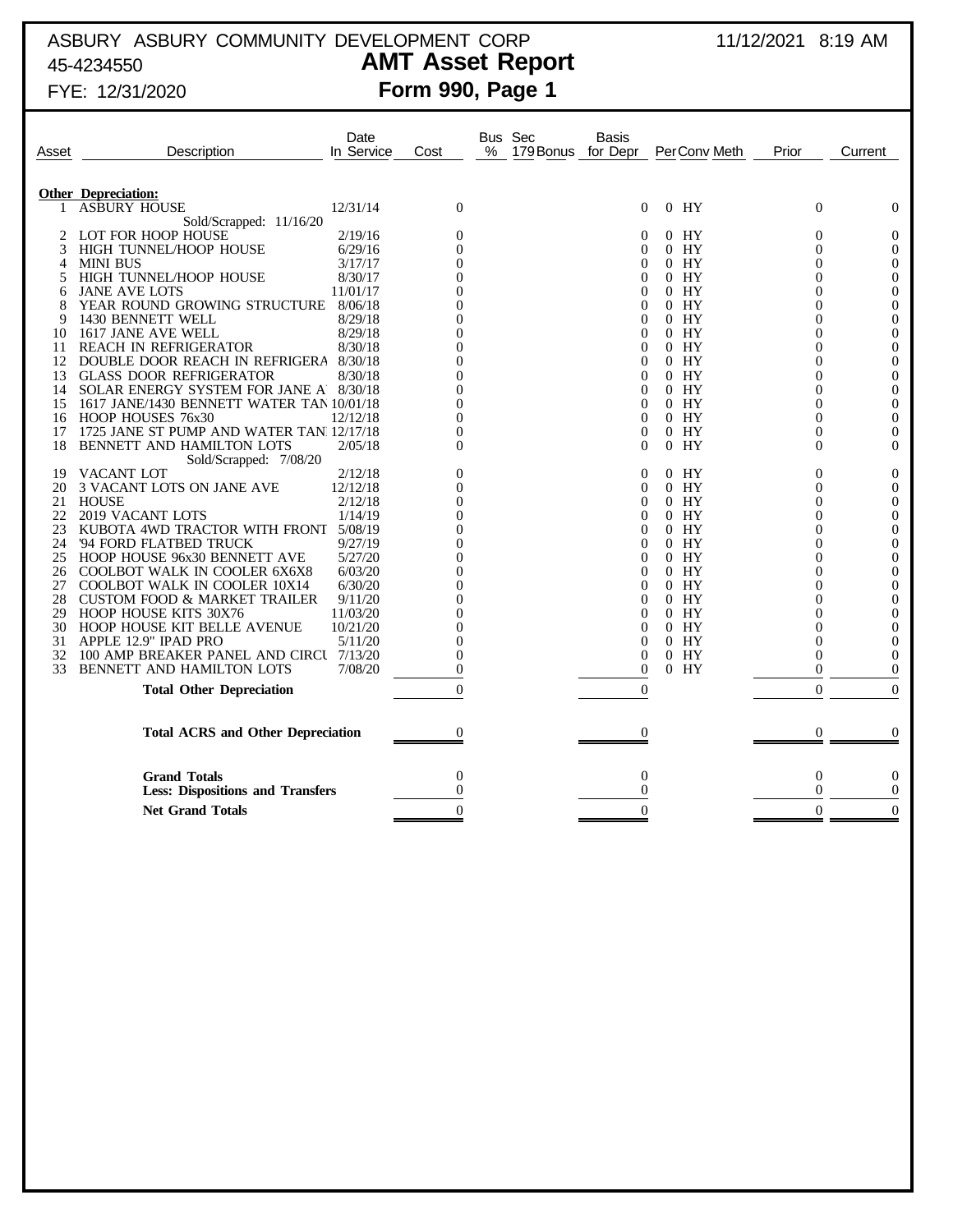| ASBURY ASBURY COMMUNITY DEVELOPMENT CORP<br>45-4234550<br>FYE: 12/31/2020 | <b>Bonus Depreciation Report</b>                               | Form 990, Page 1                                       |                                                                                       |                                                                                            |                                            | 11/12/2021 8:19 AM                                  |
|---------------------------------------------------------------------------|----------------------------------------------------------------|--------------------------------------------------------|---------------------------------------------------------------------------------------|--------------------------------------------------------------------------------------------|--------------------------------------------|-----------------------------------------------------|
| Property Description<br>Asset<br>4 MINI BUS<br>5 HIGH TUNNEL/HOOP HOUSE   | Date In<br>Service<br>3/17/17<br>8/30/17<br><b>Grand Total</b> | Tax<br>Bus<br>Pct<br>Cost<br>9,576<br>11,635<br>21,211 | Tax Sec<br>179 Exp<br>$\boldsymbol{0}$<br>$\boldsymbol{0}$<br>$\frac{0}{\phantom{0}}$ | Current<br><b>Bonus</b><br>$\boldsymbol{0}$<br>$\boldsymbol{0}$<br>$\frac{0}{\phantom{0}}$ | Prior<br>Bonus<br>4,788<br>5,818<br>10,606 | Tax - Basis<br>for Depr<br>4,788<br>5,817<br>10,605 |
|                                                                           |                                                                |                                                        |                                                                                       |                                                                                            |                                            |                                                     |
|                                                                           |                                                                |                                                        |                                                                                       |                                                                                            |                                            |                                                     |
|                                                                           |                                                                |                                                        |                                                                                       |                                                                                            |                                            |                                                     |
|                                                                           |                                                                |                                                        |                                                                                       |                                                                                            |                                            |                                                     |
|                                                                           |                                                                |                                                        |                                                                                       |                                                                                            |                                            |                                                     |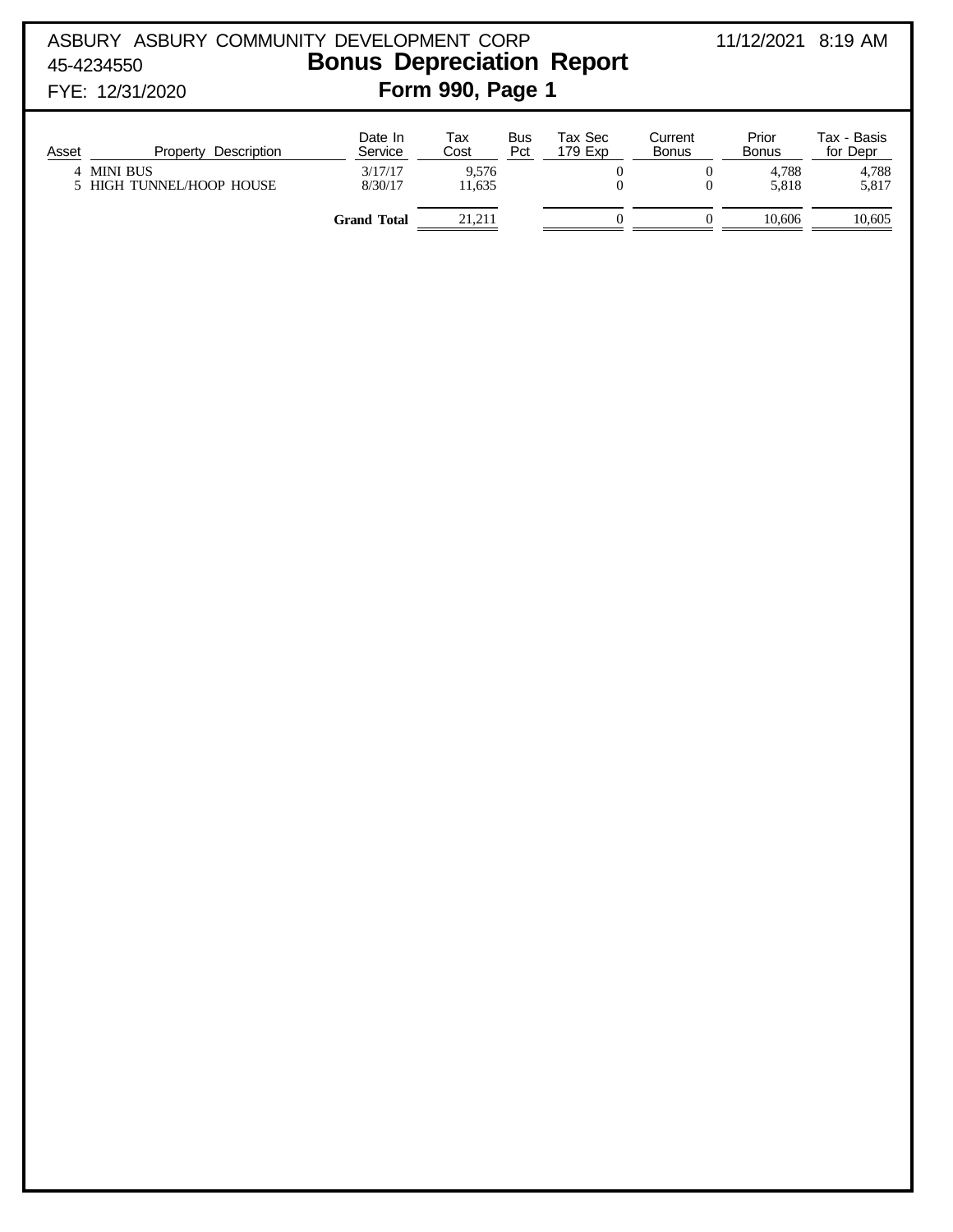| ASBURY ASBURY COMMUNITY DEVELOPMENT CORP<br>45-4234550<br>FYE: 12/31/2020 | <b>Depreciation Adjustment Report</b>                                    | 11/12/2021 8:19 AM |     |                                           |
|---------------------------------------------------------------------------|--------------------------------------------------------------------------|--------------------|-----|-------------------------------------------|
| Form Unit Asset                                                           | Description<br>There are no assets that meet the criteria of this report | Tax                | AMT | AMT<br>Adjustments/<br><u>Preferences</u> |
|                                                                           |                                                                          |                    |     |                                           |
|                                                                           |                                                                          |                    |     |                                           |
|                                                                           |                                                                          |                    |     |                                           |
|                                                                           |                                                                          |                    |     |                                           |
|                                                                           |                                                                          |                    |     |                                           |
|                                                                           |                                                                          |                    |     |                                           |
|                                                                           |                                                                          |                    |     |                                           |
|                                                                           |                                                                          |                    |     |                                           |
|                                                                           |                                                                          |                    |     |                                           |
|                                                                           |                                                                          |                    |     |                                           |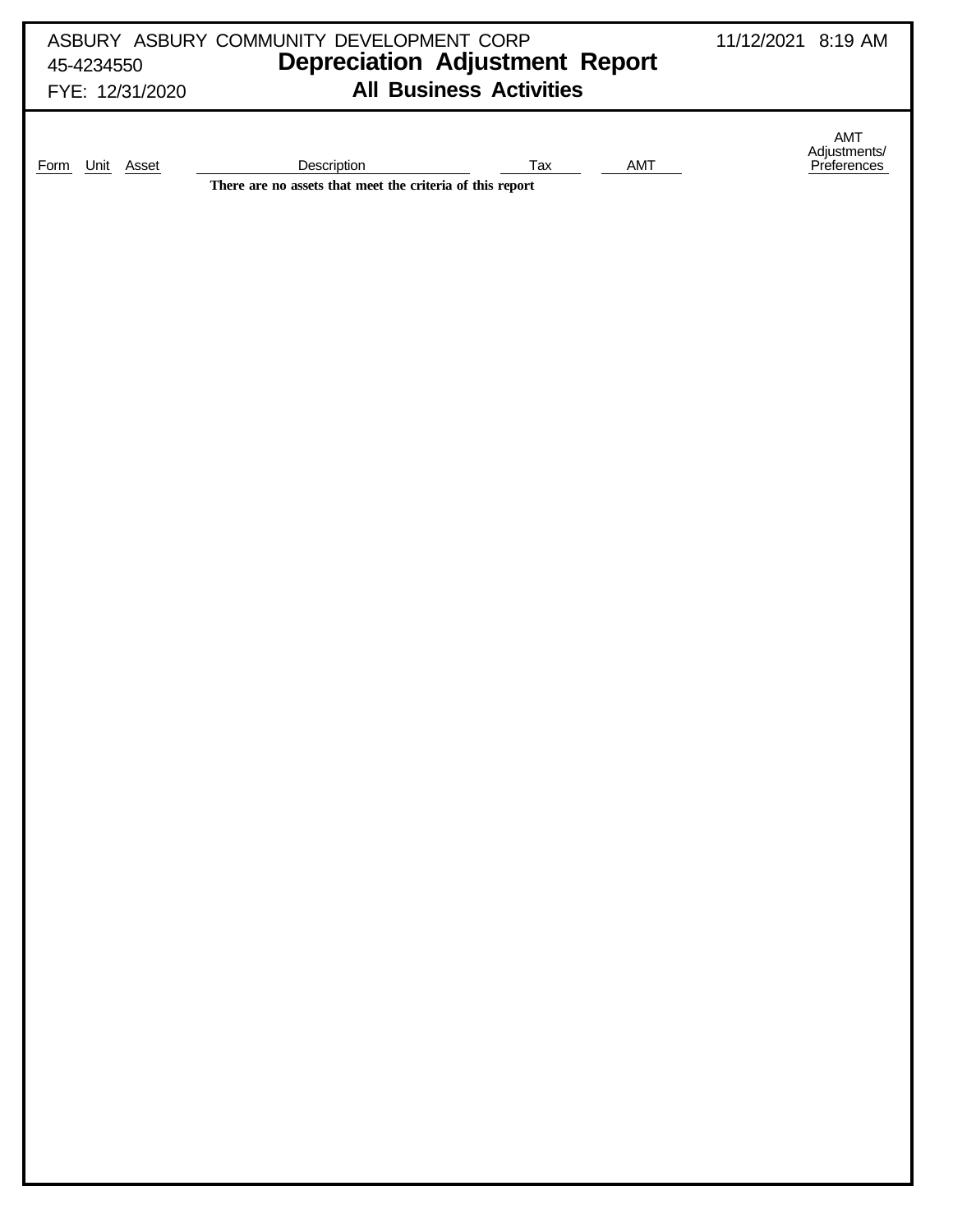**Prior MACRS:**

ASBURY ASBURY COMMUNITY DEVELOPMENT CORP<br>45-4234550 **Future Depreciation Report FYE: 12/31/21** 45-4234550 **Future Depreciation Report** 

# FYE: 12/31/2020 **Form 990, Page 1**

Date In<br>Service Asset **Description** Description Service Cost Tax AMT 4 MINI BUS 3/17/17 9,576 958 0 4 MINI BUS 3/17/17 9,576 958 0<br>5 HIGH TUNNEL/HOOP HOUSE 8/30/17 11,635 1,163 0 21,211 2,121 0

|    | <b>Other Depreciation:</b>               |          |         |                |                  |
|----|------------------------------------------|----------|---------|----------------|------------------|
| 2  | LOT FOR HOOP HOUSE                       | 2/19/16  | 339     | $\mathbf{0}$   | $\boldsymbol{0}$ |
| 3  | HIGH TUNNEL/HOOP HOUSE                   | 6/29/16  | 15,350  | 1,535          | $\boldsymbol{0}$ |
| 6  | <b>JANE AVE LOTS</b>                     | 11/01/17 | 1,822   | $\theta$       | $\boldsymbol{0}$ |
| 8  | YEAR ROUND GROWING STRUCTURE             | 8/06/18  | 9,641   | 1,928          | $\boldsymbol{0}$ |
| 9  | 1430 BENNETT WELL                        | 8/29/18  | 5,570   | 278            | $\boldsymbol{0}$ |
| 10 | 1617 JANE AVE WELL                       | 8/29/18  | 5,310   | 265            | $\boldsymbol{0}$ |
| 11 | <b>REACH IN REFRIGERATOR</b>             | 8/30/18  | 1,810   | 181            | $\boldsymbol{0}$ |
| 12 | DOUBLE DOOR REACH IN REFRIGERATOR        | 8/30/18  | 2,330   | 233            | $\boldsymbol{0}$ |
| 13 | <b>GLASS DOOR REFRIGERATOR</b>           | 8/30/18  | 2,456   | 246            | $\boldsymbol{0}$ |
| 14 | SOLAR ENERGY SYSTEM FOR JANE AVE         | 8/30/18  | 4,988   | 499            | $\boldsymbol{0}$ |
| 15 | 1617 JANE/1430 BENNETT WATER TANKS       | 10/01/18 | 3,470   | 174            | $\boldsymbol{0}$ |
| 16 | HOOP HOUSES 76x30                        | 12/12/18 | 12,000  | 2,400          | $\boldsymbol{0}$ |
| 17 | 1725 JANE ST PUMP AND WATER TANKS        | 12/17/18 | 3,080   | 154            | $\boldsymbol{0}$ |
| 19 | VACANT LOT                               | 2/12/18  | 2,000   | $\theta$       | $\boldsymbol{0}$ |
| 20 | <b>3 VACANT LOTS ON JANE AVE</b>         | 12/12/18 | 1,400   | $\overline{0}$ | $\boldsymbol{0}$ |
| 21 | <b>HOUSE</b>                             | 2/12/18  | 2,000   | 51             | $\boldsymbol{0}$ |
| 22 | 2019 VACANT LOTS                         | 1/14/19  | 3,539   | $\Omega$       | $\boldsymbol{0}$ |
| 23 | KUBOTA 4WD TRACTOR WITH FRONT LO.        | 5/08/19  | 19,955  | 1,995          | $\boldsymbol{0}$ |
| 24 | '94 FORD FLATBED TRUCK                   | 9/27/19  | 3,000   | 600            | $\boldsymbol{0}$ |
| 25 | HOOP HOUSE 96x30 BENNETT AVE             | 5/27/20  | 9,334   | 1,867          | $\boldsymbol{0}$ |
| 26 | COOLBOT WALK IN COOLER 6X6X8             | 6/03/20  | 5,037   | 504            | $\boldsymbol{0}$ |
| 27 | COOLBOT WALK IN COOLER 10X14             | 6/30/20  | 8,987   | 899            | $\boldsymbol{0}$ |
| 28 | <b>CUSTOM FOOD &amp; MARKET TRAILER</b>  | 9/11/20  | 11,770  | 1,177          | $\boldsymbol{0}$ |
| 29 | HOOP HOUSE KITS 30X76                    | 11/03/20 | 16,961  | 3,393          | $\boldsymbol{0}$ |
| 30 | <b>HOOP HOUSE KIT BELLE AVENUE</b>       | 10/21/20 | 7,408   | 1,482          | $\boldsymbol{0}$ |
| 31 | APPLE 12.9" IPAD PRO                     | 5/11/20  | 1,099   | 110            | $\boldsymbol{0}$ |
| 32 | 100 AMP BREAKER PANEL AND CIRCUITS       | 7/13/20  | 4,600   | 460            | $\theta$         |
| 33 | BENNETT AND HAMILTON LOTS                | 7/08/20  | 3,315   | $\theta$       | $\overline{0}$   |
|    | <b>Total Other Depreciation</b>          |          | 168,571 | 20,431         | $\theta$         |
|    | <b>Total ACRS and Other Depreciation</b> |          | 168,571 | 20,431         | $\theta$         |
|    | <b>Grand Totals</b>                      |          | 189,782 | 22,552         | $\boldsymbol{0}$ |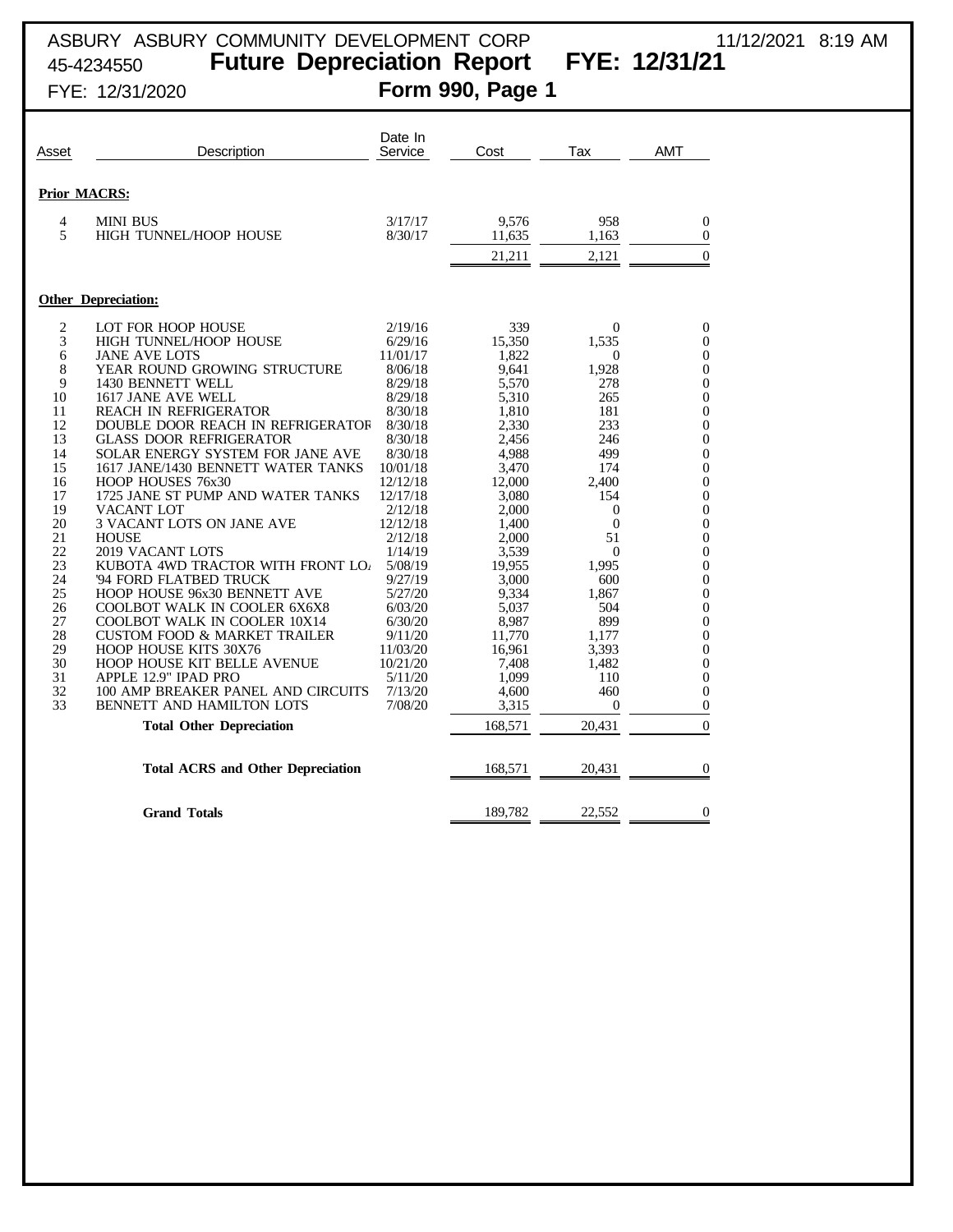ASBURY ASBURY COMMUNITY DEVELOPMENT CORP 11/12/2021 8:19 AM 45-4234550 **MI Future Depreciation Report FYE: 12/31/21**

# FYE: 12/31/2020 **Form 990, Page 1**

| Asset                   | Description                                                     | Date In<br>Service | Cost                             | МΙ             |
|-------------------------|-----------------------------------------------------------------|--------------------|----------------------------------|----------------|
|                         |                                                                 |                    |                                  |                |
|                         | <b>Prior MACRS:</b>                                             |                    |                                  |                |
| 4<br>5                  | <b>MINI BUS</b><br>HIGH TUNNEL/HOOP HOUSE                       | 3/17/17<br>8/30/17 | 9,576<br>11,635                  | 1,916<br>2,327 |
|                         |                                                                 |                    | 21,211                           | 4,243          |
|                         |                                                                 |                    |                                  |                |
|                         | <b>Other Depreciation:</b>                                      |                    |                                  |                |
| $\overline{\mathbf{c}}$ | LOT FOR HOOP HOUSE                                              | 2/19/16            | 339                              | $\overline{0}$ |
| 3                       | HIGH TUNNEL/HOOP HOUSE                                          | 6/29/16            | 15,350                           | 1,535          |
| 6                       | <b>JANE AVE LOTS</b>                                            | 11/01/17           | 1,822                            | $\mathbf{0}$   |
| 8                       | YEAR ROUND GROWING STRUCTURE                                    | 8/06/18            | 0                                | 0              |
| 9                       | 1430 BENNETT WELL                                               | 8/29/18            | $\mathbf{0}$                     | $\mathbf{0}$   |
| 10                      | 1617 JANE AVE WELL                                              | 8/29/18            | 0                                | $\mathbf{0}$   |
| 11                      | <b>REACH IN REFRIGERATOR</b>                                    | 8/30/18            | $\overline{0}$                   | $\mathbf{0}$   |
| 12                      | DOUBLE DOOR REACH IN REFRIGERATOR                               | 8/30/18            | 0                                | 0              |
| 13                      | <b>GLASS DOOR REFRIGERATOR</b>                                  | 8/30/18            | $\overline{0}$                   | 0              |
| 14                      | SOLAR ENERGY SYSTEM FOR JANE AVE                                | 8/30/18            | 0                                | 0              |
| 15                      | 1617 JANE/1430 BENNETT WATER TANKS                              | 10/01/18           | 0                                | 0              |
| 16                      | HOOP HOUSES 76x30                                               | 12/12/18           | 0                                | 0              |
| 17                      | 1725 JANE ST PUMP AND WATER TANKS                               | 12/17/18           | $\overline{0}$                   | $\overline{0}$ |
| 19                      | VACANT LOT                                                      | 2/12/18            | $\overline{0}$                   | $\overline{0}$ |
| 20                      | 3 VACANT LOTS ON JANE AVE                                       | 12/12/18           | $\overline{0}$                   | $\mathbf{0}$   |
| 21                      | <b>HOUSE</b>                                                    | 2/12/18            | $\overline{0}$                   | $\mathbf{0}$   |
| 22                      | 2019 VACANT LOTS                                                | 1/14/19            | $\overline{0}$                   | $\mathbf{0}$   |
| 23                      | KUBOTA 4WD TRACTOR WITH FRONT LO.                               | 5/08/19            | $\overline{0}$                   | $\mathbf{0}$   |
| 24                      | '94 FORD FLATBED TRUCK                                          | 9/27/19            | $\overline{0}$                   | $\mathbf{0}$   |
| 25                      | HOOP HOUSE 96x30 BENNETT AVE                                    | 5/27/20            | 0                                | 0              |
| 26                      | COOLBOT WALK IN COOLER 6X6X8                                    | 6/03/20            | $\overline{0}$                   | 0              |
| 27                      | COOLBOT WALK IN COOLER 10X14                                    | 6/30/20            | 0                                | 0              |
| 28                      | <b>CUSTOM FOOD &amp; MARKET TRAILER</b>                         | 9/11/20            | 0                                | 0              |
| 29                      | <b>HOOP HOUSE KITS 30X76</b>                                    | 11/03/20           | 0                                | 0              |
| 30                      | HOOP HOUSE KIT BELLE AVENUE                                     | 10/21/20           | $\overline{0}$                   | 0              |
| 31                      | APPLE 12.9" IPAD PRO                                            | 5/11/20            | $\overline{0}$                   | 0              |
| 32<br>33                | 100 AMP BREAKER PANEL AND CIRCUITS<br>BENNETT AND HAMILTON LOTS | 7/13/20<br>7/08/20 | $\overline{0}$<br>$\overline{0}$ | 0<br>$\Omega$  |
|                         | <b>Total Other Depreciation</b>                                 |                    | 17,511                           | 1,535          |
|                         |                                                                 |                    |                                  |                |
|                         | <b>Total ACRS and Other Depreciation</b>                        |                    | 17,511                           | 1,535          |
|                         | <b>Grand Totals</b>                                             |                    | 38,722                           | 5,778          |
|                         |                                                                 |                    |                                  |                |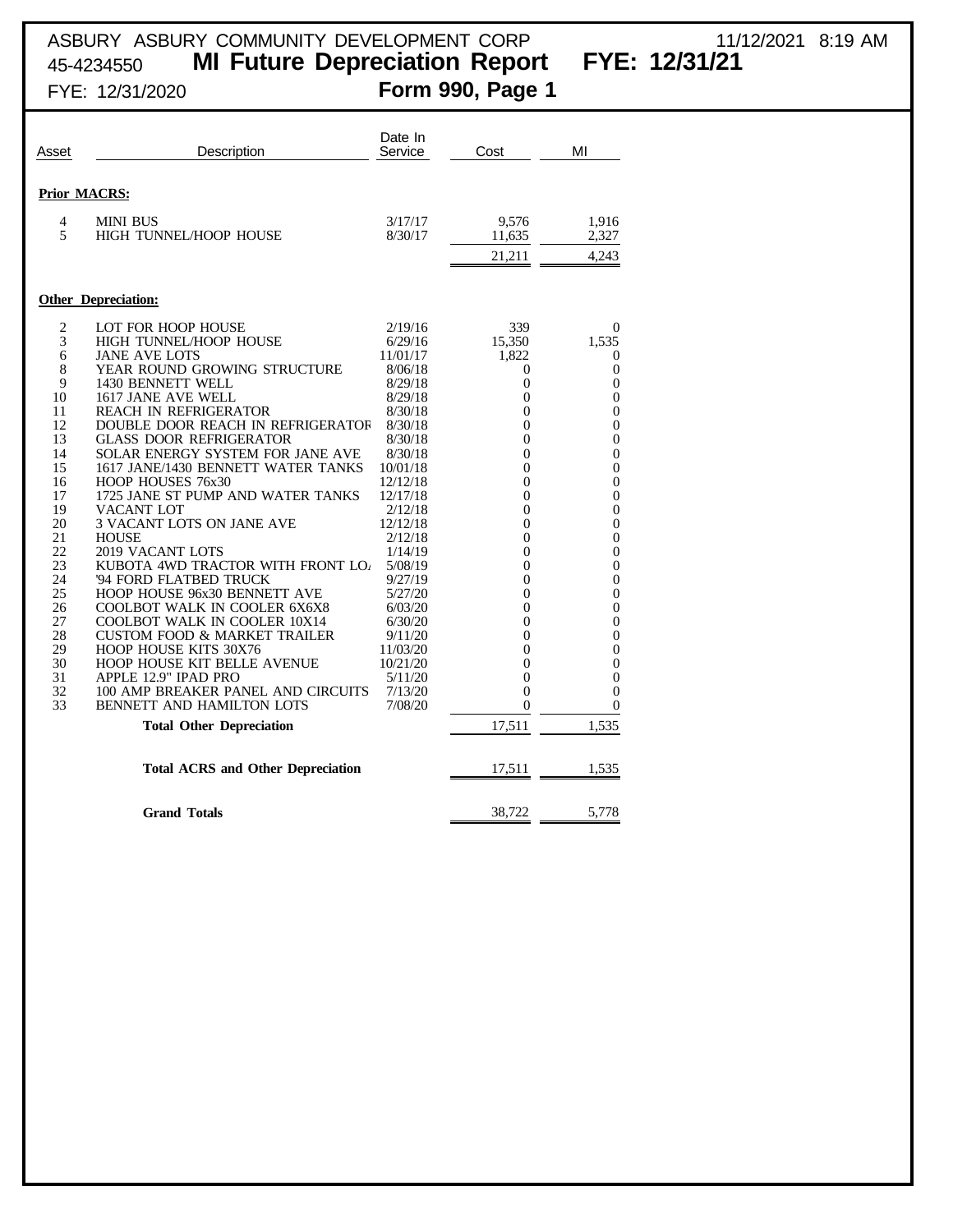|                           | Form 990                 |                                                                                                                                                                                                                                      |                  | <b>Two Year Comparison Report</b> | 2019 & 2020 |                      |                                |
|---------------------------|--------------------------|--------------------------------------------------------------------------------------------------------------------------------------------------------------------------------------------------------------------------------------|------------------|-----------------------------------|-------------|----------------------|--------------------------------|
| Name                      |                          | For calendar year 2020, or tax year beginning                                                                                                                                                                                        |                  |                                   | ending      |                      | Taxpayer Identification Number |
|                           |                          |                                                                                                                                                                                                                                      |                  |                                   |             |                      |                                |
|                           | <b>ASBURY</b>            | COMMUNITY DEVELOPMENT CORP                                                                                                                                                                                                           |                  |                                   |             |                      | 45-4234550                     |
|                           |                          |                                                                                                                                                                                                                                      |                  | 2019                              | 2020        |                      | <b>Differences</b>             |
|                           |                          |                                                                                                                                                                                                                                      | 1.               | 446,815                           |             | 569,871              | 123,056                        |
|                           |                          |                                                                                                                                                                                                                                      | 2.               |                                   |             |                      |                                |
|                           |                          |                                                                                                                                                                                                                                      | 3.               | 10,146                            |             | 25,329               | 15,183                         |
| $\overline{\phantom{a}}$  |                          |                                                                                                                                                                                                                                      | $\overline{4}$ . | 29,866                            |             | 24,550               | $-5,316$                       |
| $\mathbf{r}$<br>$\bullet$ |                          |                                                                                                                                                                                                                                      | 5.               | 106                               |             | 354                  | 248                            |
| >                         |                          |                                                                                                                                                                                                                                      | 6.               |                                   |             |                      |                                |
| $\mathbf{Q}$<br>œ         |                          | 7. Net gain or (loss) from sale of assets other than inventory                                                                                                                                                                       | 7.               | $-2,359$                          |             | 26,786               | 29,145                         |
|                           |                          | 8. Net income or (loss) from fundraising events                                                                                                                                                                                      | 8.               |                                   |             |                      |                                |
|                           |                          |                                                                                                                                                                                                                                      | 9.               |                                   |             |                      |                                |
|                           |                          |                                                                                                                                                                                                                                      | 10.              |                                   |             |                      |                                |
|                           |                          |                                                                                                                                                                                                                                      | 11.              |                                   |             |                      |                                |
|                           |                          | 12. Total revenue. Add lines 1 through 11                                                                                                                                                                                            | 12.              | 484,574                           |             | 646,890              | 162,316                        |
|                           |                          | 13. Grants and similar amounts paid                                                                                                                                                                                                  | 13.              |                                   |             |                      |                                |
|                           |                          |                                                                                                                                                                                                                                      | 14.              |                                   |             |                      |                                |
|                           |                          | 15. Compensation of officers, directors, trustees, etc.                                                                                                                                                                              | 15.              |                                   |             |                      |                                |
| s<br>⊂                    |                          | 16. Salaries, other compensation, and employee benefits $\ldots$                                                                                                                                                                     | 16.              | 288,473                           |             | 298,921              | 10,448                         |
| ω                         |                          |                                                                                                                                                                                                                                      | 17.              |                                   |             |                      |                                |
| ×                         |                          |                                                                                                                                                                                                                                      | 18.              | 57,119                            |             | 108,504              | 51,385                         |
| ш                         |                          | 19. Occupancy, rent, utilities, and maintenance <i>minimizoromane</i>                                                                                                                                                                | 19.              | 45,588                            |             | 65,181               | 19,593                         |
|                           |                          |                                                                                                                                                                                                                                      | 20.              | 15,355                            |             | $\overline{2}0, 322$ | 4,967                          |
|                           |                          | 21. Other expenses <b>constants</b> and <b>21.</b> Other expenses                                                                                                                                                                    | 21.              | 78,319                            |             | 111,851              | 33,532                         |
|                           |                          | 22. Total expenses. Add lines 13 through 21                                                                                                                                                                                          | 22.              | 484,854                           |             | 604,779              | 119,925                        |
|                           |                          | 23. Excess or (Deficit). Subtract line 22 from line 12                                                                                                                                                                               | 23.              | $-280$                            |             | 42,111               | 42,391                         |
|                           |                          |                                                                                                                                                                                                                                      | 24.              | 484,574                           |             | 646,890              | 162,316                        |
|                           |                          |                                                                                                                                                                                                                                      | 25.              |                                   |             |                      |                                |
|                           |                          |                                                                                                                                                                                                                                      | 26.              | 27,613                            |             | 51,690               | 24,077                         |
|                           |                          |                                                                                                                                                                                                                                      | 27.              | 167,312                           |             | 231,657              | 64,345                         |
| Information               |                          | 28. Total liabilities <b>constant in the constant of the constant in the constant in the constant in the constant in the constant in the constant in the constant in the constant in the constant in the constant in the constan</b> | 28.              | 50,384                            |             | 72,618               | 22,234                         |
|                           |                          |                                                                                                                                                                                                                                      | 29.              | 116,928                           |             | 159,039              | 42,111                         |
| Other                     |                          | 30. Number of voting members of governing body                                                                                                                                                                                       | 30.              | 11                                | 11          |                      |                                |
|                           |                          | 31. Number of independent voting members of governing body                                                                                                                                                                           | 31.              | 8                                 | 8           |                      |                                |
|                           |                          |                                                                                                                                                                                                                                      | 32.              | 46                                | 59          |                      |                                |
|                           | 33. Number of volunteers |                                                                                                                                                                                                                                      | 33.              |                                   |             |                      |                                |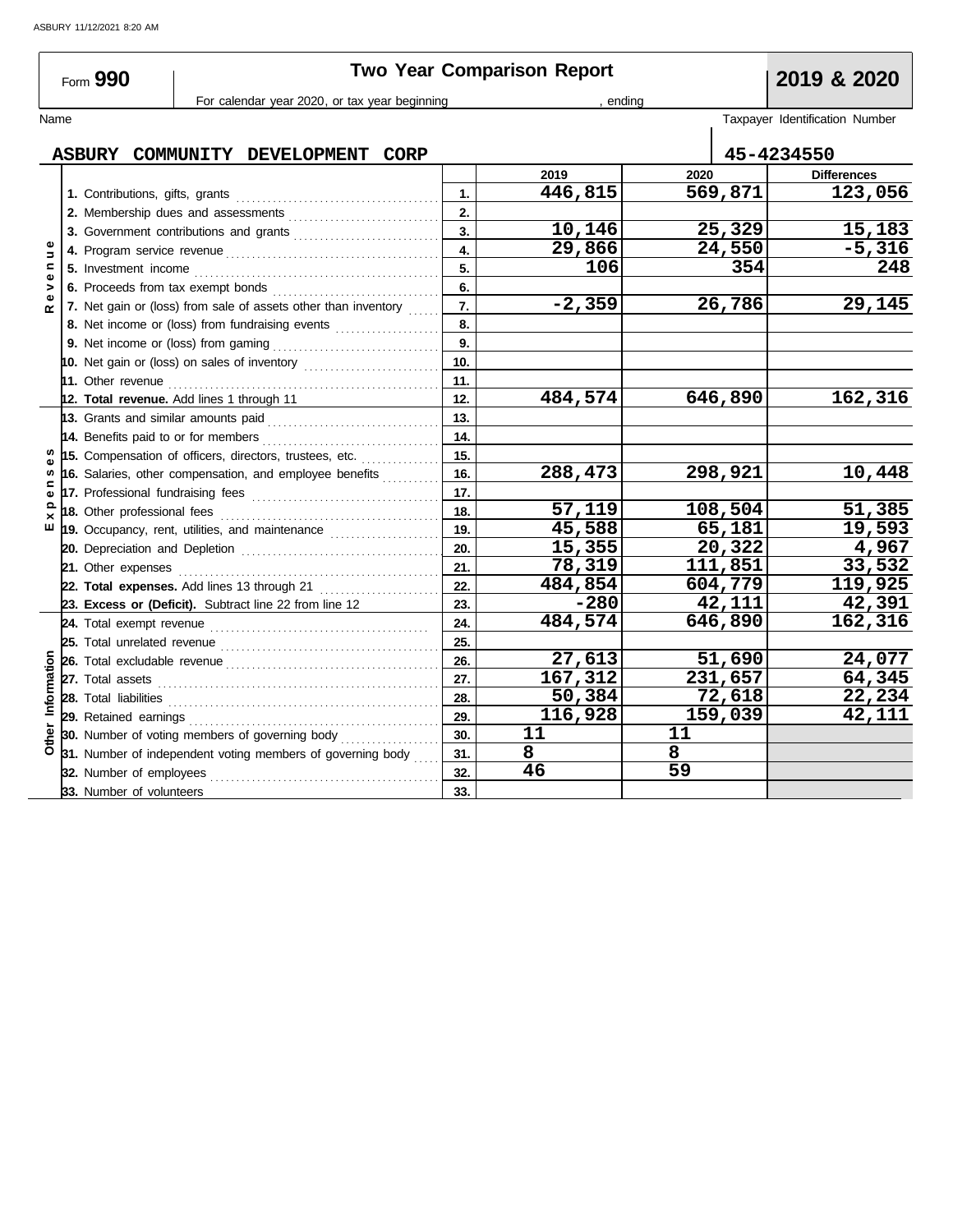## Form **990 Tax Return History 2020**

Name Employer Identification Number **ASBURY COMMUNITY DEVELOPMENT CORP 45-4234550**

|                                                    | 2016 | 2017    | 2018    | 2019     | 2020    | 2021 |
|----------------------------------------------------|------|---------|---------|----------|---------|------|
|                                                    |      | 392,484 | 521,076 | 456,961  | 595,200 |      |
|                                                    |      |         |         |          |         |      |
| Program service revenue                            |      | 44,979  | 51,923  | 29,866   | 24,550  |      |
|                                                    |      |         |         | $-2,359$ | 26,786  |      |
|                                                    |      | 28      | 20      | 106      | 354     |      |
| Fundraising revenue (income/loss)  _______________ |      |         |         |          |         |      |
|                                                    |      |         |         |          |         |      |
|                                                    |      |         |         |          |         |      |
|                                                    |      | 437,491 | 573,019 | 484,574  | 646,890 |      |
| Grants and similar amounts paid                    |      |         |         |          |         |      |
|                                                    |      |         |         |          |         |      |
|                                                    |      |         |         |          |         |      |
|                                                    |      | 331,712 | 326,494 | 288,473  | 298,921 |      |
|                                                    |      | 6,145   | 66,946  | 57,119   | 108,504 |      |
|                                                    |      | 24,463  | 27,902  | 45,588   | 65,181  |      |
|                                                    |      | 5,917   | 10,867  | 15,355   | 20,322  |      |
|                                                    |      | 55,825  | 109,482 | 78,319   | 111,851 |      |
|                                                    |      | 424,062 | 541,691 | 484,854  | 604,779 |      |
|                                                    |      | 13,429  | 31,328  | $-280$   | 42,111  |      |
|                                                    |      |         |         |          |         |      |
|                                                    |      | 437,491 | 573,019 | 484,574  | 646,890 |      |
|                                                    |      |         |         |          |         |      |
|                                                    |      | 45,007  | 51,943  | 27,613   | 51,690  |      |
|                                                    |      | 182,113 | 207,705 | 167,312  | 231,657 |      |
|                                                    |      | 94,960  | 89,224  | 50,384   | 72,618  |      |
| Net Fund Balances                                  |      | 87,153  | 118,481 | 116,928  | 159,039 |      |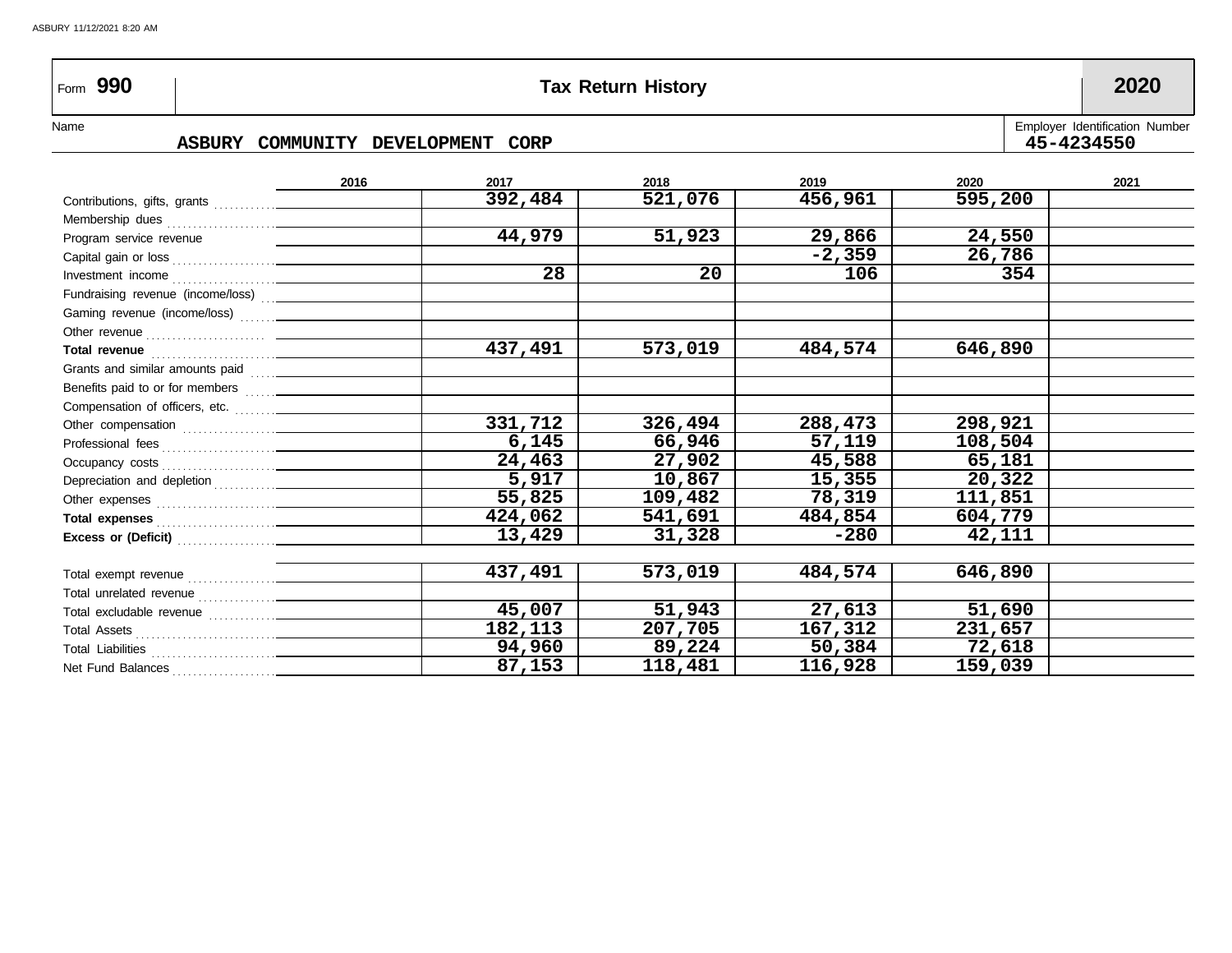# ASBURY ASBURY COMMUNITY DEVELOPMENT CORP 11/12/2021 8:19 AM 45-4234550 **Federal Statements**

FYE: 12/31/2020

| <b>Description</b>            |   | Total<br><b>Expenses</b> |    | Program<br>Service |   | Management &<br>General | Fund<br>Raising |
|-------------------------------|---|--------------------------|----|--------------------|---|-------------------------|-----------------|
| <b>BANK FEES</b>              | Ş | 119                      | \$ |                    | S | 119                     | \$              |
| <b>BANK FEES</b>              |   | 673                      |    | 673                |   |                         |                 |
| <b>BANK FEES</b>              |   | 540                      |    | 540                |   |                         |                 |
| CONTRACT<br>SERVICES          |   | 3,000                    |    |                    |   | 3,000                   |                 |
| CONTRACT<br>SERVICES          |   | 29,193                   |    | 29,193             |   |                         |                 |
| CONTRACT<br>SERVICES          |   | 634                      |    | 634                |   |                         |                 |
| CONTRACT<br>SERVICES          |   | 26,702                   |    | 26,702             |   |                         |                 |
| SAL PROG<br>INCENTIVES<br>NON |   | 6,971                    |    | 6,971              |   |                         |                 |
| SAL PROG<br>INCENTIVES<br>NON |   | 6,350                    |    | 6,350              |   |                         |                 |
| NON SAL PROG<br>INCENTIVES    |   | 25,387                   |    | 25,387             |   |                         |                 |
| LEGAL FEES                    |   | 61                       |    | 61                 |   |                         |                 |
| LICENCES                      |   | 10                       |    |                    |   | 10                      |                 |
| LICENCES                      |   | 54                       |    | 54                 |   |                         |                 |
| LICENCES                      |   | 200                      |    | 200                |   |                         |                 |
| <b>STAFF</b><br>DEVELOPMENT   |   | 54                       |    |                    |   | 54                      |                 |
| <b>STAFF</b><br>DEVELOPMENT   |   | 719                      |    | 719                |   |                         |                 |
| <b>STAFF</b><br>DEVELOPMENT   |   | 1,652                    |    | 1,652              |   |                         |                 |
| Total                         |   | 102,319                  | ς  | 99,136             |   | 3,183                   |                 |

## **Form 990, Part IX, Line 24e - All Other Expenses**

| <b>Description</b>                                  | Total<br><b>Expenses</b> |  | Program<br>Service   |  | Management &<br>General |  | Fund<br>Raising |
|-----------------------------------------------------|--------------------------|--|----------------------|--|-------------------------|--|-----------------|
| FARM FACILITIES<br>LAND AND<br>TOOLS                | 11,385<br>8,987          |  | 11,385<br>8,987      |  |                         |  |                 |
| <b>SUPPLIES</b><br>SECURITY<br>LAND FARM FACILITIES | 6,883<br>1,037<br>65     |  | 6,873<br>1,037<br>65 |  | 10                      |  |                 |
| Total                                               | 28,357                   |  | 28,347               |  | 10                      |  |                 |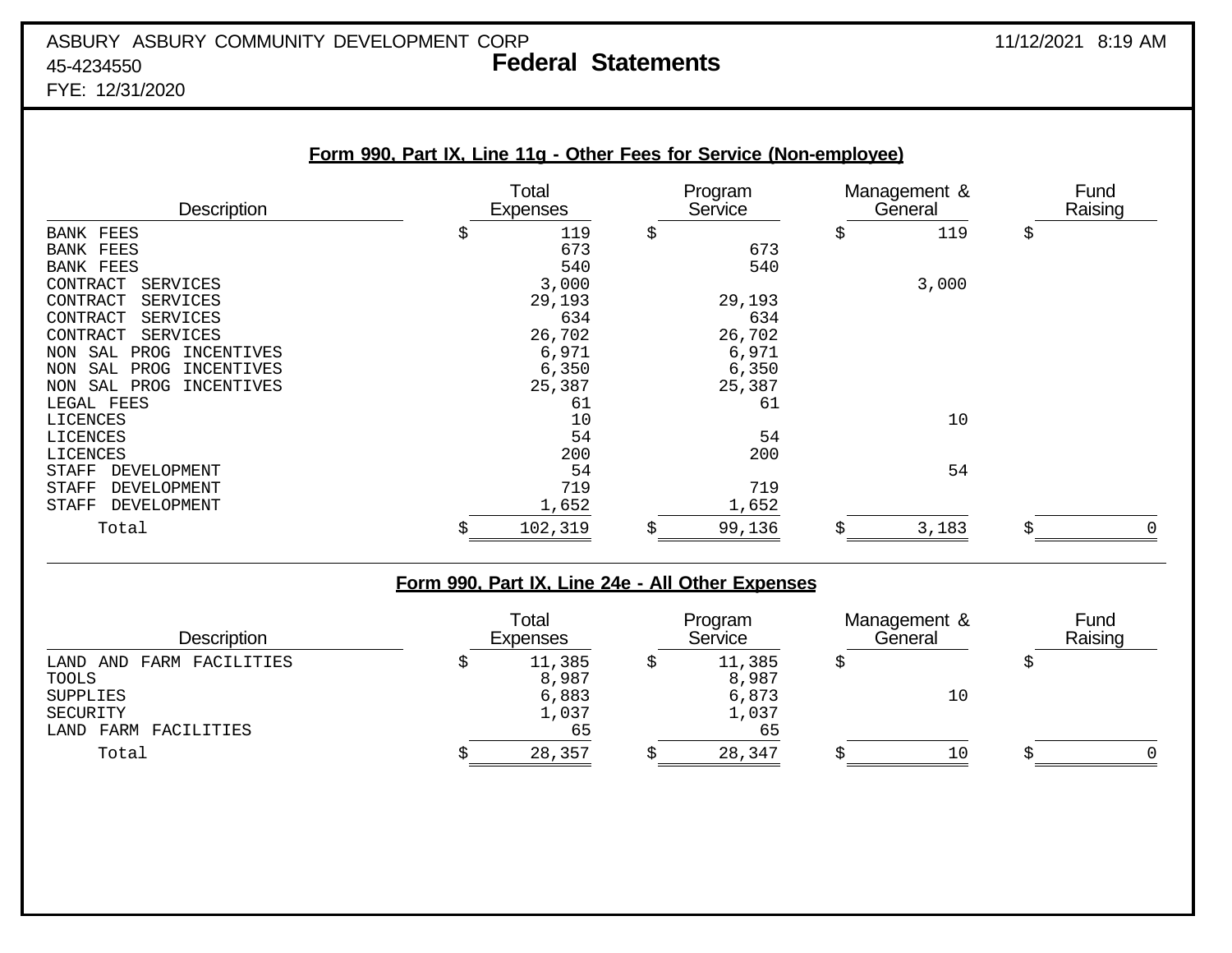| ASBURY ASBURY COMMUNITY DEVELOPMENT CORP |                           |
|------------------------------------------|---------------------------|
| 45-4234550                               | <b>Federal Statements</b> |
| FYE: 12/31/2020                          |                           |

**Schedule A, Part II, Line 1(e)**

| Description                      | Amount      |
|----------------------------------|-------------|
| VARIOUS GOODS                    | \$<br>9,008 |
| EXPENSE REIMBURSEMENTS           | 677         |
| FOUNDATION GRANTS                |             |
| NONPROFIT GRANTS                 |             |
| CORPORATE DONATIONS              | 3,048       |
| UTILITY REIMBURSEMENTS           | 2,020       |
| ASBURY HOUSE                     | 5,336       |
| PROFESSIONAL<br>SERVICES         |             |
| UNITED METHODIST CHURCHES        | 20,225      |
| INDIVIDUAL DONATIONS             | 17,310      |
| RUTH MOTT FOUNDATION             |             |
| Cash Contribution                | 122,000     |
| UNITED WAY OF GENESEE COUNTY     |             |
| Cash Contribution                | 69,250      |
| AMERICANA FOUNDATION             |             |
| Cash Contribution                | 32,575      |
| MICHIGAN WORKS! ASSOCIATION      |             |
| Cash Contribution                | 3,600       |
| DONATED EMPLOYEES                | 28,210      |
| DOUGLAS WHITE                    |             |
| Cash Contribution                | 15,000      |
| REV DR TOMMY & CYNDI MCDONIEL    |             |
| Cash Contribution                | 9,720       |
| ASBURY UNITED METHODIST CHURCH   |             |
| FACILITIES USAGE                 |             |
| IN KIND WAGES<br>USDA - NRCS     | 6,000       |
| Cash Contribution                | 13,329      |
| COMMUNITY FOUND OF GREATER FLINT |             |
| Cash Contribution                | 74,704      |
| MAHINDRA AUTOMOTIVE              |             |
| Cash Contribution                | 10,000      |
| EAST WINDS DISTRICT UMC          |             |
| Cash Contribution                | 58,538      |
| DONATED FACILITIES               | 18,000      |
| COURT STREET UMC                 |             |
| Cash Contribution                | 5,000       |
| HEALTH ALLIANCE PLAN             |             |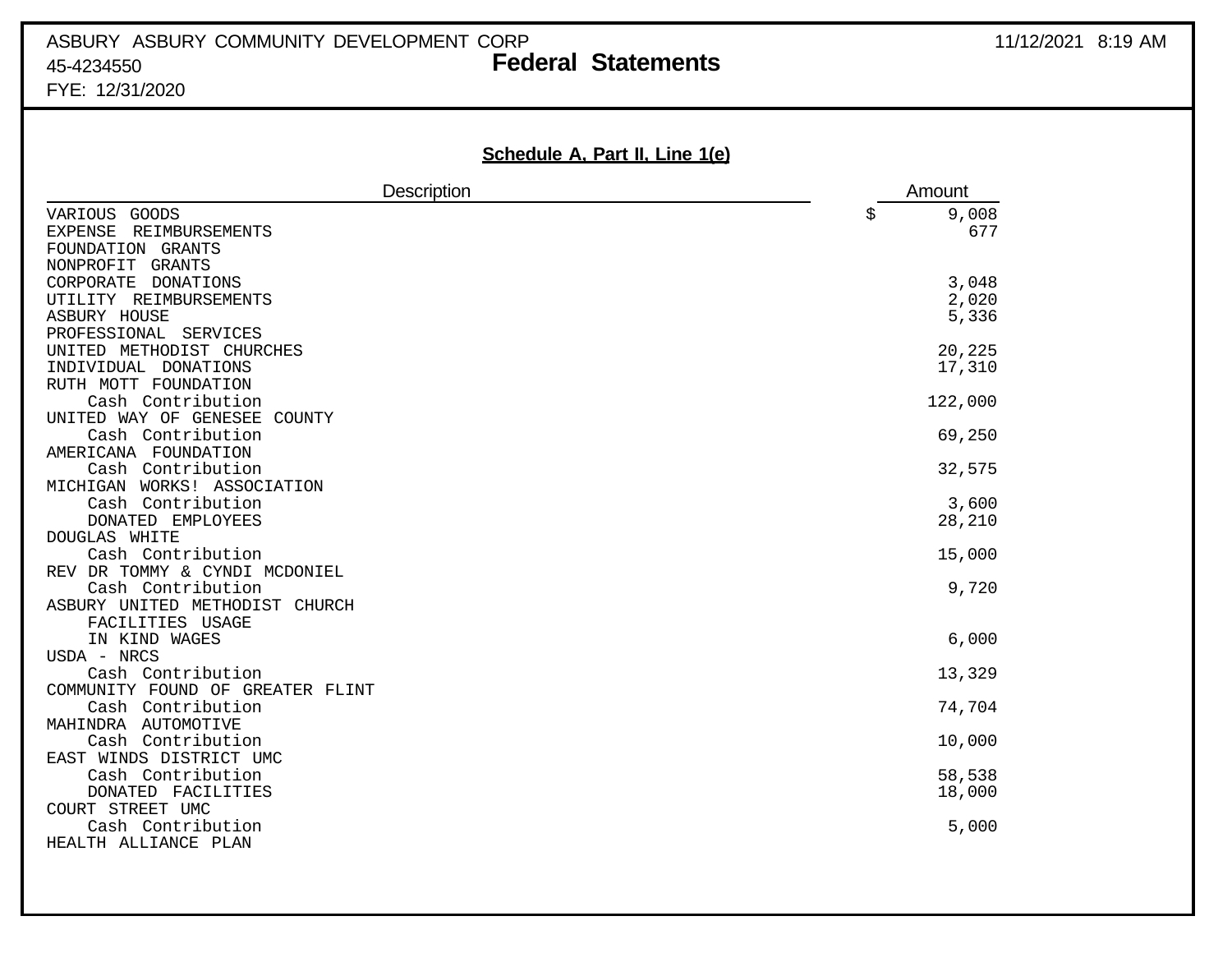# ASBURY ASBURY COMMUNITY DEVELOPMENT CORP 11/12/2021 8:19 AM 45-4234550 **Federal Statements**

FYE: 12/31/2020

|--|

| <b>Description</b>              |   | Amount  |
|---------------------------------|---|---------|
| Cash Contribution               | S | 5,000   |
| STELLA AND FREDERICK LOEB TRUST |   |         |
| Cash Contribution               |   | 4,000   |
| FLINT & GENESEE CHAMBER OF COMM |   |         |
| Cash Contribution               |   | 35,605  |
| ECONOMIC DEV CORP<br>MICHIGAN   |   |         |
| Cash Contribution               |   | 12,000  |
| FLINT STRIVE                    |   |         |
| DONATED<br>EMPLOYEES            |   | 15,045  |
| Total                           |   | 595,200 |

## **Schedule A, Part II, Line 12 - Current year**

| <b>Description</b>                                         | Amount |
|------------------------------------------------------------|--------|
| LOCAL GOVT CONTRACTS                                       | 14,700 |
| PRODUCT INCOME                                             | 8,850  |
| PROGRAM SERVICE FEES                                       | 1,000  |
| Taxable Interest on Savings and Temporary Cash Investments | 354    |
| Total                                                      | 24,904 |